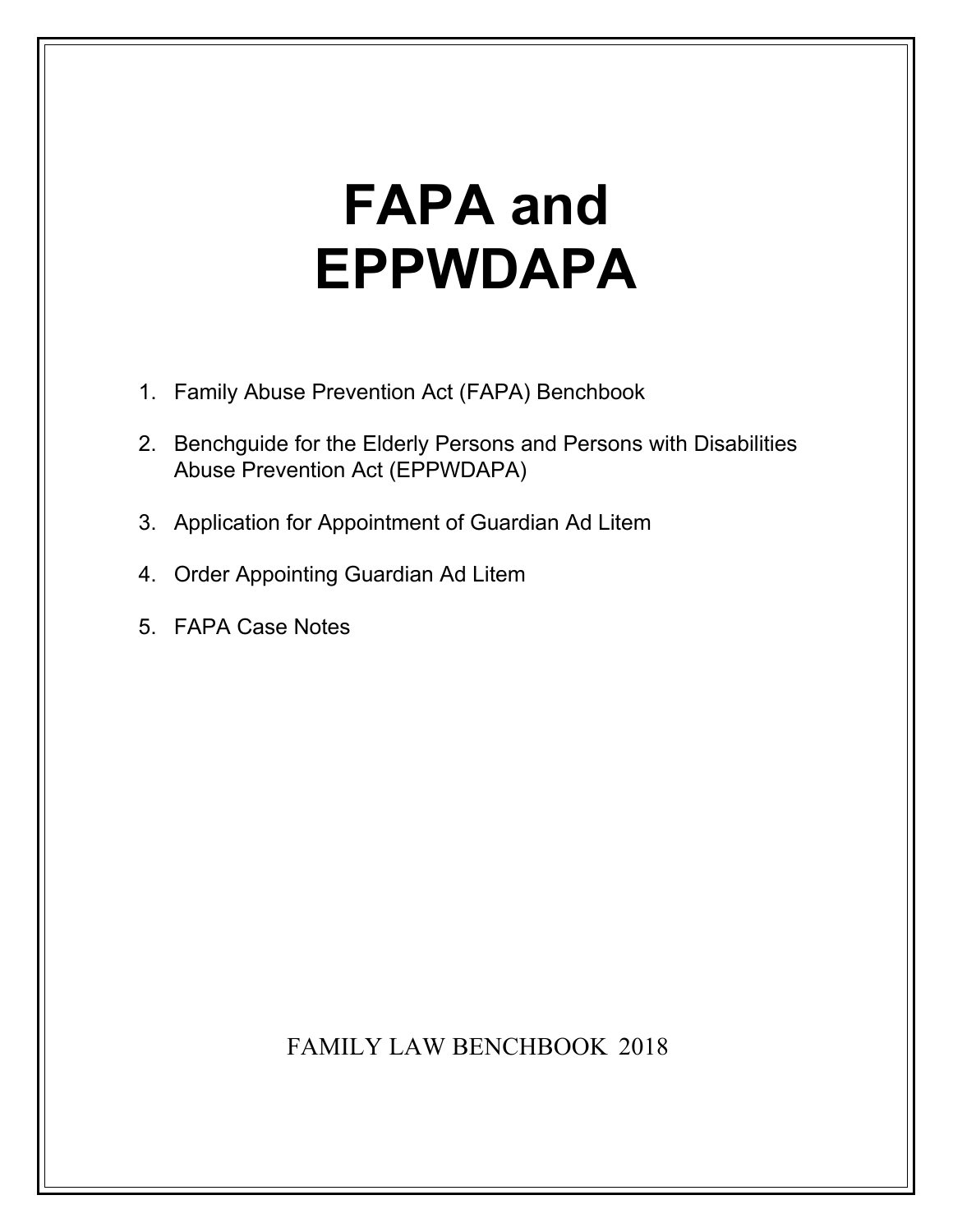# <span id="page-1-0"></span>Family Abuse Prevention Act (FAPA) Benchbook

## ORS 107.700–107.735

Revised and updated in May 2018 by the Oregon Judicial Department. Revised and updated in 2012 by the F*APA Benchbook Revision Workgroup* of the State Family Law Advisory Committee's Domestic Violence Subcommittee, comprised of Amber Frye, Legal Aid Services of Oregon, Rebecca Orf, Oregon Judicial Department, and Robin Selig, Oregon Law Center. The Honorable Paula J. Brownhill, the Honorable Maureen McKnight, the Honorable Lorenze Mejia, and the SFLAC Domestic Violence Subcommittee provided additional input and review. The work of contributors to previous versions of the Benchbook is acknowledged.

Copyright Notice: Copyright © 1996, 1998, 2000, 2004, 2006, 2012, and 2018 for the use and benefit of the Oregon Judicial Department, all rights reserved. You may reproduce or copy this material for personal use or non-profit educational purposes, but not for resale or other for-profit distribution unless you have permission from Juvenile and Family Court Programs Division, Oregon Judicial Department.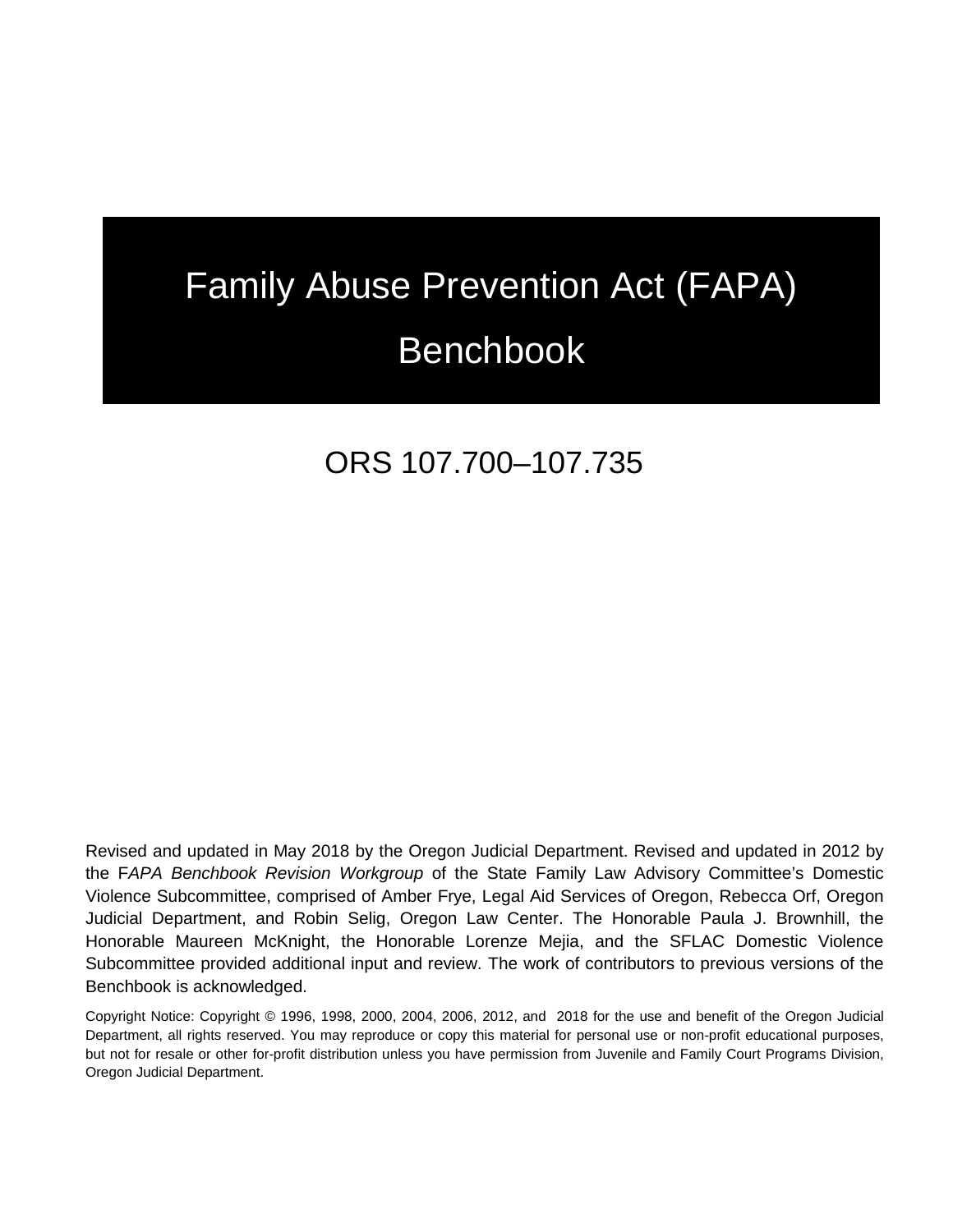## Family Abuse Prevention Act (FAPA) Benchbook

## Contents

| L           |                                                                      |  |
|-------------|----------------------------------------------------------------------|--|
|             |                                                                      |  |
|             |                                                                      |  |
|             |                                                                      |  |
|             |                                                                      |  |
|             |                                                                      |  |
|             |                                                                      |  |
| Ш.          |                                                                      |  |
|             |                                                                      |  |
|             |                                                                      |  |
|             |                                                                      |  |
| III.        |                                                                      |  |
|             |                                                                      |  |
|             |                                                                      |  |
|             | C. Mutual Restraining Orders Only if Parties Separately Petition  12 |  |
|             |                                                                      |  |
|             |                                                                      |  |
|             |                                                                      |  |
|             |                                                                      |  |
|             |                                                                      |  |
| IV.         |                                                                      |  |
|             |                                                                      |  |
|             |                                                                      |  |
| $V_{\cdot}$ |                                                                      |  |
|             |                                                                      |  |
|             |                                                                      |  |
| VI.         |                                                                      |  |
|             |                                                                      |  |
|             |                                                                      |  |
|             |                                                                      |  |
| VII.        |                                                                      |  |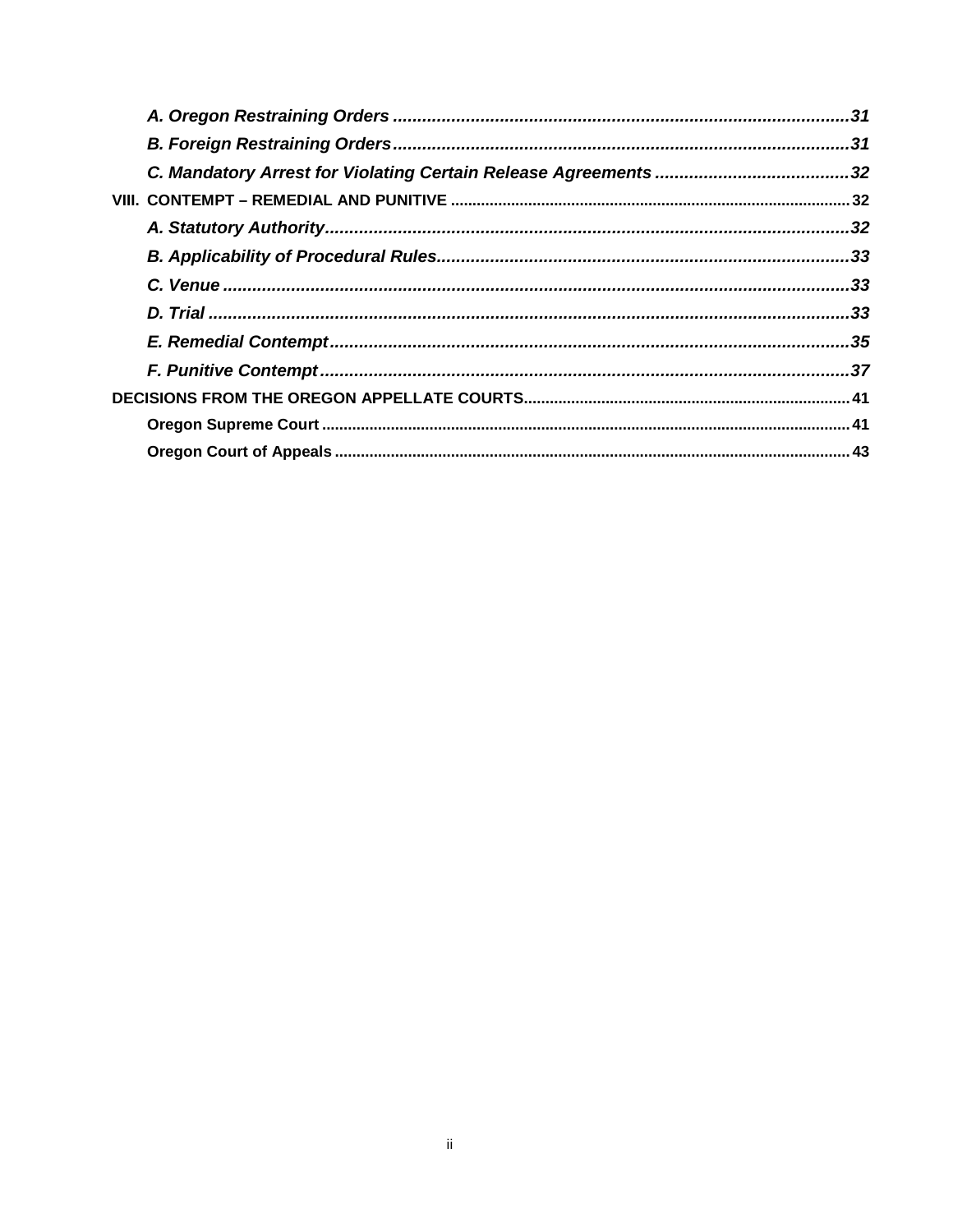Until 2007, FAPA forms were promulgated by statute. ORS 107.718(7) now requires that the State Court Administrator (SCA) prescribe the [forms described by](http://www.courts.oregon.gov/programs/family/domestic-violence/Pages/restraining.aspx)  [FAPA.](http://www.courts.oregon.gov/programs/family/domestic-violence/Pages/restraining.aspx)

ORS 107.705(4) (definition of family or household members).

ORS 107.718(1). *See* I.C.6. (pg. 3).

The test is whether a reasonable person faced with such behavior would be placed in fear of imminent bodily injury*. Fielder v. Fielder*, 211 Or App 668 (2007). The "placed in fear" element is established by consideration of the totality of the circumstances, and neither overt threats nor physical violence is required. *Fielder*, 211 Or App at 694. The Court of Appeals recently interpreted "imminent" to mean "near at hand," "impending," or "menacingly near." *Holbert v. Noon*, 245 Or App 328, 334-336 (2011). Evidence outside the 180-day window may be considered. *Strother and Strother*, 130 Or App 624 (1994) (abuse found where verbal statements Respondent made during six-month window were the same as those that preceded battering during much earlier period of the relationship). *See also Lefebvre v. Lefebvre*, 165 Or App 297 (2000) (behavior that is "erratic, intrusive, volatile, and persistent" may be sufficiently fearinducing). *Compare Roshto v. McVein*, 207 Or App 700 (2006) (inundation of e-mail and phone messages and asking institutions to send Petitioner junk mail without threat of physical harm is insufficient).

### <span id="page-4-1"></span><span id="page-4-0"></span>**I. THE PETITION**

#### **A. Venue**

A Family Abuse Prevention Act (FAPA) petition must be filed in the county where either party resides. No minimum period of residence is ors 107.728.<br>
required. The conduction of the conduction of the conduction of the conduction of the conduction of the conduction of the conduction of the conduction of the conduction of the conduction of the conduction of

#### <span id="page-4-2"></span>**B. Showing Required**

ORS 107.710; ORS 107.718. CORS 107.718.

- ORS 107.705(1) (definition of abuse). 1. "abuse," as defined in ORS 107.705(1), has occurred
- ORS 107.710(1), (6). a. within the preceding 180 days (see I.E.3. (pg. 4) regarding exceptions to this requirement)
	- b. between "family or household members," as defined in ORS 107.705(4);
- ORS 107.710(1); ORS 107.718(1). 2. Petitioner is in "imminent danger of further abuse" by Respondent; **and**
	- 3. Respondent represents a credible threat to the physical safety of Petitioner or Petitioner's child/ren.

#### ORS 107.705(1). **C. Definitions**

- <span id="page-4-3"></span>*1. "Abuse" is the occurrence of one or more of the following acts between family or household members:*
	- a. attempting to cause or intentionally, knowingly, or recklessly causing bodily injury;
	- b. intentionally, knowingly, or recklessly placing another in fear of imminent bodily injury; **or**
	- c. causing another to engage in involuntary sexual relations by force or threat of force.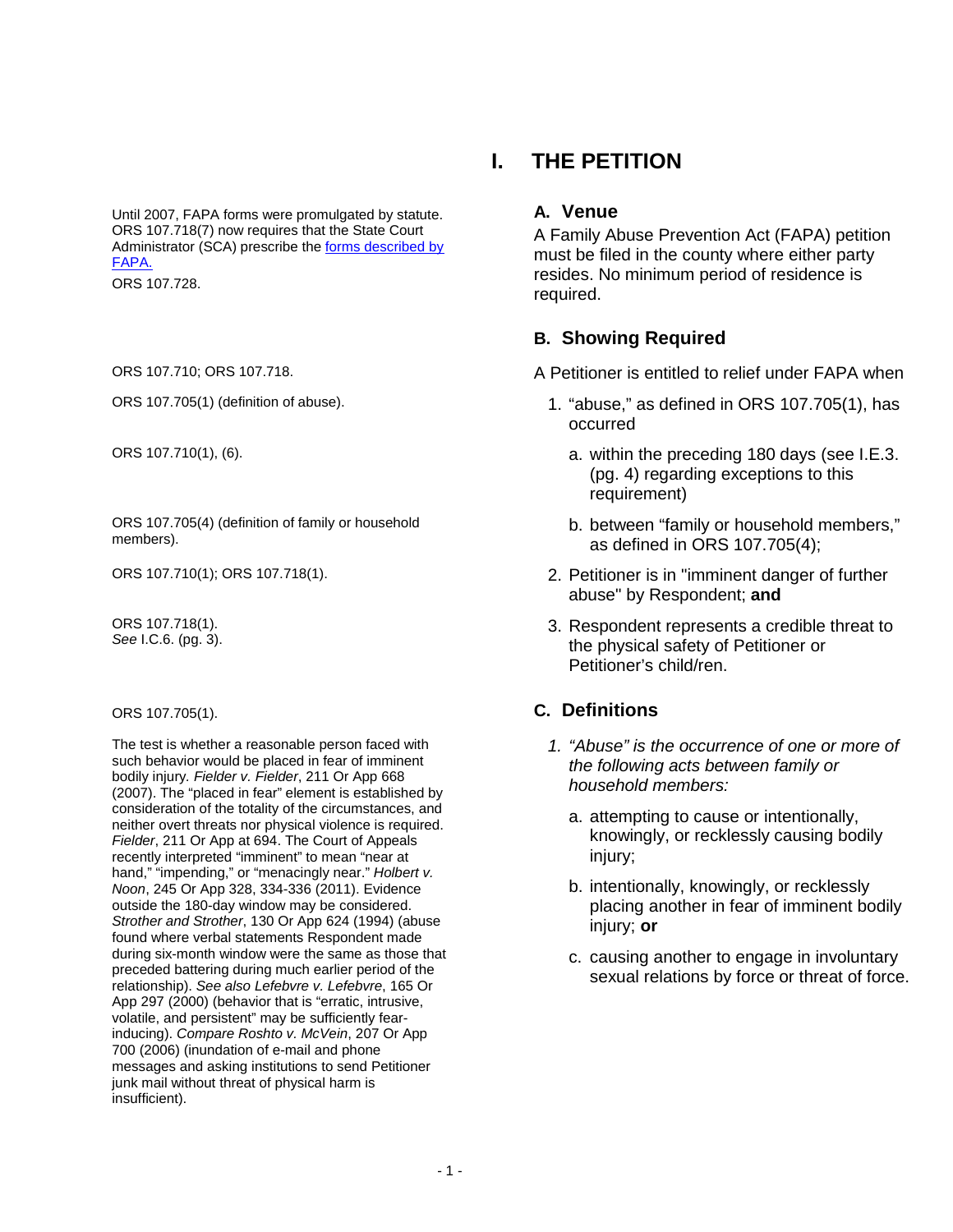Abuse may be claimed solely or partially on the basis of verbal threats placing one in fear of imminent bodily injury. Although the Oregon appellate courts have not held that the more rigorous scrutiny applied to speech-based conduct in stalking cases applies also to FAPA proceedings, footnotes in two Court of Appeals decisions signal appellate interest in the issue. *See Holbert v. Noon*, 245 Or App 328, 338 n 6 (2011), and *Roshto v. McVein*, 207 Or App 700, 705 n 2 (2006) (comments in both cases noting that Respondent did not assert such a constitutional claim).

The statute does not define "cohabitation." A test of common residence and sexual intimacy should be assumed based on legislative history ("roommates" were not intended to be covered by FAPA) and related case law. In a recent juvenile court case, the Court of Appeals held that the definition of "persons cohabiting with each other," as used in ORS 135.230(3), (4), "refers to persons living in the same residence in a relationship akin to that of spouses." *State ex rel Juv. Dept. v. C. M. C.*, 243 Or App 335, 339 (2011) (interpreting the definition of "persons cohabiting with each other" in the criminal code for purposes of applying OEC 803(26), the domestic violence exception to the hearsay rule). The court also cited its holding in *Edwards and Edwards*, 73 Or App 272 (1985), that focused on a common domicile, shared living expenses, and a sexual relationship when interpreting the term "cohabitation" in a spousal support modification case.

See discussion regarding Paternity at III.D.5. (pg. 14). **Fully 10 and 11 See discussion regarding Paternity at III.D.5. (pg. 14). <b>Fully** 1. **fully** 1. **unmarried parents of a child.** 

- ORS 107.705(4). *2. "Family or Household Members" include*
	- a. spouses;
	- b. former spouses;
	- c. adult persons related by blood, marriage, or adoption;
	- d. persons who are cohabiting or who have cohabited with each other;

- e. persons who have been involved in a sexually intimate relationship within two years immediately preceding the filing of the petition; **and**
- 
- ORS 107.705(2). *3. "Child" means an unmarried person under 18 years of age.*
- ORS 107.705(5) (8). *4. The terms "interfere," "intimidate," "menace," and "molest" are defined in FAPA. See definitions at III.A.2. (pg. 6).*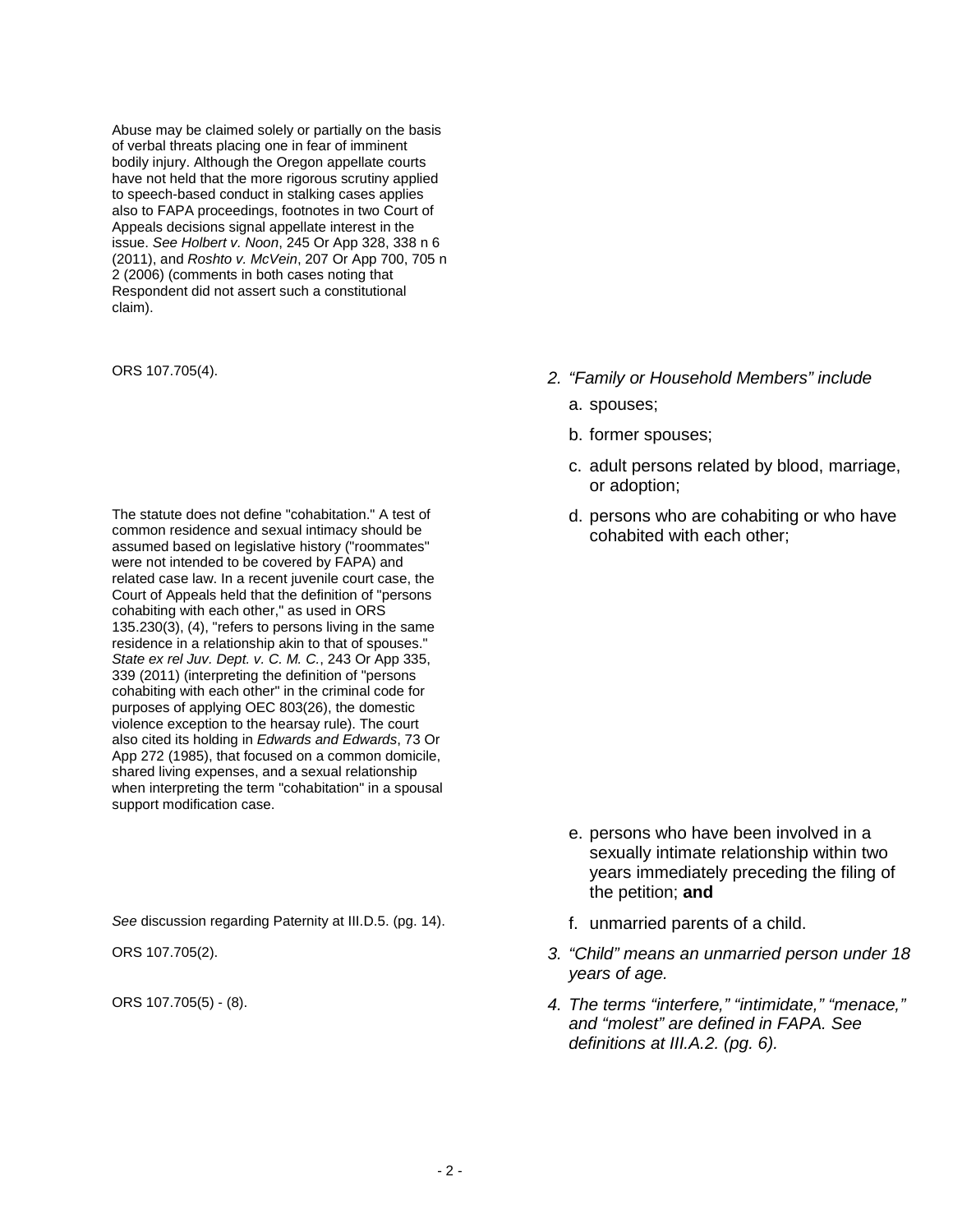#### ORS 107.718(5).

The totality of the evidence heard is relevant to determining the element of "imminent danger of further abuse." Abuse outside the 180-day window may be considered. *Lefebvre v. Lefebvre*, 150 Or App 297 (2000) (previous obsession with killing employer is relevant to whether Petitioner is currently in immediate danger of further abuse). An overt threat of physical violence is not required. *Id.* at 303. *See Maffey and Muchka*, 244 Or App 308 (2011) (order upheld based on the past pattern of abusive behavior, now escalating, and Respondent's violation of the order before the contested hearing); *Hubbell v. Sanders*, 245 Or App 321 (2011) (Respondent chasing Petitioner in his car, persistent trespasses on her property, and a threat to her friend even after issuance of the order held sufficient). *Compare Baker and Baker*, 216 Or App 205 (2007) (lack of evidence of Petitioner's current fear of Respondent or his concern about a repeat of events fatal to the "imminency" element).

Two recent cases clarify that subjective assertions of fear alone do not establish the element of "imminent danger of further abuse." *C. J. P. v. Lempea*, 251 Or App 656 (2012); *Hubbell*, 245 Or App at 330.

ORS 107.726.

Note that a two-year limitation does not exist for minors who have been in a sexually intimate relationship with Respondent, as it does for adult Petitioners.

#### *5. "Imminent Danger of Further Abuse"*

This requirement is met by a showing that may include, but is not limited to, recent threats of additional bodily harm.

#### *6. "Credible Threat"*

This element of a FAPA claim is very similar to the "imminent danger" prong. Evidence for one often satisfies the other. *See, e.g.*, *Hubbell v. Sanders*, 245 Or App 321, 327 (2011). The "credible threat" language was added to FAPA to harmonize Oregon law with federal law imposing criminal liability on a Respondent who possesses or uses firearms or ammunition while subject to qualifying protective order. 18 USC 922(g)(8). *See* III.B.1.d.1 (pg. 10).

#### <span id="page-6-0"></span>**D. When Minors May Petition**

- *1. A person under the age of 18 may petition for a FAPA restraining order if*
	- a. Respondent is 18 years of age or older **and**
	- b. Petitioner is
		- 1) the spouse of Respondent,
		- 2) the former spouse of Respondent, **or**
		- 3) a person who has been in a sexually intimate relationship with Respondent.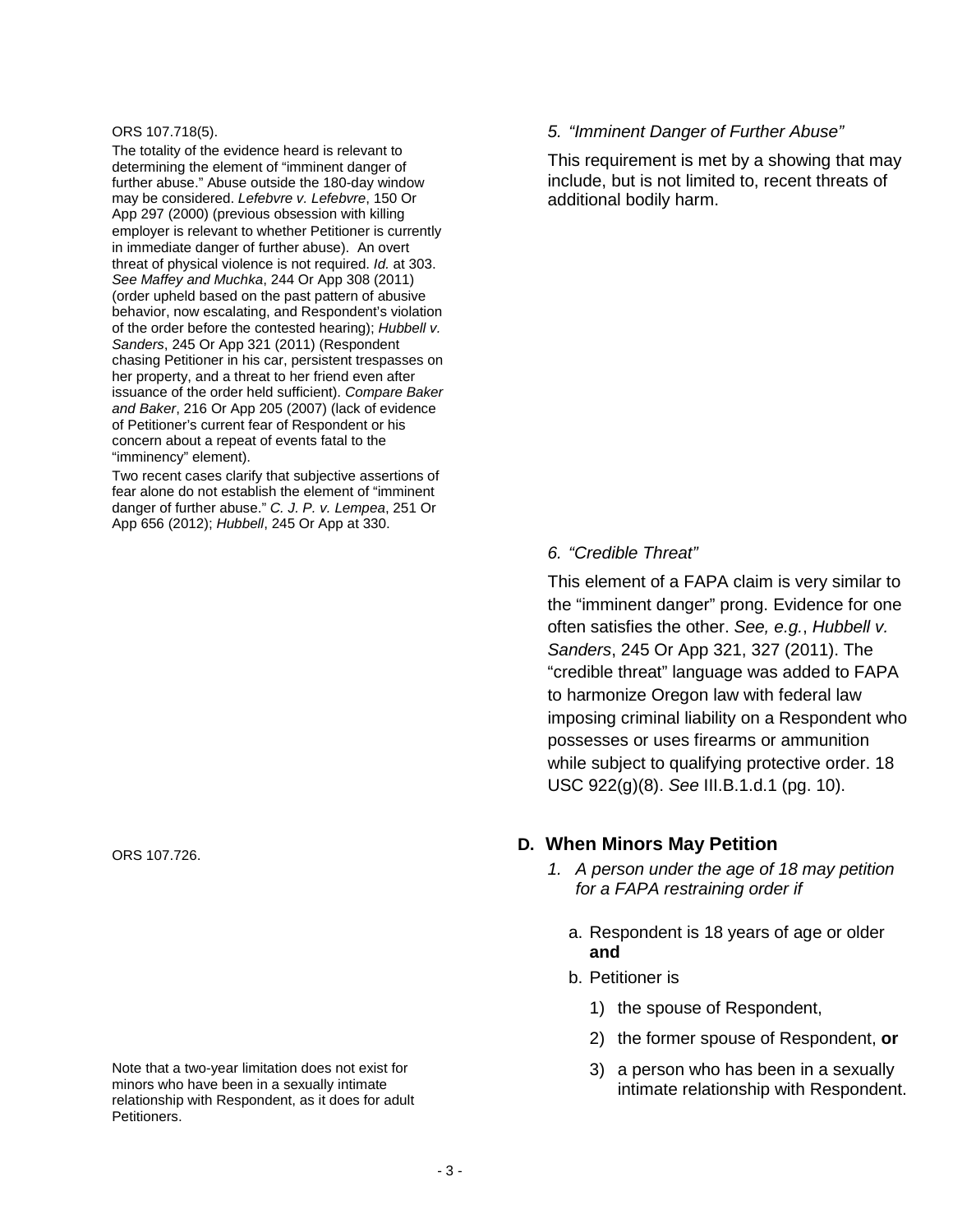significant for purposes of determining whether sufficient minimum contacts exist to establish personal jurisdiction. However, for purposes of subject matter jurisdiction, the abuse need not have occurred in Oregon.

*State ex rel Marshall v. Hargreaves*, 302 Or 1, 5 (1986) (*ex parte* hearing required when FAPA petition filed).

ORS 107.718(1).

As the statute specifically authorizes *ex parte*  appearances, application without notice to the adverse party – even with a parallel domestic relations proceeding pending – is allowable. *See* JR 2-102(B); ORCP 3.5(b).

*2. The court will need to appoint a guardian ad litem if the minor is unemancipated.*

#### ORS 107.710(1), (6). **E. Time Frames**

<span id="page-7-0"></span>The petition must allege abuse in two time frames:

- *1. that abuse occurred within 180 days preceding the filing of the FAPA petition (i.e., past abuse) and*
- *2. that Petitioner is in imminent danger of further abuse from Respondent (i.e., prospective danger).*
- *3. ORS 107.710(6) excludes the following for purposes of computing the 180-day period:*
	- a. any time during which Respondent is incarcerated **or**
	- b. any time during which Respondent has a principal residence more than 100 miles from the principal residence of Petitioner.

#### ORS 107.710(1). **F. Specific Allegations Required**

The petition must specifically allege that The location (*i.e.*, the state) of the abuse can be

- <span id="page-7-1"></span>*1. the petitioner is in imminent danger of abuse from the respondent,*
- *2. the petitioner has been the victim of abuse committed by the respondent within the 180 days preceding the filing of the petition, and*
- *3. the petition must particularly describe the nature of the abuse and the dates it occurred.*

## <span id="page-7-2"></span>**II. UNCONTESTED, IMMEDIATE (EX PARTE) HEARING**

#### <span id="page-7-3"></span>**A. Ex Parte Hearing Required:**

1. in person or by telephone,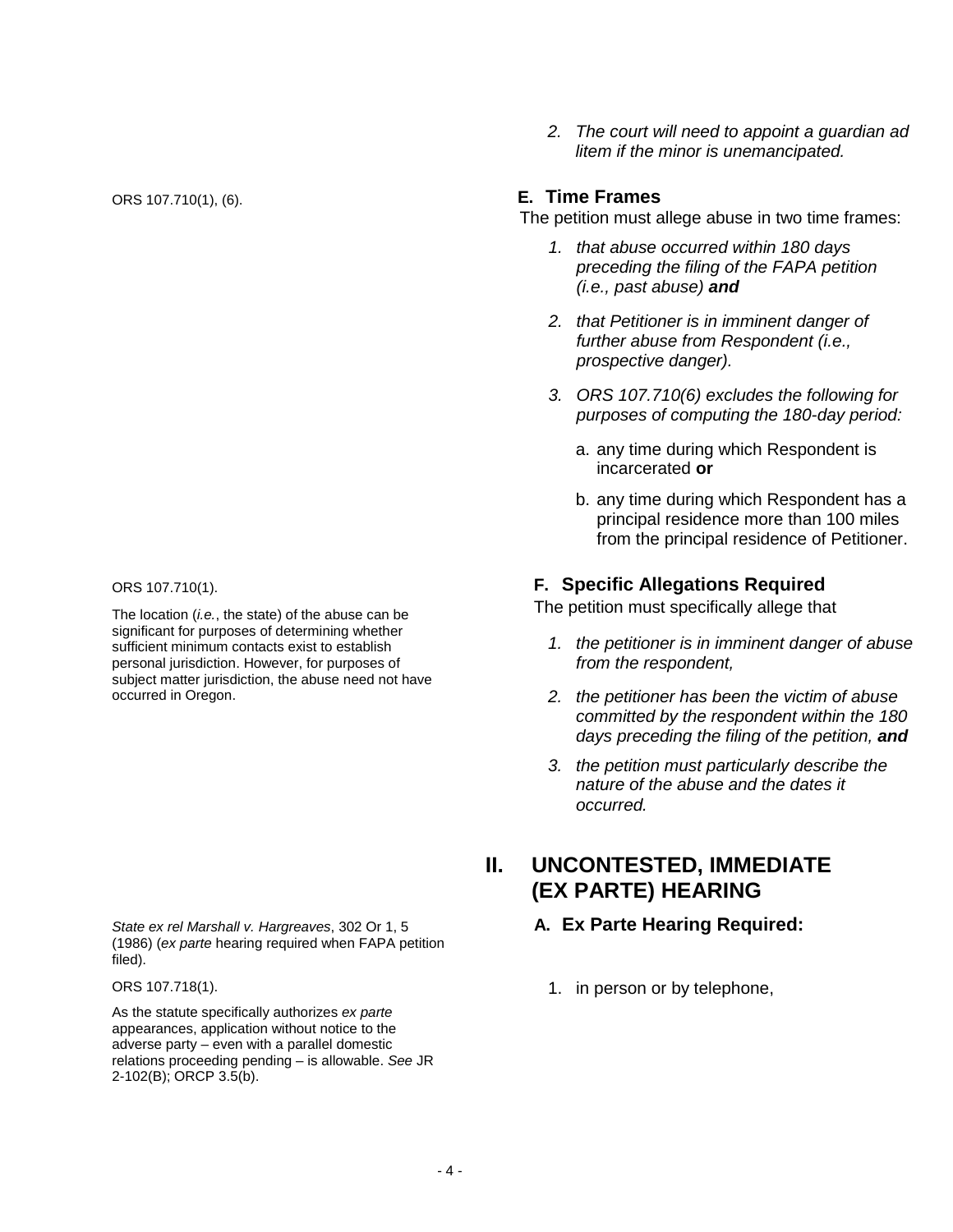Note: ORS 107.718(1) states that the "circuit court *shall* hold an ex parte hearing in person or by telephone" (emphasis added). Most courts require inperson appearances at *ex parte* hearings and allow telephone hearings when appropriate. Some judges, however, grant or deny orders by reviewing the petition and proposed order without in-person or telephone contact with Petitioner. This practice may be efficient in some situations but has no grounding in the statute and deprives the judge of the opportunity to observe demeanor and ask questions.

2. **on the day the petition is filed** or the next judicial day.

#### ORS 107.710(2). **B. Standard of Proof is Preponderance of the Evidence**

#### <span id="page-8-1"></span><span id="page-8-0"></span>**C. Required Showing**

*See* I.B. (pg. 1) and III.A.1. (pg. 5).

#### <span id="page-8-3"></span><span id="page-8-2"></span>**III. RELIEF**

**A. Mandatory (Not Discretionary) Relief**

The court **must** order the relief described in subsections 2 through 7 below if requested by Petitioner and if the following showing is met:

- a. Petitioner with an eligible relationship **requests** it **and**
- b. the court finds at the hearing that
	- 1) Respondent abused Petitioner within the preceding 180 days (see I.E.3. (pg. 4) regarding exceptions to this requirement),
	- 2) Petitioner is in imminent danger of further abuse by Respondent, **and**
	- 3) Respondent represents a credible threat to the physical safety of Petitioner or Petitioner's child/ren.

ORS 107.718(1).

At the *ex parte* hearing, Petitioner is entitled to certain relief as long as he/she requests it and makes the required showing. At a contested hearing or exceptional circumstances hearing, however, the court has the authority to cancel or change any order issued *ex parte*. *See* ORS 107.716(3) and ORS 107.718(10).

ORS 107.710; ORS 107.718(1). *1. Required Showing*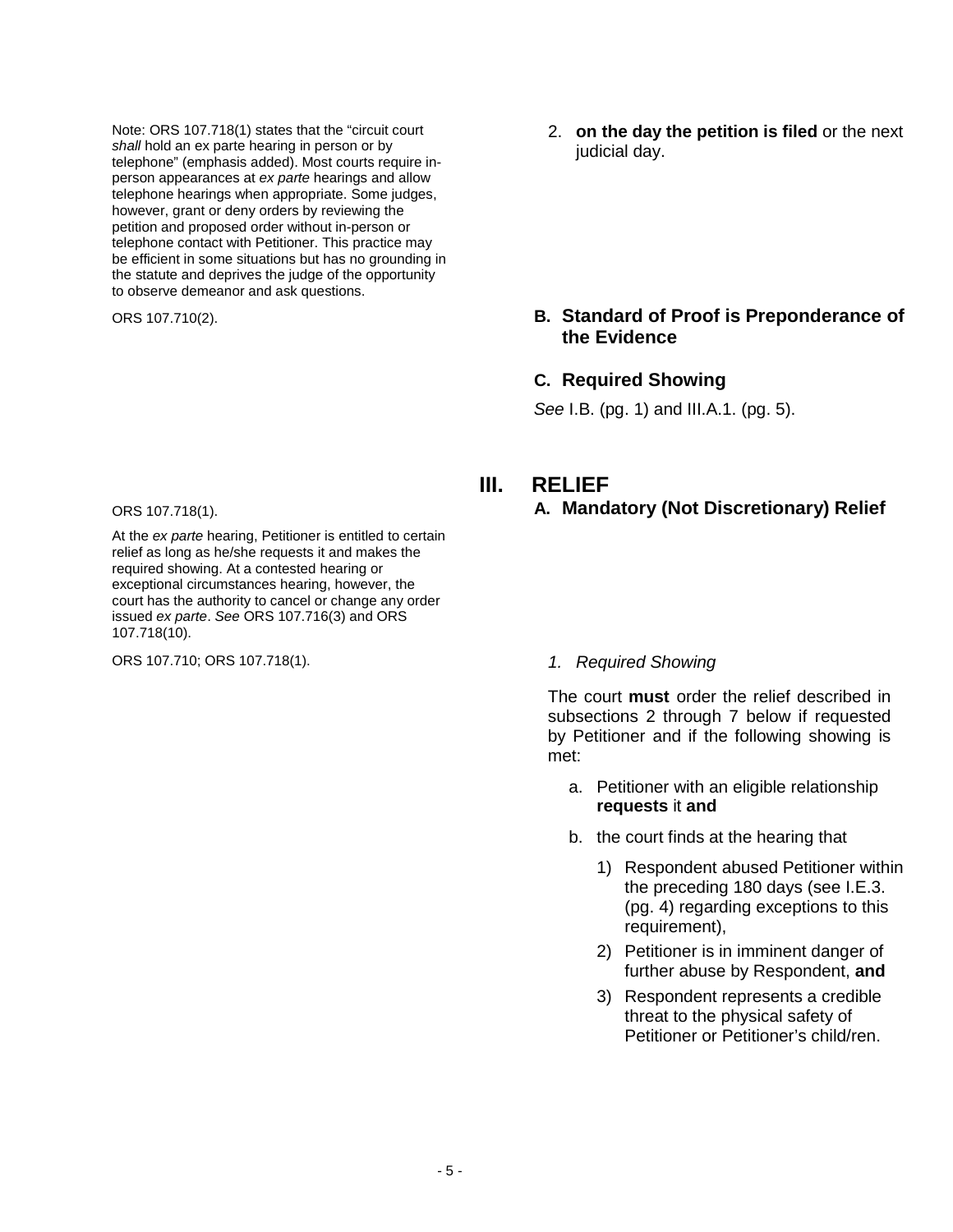|                                                                                                                                                                                                                                                                                                                                                                                 | 2. Restraint from Abuse                                                                                                                                                                                                                   |
|---------------------------------------------------------------------------------------------------------------------------------------------------------------------------------------------------------------------------------------------------------------------------------------------------------------------------------------------------------------------------------|-------------------------------------------------------------------------------------------------------------------------------------------------------------------------------------------------------------------------------------------|
| ORS 107.718(1)(e), (f).                                                                                                                                                                                                                                                                                                                                                         | Restrain Respondent from doing the following<br>to Petitioner and any child/ren in Petitioner's<br>custody:                                                                                                                               |
| ORS 107.705(6).                                                                                                                                                                                                                                                                                                                                                                 | a. Intimidating, defined as "act[ing] in a<br>manner that would reasonably be<br>expected to threaten a person in<br>Petitioner's situation, thereby compelling<br>or deterring conduct on the part of the<br>person."                    |
| ORS 107.705(8).                                                                                                                                                                                                                                                                                                                                                                 | b. Molesting, defined as "act[ing], with<br>hostile intent or injurious effect, in a<br>manner that would reasonably be<br>expected to annoy, disturb or persecute<br>a person in Petitioner's position."                                 |
| ORS 107.705(5).                                                                                                                                                                                                                                                                                                                                                                 | c. Interfering with, defined as "interpos[ing]<br>in a manner that would reasonably be<br>expected to hinder or impede a person in<br>Petioner's situation."                                                                              |
| ORS 107.705(7).                                                                                                                                                                                                                                                                                                                                                                 | d. Menacing, defined as "act[ing] in a<br>manner that would reasonably be<br>expected to threaten a person in<br>Petitioner's situation."                                                                                                 |
|                                                                                                                                                                                                                                                                                                                                                                                 | e. Attempting to intimidate, molest,<br>interfere with, or menace.                                                                                                                                                                        |
| ORS 107.716(2); ORS 107.718(1)(a), (2).                                                                                                                                                                                                                                                                                                                                         | 3.<br><b>Temporary Custody and Parenting Time</b>                                                                                                                                                                                         |
| NOTE: 2005 legislative changes provide a narrow<br>exception to the previous mandate that the court<br>award custody as requested by Petitioner upon the<br>required showing. Now, if the court determines that a<br>custody order should not be made at the ex parte<br>hearing due to "exceptional circumstances," a special<br>hearing must be scheduled. The purpose of the | Award temporary custody to Petitioner, subject<br>to reasonable parenting time unless parenting<br>time is not in the best interests of the child/ren;<br>or award temporary custody to Respondent, if<br>requested by Petitioner, except |
| "exceptional circumstances" hearing is to consider<br>additional evidence regarding custody and parenting<br>time and to provide Respondent with an opportunity<br>to contest the restraining order. In the interim, the<br>court has the authority to make appropriate orders<br>regarding the residence of the child/ren and each<br>party's contact with the child/ren.      | If the court determines that<br>"exceptional circumstances" exist that affect the<br>custody of the child/ren, the court                                                                                                                  |
|                                                                                                                                                                                                                                                                                                                                                                                 | a. shall order the parties to appear at an<br>"exceptional circumstances" hearing to<br>determine custody and other contested<br>issues and                                                                                               |
| Note: Although ORS $107.755(1)(c)$ requires that<br>mediation be provided in any case in which child<br>custody, parenting time, and visitation are in dispute,<br>specific statutory exception applies to EADA cases                                                                                                                                                           | b. may make interim orders regarding the<br>child/ren's residence and the parties'<br>contact with the child/ren that are                                                                                                                 |

a specific statutory exception applies to FAPA cases. "Neither the existence of nor the provisions of a restraining order issued under ORS 107.718 may be mediated." ORS 107.755(1)(d)(B). Neither mediation nor mediation orientation can be encouraged or

appropriate to provide for the child/ren's welfare and the safety of the parties pending the "exceptional circumstances"

hearing.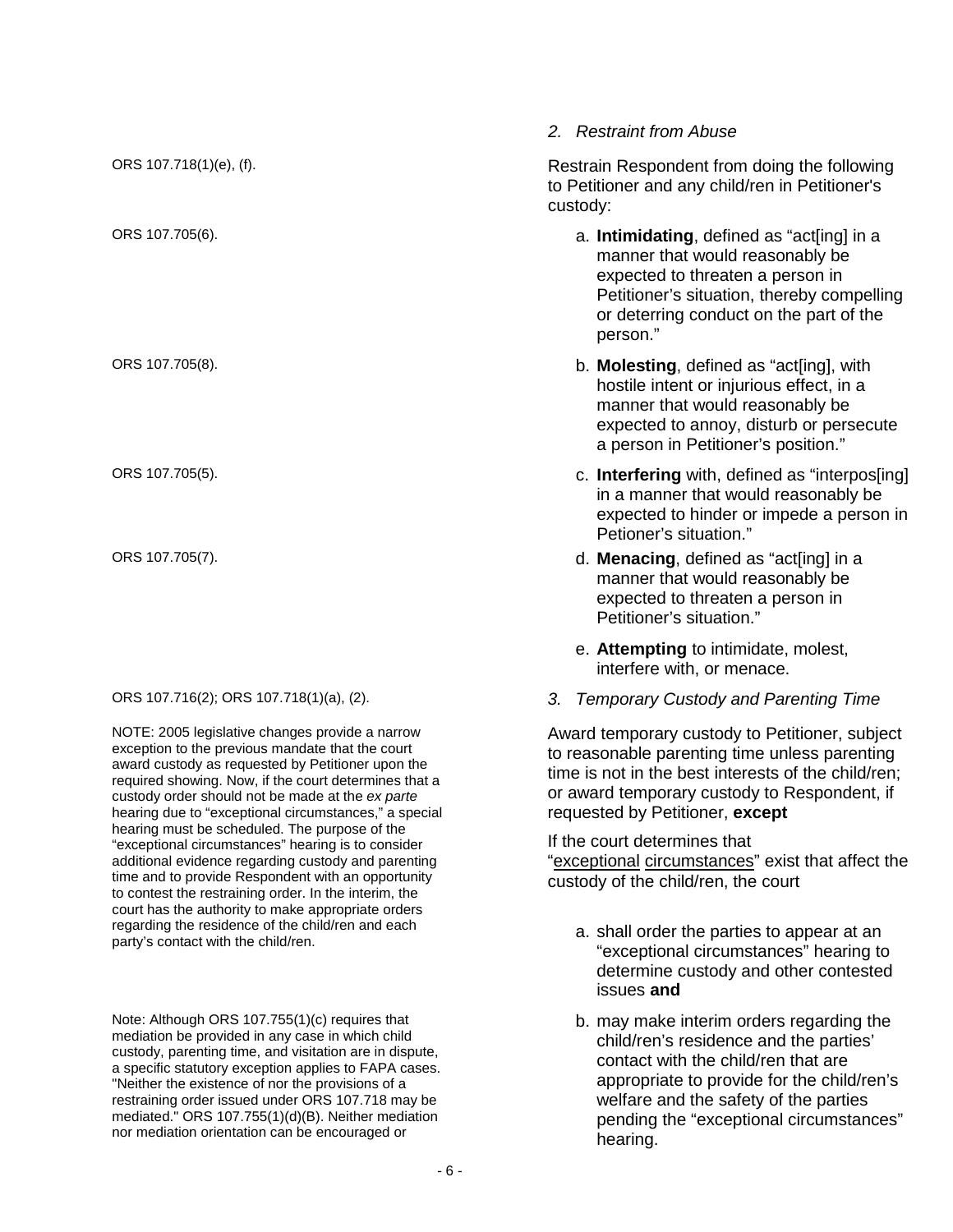provided in proceedings under ORS 107.700 to 107.732. ORS 107.755(2). *See also* ORS 36.185. *See also* III.D.1. (pg. 12) and 2. (pg. 13). ORS 107.718(1)(b). *4. Ouster*

ORS 107.718(1)(c).

A typical order might use a 150-foot limitation.

#### ORS 107.718(1)(g), (4).

A typical order might use a 150-foot "safety zone" surrounding listed premises or addresses, such as a parking lot that Petitioner uses.

When Petitioner requests restraint from a place where a party's faith is practiced, drafting the order as narrowly as possible, after inquiring into the availability and timing of services and any safety issues, is desirable. One option might be to reduce the "surrounding area" radius solely on such premises if both parties practice their faith at the same location and the timing of services is problematic.

A similar adjustment (perhaps 50 feet) might be practical for a child's school events if Respondent can safely attend.

#### ORS107.718(1)(i).

The statute mentions bans on contact that is in person, by telephone, or by mail. The SCA restraining [order to prevent abuse,](http://www.courts.oregon.gov/programs/family/domestic-violence/Pages/restraining.aspx) however, includes options that forbid Respondent from having contact with Petitioner by e-mail or other electronic transmission, by cell phone, or by text message. In addition,

Require Respondent to move from Petitioner's residence if

- a. the residence is solely in Petitioner's name,
- b. the parties jointly own or rent the residence, **or**
- c. the parties are married to each other.

ORS 107.716(7). The order may not affect title to any real property.

> If the court requires Respondent to move from Petitioner's residence, the order can also restrain Respondent from entering or attempting to enter a reasonable area surrounding Petitioner's current or subsequent residence.

*5. Restraint From Entry Onto Specified Premises*

Restrain Respondent from entering onto any premises and a reasonable surrounding area when the court considers such restraint necessary to prevent abuse. Such a surrounding area must be specifically described.

- a. Specified premises may include
	- 1) Petitioner's business or place of employment,
	- 2) Petitioner's school,
	- 3) a close relative's home that petitioner frequently visits.
- b. The SCA forms anticipate that when children are involved, the following premises might be addressed:
	- 1) the child/ren's school,
	- 2) the child/ren's day care provider.
- *6. "No Contact" by Telephone or Mail*

Specify what contact, if any, Respondent is banned from having with Petitioner. The court must order, if requested,

a. no contact in person,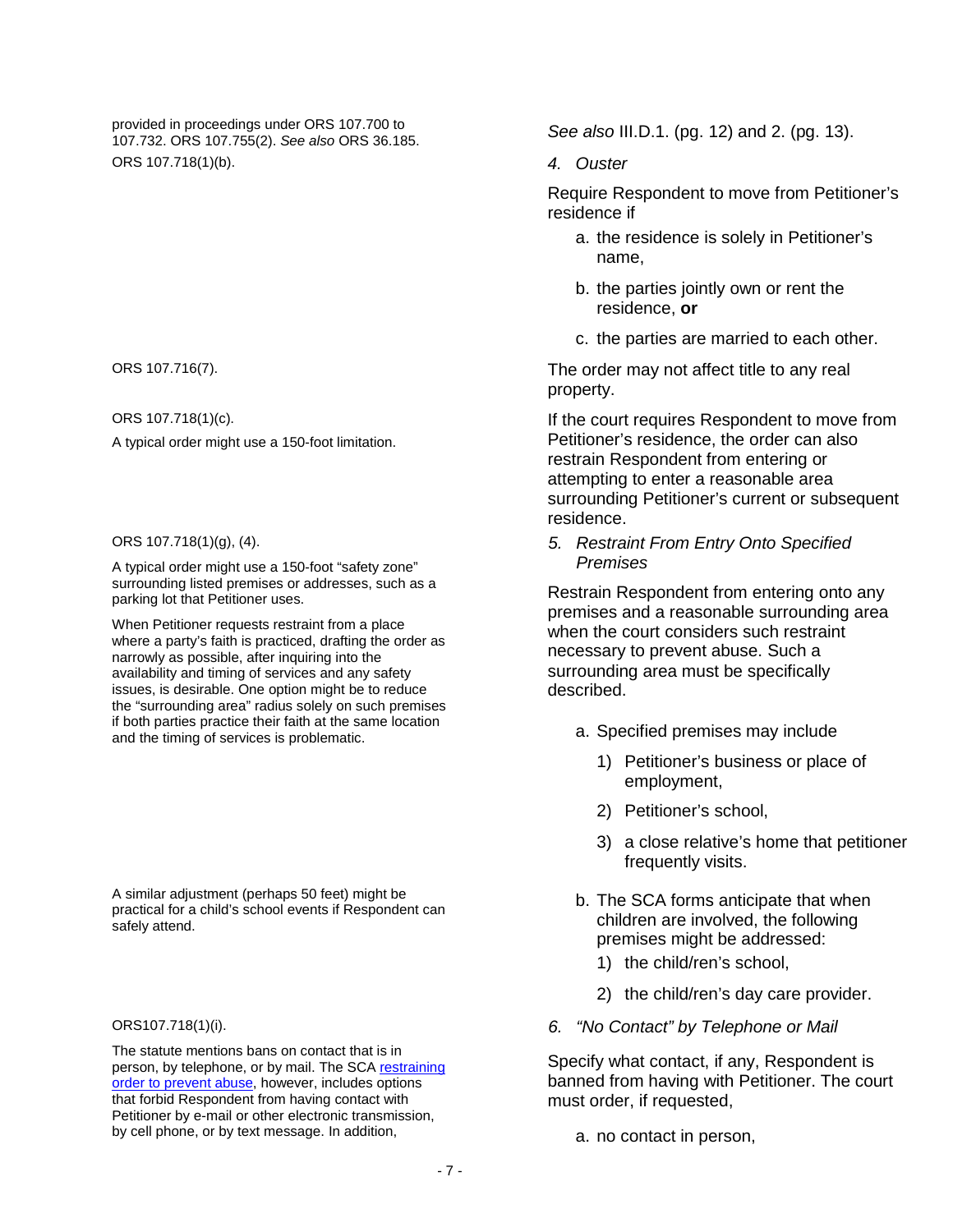options include prohibitions against Respondent having in-person and other specified contact with Petitioner through third parties. Such expansion of prohibited contact is authorized by the "other relief" clause at ORS 107.718(1)(h). *See* III.B.1. (pg. 8).

The SCA restraining order form states that nothing in the order prevents Respondent from appearing at or participating in a court or administrative hearing as a party or witness in a case involving Petitioner. The reference to administrative hearings was added to address the child support hearings handled by the Oregon Child Support Program. Respondent must stay a certain distance of feet from Petitioner as determined by the order (blank space provided in form) and is required to abide by any protective terms ordered in the other case.

b. no contact by telephone, **and**

c. no contact by mail.

Broader bans on contact are discretionary and would be authorized under ORS 107.718(1)(h) ("other relief the court considers necessary"). *See* III.B.1. (pg. 8). Banning written communication not otherwise addressed in the form order might be appropriate under this latter section.

#### ORS 107.718(1)(d). *7. Police "Standby" for Essential Personal Property*

Order that a peace officer accompany the party moving from the residence when that party removes essential personal items (or property of the child/ren) from the residence.

- ORS 107.718(1)(h). ORS 107.718(1)(h). medications, social security cards, birth certificates, tools of the trade, and other identification.
	- b. The court's only other authority to divide property between the parties under
	- c. FAPA is the section authorizing "other relief that the court considers necessary" to provide for the safety and welfare of Petitioner or any child/ren in Petitioner's custody. See III.B.1.b. (pg. 9).
- ORS 107.719(1), (2). d. The "standby" time is not required to exceed 20 minutes and usually does not in most jurisdictions. A police "standby" is required to be available on only one occasion.

#### ORS 107.718(1)(h). **B. Discretionary Relief**

<span id="page-11-0"></span>*1. The court may order any relief it considers necessary to provide for the safety and welfare of Petitioner and any child/ren in Petitioner's custody.*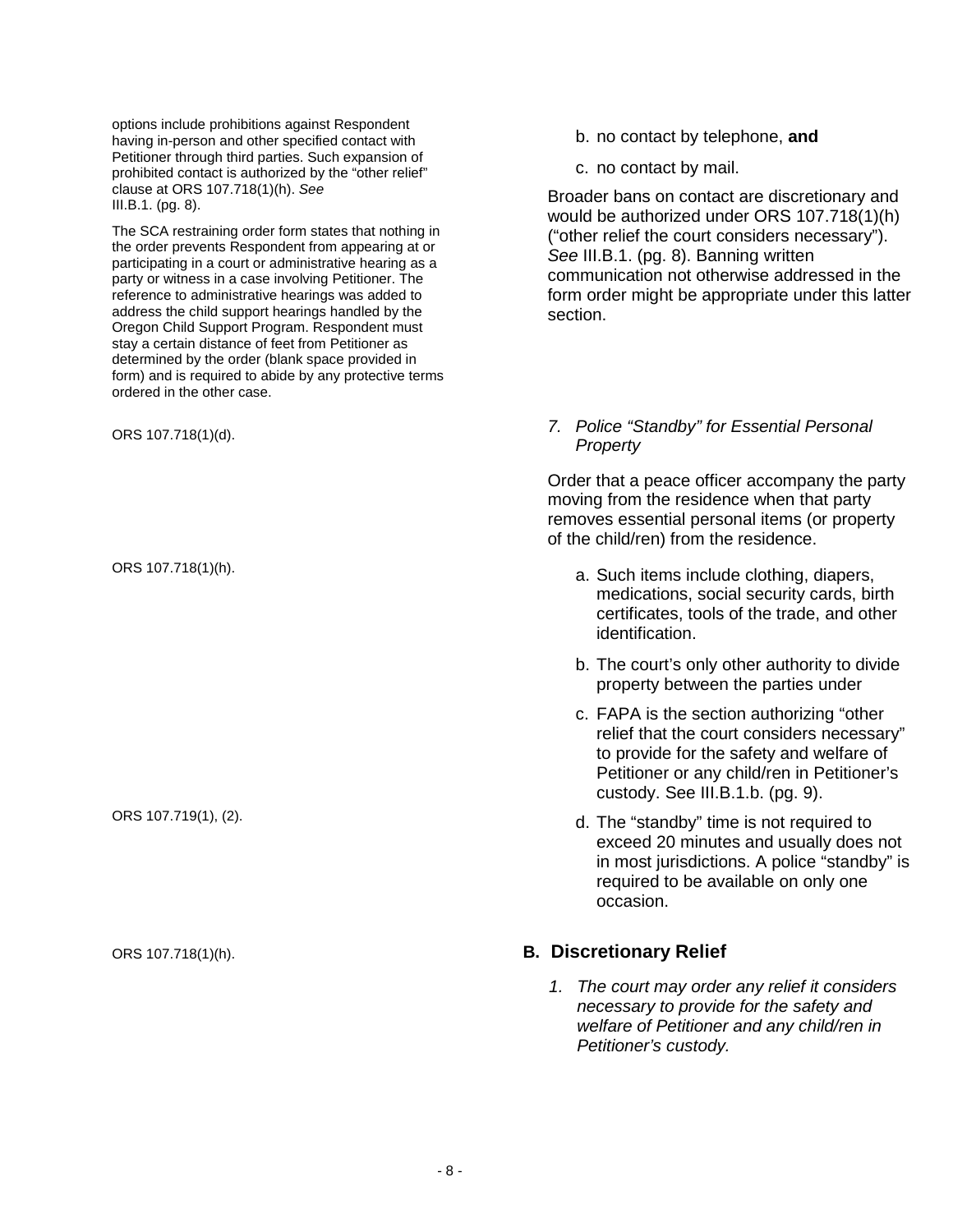SCA restraining order forms provide options that prohibit broader categories of contact by the Respondent directly and through third parties.

Consider property division beyond essential items cautiously. If tensions surrounding control (or destruction) of personal property are precipitating contact or otherwise contributing substantially to safety concerns, such a temporary ruling may be appropriate. Otherwise, the issue is better left to a dissolution case or other court filing.

In addition, due process concerns limit the extent such relief should be ordered on *ex parte* application, and the issue, if appropriate at all, would be more properly addressed at a contested hearing. *See* IV. (pg. 19).

#### ORS 107.718(1)(h).

While child support is not excluded by this language, an order of ongoing support is problematic, given the necessity for and time involved in applying the support guidelines, the lack of money award summaries or other Oregon Rules of Civil Procedure (ORCP)-compliant language in the statutory forms, and the temporary nature of FAPA relief, especially as it might intersect with the operation of ongoing support orders. Better practice may be for limited, one-time payments and referr[al of Petitioners to state](http://www.oregonchildsupport.gov/)provided child support services

[\(www.oregonchildsupport.gov\)](http://www.oregonchildsupport.gov/) or government cash programs such as TA/DVS (Temporary Assistance for Domestic Violence Survivors).

No SCA FAPA form is available to reduce an order of emergency monetary assistance to a money judgment with a separate money award. Arguably, the court has authority under the "other relief" section at ORS 107.718(1)(h) to enter an enforceable judgment if requested to do so and if provided with an appropriate document. Presumably, ORS 18.038, regarding the form of judgments, and ORS 18.042, regarding money awards to establish judgment liens, apply.

For a detailed discussion of firearms prohibitions in domestic violence cases, *see* ["Firearms Prohibitions](http://www.courts.oregon.gov/forms/Documents/Firearms%20Guide%20for%20Oregon%20Courts.pdf) [in Domestic Violence Cases: A Guide for Oregon](http://www.courts.oregon.gov/forms/Documents/Firearms%20Guide%20for%20Oregon%20Courts.pdf) Courts"

#### a. Expanded "No Contact" Provisions

As discussed in III.A.6. (pg. 7), a ban on *all*  contact or all written contact might be appropriate in addition to the prohibition on in-person, telephonic, and mailed communication that is mandatory upon Petitioner's request. Similarly, no "third party" contact by Respondent with Petitioner might be appropriate. This would prohibit Respondent from communicating with Petitioner through Petitioner's friends, family, or co- workers.

#### b. Property Division

While the statute specifically limits the property that a party may remove while a police officer stands by to "essential personal effects," more comprehensive property division arguably could be ordered by the court under the "other relief necessary" provision – assuming a nexus between such relief and the safety and welfare of Petitioner or any child/ren in Petitioner's custody.

#### c. Emergency Monetary Assistance

The statute authorizing "any relief the court considers necessary" specifically includes, but is not limited to, "emergency monetary assistance." Examples of such assistance might include money to change locks or to repair damaged doors or windows, to obtain an unlisted telephone number, or to move to a new residence. Responsibility for certain debts might also be addressed.

Due process concerns arguably support an effective date for an award of emergency monetary assistance that coincides or postdates the opportunity for hearing by Respondent. For this reason, the SCA Restraining Order to Prevent Abuse provides for 45 days after service.

d. Firearm or Other Weapon Dispossession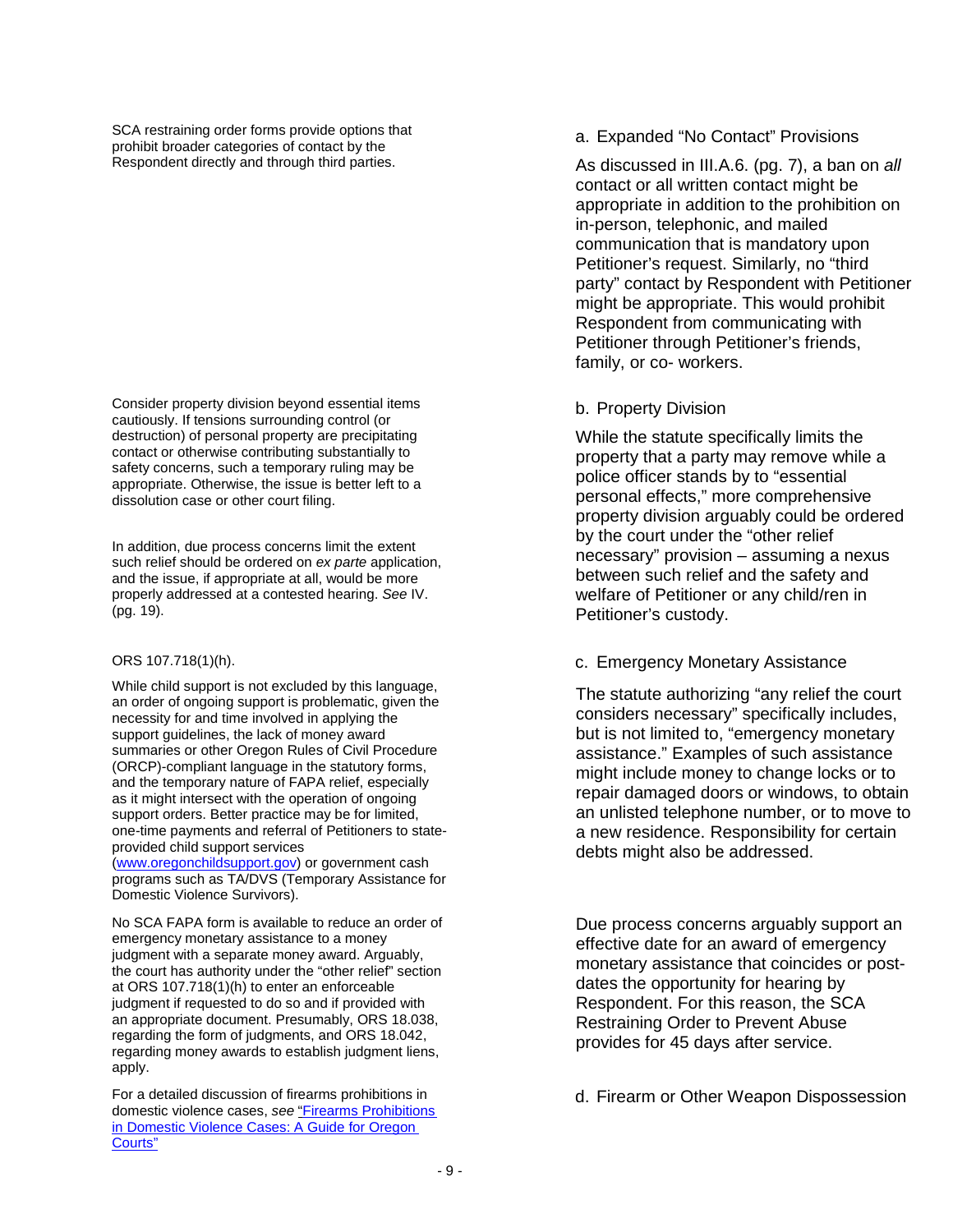Testimony and legislator comments at the legislative committee that considered and approved revisions to the statute in 1995 support reliance on the "other relief" section as authority for restrictions regarding Respondent's access to firearms and ammunition.

Current FAPA forms promulgated by the SCA allow Petitioners to request specific orders relating to dispossession of firearms and ammunition. *See* [Restraining Order to Prevent Abuse.](http://www.courts.oregon.gov/programs/family/domestic-violence/Pages/restraining.aspx)

#### 18 USC § 921(a)(33); 18 USC § 922(d)(8), (g)(8).

Oregon's FAPA orders protect more classes of Petitioners than those protected under the federal dispossession law. People who are sexually intimate who have not cohabited, for example, qualify for FAPA relief, but Respondents are not subject to the federal gun ban.

For a more detailed analysis of the elements of 18 USC § 922(g)(8), *see* [Oregon Bench Sheet -](http://www.courts.oregon.gov/forms/Documents/Firearms%20Protection%20Orders%20Benchsheet.pdf) [Qualifying Order of Protection/Restraint.](http://www.courts.oregon.gov/forms/Documents/Firearms%20Protection%20Orders%20Benchsheet.pdf)

18 USC § 922(g)(8)(A).

Oregon's *ex parte* FAPA orders probably do not qualify under the federal statute. Only those orders issued after a hearing of which Respondent received notice and had participatory rights (*e.g.*, a 5- or 21 day contest in Oregon) come under the federal gun law.

18 USC § 922(g)(8)(B), (C)(i).

The FAPA statute requires, and the SCA forms contain, the "credible threat" finding. The federal statute allows an alternative basis to this finding (an 1) The FAPA statute contains no specific reference to weapons. The "other relief" provision of ORS 107.718(1)(h), however, gives the court the discretion to restrict Respondent's access to or possession of firearms when such relief is necessary to protect the safety and welfare of Petitioner and any child/ren in Petitioner's custody.

Violation of such a dispossession order would be punishable as contempt of court. *See* VIII. (pg. 32).

- 18 USC § 922(d)(8), (g)(8). 2) Federal law (the Violence Against Women Act (VAWA)) prohibits certain individuals from possessing or purchasing firearms or ammunition while a protective order is in effect. Violation of this statute exposes Respondent to federal criminal liability.
	- i. The *relationships* that subject a Respondent to the federal law are: the person protected by the order is a spouse or former spouse of Respondent, the parent of Respondent's child/ren, a person who does or did cohabit with Respondent, or Respondent's child/ren or child/ren of an intimate partner of Respondent.
	- ii. The types of orders that subject Respondent to federal liability are those that meet all of the following conditions:
		- (A) issued after a hearing about which Respondent had actual notice and an opportunity to participate in the hearing;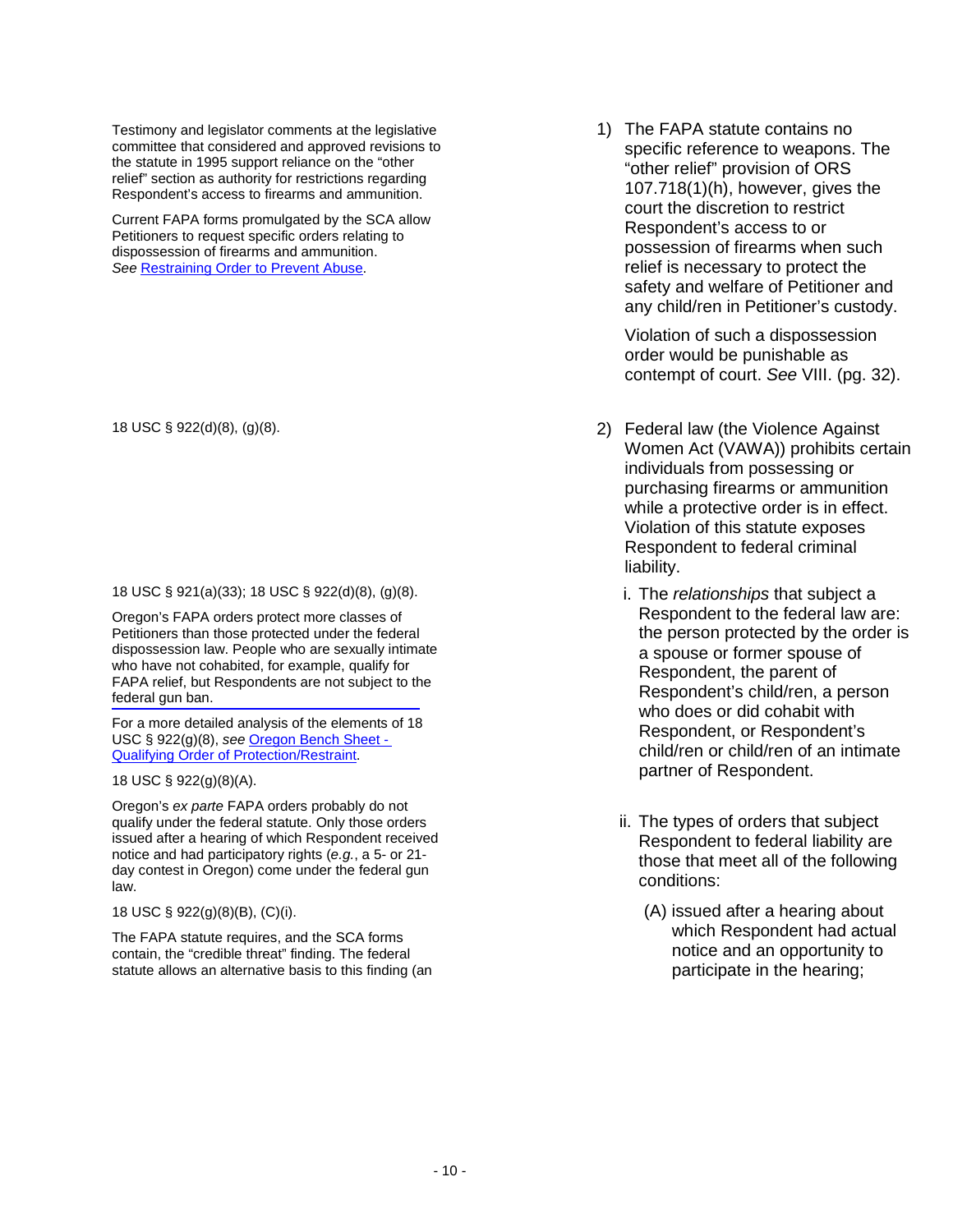explicit prohibition regarding physical force), but Oregon did not codify this language, found at 18 USC § 922(g)(8)(C)(ii). It is, however, included in the federal firearms findings (Brady) in the SCA Order [After Hearing.](http://courts.oregon.gov/OJD/docs/osca/cpsd/courtimprovement/familylaw/forms/2010fapaupdate/packet2/orderafterhearingmodify-5-11.pdf)

Federal firearms findings are included on page 2 of the Order After Hearing that is used for 5- and 21 day, exceptional circumstances, modification, and renewal hearings.

*See* ["Firearms Prohibitions in Domestic](https://www.courts.oregon.gov/forms/Documents/Firearms%20Guide%20for%20Oregon%20Courts.pdf)  [Violence](https://www.courts.oregon.gov/forms/Documents/Firearms%20Guide%20for%20Oregon%20Courts.pdf) [Cases: A Guide for Oregon Courts.](http://courts.oregon.gov/OJD/docs/OSCA/cpsd/courtimprovement/familylaw/FGuide.pdf)"

In 2011, the legislature amended FAPA to allow for the protection of pets, including service or therapy animals. ORS 107.718(1)(h)(B).

Orders concerning pets should be set out in the "Other Orders" section on page 5 of the [Restraining Order to Prevent Abuse.](http://www.courts.oregon.gov/forms/Documents/FAPA%20-%20Restraining%20Order%20to%20Prevent%20Abuse.pdf)

- (B) restrain Respondent from harassing, stalking, or threatening Petitioner or Petitioner or Respondent's child/ren **or** engaging in other conduct that places Petitioner in fear of bodily injury to Petitioner or Petitioner or Respondent's child/ren; **and**
- (C) include a finding that Respondent represents a credible threat to the physical safety of Petitioner or Petitioner's or Respondent's child/ren.
- iii. If the order meets all of the above requirements, judges should complete the Federal Firearms Findings (Brady) in the Order After Hearing. Court staff then should enter this information in OJIN.
- ORS 166.291(1)(m); ORS 166.293(3)(a) 3) Revocation and Denial of Concealed Weapon Permits

Concealed weapon permits are issued and revoked by county sheriffs. Some sheriffs' offices have a process in place to revoke a permit when a restraining order is issued. Issuance of a restraining order against a permit holder is a ground for denial of an application for a permit, as well as revocation of an already-issued permit.

*2. Protection of Pets*

The court may order other relief it considers necessary to prevent the neglect and protect the safety of any service or therapy animal or any animal kept for personal protection or companionship. However, the court cannot make orders regarding animals kept for business, commercial, agricultural, or economic purposes.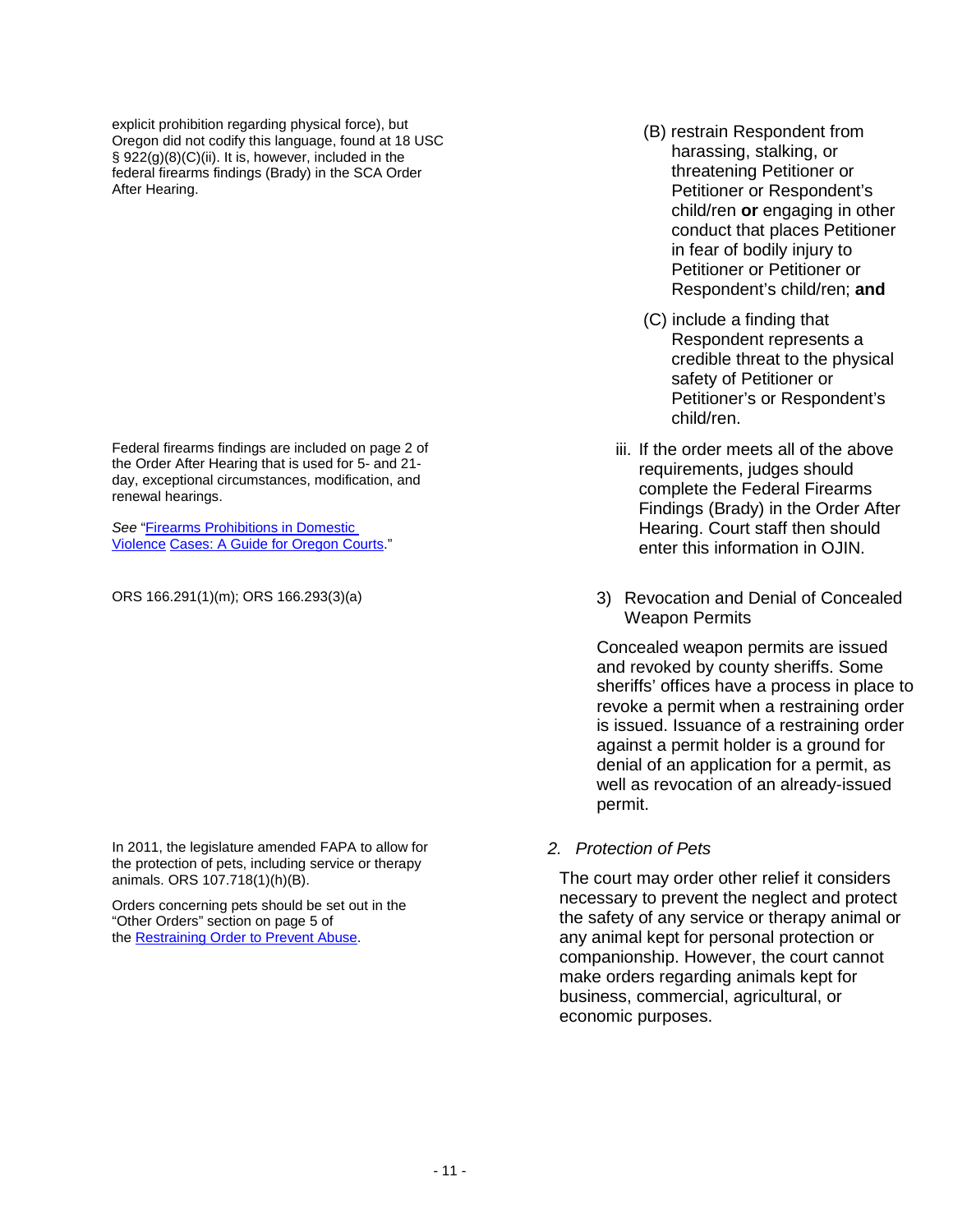The subject-matter jurisdiction requirements of the Uniform Child Custody Jurisdiction and Enforcement Act (UCCJEA) apply. Even if Oregon is not the home state or does not have modification jurisdiction, it very probably can exercise temporary emergency jurisdiction because of the child/ren's presence here and the need to prevent abuse to Petitioner. ORS 109.751. Communication with a judge in another state may be required.

After considering Petitioner's safety needs, a FAPA order may be drafted narrowly to permit Respondent to be at restricted locations at specified times solely to exercise parenting time rights.

Reminder: Despite the requirement of ORS 107.755(1)(c) that mediation be provided in any case in which child custody, parenting time, and visitation are in dispute, neither mediation nor mediation orientation can be encouraged or provided in proceedings under ORS 107.700 to 107.732. *See*  ORS 107.755(1)(d)(B) and (2).

#### *See* ORS 107.716(6). **C. Mutual Restraining Orders Only if Parties Separately Petition**

18 USC § 2265. In 1995, state legislation prohibited "mutual" restraining orders, **except** when each party files a petition and independently meets the statutory criteria. This requirement is consistent with federal VAWA law compelling full faith and credit only in such circumstance.

#### <span id="page-15-1"></span><span id="page-15-0"></span>**D. Custody Issues (See also IV.A.12.b. (pg. 24) and c. (pg. 25))**

- ORS 107.718(1)(a), (2). *1. Temporary Custody*
	- a. The court **must** make a temporary custody award, except as discussed in paragraph 2, below, at the ex parte hearing if
		- 1) Petitioner has met the statutory criteria **and**
		- 2) Petitioner requests it.
	- b. The court may grant custody to Petitioner or Respondent, whichever Petitioner requests.
	- c. The child/ren subject to the custody award must be the child/ren of both of the parties.
	- d. The "immediate danger" temporary custody and mediation procedures in preand post-judgment dissolution of marriage proceedings do not apply to FAPA cases.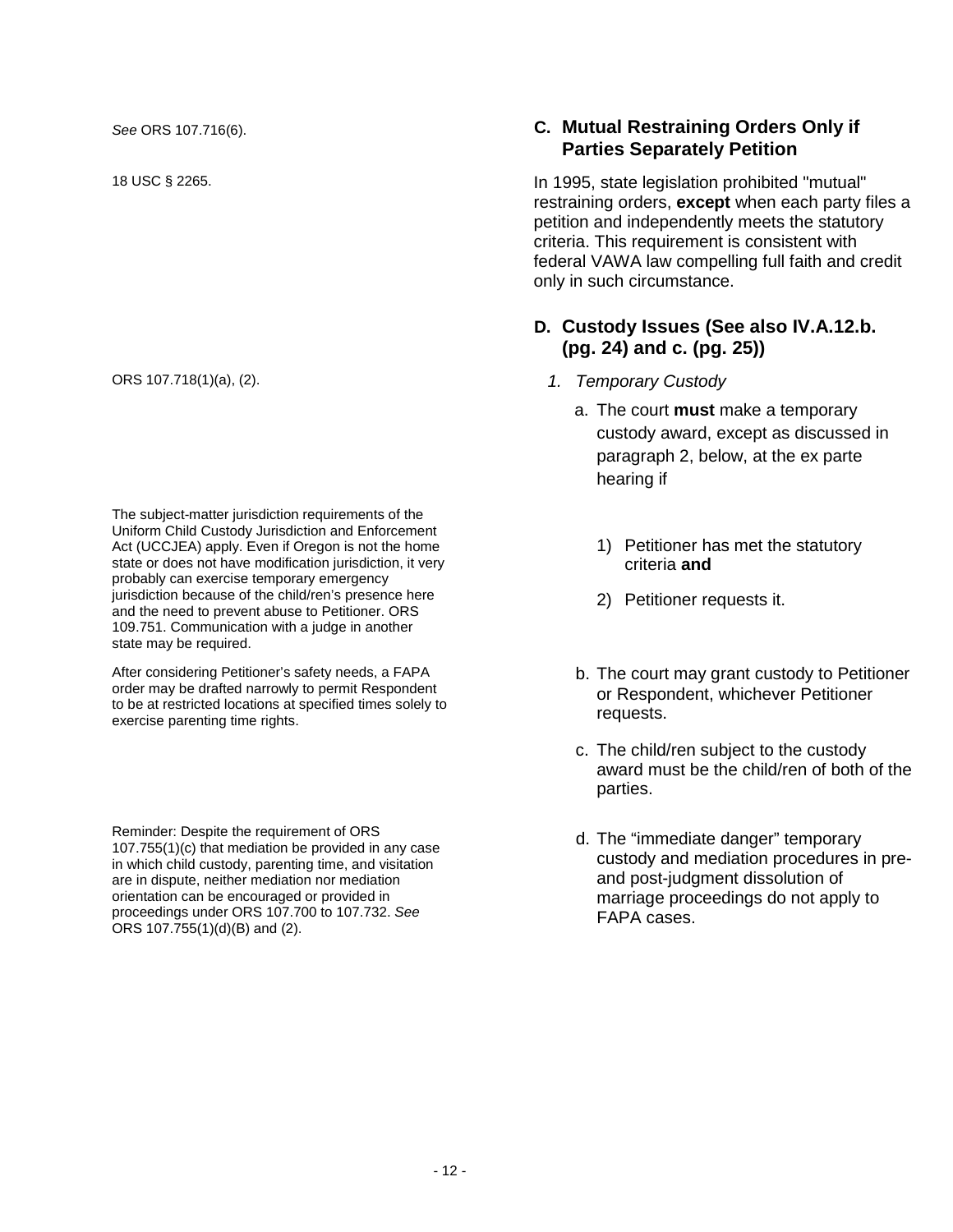ORS 107.716(2); ORS 107.718(2).

*See* discussion of exceptional circumstances language at III.A.2. (pg. 6).

When an exceptional circumstances hearing is scheduled, Respondent is not entitled to request a contested hearing pursuant to ORS 107.718(10); *i.e.*, an additional hearing. If Respondent contests the issuance or other provisions of the restraining order, Respondent must raise these at the "exceptional circumstances" hearing. *See* ORS 107.716(2)(b) and IV.A.1. (pg. 20).

EXAMPLES of "Exceptional Circumstances" may include the following:

1. The petition reflects that the 4-year-old child of the parties has never resided with Petitioner. In response to the court's inquiries, Petitioner acknowledges seeing the child only rarely and for short periods of time.

2. The petition shows that the parties' two school-age children have lived with Respondent in an Oregon community that is 125 miles from the home of Petitioner since the beginning of the school year. School will be out in 6 weeks.

3. The petition alleges that the parties' child is six weeks old. Upon being questioned by the court, Petitioner states that Respondent is breast-feeding the baby.

4. Petitioner appears to be impaired by drugs at the *ex parte* hearing and acknowledges a problem with substance abuse. The children have lived with Respondent for the last 6 months.

ORS 107.722(2)(a) permits modification only if necessary to protect the safety and welfare of the child/ren or Petitioner.

*2. Exceptional Circumstances Affecting the Custody of a Child*

The court must make a temporary custody order at the *ex parte* hearing unless the court determines that exceptional circumstances exist that affect the custody of the child/ren.

- a. If exceptional circumstances exist, the court must order the parties to appear and provide additional evidence regarding temporary custody and to resolve other contested issues.
- b. Pending the hearing, the court may make any orders regarding the child/ren's residence and the parties' contact with the child/ren that are appropriate to provide for the child/ren's welfare and the safety of the parties.
- c. The court must schedule the hearing within 14 days of issuance of the restraining order and issue a notice of the hearing at the same time the restraining order is issued.
- ORS 107.722(1). *3. Effect of Subsequent Domestic Relations Judgments and Orders on Preexisting FAPA Orders (See V. (pg. 29))*
- ORS 107.722(2). *4. Modification of Preexisting Domestic Relations Orders or Judgments*
	- a. The FAPA court may modify the custody or parenting time provisions of a preexisting order or judgment under ORS 107.095(1)(b), 107.105*,* 107.135, or 109.155, or similar order or judgment from another jurisdiction, if necessary to protect the safety and welfare of the child/ren.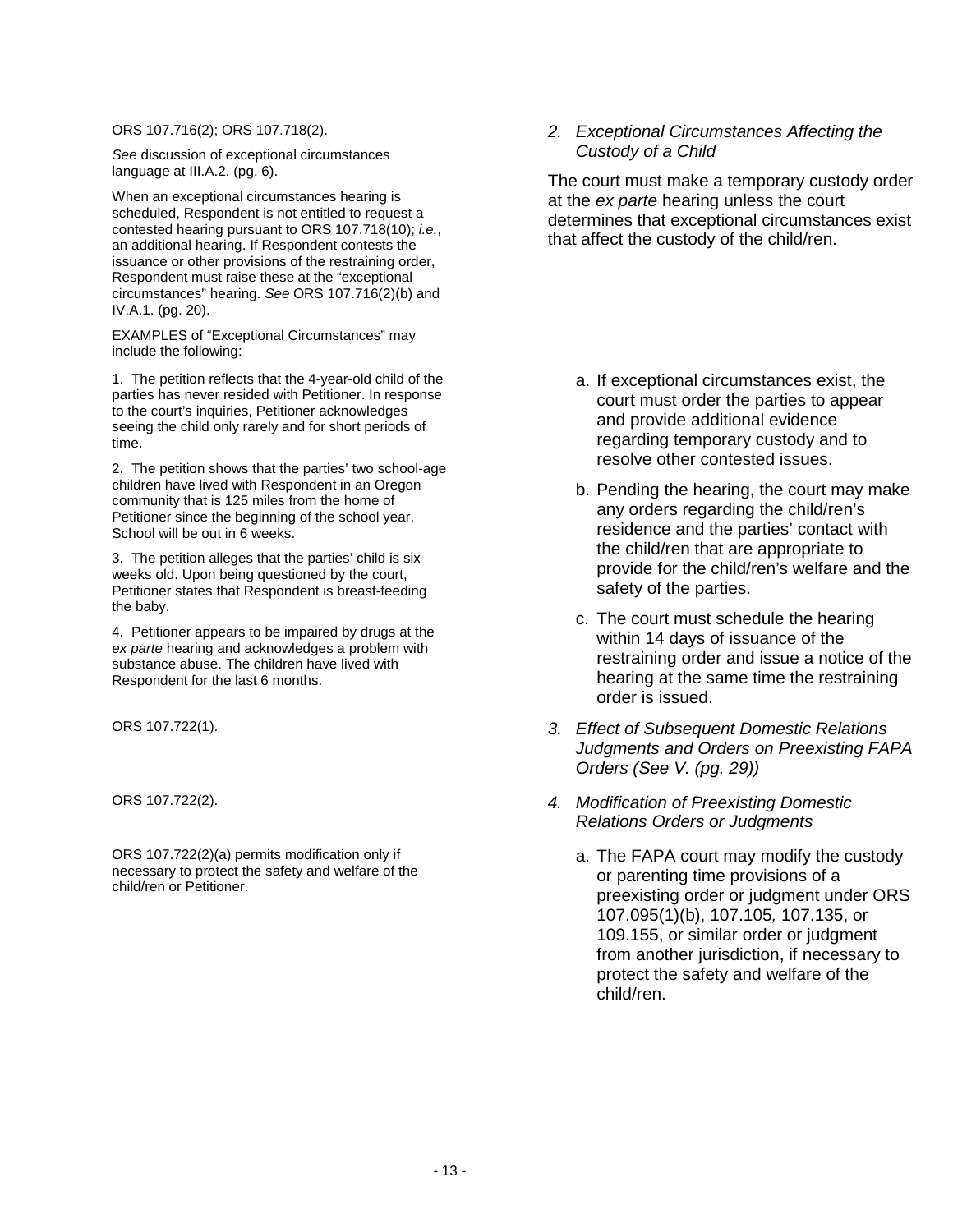ORS 107.722(2)(c) makes clear that the UCCJEA applies if the court is modifying an order or judgment from another jurisdiction.

ORS 109.751(4).

In order to be compliant with the UCCJEA, a court of this state must communicate with a court of another state with custody jurisdiction upon being notified that the court has made a custody determination.

#### ORS 109.094.

A male's rights as a legal father are contingent upon the establishment of his paternity.

If paternity is not established, but both parties are willing to stipulate to that finding in the FAPA case, statutory filiation procedures must still be met, including a verified writing. ORS 109.155(1). Given the temporary effectiveness of a FAPA "order," paternity establishment independent of the FAPA filing is desirable. Paternity can be resolved by voluntary acknowledgment (*i.e.*, voluntary acknowledgement of paternity form referred to in ORS 109.070(1)(e)) or referring the parties to the state child support program.

ORS 107.718(1)(a).

[A Safety-Focused Parenting Plan Guide](http://www.courts.oregon.gov/programs/family/children/Pages/parenting-plans.aspx) is available on the Oregon Judicial Department website.

- ORS 107.722(2)(b). CONS 107.722(2)(b). provisions of a preexisting order or judgment, the FAPA order must specify a period of time the court considers adequate under the circumstances during which Petitioner may obtain a modification of the preexisting order or judgment. Upon expiration of that period of time, if no modification has been obtained, the custody provisions of the FAPA order expire, and the provisions of the preexisting order or judgment become effective immediately.
	- c. If the court modifies only parenting time provisions of a preexisting order, the statute does not require that Petitioner seek modification of the preexisting parenting time order or judgment.
	- d. If the court modifies a preexisting order or judgment of another jurisdiction, ORS 109.701 to 109.834 (the UCCJEA) apply.
	- *5. Paternity*
		- a. If paternity has not been established, the court has no authority to order custody or parenting time to the putative father.
		- b. The court may note on the restraining order that the reason no custody or parenting time order is being entered is because paternity has not been established.
	- *6. Parenting Time (See also IV.A.12.b. (pg. 24) and c. (pg. 25))*
		- a. Once a custody award is made, the court **must** set a parenting time schedule **unless** the court finds that parenting time is not in the best interests of the child/ren.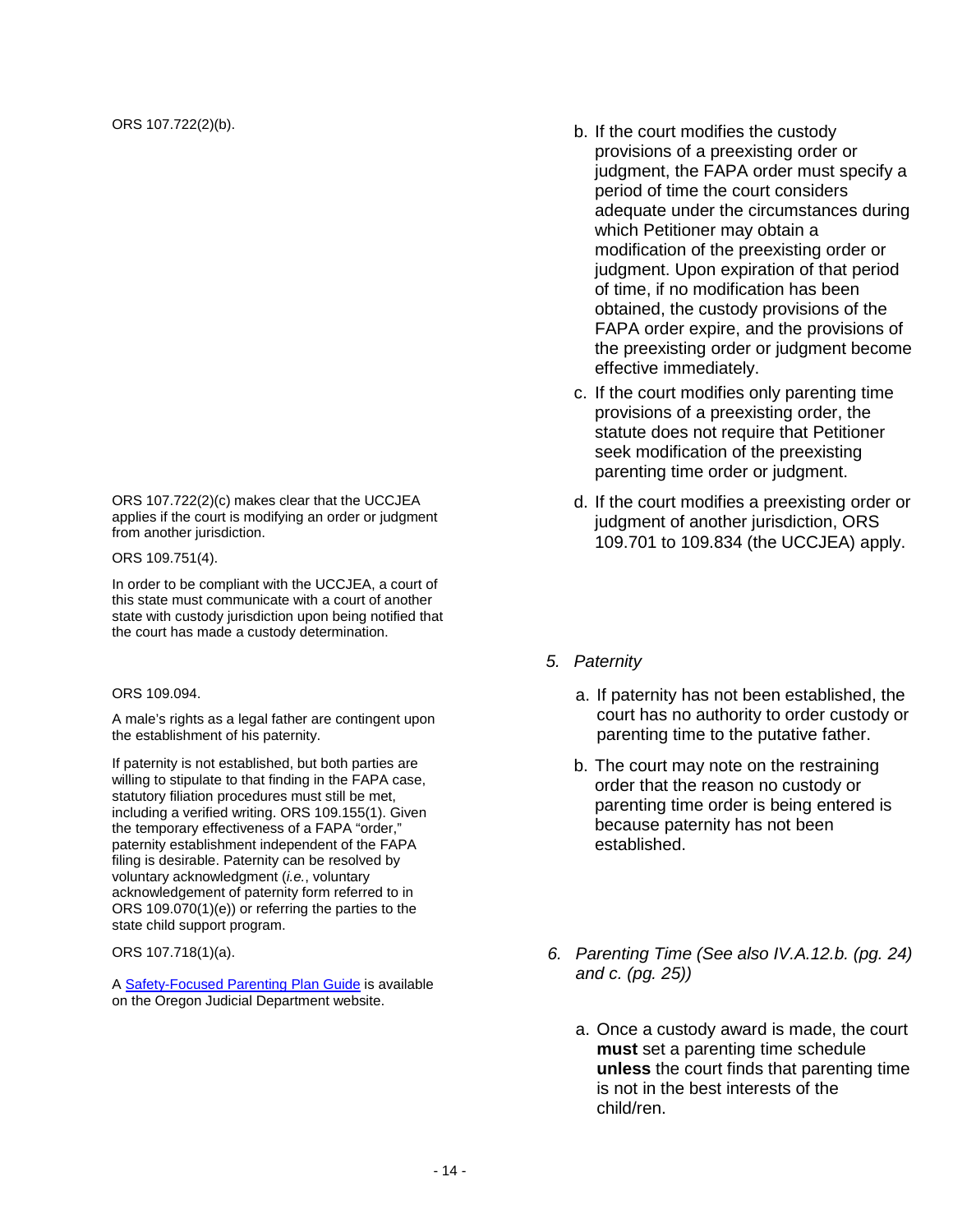#### ORS 107.718(6).

The [Restraining Order to Prevent Abuse](http://www.courts.oregon.gov/forms/Documents/FAPA%20-%20Restraining%20Order%20to%20Prevent%20Abuse.pdf) at paragraph 16 contains several options for addressing the issue of parenting time.

After considering Petitioner's safety needs, a FAPA order may be drafted narrowly to permit Respondent to be at restricted locations at specified times solely to exercise parenting time rights.

ORS 107.732(1). Specific addresses identified by Petitioner where the child/ren might be found provide the particularity that supports the reasonableness of the seizure. *Waters vs. Williams, Huston, Treat, and Multnomah County*, No. 98-241-HA (U.S. District Court Opinion dated May 18, 1999) (unreported) (discussion of 4th Amendment issues in context of execution of writ of assistance in family law matter).

- See ORS 107.137(1)(d) and (2). 10 and (2). 10 and (2). 1 and 1) The fact that domestic violence has occurred in the family may go to the issue of the best interests of the child/ren.
	- 2) The court is not limited to a "traditional" parenting time schedule.
	- b. If the court awards parenting time to a parent who committed abuse, the court **must** include adequate provisions in its order to protect and provide for the safety of Petitioner and the child/ren.

The protections under ORS 107.718(6) include, but are not limited to, requiring one or more of the following:

- 1) exchange of child/ren taking place at a protected location;
- 2) parenting time being supervised;
- 3) perpetrator of the abuse attending and completing a program of intervention for perpetrators of domestic violence or other counseling program designated by the court;
- 4) perpetrator of abuse not possessing or consuming alcohol or controlled substances during parenting time and for 24 hours before;
- 5) the perpetrator of abuse paying the costs of supervision of parenting time and any other program designated by the court as a condition of parenting time; **and**
- 6) no overnight parenting time occurring.

#### *7. Recovery of Child/ren*

On request of a party awarded custody, the court must include a provision ordering a peace officer to assist that parent in obtaining physical custody of the child/ren of the parties.

- ORS 109.701 109.990. *8. Interstate Custody Issues*
	- a. The UCCJEA applies to parenting time and custody orders in FAPA proceedings.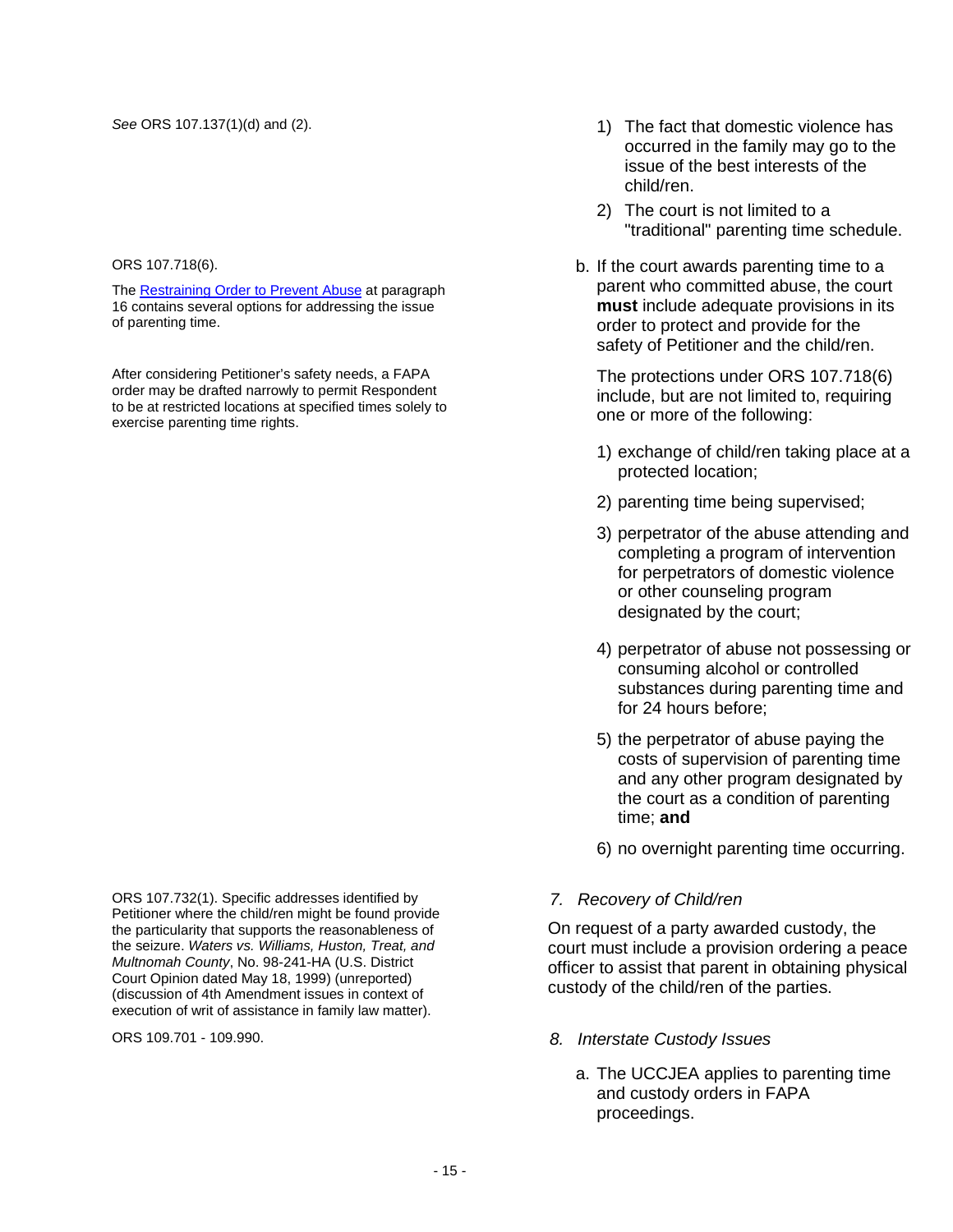ORS 107.718(7), (10)(a). *3. Notice*

SCA form i[s Notice to Respondent/Request](http://www.courts.oregon.gov/forms/Documents/FAPA%20-%20Notice%20to%20Respondent%20Request%20for%20Hearing.pdf) 

ORS 109.751. b. When the child/ren may not be subject to Oregon court jurisdiction under the UCCJEA, the temporary emergency provisions may apply. This requirement may implicate a mandatory communication with a judge in another state.

#### <span id="page-19-0"></span>**E. Other Provisions**

ORS 107.720(1)(a). *1. Security Amount*

The order must specify the amount of security to be posted after arrest for violation of the restraining order. The SCA form specifies a \$5,000 amount, but the court may impose a higher or lower sum. The order cannot be entered into the Law Enforcement Data System (LEDS) without a security amount.

#### ORS 107.718(3). *2. Duration of Relief*

The order must provide that the court grant the relief until the sooner of

- a. one year **or**
- See V. (pg. 29). See V. (pg. 29). amended, or superseded under ORS 107.722.
	-

SCA [for](http://www.courts.oregon.gov/forms/Documents/FAPA%20-%20Notice%20to%20Respondent%20Request%20for%20Hearing.pdf)m is **Notice to Respondent/Request** A hearing request form must be served on<br>for [Hearing.](http://courts.oregon.gov/OJD/docs/OSCA/cpsd/courtimprovement/familylaw/forms/2010FAPAUpdate/Packet4/NoticetoRespRequestHearingRenewalFormerProtectedChildFINAL12-12-11.pdf)<br>Respondent with the order. The SCA form Respondent with the order. The SCA form includes a notice of rights and procedures for this purpose. (*See* IV. (pg. 19)).

ORS 107.718(8)(a). *4. Copies for Petitioner*

The clerk must provide Petitioner, at no cost, the number of certified copies of the petition and order necessary to effect service on Respondent. If Petitioner requests an exemplified copy (usually for registration in another state), up to two such copies must be provided without charge.

ORS107.718(12). *5. Service on Petitioner*

Service of process or other legal documents on Petitioner is not a violation of a FAPA order if service is accomplished as provided in ORCP 7 or 9.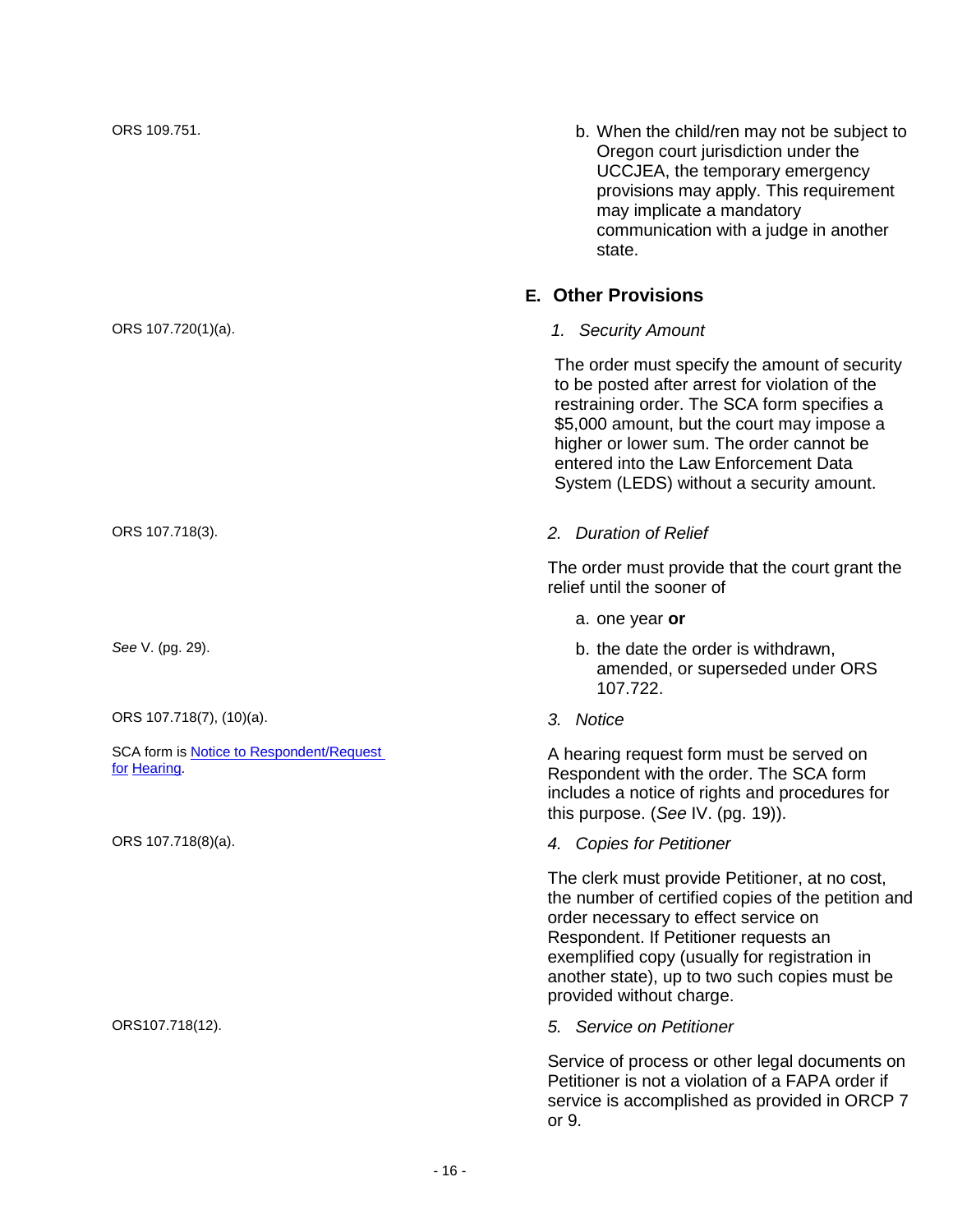#### ORS 107.720(2)(a).

It is common practice to refer to dismissing rather than terminating a restraining order. This terminology probably arises from the statutory reference in ORS 107.720(2)(b) to Petitioner's motion to dismiss.

The variation in judicial practice is the result of attempts to balance safety concerns with respect for victim-litigant autonomy. Termination of an order may enhance a party's safety in some circumstances. Practices to consider in this scenario – among the most challenging decisions in FAPA cases – include the following:

- maximum privacy for the discussion, to the extent recording and open-court procedures allow;
- exploration of intimidation and coercion issues;
- offering the opportunity to speak with a victim advocate;
- encouragement of safety planning and referrals to community resources;
- notice of alternatives to termination that might more effectively address a Petitioner's safety needs, such as simply liberalizing existing restrictions; and
- encouragement to return if Petitioner's safety needs change.

Renewal petitions should be filed before the existing order expires. The statute refers to a "renewal" procedure rather than a "revival."

No filing fee, service fee, or hearing fee can be charged if the only relief ordered is that authorized by ORS 107.700 to 107.735.

#### <span id="page-20-0"></span>**F. Termination**

#### *1. By Written Order*

The court may terminate a restraining order at any time, but only by written order.

FAPA provides no specific standard or guidance for terminating restraining orders, and court practices vary considerably.

#### ORS 107.720(2)(b). *2. Notarized Signature Required*

If Petitioner moves for dismissal of the restraining order, the request must include Petitioner's notarized signature.

#### ORS 107.725. **G. Renewals**

#### <span id="page-20-1"></span>*1. Renew an Order by Petitioner*

The court may renew an order if the court finds that a person in Petitioner's situation would reasonably fear further acts of abuse by Respondent. The court may renew the order on the basis of a sworn *ex parte* petition.

#### a. Further Abuse Not Required

No further acts of abuse are required for the restraining order to be renewed.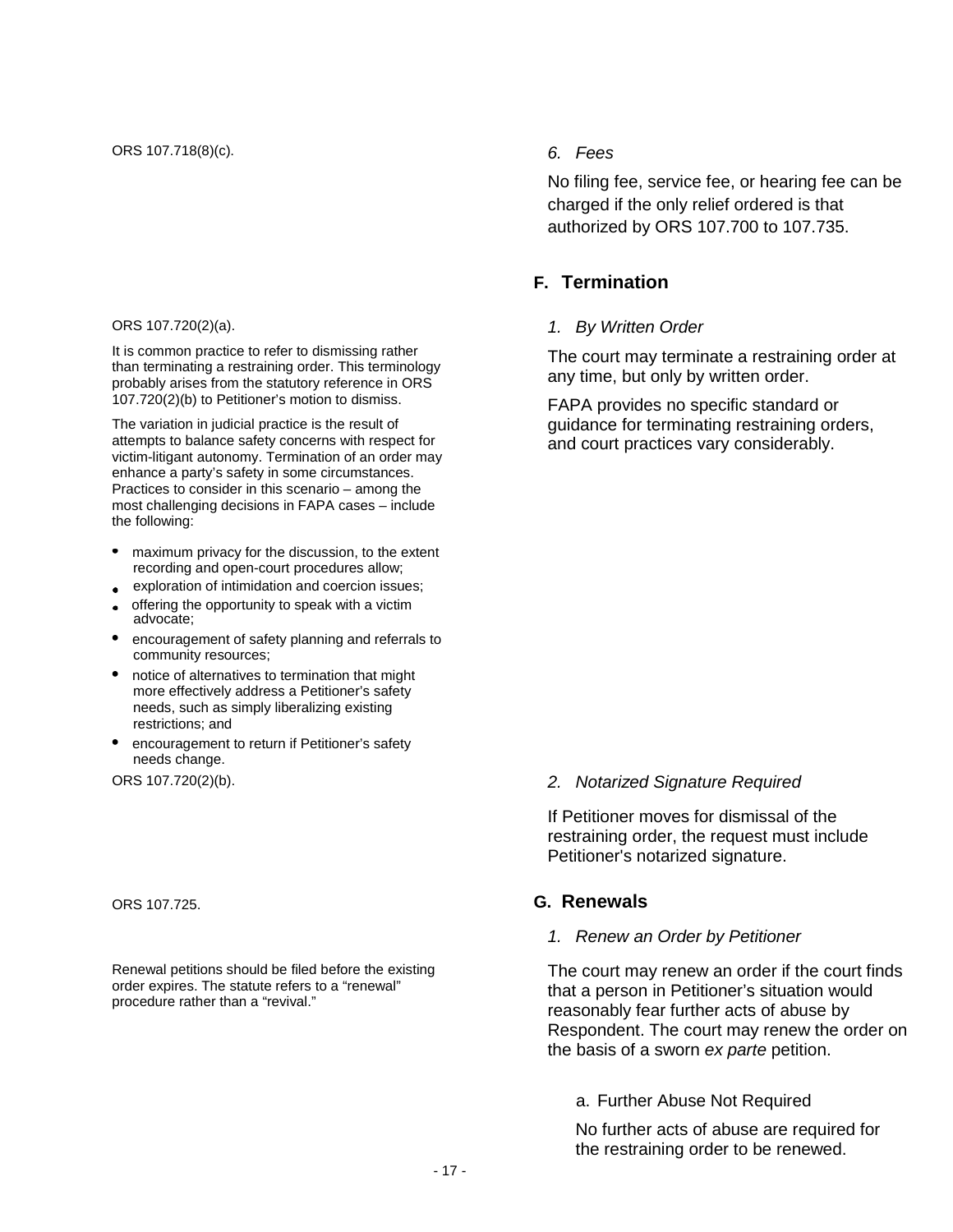As a result of 2011 legislation, the now-18-year-old need not show abuse within 180 days or that he or she is in imminent danger of further abuse, only that he or she reasonably fears further acts of abuse if the order is not renewed.

*See* OJD Website- [Renewing a Restraining Order](http://www.courts.oregon.gov/programs/family/domestic-violence/Pages/restraining.aspx) 

ORS 107.725(4). *3. Hearing*

*See* IV.B. (pg. 27) for discussion of modification of FAPA orders.

b. Not Limited in Number

The statute does not limit the number of times a restraining order can be renewed.

ORS 107.725(1)(b), (3). *2. Renew an Order by Formerly Protected Child, Now 18*

> A former minor child who was in the custody of the original Petitioner, who was protected under the restraining order and who is now 18 years old, may ask the court to renew the provisions of the restraining order protecting him or her for another year.

- See OJD Website- Renewing a Restraining Order and See Court can issue the order regardless<br>[Involving Former Protected Child.](http://www.courts.oregon.gov/programs/family/domestic-violence/Pages/restraining.aspx) And The court can issue the original Potitioner agrees of whether the original Petitioner agrees to or seeks renewal of the order.
	- b. If the original Petitioner does not agree to or ask for renewal of the order concurrently with the request of the now-18-year-old, the court may exclude Petitioner as a protected person in the renewed order.
	- c. The now-18-year-old person is not required to file a petition under ORS 107.710.
	- - a. ORS 107.716(5) and 107.718(8) to (10) apply when a renewal order is granted, (*See* IV.A. (pg. 20)) (Respondent may request a hearing within 30 days of being served with a renewal order), **except** that the court may hear no issue other than the basis for renewal unless requested in the hearing form and agreed to by Petitioner.
		- b. The court shall hold a hearing within 21 days of Respondent's request.

#### <span id="page-21-0"></span>**H. Amendments**

It is not clear if amendments (other than for clerical mistakes) are allowed before service or the response time has expired. ORS 107.730 addresses only the court's modification authority after the response time has lapsed. Adding an attorney fee claim before this deadline seems to be well-grounded, however, since it does not affect the *ex parte* order already issued. Also, courts that allow changes to the order prior to service or during the response period usually limit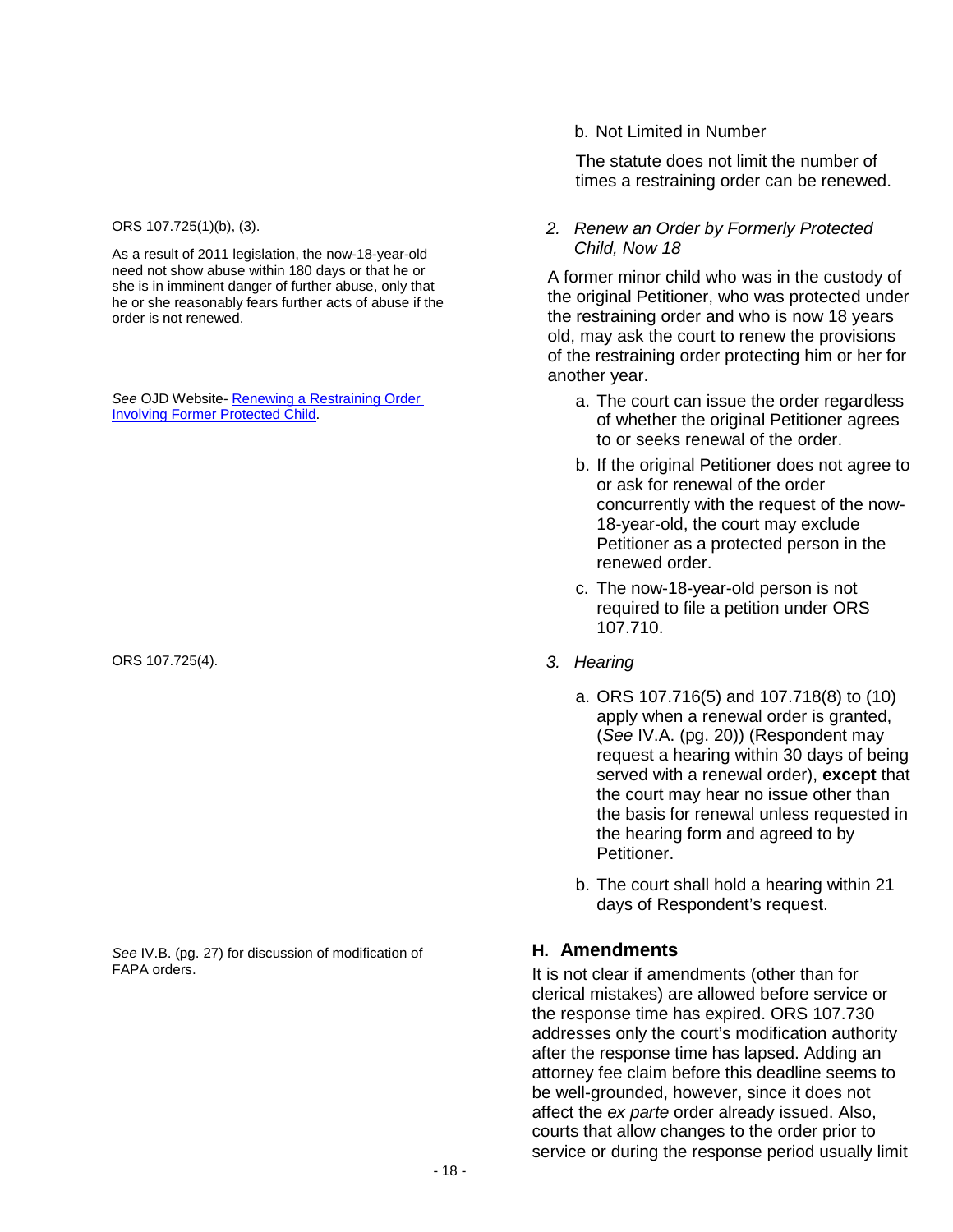them to less restrictive terms or situations of changed circumstance requiring additional protections. These courts provide Respondent with an opportunity to be heard if the *ex parte*  order already has been served.

#### <span id="page-22-0"></span>**IV. THE CONTESTED HEARING PROCESS**

Six types of contested hearings may be held after the court issues a FAPA restraining order:

ORS 107.716(2); ORS 107.718(2).  $\bullet$  The court may set an "exceptional circumstances" hearing to determine temporary custody and resolve other contested issues when there are exceptional circumstances affecting child custody.

- ORS 107.716(1); ORS 107.718(10)(a). Respondent may request a hearing within 30 days of being served the order to object to the order or to its provisions.
- ORS 107.730(1)(a). Petitioner or Respondent may request a hearing on an existing order after the 30 day response time has lapsed to modify child custody and/or parenting time, restrictions from certain locations (including ouster from the residence), or restrictions on contact with Petitioner.
	- Thirty days after the restraining order is served on Respondent, Respondent no longer can request a hearing to object to the order itself. After that time period has passed, however, Respondent or Petitioner can ask the court to modify the order's terms regarding child custody and/or parenting time, restrictions from certain locations (including ouster from the residence), or restrictions on contact with Petitioner for good cause shown. The other party may contest this request at a show cause hearing.

Depending on local practice, courts either set a show cause hearing or require a written response from the opposing party before a hearing is set. The SCA forms allow for either practice.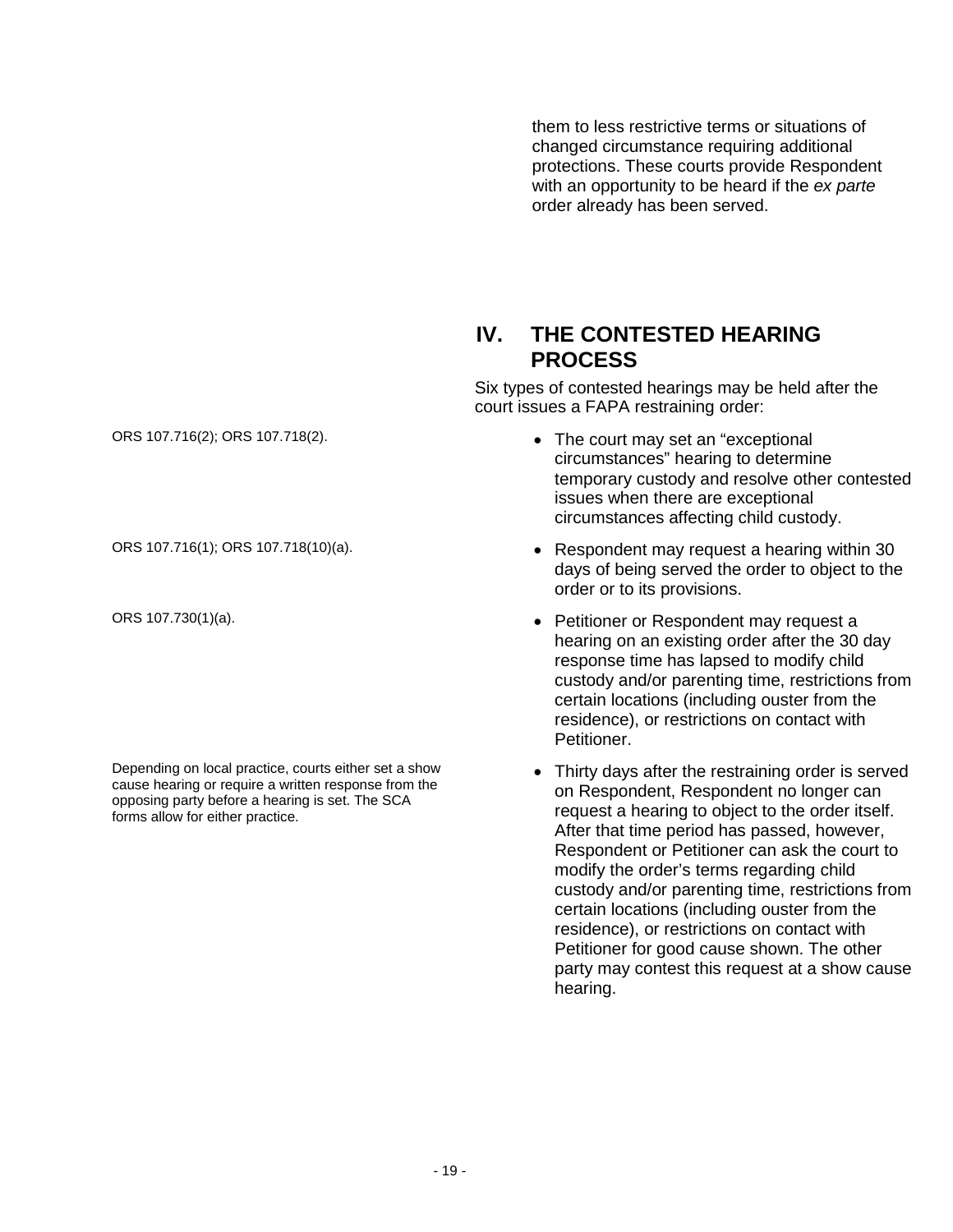ORS 107.730(1)(b). There is no explicit authority giving Respondent the right to a hearing on Petitioner's *ex parte* motion to make the order less restrictive. ORS 107.730(2) indicates that a notice of hearing must be included in service of modifications, and this section does not distinguish between *ex parte* modification and modification for good cause shown. If Respondent objects to the motion to make the order less restrictive, due process and fairness principles argue in favor of granting a hearing.

Since Petitioner's motion should benefit Respondent, objection is unlikely.

The SCA [Notice to Respondent/Request for Hearing -](http://www.courts.oregon.gov/forms/Documents/FAPA-NoticetoRespondentRequestforHearingreLessRestrictiveOrder.pdf) [Less Restrictive Order](http://www.courts.oregon.gov/forms/Documents/FAPA-NoticetoRespondentRequestforHearingreLessRestrictiveOrder.pdf) is served on Respondent along with Petitioner's Ex Parte's Motion for Less Restrictive [Terms & Declaration in Support.](http://www.courts.oregon.gov/forms/Documents/FAPA%20-%20Petitioner)

ORS 107.716(2)(a); ORS 107.718(2). *See* III.A.3. (pg. 6).

An exceptional circumstances hearing should only be set if the court does not award custody as requested by Petitioner.

ORS 107.716(1).

Respondents contesting custody provisions in FAPA orders are entitled to a hearing within five days of their request, even if there is a later scheduled exceptional circumstances hearing. Some courts are avoiding the work of rescheduling by setting all exceptional circumstance hearings within five days of issuing the order.

• Respondent may request a hearing objecting to Petitioner's ex parte motion to remove terms in the order or make the order less restrictive.

• Respondent may request a hearing to challenge the basis for renewing an order. *See* III.G. (pg. 17).

#### <span id="page-23-0"></span>**A. Hearings on Ex Parte Orders**

- *1. Exceptional Circumstances Hearings*
	- a. If there are exceptional circumstances that affect child custody, the court must hold a hearing to determine temporary custody. The hearing must occur within **14** days after issuance of the FAPA order. The court must set the exceptional circumstances hearing when it issues the restraining order and must contemporaneously issue a notice of hearing to the parties.
	- b. Even when an exceptional circumstances hearing is set, Respondent may request a hearing contesting custody, and that hearing must be held within five days of the request.
- ORS 107.716(2)(c). CRS 107.716(2)(c). circumstances hearing, Respondent may not request an additional or separate hearing to contest the restraining order. Respondent's objections to the restraining order must be heard as part of the exceptional circumstances hearing.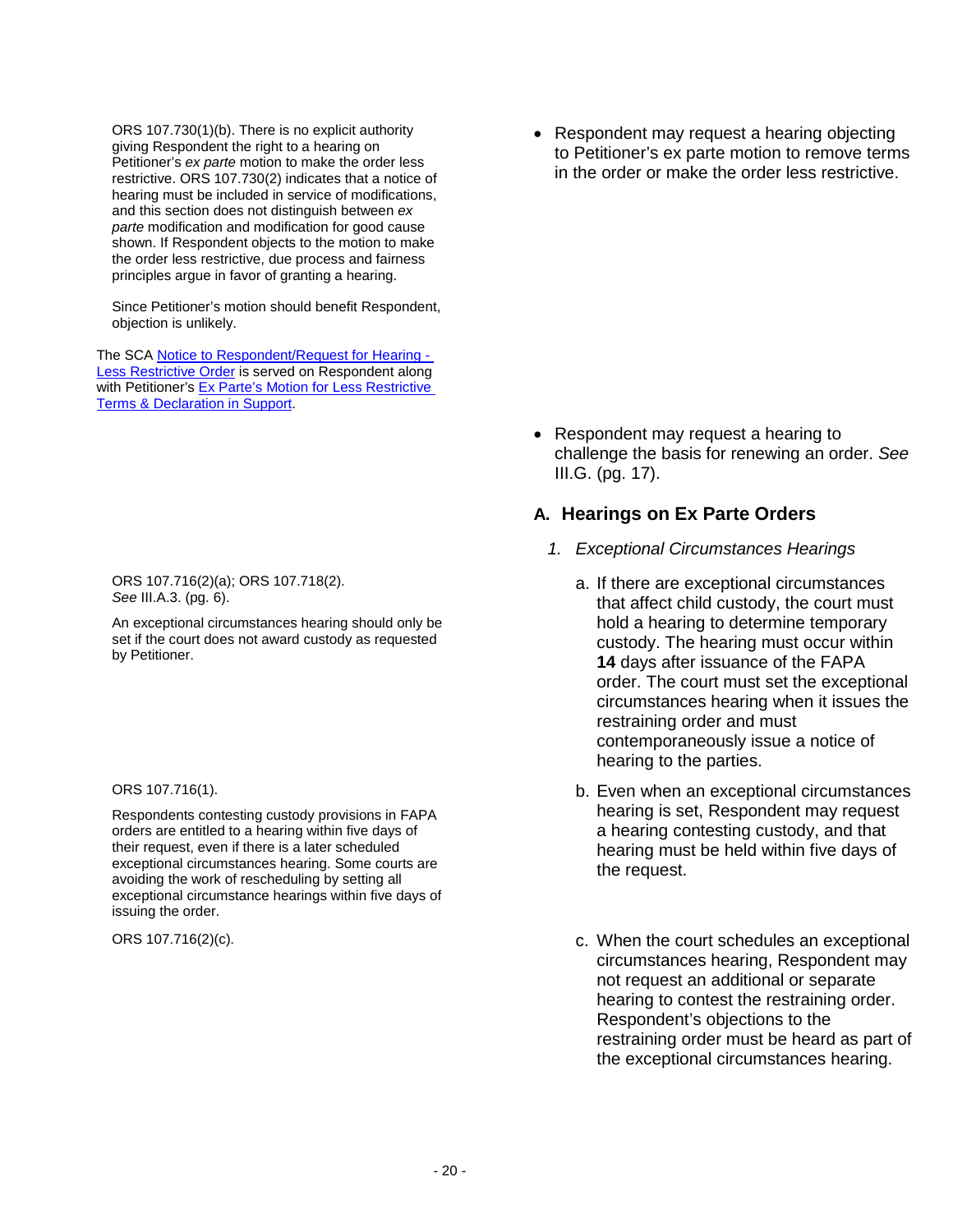ORS 107.716(2)(b); ORS 107.718(10)(a). *See also* IV.A.1 (pg. 20).

ORS 107.718(11).

ORS 107.718(7).

These forms are available on the Oregon Judicial Departmen[t Family Abuse Prevention Act](http://www.courts.oregon.gov/programs/family/domestic-violence/Pages/restraining.aspx) webpage.

#### ORS 107.716(1).

For purposes of calculating when a hearing must be held, *see* ORS 174.120 (computation of time), not ORCP 10. Unlike ORCP 10, ORS 174.120 excludes the weekend days only if a weekend day is the last day of the period.

*See Strother and Strother*, 130 Or App 624, 630 (1994), *rev den*, 320 Or 508 (1995) (denying relief to Respondent who alleged that the trial court erred by holding hearing on the 33rd day, when Respondent had disqualified a judge, reducing by one-half the number of judges available to conduct the hearing, and Respondent's lawyer was not available on 10 of 21 possible hearing dates).

#### ORS 107.716(4)(a).

If a party does not appear at a scheduled hearing, the court should review the file to ensure that the hearing notice went to the correct address and gave the party sufficient notice of hearing.

The court may also exercise its discretion to allow a continuance to give a party time to arrange for witnesses to appear.

*2. Respondent's Hearing Request*

#### a. Timing

Respondent must ask for a hearing within 30 days after being served unless an "exceptional circumstances" hearing is scheduled. Even if an exceptional circumstances hearing is scheduled, Respondent may ask for an earlier hearing.

If Respondent fails to request a hearing within 30 days after being served, the restraining order is confirmed by operation of law.

#### b. Forms

The SCA provides FAPA forms, including hearing request forms and an explanatory brochure about FAPA relief. The clerk of the court shall make these forms available.

*3. Scheduling the Hearing Requested by Respondent*

Timing

- a. If custody is contested, the court must set a hearing within five days after Respondent's hearing request.
- b. If custody is not contested, the court must set a hearing within 21 days after Respondent's request.
- c. A hearing held outside the statutory time frame is not error when Respondent causes or contributes to the delay.
- *4. Continuances*
	- a. If service of the notice of hearing is inadequate to provide a party with enough notice of either an exceptional circumstances hearing or a hearing on Respondent's objections, the court may continue the hearing for up to 5 days to permit the party to seek representation.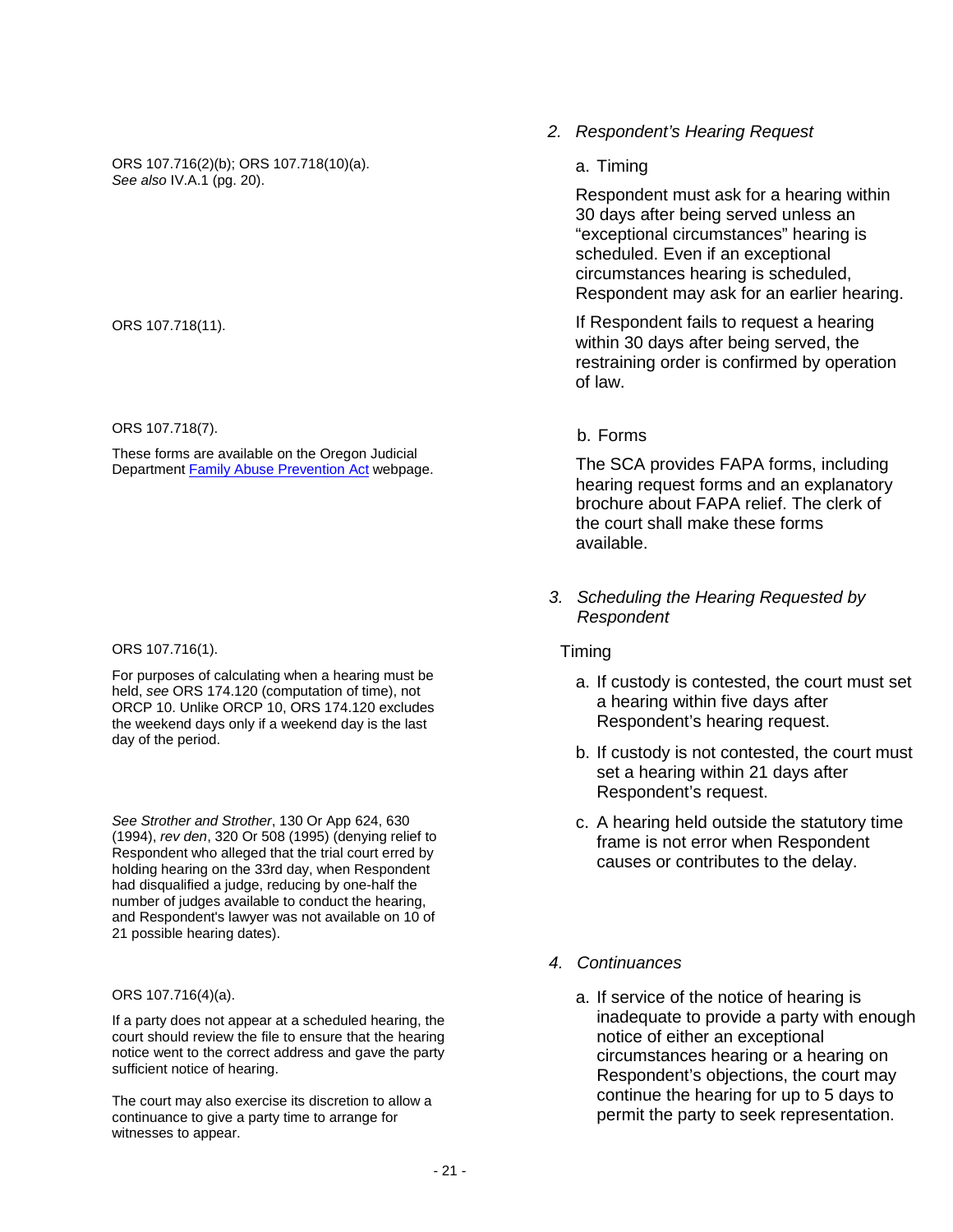For more information on Oregon's address confidentiality program, *see* the Oregon Department of Justic[e Address Confidentiality Program](http://www.doj.state.or.us/victims/confidentiality.shtml) webpage.

- ORS 107.716(4)(b). b. If one party is represented by an attorney at an exceptional circumstances hearing or a hearing on Respondent's objections, the court may continue the hearing for up to five days to enable the unrepresented party to seek representation.
- ORS 107.718(10)(c). C. If Respondent raises an issue at the hearing that was not raised in the hearing request form, or if Petitioner seeks relief at that hearing that was not granted in the original order, the other party shall be entitled to a reasonable continuance to prepare a response to the issue.
- ORS 107.718(10)(b). *5. The Hearing Notice*
	- a. Court Clerk's Duties
		- 1) The clerk must notify Petitioner of the date and time of the hearing, **and**
		- 2) the clerk must provide Petitioner with a copy of Respondent's request for hearing.
- ORS 25.011. b. Petitioner's Responsibilities

Petitioner must give the clerk information to allow the clerk to give notice of the hearing. A physical address is not required.

Some Petitioners participate in Oregon's address confidentiality program or use contact addresses, such as a local domestic violence services program, a friend or relative's home, or a post office box. Petitioners are responsible to ensure that they will receive notices delivered to the contact address.

ORS 107.716(6). *6. Settlement*

*The court may approve a consent agreement that will stop the abuse, with a few exceptions.*

ORS 107.716(6). CONSINST 2008 2. The settlement may not restrain a party unless that party petitioned for and was granted an order under ORS 107.710. Thus, mutual restraining orders can only be part of the settlement if each party petitioned for and was granted an order under ORS 107.710.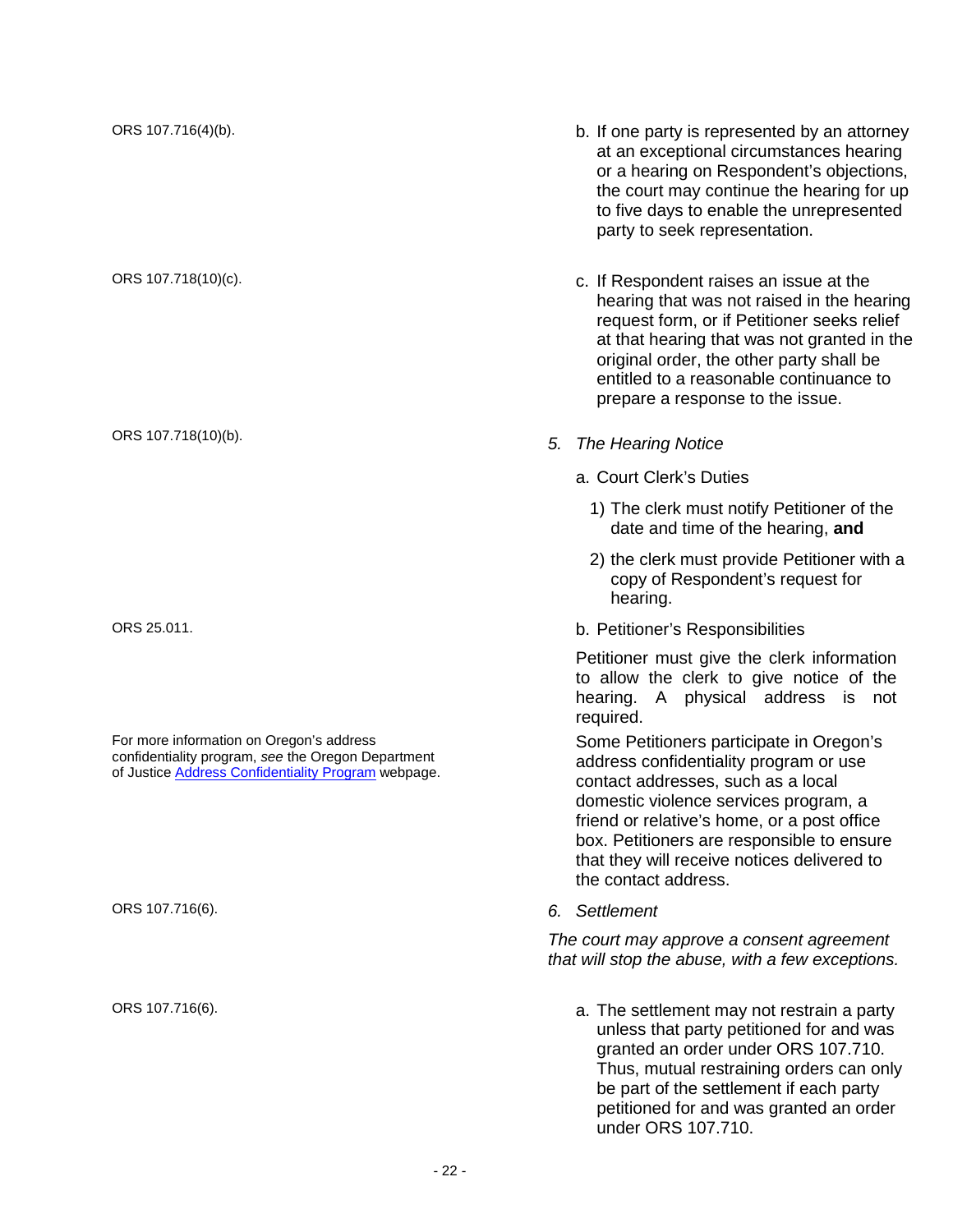ORS 36.185; ORS 107.755(2). *See* III.A.2. (pg. 6).

#### ORCP 1A.

FAPA was meant to provide a speedy and straightforward remedy to domestic violence. Discovery may be inconsistent with the statutory purpose and result in protracted proceedings. Also, Respondents may use discovery to continue to harass or deter victims or to obtain information not otherwise discoverable in a pending criminal case stemming from the same acts of domestic violence.

- ORS 107.716(7). b. The settlement may not in any manner affect title to real property.
	- *7. Mediation Prohibited*

The court may not order mediation in a FAPA proceeding.

- *8. Discovery*
	- a. Applicability to FAPA: The ORCP applies to special proceedings such as FAPA cases "except where a different procedure is specified by statute or rule." Given the conflicts between the timeframes set out in FAPA and many of the timeframes in the discovery rules, discovery in FAPA cases rarely is feasible. If a FAPA hearing is delayed for some legitimate reason and discovery can be fairly conducted before the next scheduled hearing date, it may be reasonable to permit discovery after considering the basis for Respondent's request and issues of safety.

In the unusual case where discovery is appropriate, limiting Respondent to telephonic participation in a deposition may be advisable.

Victims in criminal cases have a constitutional and a statutory right to refuse to submit to a deposition or other discovery requests by a criminal Defendant or any person acting on behalf of that Defendant. In a FAPA proceeding when a parallel criminal case is pending, this right arguably precludes the criminal Defendant/Respondent from deposing the victim/petitioner. Article 1, section 42, of the Oregon Constitution provides, in part, that a victim has "[t]he right to refuse an interview, deposition or other discovery request by the criminal defendant or other person acting on behalf of the criminal [defendant.]" *See also* ORS 135.970(3).

ORS 107.716(3); ORS 107.718(10)(c). *9. Scope of the Hearing*

- b. Protection Orders: To the extent discovery can be appropriately accommodated in terms of FAPAmandated timeframes, courts may consider crafting protection orders to address safety issues, harassment of victims by alleged perpetrators, and possible restraining order violations (e.g., presence of Respondent at a deposition).
- 

The court may cancel or change any order issued under ORS 107.718. The court may assess reasonable attorney fees and costs incurred in the proceeding against either party.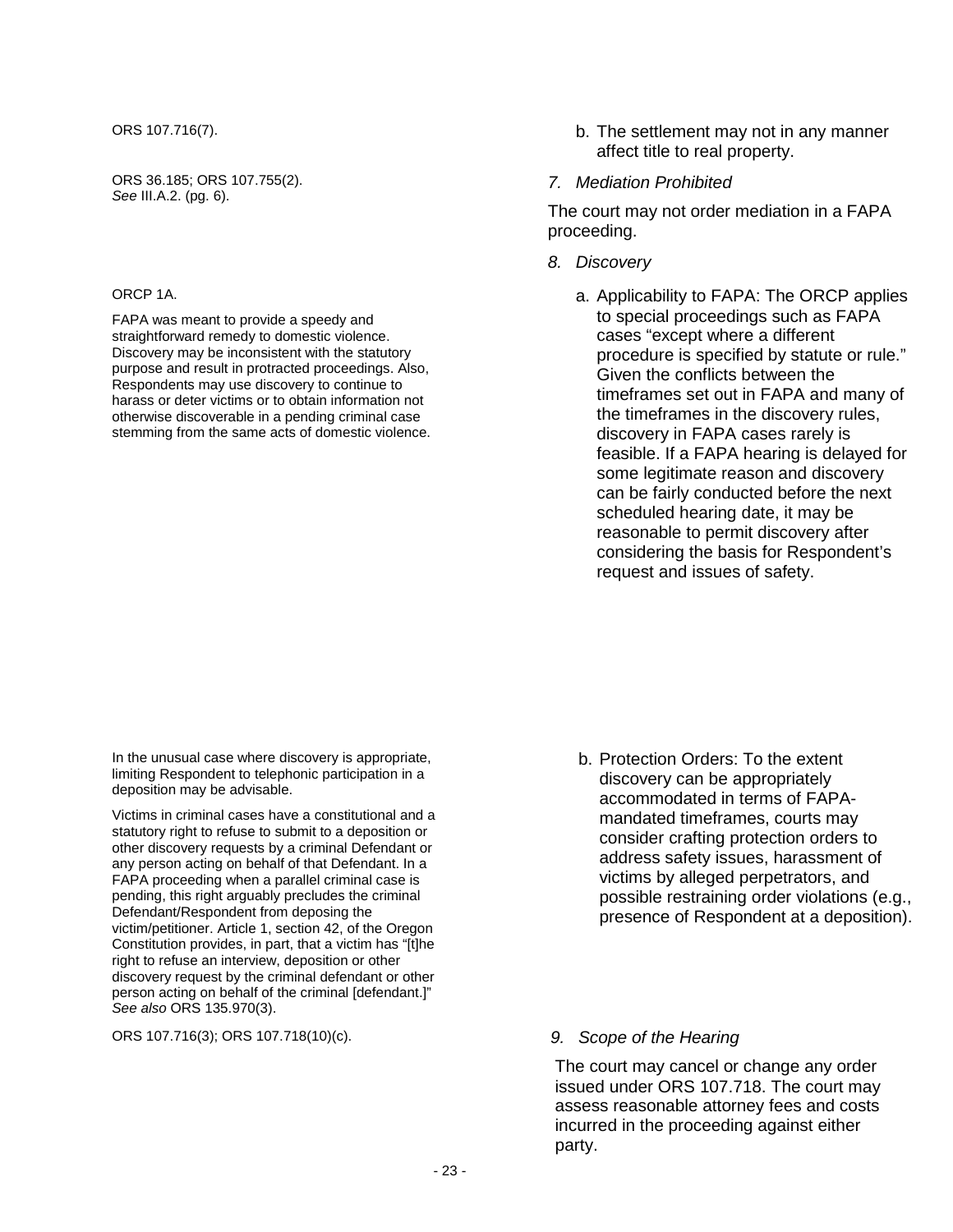*Miller and Miller*, 128 Or App 433 (1994) (FAPA hearing to be similar to a trial, where each party presents evidence and findings of fact and law are made).

*Nelson v. Nelson*, 142 Or App 367 (1996) (parties to FAPA entitled to present evidence, including examination of witnesses).

*Hemingway v. Mauer*, 247 Or App 603 (2011) (parties to FAPA must be allowed a reasonably complete presentation of evidence, including cross-examination of witnesses).

The hearing is not limited to issues raised in Respondent's request for hearing. Nor is Petitioner limited to the relief granted *ex parte*; different relief can be sought. The court must grant a reasonable continuance in either of these circumstances.

#### ORS 107.718(10). *10. The Contested Hearing*

a. Hearing Procedures

FAPA statutes do not specify what takes place at the "contested hearing."

Appellate decisions have held that the FAPA hearing should be similar to a trial, with both parties being allowed to testify, present evidence, and examine witnesses under oath.

- ORS 45.400; ORS 107.717. b. Telephone Testimony
	- 1) *Ex parte* hearing: A motion or good cause determination are not required to hold the *ex parte* hearing by phone.
	- 2) Contested Hearing: A party may file a motion asking to testify by phone or to have a witness testify by phone. The court should consider the expedited nature of the FAPA process in determining whether to allow a motion for telephone testimony with less than 30 days notice. In addition to the factors in ORS 45.400(3)(b), the court should consider the safety and the welfare of the party or witness in determining whether good cause for telephone testimony exists.

*See Obrist v. Harmon*, 150 Or App 173 (1997) (dismissal of a FAPA due to Petitioner's failure to appear at the contested hearing is not a decision on the merits or a final judgment for purposes of issue preclusion or claim preclusion).

#### *11. Evidentiary Issues*

- a. If Petitioner fails to appear at the hearing and the court terminates the ex parte restraining order, Petitioner may file a second petition alleging the same occurrences, if the termination was not based on the merits.
- *See* ORS 40.015(2). b. Evidence: The Oregon Evidence Code applies to hearings held under ORS 107.716.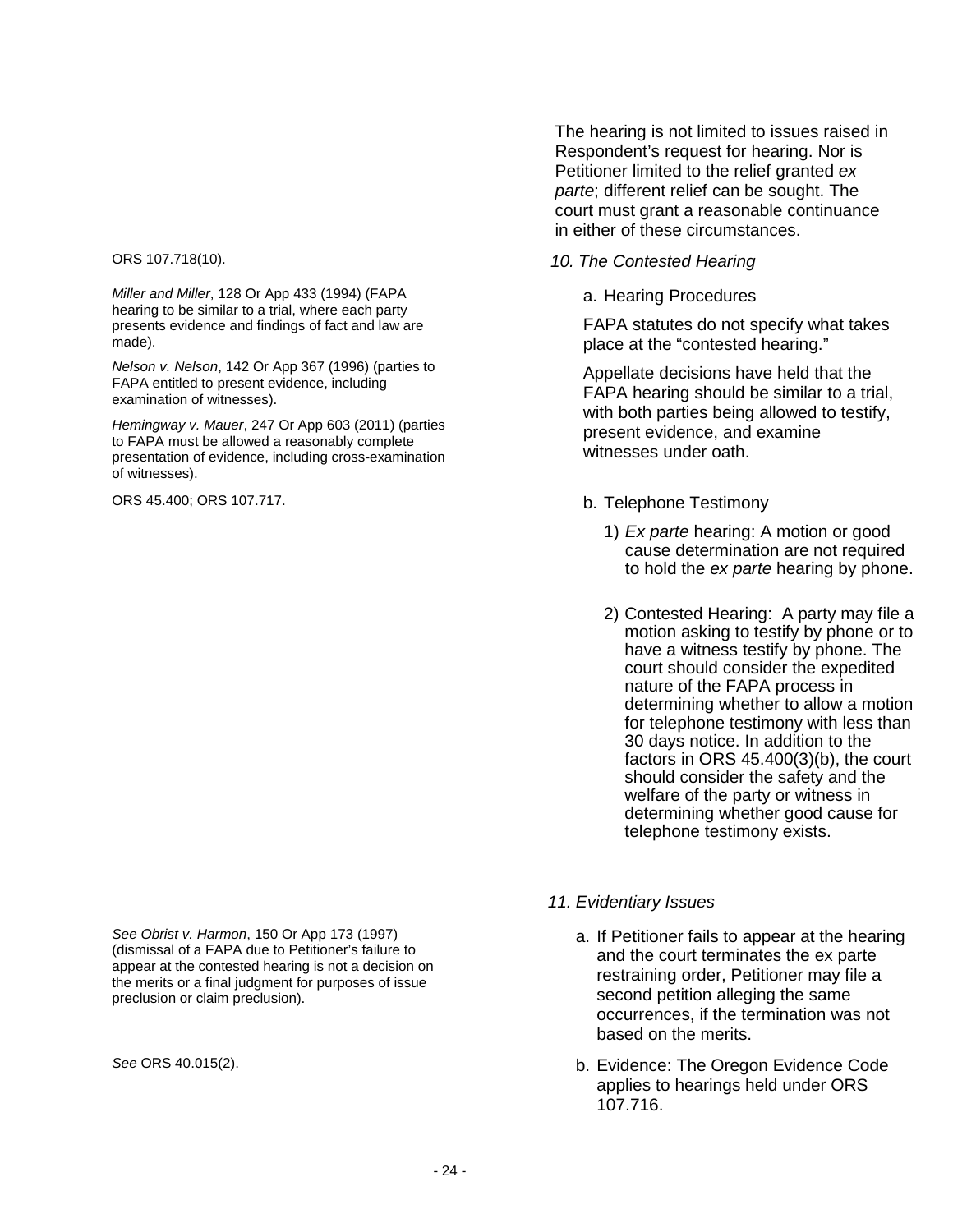ORS 107.705(4) (definition); ORS 107.710(1); ORS 107.718(1).

Imminent danger includes, but is not limited to, situations in which Respondent recently has threatened Petitioner with additional harm. ORS 107.718(5).

*LeFebvre and LeFebvre*, 165 Or App 297 (2000). *See also Strother, supra at 630.* App 237 (2000). E. Frior Abuse History See also Strother, supra at 630.

ORS 107.716(3); ORS 107.718(10)(c). *12. Available Relief*

- ORS 107.710(2). c. Burden of Proof: Petitioner has the burden of proving a claim by a preponderance of the evidence.
	- d. Showing Required:
- ORS 107.705(1) (definition). 1) "Abuse," as defined in ORS 107.705(1),
- ORS 107.710(1). CONSERVING THE USE OF STREET AND THE USE OF STREET AND THE USE OF STREET ASSAULT AS A LOCAL CONSERVED AND THE USE OF STREET AND THE USE OF STREET ASSAULT AS A LOCAL CONSERVED ASSAULT AS A LOCAL CONSERVED AS
	- ii. between "family or household members," as defined in ORS 107.705(4);
	- 2) "Imminent danger of further abuse";
- See commentary to I.B.2. (pg. 1) and I.C.5. (pg. 3). 3) Respondent represents a credible threat to the physical safety of Petitioner or Petitioner's child/ren.
	-

Evidence of abuse that occurred prior to the 180-day limit cannot justify the issuance of the order, but it may be relevant to explain the existence or degree of current fear.

The court may cancel or change any order issued *ex parte*. Even if not granted *ex parte*, relief that is authorized under ORS 107.718 may be ordered by the court at a contested hearing. At a contested hearing, the court may do any of the following:

ORS 107.716(3). a. Terminate the Restraining Order

Terminate the restraining order if the court finds from the evidence presented that Petitioner has not proven a claim for relief under the statute.

ORS 107.716(1), (3). CORS 107.716(1), (3). b. Award or Modify Temporary Custody

At the hearing, Respondent may contest the temporary custody award. The statutes do not specify a basis for awarding temporary custody at this hearing; courts generally follow the "best interests of the child" standard as in other custody matters.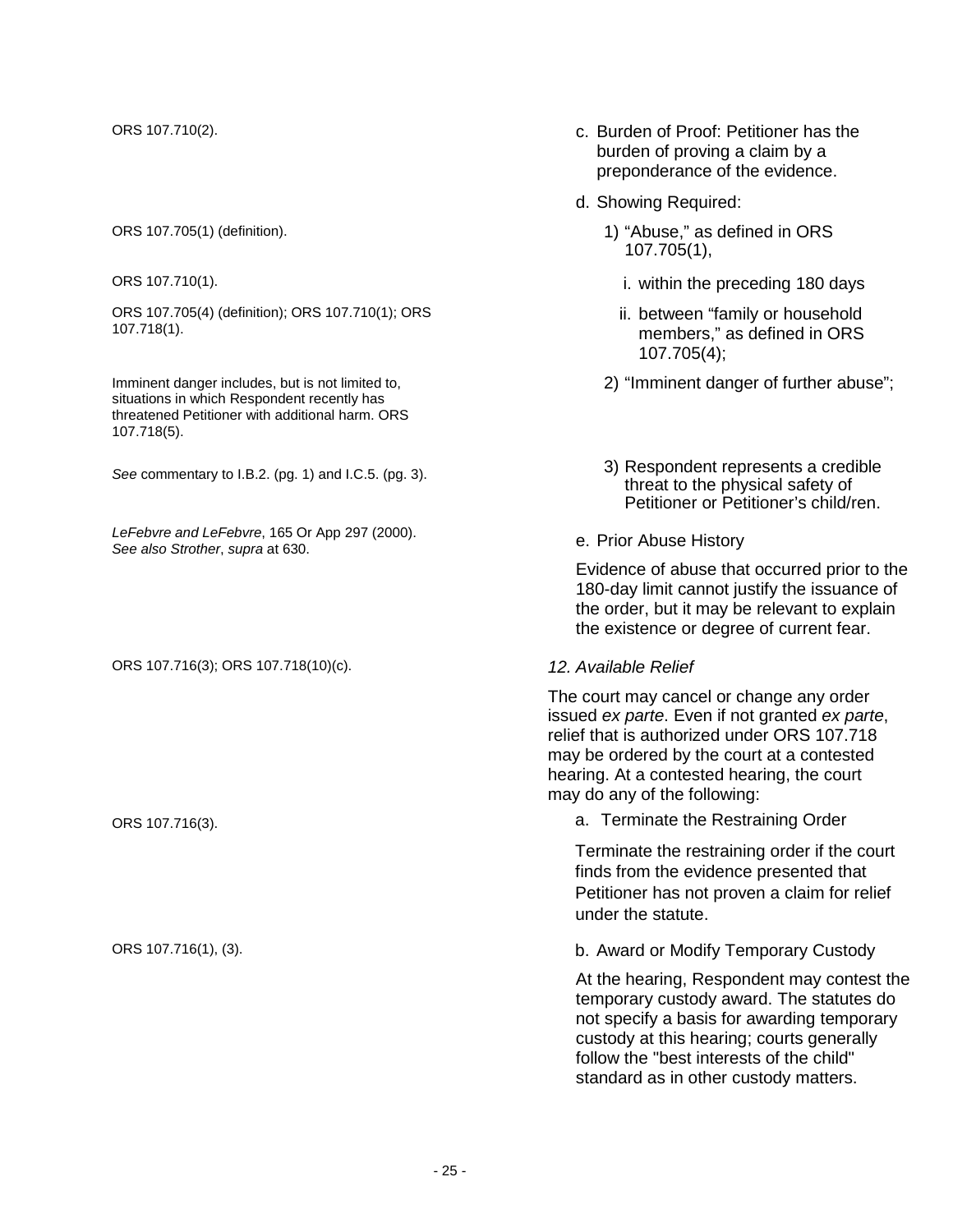#### ORS 107.718(1)(b).

The court may remove the ouster provision if Petitioner moves.

The court may want to consider the application of ORS chapter 90 in determining whether the residence is jointly "rented" by Petitioner and Respondent.

#### ORS 107.716(3).

ORCP 68 rules regarding the pleading, proof, and recovery of attorney fees do NOT apply in FAPA cases, because FAPA relief is "granted by order rather than entered as part of a judgment." ORCP 68C(1)(b). Even though ORCP 68 does not apply, ORS 20.075 mandates a set of factors that the judge must consider whenever a request for attorney fees is authorized by statute.

The statute only authorizes recovery of attorney fees and costs incurred for an exceptional circumstances hearing or the contested hearing within 30 days after service of the order. There is no statutory authority to assess attorney fees and court costs for a renewal hearing.

FAPA forms do not contain provisions requesting attorney fees, so frequently no notice is provided to the other party that, in the event of a contested hearing, attorney fees may be awarded. Best practice and statutory construction would appear to require that, at a minimum, a party requesting fees do so prior to the close of the hearing on the merits.

This position allows for two results if attorney fees are requested: (1) a set-over under ORS 107.718(10)(c) for an issue raised at hearing but not granted *ex parte*  or mentioned in Respondent's hearing request form, or (2) a directive from the judge that ORCP 68 procedures will be followed regarding submission of fee statements and objections. Each choice allows a method for eliciting fee-relevant facts not tried at the hearing on the merits. The second choice is preferable from the standpoint of judicial efficiency, but the set-over is required if a party elects a postponement to address an issue not raised by the pleadings. *See* IV.A.12 (pg. 25).

Respondent may request parenting time different from that provided for in the restraining order or request an order for parenting time if the court found earlier that parenting time was not in the best interests of a child.

d. Require Respondent to Move Out

The court may require Respondent to move out of Petitioner's residence if the residence is solely in Petitioner's name or jointly owned or rented by Petitioner and Respondent or if Petitioner and Respondent are married.

e. Assess Attorney Fees and Costs

The court may assess against either party reasonable attorney fees and costs incurred in an exceptional circumstances hearing or a contested hearing within 30 days after service of the order or a hearing for modification of an existing order.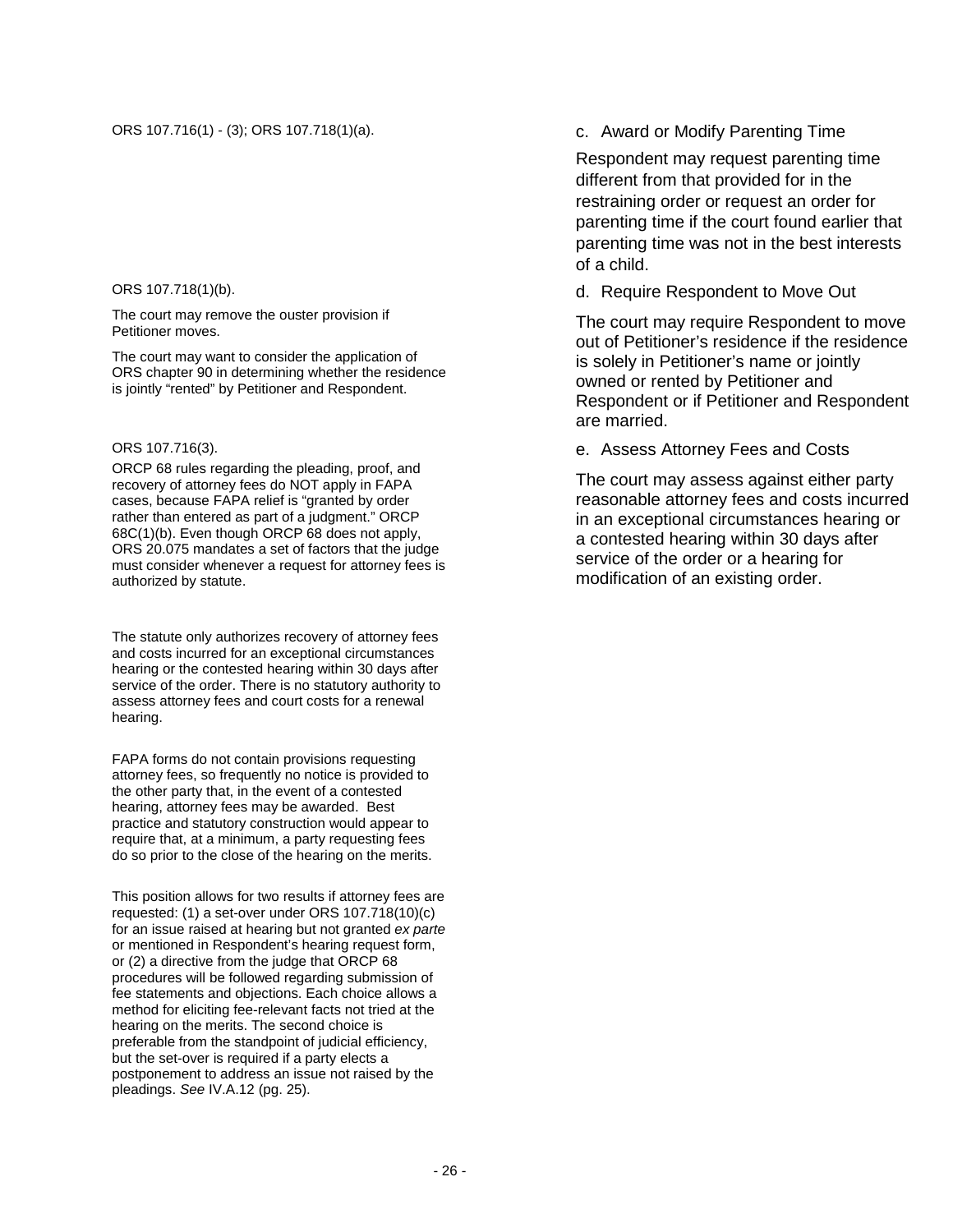ORS 107.835. f. Allow Waiver of Later Personal Service

If requested, the court must allow a party to waive personal service in any subsequent contempt proceeding to maintain the confidentiality of the party's address.

#### ORS 107.718(1)(h). g. Order Emergency Monetary Assistance

Although Petitioner's need may not be as urgent, both the evidentiary and due process bases for ordering financial awards would be stronger at the contested hearing stage. *See*  III.B.1.c. (pg. 9)

#### h. Other Available Remedies

Any relief available under ORS 107.700 to 107.732 is in addition to any other available civil or criminal remedy.

#### ORS 107.730. **B. Modifying the Order**

ORS 107.730(1)(b). *1. Ex Parte Modification for Less Restrictive Terms*

> <span id="page-30-0"></span>After Respondent's 30-day period to request a hearing has lapsed, Petitioner may ask the court to remove or make less restrictive provisions concerning ouster, restraint from certain specified areas, or provisions regarding prohibited contact with Petitioner. Petitioner may do this by *ex parte* motion. Petitioner must show good cause for the request.

- ORS 107.730(6)(a)(B). CORS 107.730(6)(a)(B).
- ORS 107.730(2). 1) The court clerk must provide, without charge, the number of certified copies of the modified order and notice of hearing necessary to effect service.
- ORS 107.730(6)(a)(B). 2) The sheriff must serve Respondent with the less restrictive order and notice to respondent/request for hearing by first class mail.
- ORS 107.730(6)(b). CONSERVING THE ORS 107.730(6)(b). appeared in person before the court, the order need not be served.
	- b. Respondent may request a hearing on the less restrictive order. See IV. (pg. 19).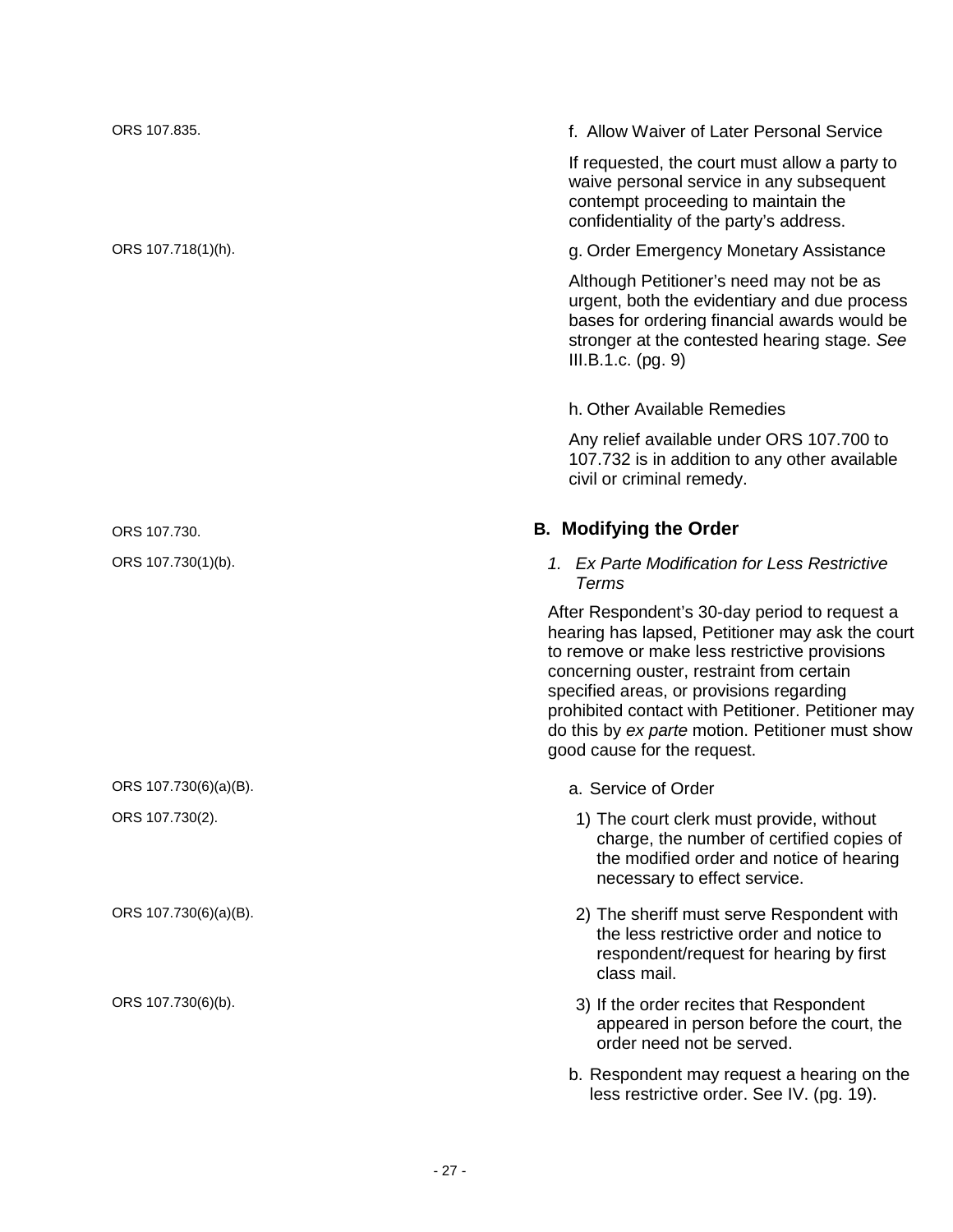ORS 107.730(1)(a). Within 30 days of service, Respondent may ask for a hearing on the order itself and/or custody and parenting time provisions in the order. *See* IV.A.2. (pg. 21). *2. Show Cause Modification* Once 30 days from service have passed, either Petitioner or Respondent can ask to change the order's terms regarding custody, parenting time, restriction from certain locations (including ouster from the residence), or provisions regarding contact. The party requesting the modification must show good cause to modify the order. ORS 107.718(10)(a). **a. Limited Relief** Respondent cannot object to the order itself after the 30-day period has lapsed. Only modifications specifically authorized under ORS 107.730(1)(a) are allowed. ORS 107.730(3). b. Service of Request ORS 107.730(2). 1) The court clerk must provide, without charge, the number of certified copies of the request for modification and notice of hearing necessary to effect service. 2) If requested by the party, the clerk must deliver the modification request and notice of hearing to the sheriff for service. ORS 107.730(3).  $\qquad \qquad$  2) The sheriff must personally serve the request for modification and notice of hearing unless the party elects to have service accomplished by a private party. *3. Hearings* The statute allows *ex parte* relief only when Petitioner wants less restrictive terms in the FAPA order. For all other modifications, the

Depending on local practice, courts either set a show cause hearing or require a written response from the opposing party before a hearing is set. The SCA forms allow for either practice.

ORS 107.730(7). *See also* IV.A.12.b. (pg. 25). *4. Attorney fees*

request a hearing.

The court may assess against either party reasonable attorney fees and costs that may be incurred in the proceeding.

opposing party must be served a copy of the request for modification. The court must either set a show cause hearing or give the opposing party the opportunity to file a response and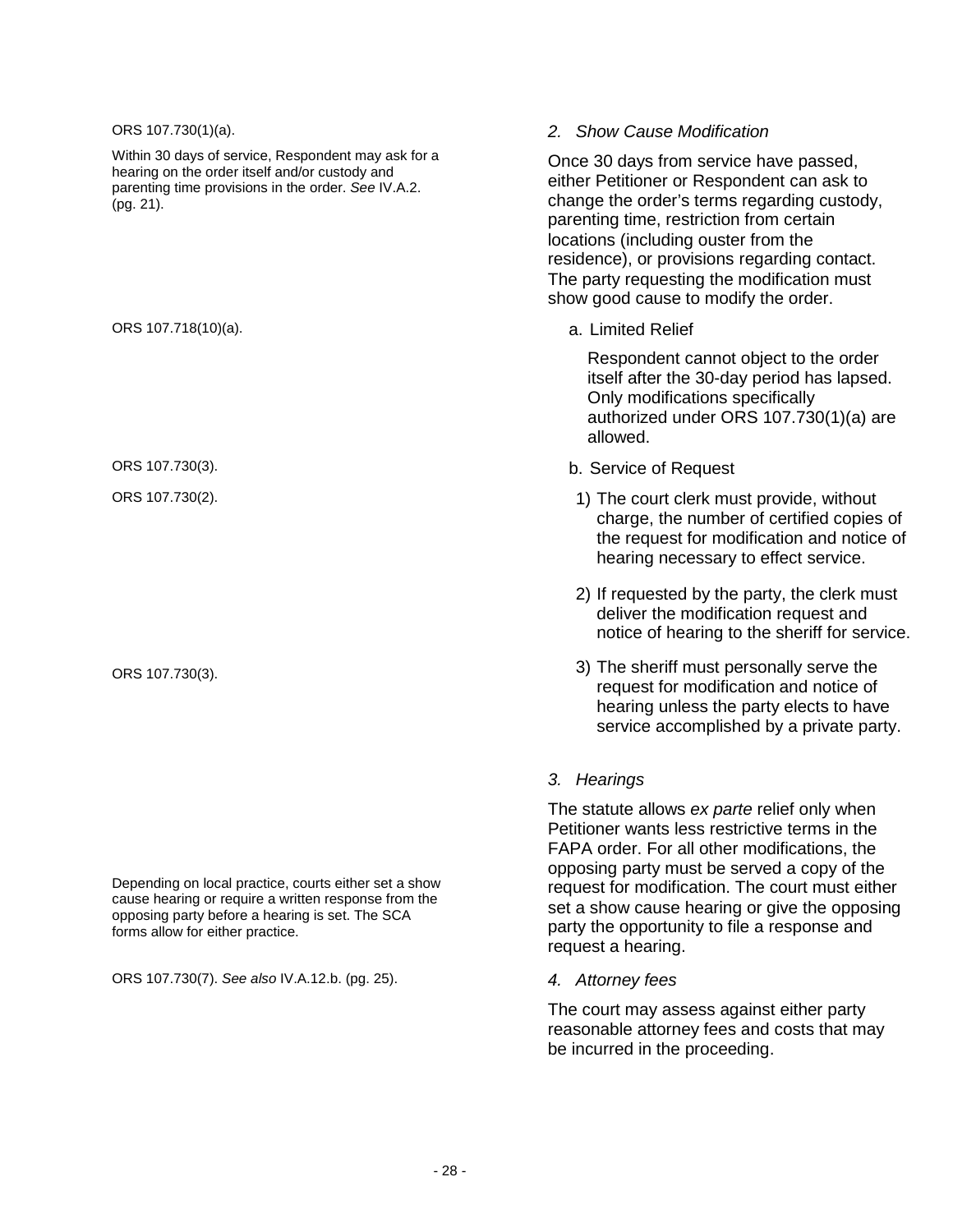<span id="page-32-3"></span>ORS 24.190(2)(b). 18 USC § 2265 (b).

### <span id="page-32-0"></span>**V. EFFECT OF FAPA ORDERS ON DISSOLUTION OF MARRIAGE PROCEEDINGS**

<span id="page-32-1"></span>*See* III.D.4. (pg. 13) regarding Modification in FAPA Cases of Preexisting Order or Judgments (Domestic relations order or judgment first, then FAPA).

#### ORS 107.722. **A. FAPA Order Followed by Final Domestic Relations Judgment**

ORS 24.115(1), (3). Provisions of an original or modified judgment of dissolution of marriage under ORS 107.105 or 107.135, custody or parenting time order under ORS 109.103, or filiation judgment under ORS 109.155 supersede contrary provisions in a preexisting FAPA custody or parenting time order. Final domestic relations judgments from other states filed under ORS 24.105 *et seq.* also will supersede conflicting terms in an earlier Oregon FAPA order.

#### ORS 107.722(1). **B. FAPA Order Followed by Temporary Domestic Relations Order**

<span id="page-32-2"></span>A temporary custody or parenting time order made pursuant to ORS 107.095(1)(b) in a subsequent dissolution, annulment, separation, or unmarried parent's proceeding supersedes a contrary provision of a preexisting FAPA order **only if** the party requesting temporary relief in the dissolution action

- 1. consolidates the subsequently filed dissolution action with the preexisting FAPA proceeding **and**
- 2. provides the nonmoving party notice of the requested temporary order under ORS 107.095(1)(b) and an opportunity for a hearing in the domestic relations case.

## <span id="page-32-4"></span>**VI. FOREIGN RESTRAINING ORDERS**

#### **A. Entitled to Full Faith and Credit; Registration not required**

1. Under the Full Faith and Credit provisions of VAWA and pursuant to Oregon statutes, a foreign restraining order is enforceable in Oregon if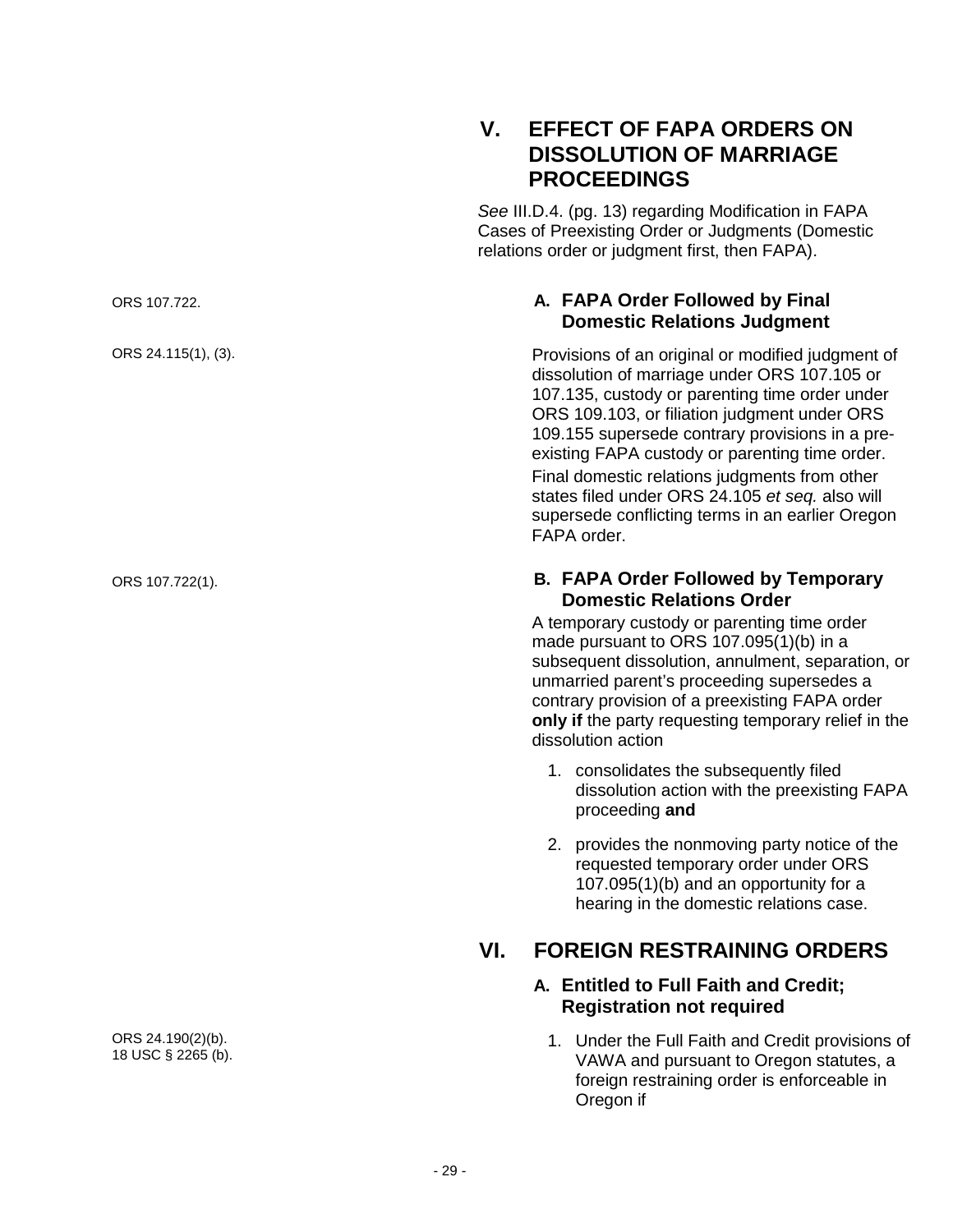ORS 24.190(2). 18 USC § 2265(d)(2).

Protection orders entitled to Full Faith and Credit under VAWA may be civil or criminal and are not limited to those protecting intimate partners. "Foreign restraining orders" include those from other states, as well as orders of a tribal court. 18 USC §§ 2265, 2266; ORS 24.190(1)(b)(B).

A foreign restraining order is enforceable in Oregon without the necessity of filing with the court or any further action by the protected person. ORS 24.190(2)(a). *See* exceptions to enforceability in VI.A.2. (pg. ). ORS

24.190(3)(a).

- a. the issuing court had subject matter and personal jurisdiction over Respondent;
- b. Respondent was given notice and an opportunity to be heard under the law of the issuing state or, in the case of an ex parte order, Respondent will be given notice and an opportunity to be heard within a reasonable period of time; **and**
- c. the order has not expired.
- 2. A restraining order from another state or tribal court is enforceable immediately upon the protected person's arrival in Oregon. Registration with the court or law enforcement is not required. Federal law prohibits states from requiring registration as a condition of full faith and credit.
- 3. If the order restrains Petitioner as well as Respondent, the order will not be enforceable against Petitioner unless Respondent filed a separate pleading seeking a restraining order and the court made specific findings that Respondent was entitled to the order.

#### <span id="page-33-0"></span>**B. Optional Registration**

#### *1. With Law Enforcement*

The protected person may choose to register the foreign order with law enforcement. Entry into the Law Enforcement Data System (LEDS) ensures that all police agencies statewide have notice of the order and provide mandatory arrest protection. The protected person must provide a copy of the order and certify that it is the most recent order and that the restrained person has actual notice of the order. Federal law prohibits the state from notifying Respondent of the registration unless Petitioner requests this step.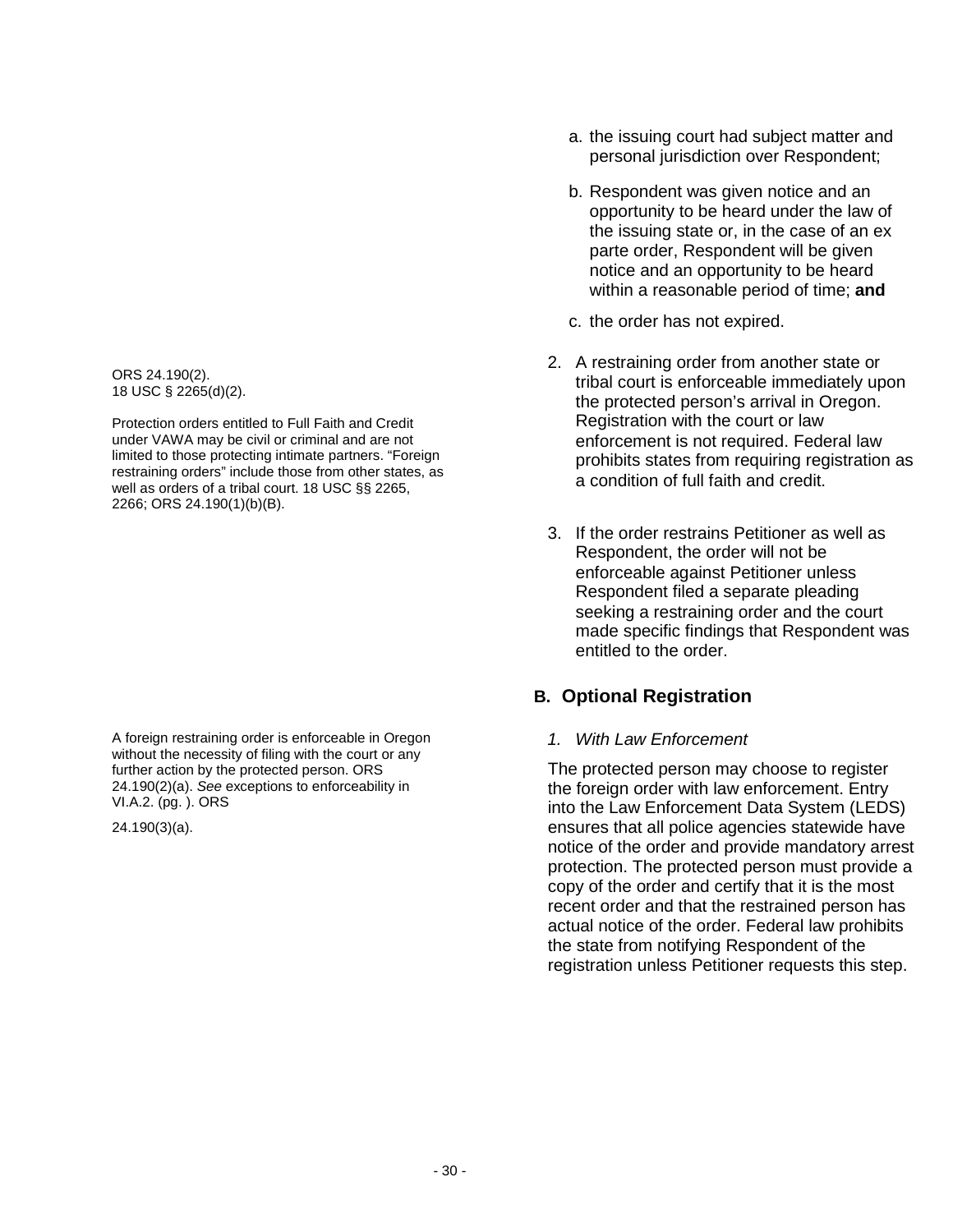18 USC § 2265(d)(1). ORS 24.190(6).

ORS. 24.190(4). *See* VI.A.2. (pg. 30) regarding "qualifying" orders.

*See* ORS 107.728.

#### *2. With the Courts*

The protected person may choose to file a certified copy of the foreign order with the court. Federal law prohibits the state from notifying Respondent of the filing unless Petitioner requests this notice. When filed, a foreign order is enforceable the same as an Oregon order.

#### <span id="page-34-0"></span>**C. Violation of Foreign Orders**

A "qualifying" foreign restraining order is enforceable by contempt. In general, venue for punitive contempt cases for violations of FAPA orders may lie in either the county of issuance or the county of violation. Given the fact of issuance outside of Oregon, contempt cases for violation of foreign restraining orders should proceed in the county of violation. The person initiating the contempt action must file a certified copy of the order with the court in which the contempt action is initiated.

### ORS 133.310(3). **VII. MANDATORY ARREST FOR VIOLATION OF ORDER**

#### <span id="page-34-2"></span><span id="page-34-1"></span>**A. Oregon Restraining Orders**

Arrest is mandatory when a law enforcement officer has probable cause to believe that

- 1. a court has issued a FAPA order;
- 2. Respondent (called "Defendant" in the contempt proceeding) has been served with the FAPA order;
- 3. a true copy of the FAPA order has been properly filed with law enforcement and entered into the LEDS; **and**
- 4. Respondent has violated the restraining order.

#### <span id="page-34-3"></span>**B. Foreign Restraining Orders**

Arrest is mandatory when

1. a protected person presents to a law enforcement officer a copy of the foreign restraining order that is entitled to full faith and credit (as defined by ORS 24.190);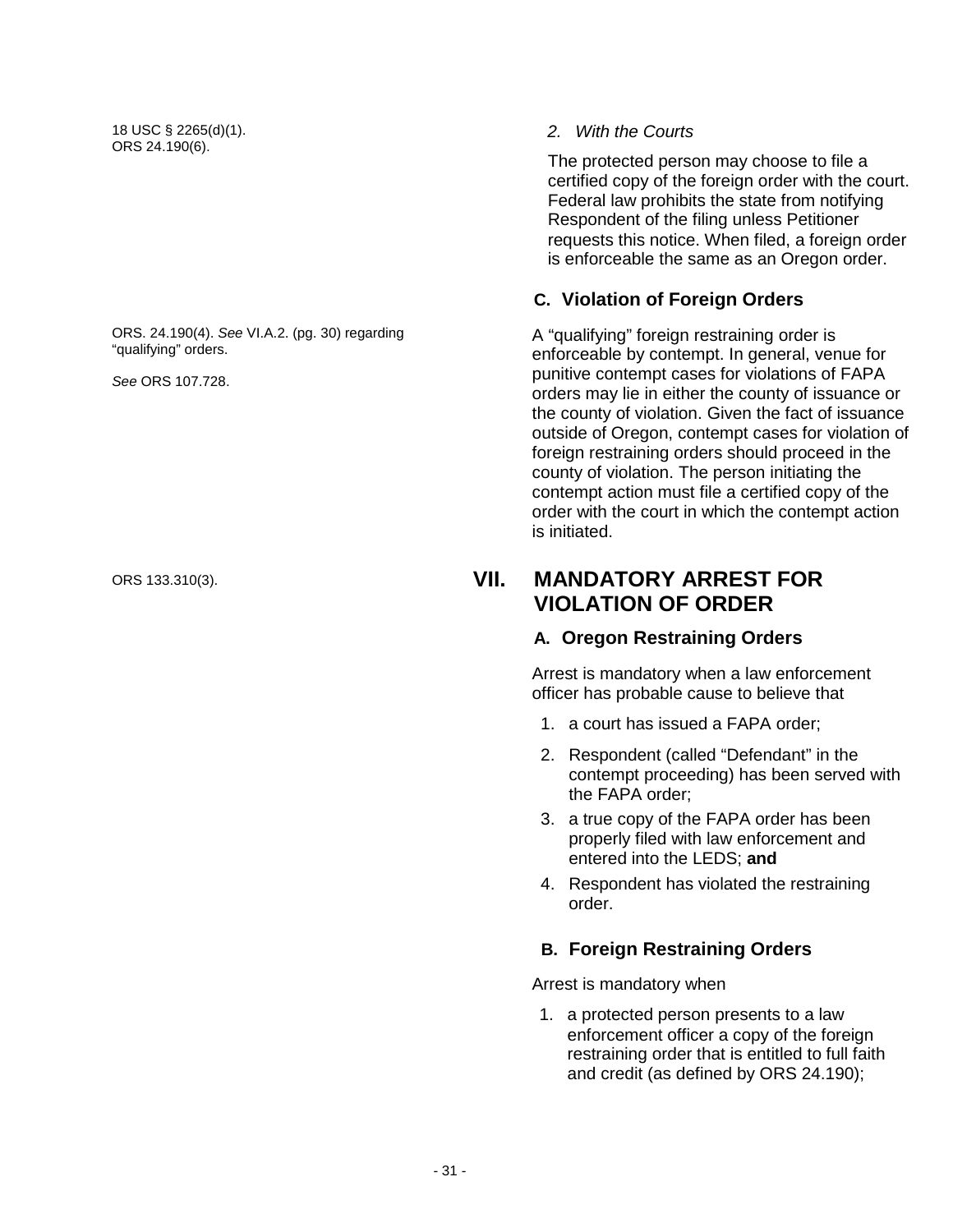ORS 133.310(5)

See VIII.F.2. (pg. 37) regarding Release from<br>Custody.

*State v. Reynolds*, 239 Or App 313, 316 (2010) (citing *State ex rel Hathaway v. Hart*, 300 Or 231 (1985)). *See also Ferguson v. PeaceHealth*, 245 Or App 249, 253-4 (2011); *accord State v.Campbell*, 246 Or App 683 (2011).

- ORS 133.310(4). 2. the protected person represents that the order is the most recent order in effect and that Respondent has been personally served with a copy of the order or has actual notice or the order; **and**
	- 3. the law enforcement officer has probable cause to believe that the person to be arrested has violated the foreign restraining order.
	- 4. Arrest also is mandatory if the protected person has filed a copy of the foreign restraining order with the court or has been identified by a law enforcement officer as a party protected by a foreign restraining order entered into LEDS or the National Crime Information Center database and the officer has probable cause to believe that Respondent has violated the terms of the order.

#### ORS 133.310(6); ORS 135.250(2). **C. Mandatory Arrest for Violating Certain Release Agreements**

<span id="page-35-0"></span>Arrest also is mandatory for violations of a release agreement entered into after a person has been charged with a domestic violence offense and there is probable cause to believe that the person has violated a no contact condition of the release agreement.

#### <span id="page-35-1"></span>**VIII. CONTEMPT – REMEDIAL AND PUNITIVE A. Statutory Authority**

<span id="page-35-2"></span>FAPA restraining orders are enforced through contempt proceedings under ORS chapter 33 and UTCR chapter 19. Contempt proceedings are *sui generis*, being neither civil nor criminal.

#### ORS 33.055(2). *1. Remedial Sanctions Under ORS 33.015(4)*

A party, city attorney, district attorney, or the Attorney General may seek remedial sanctions.

#### ORS 33.065(2). *2. Punitive Sanctions Under ORS 33.015(3)*

Only a public prosecutor (city attorney, district attorney, or the Attorney General) may seek punitive sanctions.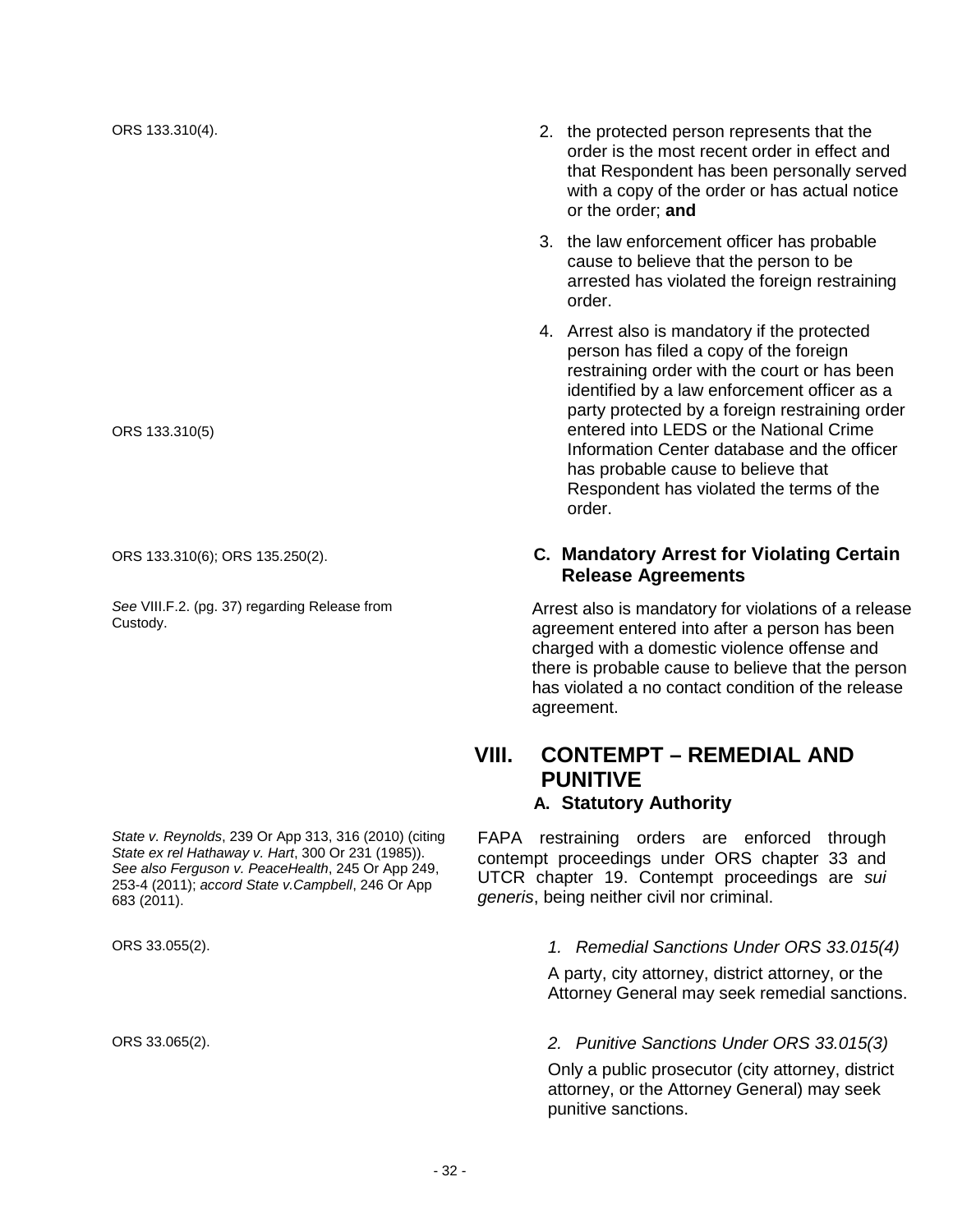ORS 33.065(5), (6).

*State ex rel Hathaway v. Hart*, 300 Or 231 (1985).

*See Couey and Couey*, 312 Or 302 (1991).

Although private parties may bring remedial contempt proceedings (*see* VIII.A. (pg. 32)), these rarely are filed, as typically the district attorney will seek punitive contempt sanctions instead. Although most of the cases cited and some of the statutory references in this section specifically apply to punitive contempt, these may apply to remedial contempt by analogy.

*State v. Trivitt*, 247 Or App 199 (2011) (discussing meaning of "interfere with" in context of Defendant's actions in holding a sign at the end of a third party's driveway stating that Petitioner had genital herpes); *Gerlack v. Roberts*, 152 Or App 40 (1998) (Defendant coming within 150 feet of Petitioner in store not a violation, as FAPA order only prohibited Defendant from coming within 150 feet of Petitioner in certain other designated locations).

#### UTCR 19.040(1). **B. Applicability of Procedural Rules**

#### ORS 33.055(12). *1. Remedial Contempt*

The Oregon Rules of Civil Procedure do not apply to remedial contempt proceedings unless specifically provided in statute or UTCR Chapter 19.

#### *2. Punitive Contempt*

Generally, criminal procedure and Defendants' constitutional and statutory protections apply in punitive contempt proceedings; however Defendants are not entitled to a jury trial.

#### **C. Venue**

ORS 107.728. A contempt proceeding may be filed in either the county of issuance or the county of violation.

#### **D. Trial**

*1. Burden of Proof and Elements of Charge*

To sustain a finding of contempt, the party initiating the contempt must prove that an order existed, that Defendant had knowledge of the order, and that Defendant willfully violated the order.

- ORS 33.055(11); ORS 33.065(9). The party initiating the contempt must prove contempt beyond a reasonable doubt if punitive sanctions or confinement are sought. If confinement is not sought, the burden of proof in remedial cases is by clear and convincing evidence.
	- b. To sustain a finding of contempt, the party initiating the contempt must prove a violation of what the order actually prohibits.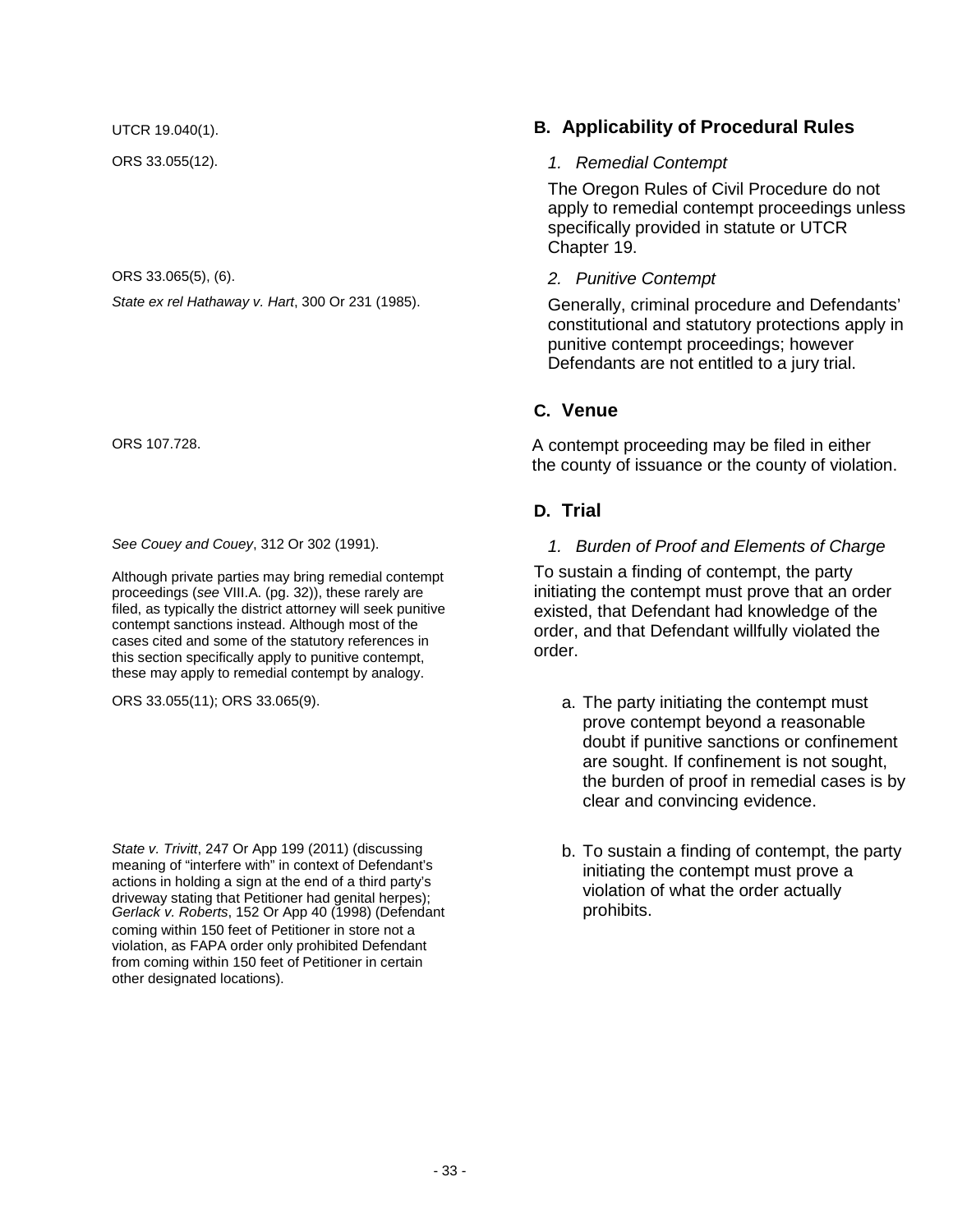OEC 803(8)(b), (d) (ORS 40.460(8)(b), (d)) allows proof of service to be established by introduction of a sheriff's return of service. (Note: OEC 803(8)(d) (ORS 40.460(8)(d)) was amended in 2011 to specifically allow introduction of a sheriff's return of service without necessity of officer testifying.) Return of service is sufficient to find that Defendant was served and to infer beyond a reasonable doubt that Defendant's violation of the restraining order was knowing. *Frady v. Frady*, 185 Or App 245 (2002). However, *see* commentary to VIII.F.4.d. (pg. 39) regarding applicability in punitive contempt proceedings.

*Couey and Couey,* 312 Or 302 (1991).

ORS 33.015(2)(b) (contempt includes "willful" disobedience of a court order or judgment).

*State v. Montgomery,* 216 Or App 221 (2007) ("mere accident" not "willful").

Note that service of process per ORCP 7 or 9 is not a violation of a FAPA order. ORS 107.718(12).

*See* cases cited in VIII.D. (pg. 33).

Actions that may be prohibited by a FAPA order are set forth in ORS 107.718(1) and (2).

The definitions of "interfere," "intimidate," "menace," and "molest" are set forth in ORS 107.705(5) to (8). See also I.C. (pp. 1-3) and III.A.2. (pg. 6).

*See*, *e.g.*, *State ex rel Mix v. Newland*, 277 Or 191 (1977).

Only if Defendant has not had a meaningful opportunity to challenge the validity of the FAPA order might this defense be available. Such a situation appears unlikely, given that the 5- and 21-day hearings almost always would occur before adjudication of a contempt case.

ORS 33.055 (10); ORS 33.065(7). *State v. Keller*, 246 Or App 105, 108 (2011); *State ex rel Mikkelsen v. Hill*, 315 Or 452, 459 (1993).

ORS 161.055(2).

c. Defendant's knowledge of the order may be proven by evidence that Defendant was served with the order.

#### *2. Willfulness*

Defendant's conduct must be a willful violation of a court order. Voluntary noncompliance with the order is sufficient to establish "willfulness." "Bad intent" is not an element of contempt separate from the requirement of "willfulness." "Bad faith" is not required. However, "merely accidental" conduct does not establish "willfulness."

- *3. Defenses*
	- a. Vagueness of Order

To sustain the finding of contempt, the party initiating the contempt must prove a violation of what the order actually prohibits.

#### b. Invalidity of Underlying Order

The fact that Petitioner's situation did not qualify for the underlying restraining order is not a defense to contempt, as that is an impermissible collateral attack when argued in the contempt case.

#### c. Inability to Comply

Inability to comply with the restraining order is an affirmative defense. Defendant has the burden of proof on this defense and must establish inability to comply by a preponderance of the evidence to prevail. In punitive contempt cases, Defendant must file and serve prior notice of the defense on the prosecutor not less than five days before trial.

d. Petitioner's Conduct Irrelevant

Although Defendants often raise it as a mitigating factor or defense, Petitioner's conduct is not relevant in a contempt proceeding.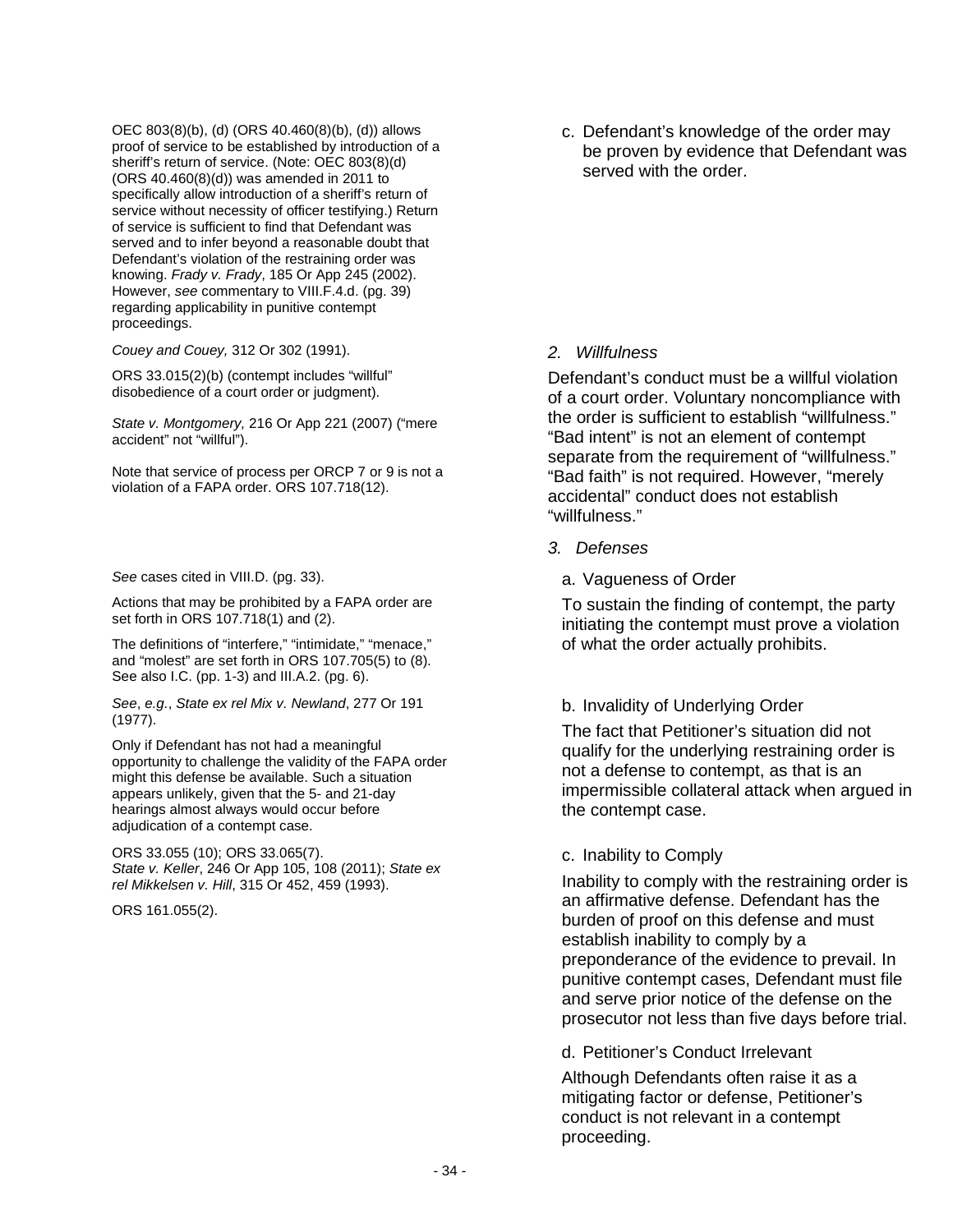e. Asserting Parenting Time Rights

Parenting time with minor children often puts Defendant in the vicinity of Petitioner, which may result in an arrest for violation of the restraining order if a disagreement arises. In such cases, Defendant may be found in contempt if Defendant's behavior exceeded the parameters of Defendant's parenting time or was otherwise intimidating, interfering, or menacing within the meaning of the FAPA statutes.

f. Mental Illness

Mental illness is a defense to the same extent that it would constitute a defense or mitigate liability in a criminal case.

## **E. Remedial Contempt**

- 
- a. A proceeding for remedial sanctions is commenced by a motion with supporting affidavit or other documentation sufficient to give Defendant notice of the specific acts alleged as contempt.
- b. The court may issue an order to appear that is specific enough to give Defendant notice of the acts of contempt.
- c. The order to appear must be personally served unless
	- 1) Defendant waives personal service under ORS 107.835 as part of the order allegedly violated;
	- 2) the court orders substitute service; **or**
	- 3) the court issues an arrest warrant upon motion, affidavit, and a finding that Defendant cannot be served.
- UTCR 19.020(1). UTCR 19.020(1). the sanctions sought.
	- - a. Defendant has only those rights afforded a Defendant in a civil action **unless** the sanction of confinement is sought.

ORS 33.055(2) - (5). *1. Procedure*

ORS 33.055(7), (8). *State ex rel Hathaway v. Hart*, 300 Or 231 (1985). *2. Defendant's Rights*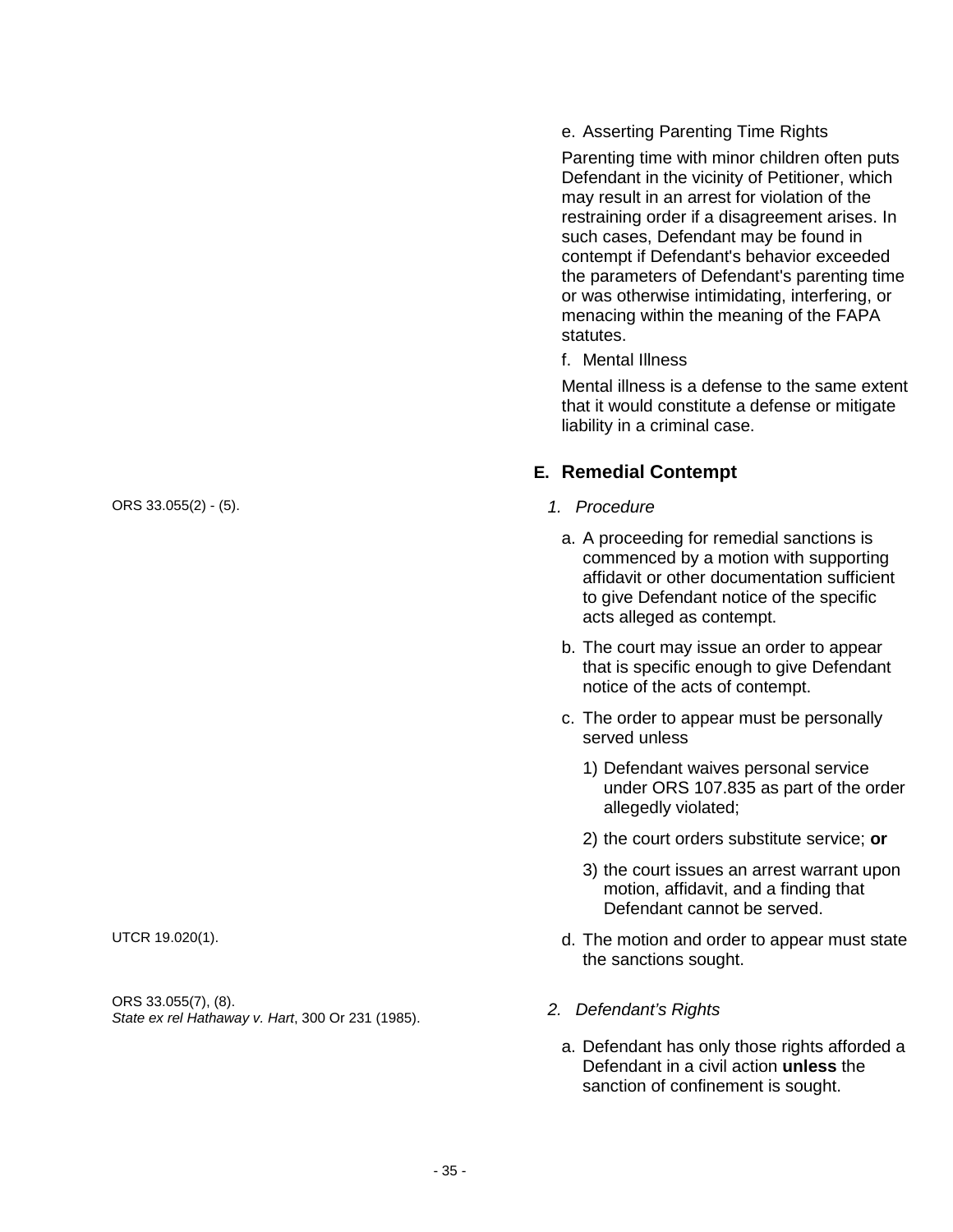|                         | b. Where the sanction of confinement is<br>sought, the court must not impose<br>confinement unless, before the hearing,<br>Defendant is                                                                                                                                                                                                       |
|-------------------------|-----------------------------------------------------------------------------------------------------------------------------------------------------------------------------------------------------------------------------------------------------------------------------------------------------------------------------------------------|
| ORS 33.055(8)(a).       | 1) informed that the sanction of<br>confinement may be imposed and                                                                                                                                                                                                                                                                            |
| ORS 33.055(8)(b).       | 2) afforded the right to court-appointed<br>counsel, if eligible.                                                                                                                                                                                                                                                                             |
| ORS 33.055(9).          | c. If Defendant is not represented by counsel<br>when coming before the court, then the<br>court shall inform Defendant of the right to<br>counsel. The court also shall advise<br>Defendant of the right to have counsel<br>appointed by the court if confinement is<br>sought and Defendant qualifies financially<br>for appointed counsel. |
| ORS 33.055(6).          | 3. Opportunity for Hearing                                                                                                                                                                                                                                                                                                                    |
|                         | The court must afford Defendant an opportunity<br>for a hearing before imposing sanctions unless<br>Defendant waives the right to a hearing by<br>stipulated order.                                                                                                                                                                           |
| ORS 33.055(11).         | a. Burden of Proof                                                                                                                                                                                                                                                                                                                            |
|                         | 1) Clear and convincing evidence unless<br>confinement is sought, and                                                                                                                                                                                                                                                                         |
|                         | 2) if confinement is sought, proof must be<br>beyond a reasonable doubt.                                                                                                                                                                                                                                                                      |
|                         | b. Defenses                                                                                                                                                                                                                                                                                                                                   |
| See VIII.D.3. (pg. 34). | The same defenses may apply to punitive<br>contempt and remedial contempt.                                                                                                                                                                                                                                                                    |
| ORS 33.105(1).          | c. Available Sanctions                                                                                                                                                                                                                                                                                                                        |
|                         | Sanctions should be imposed to change<br>behavior or compensate for damage, not to<br>punish. The court may impose one or more of<br>the following sanctions:                                                                                                                                                                                 |
|                         | 1) restitution;                                                                                                                                                                                                                                                                                                                               |
|                         | 2) confinement, which may be imposed for<br>so long as the contempt continues or six<br>months, whichever is the shorter period;                                                                                                                                                                                                              |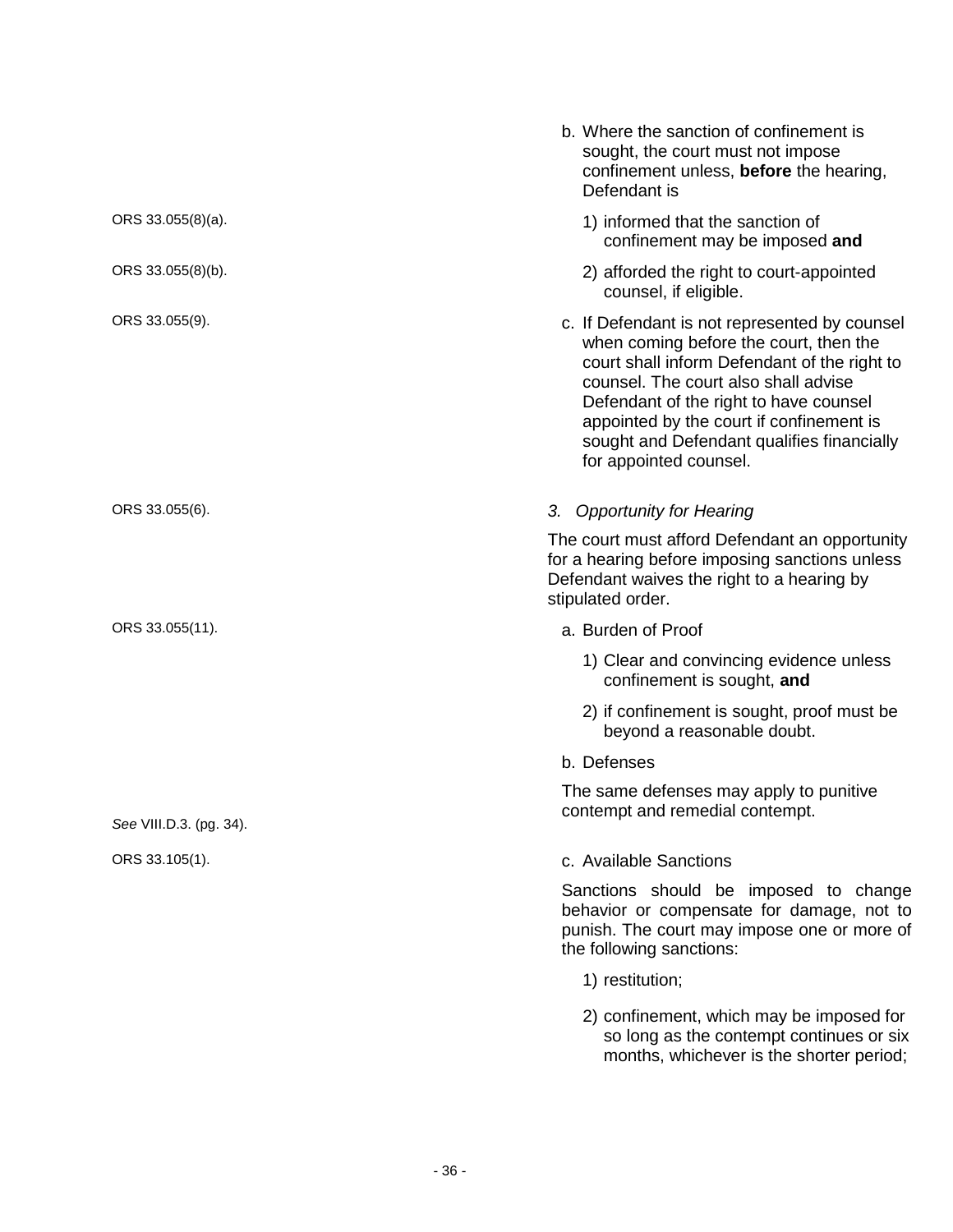ORS 135.247.

The requirement that a no contact order be entered while a Defendant is in custody for a domestic violence crime is the result of HB 2925 (2011), codified at ORS 135.247. Although punitive contempt is not a crime (*State v. Reynolds*, 239 Or App (2010)), ORS 135.247 may apply to these proceedings pursuant to ORS 107.720(4) and ORS 33.065(5) (same requirements and laws applicable to an accusatory instrument in a criminal proceeding apply to punitive contempt cases).

ORS 135.245(3).

As with the requirement that a no contact order be entered while Defendant is in custody, it is an unsettled question as to whether ORS 107.720(4) or ORS 33.065(5) require the application of ORS 135.250(2)(a) and (b) re: imposition of no contact with victim and waiver of "no contact" provision by victim to punitive contempt proceedings. ORS 135.250(2)(a) **requires** a "no contact" provision if Defendant is charged with an offense that also constitutes domestic violence. The issue is whether a punitive contempt proceeding for violation of a FAPA order is "an offense that also constitutes domestic violence." (*Note:* ORS 135.230(3) defines "domestic violence" as "abuse between family or household members." This definition of "family or household members" is similar to the definition for FAPAs found at ORS 107.705(4).)

ORS 135.250(2)(b) sets forth the considerations for waiver of the "no contact with victim" order if imposed pursuant to ORS 135.250(2)(a).)

- 3) a fine, which may be imposed as a compensatory fine of up to \$500 or 1 percent of Defendant's annual gross income, whichever is greater;
- 4) an order designed to ensure compliance with the FAPA order that was violated, including probation;
- 5) payment of attorney fees; **and**
- 6) any other sanction that the court determines would be an effective remedy for the contempt.

#### **F. Punitive Contempt**

*1. No Contact with Victim While Lodged*

If Defendant is lodged, entering an order prohibiting Defendant from contacting the victim while in custody should be considered.

#### *2. Release from Custody*

- ORS 107.720(4). a. Pending a contempt hearing, a person arrested for a FAPA violation is subject to release decisions under ORS 135.230 to 135.290.
	- b. Including a provision for "no contact" with the victim should be considered. If "no contact with the victim" is ordered, the court should consider waiving that provision if
		- 1) the victim petitions the court for a waiver **and**
		- 2) the court finds, after a hearing on the petition, that waiving the condition is in the best interest of the parties and the community.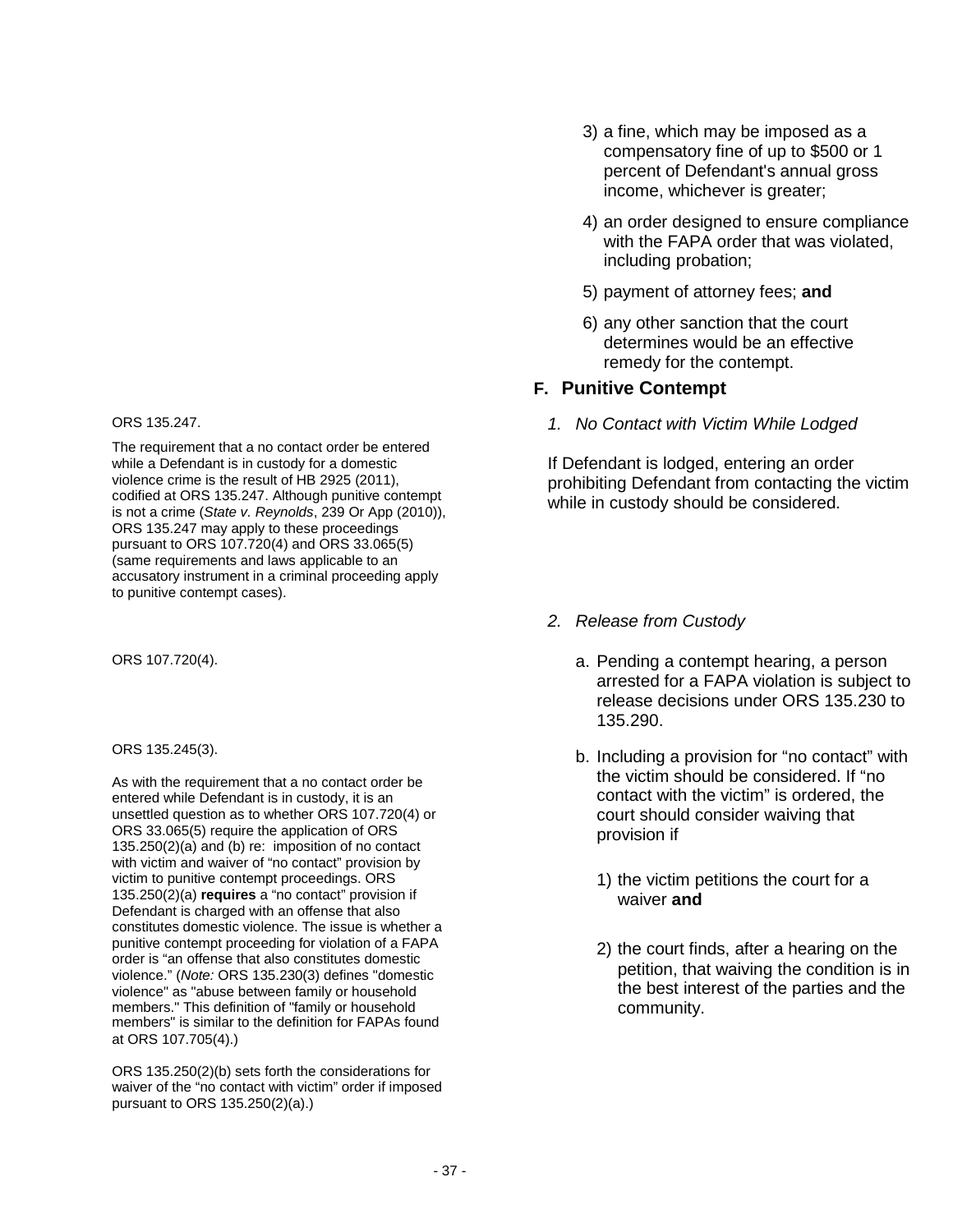ORS 107.720(4); ORS 135.245(3).

To release on recognizance, the court should review the record of any prior domestic violence arrests.

The court should consider working with law enforcement, release officers, and prosecutors to ensure that victims receive notice of the release hearing, their right to appear personally at the hearing, their right to reasonably express any views relevant to the issues in the hearing, and to ensure that victims are notified that Defendant will be released. *See* ORS 135.245(5)(a)(A)(B).

*See* ORS 135.711 to 135.743 regarding sufficiency of accusatory instruments in criminal cases.

ORS 33.065(6).

*State ex rel Hathaway v. Hart*, 300 Or 231 (1985); s*ee also Bachman v. Bachman* (consolidated with *State v.Bachman), 171 Or App 665 (2000).*

c. The usual security for violation of the restraining order is \$5,000. The court may set a different amount, e.g., higher, if the court concludes that the higher amount will ensure that Respondent later appears and "does not engage in domestic violence while on release."

#### ORS 33.065(2). *3. Accusatory Instrument Required*

An accusatory instrument is required to initiate a punitive contempt proceeding.

- ORS 33.065(4). **CONS** 23.065(4). **All 23.065(4). All 23.065(4). All 23.065(4). <b>a.** The prosecutor may initiate proceedings on his or her own initiative or on the request of a party or of the court.
- ORS 33.065(5). b. The accusatory instrument is subject to the same requirements and laws applicable to those in criminal proceedings in general. For example,
	- 1) Defendant must personally be served a copy of the instrument and be arraigned; and
	- 2) Defendant may move against the instrument by demurrer.
- UTCR 19.020(1). UTCR 19.020(1). be included in the initiating instrument:
	- 1) the maximum sanctions sought;
	- 2) whether those sanctions include incarceration; **and**
	- 3) for each sanction sought, whether the moving party considers it punitive or remedial.
	- d. The instrument should set out a separate count for each violation to be proved.

#### *4. Defendant's Rights*

Except for the right to a jury trial, Defendant generally has all rights normally accorded criminal Defendants, including the following:

a. the presumption of innocence;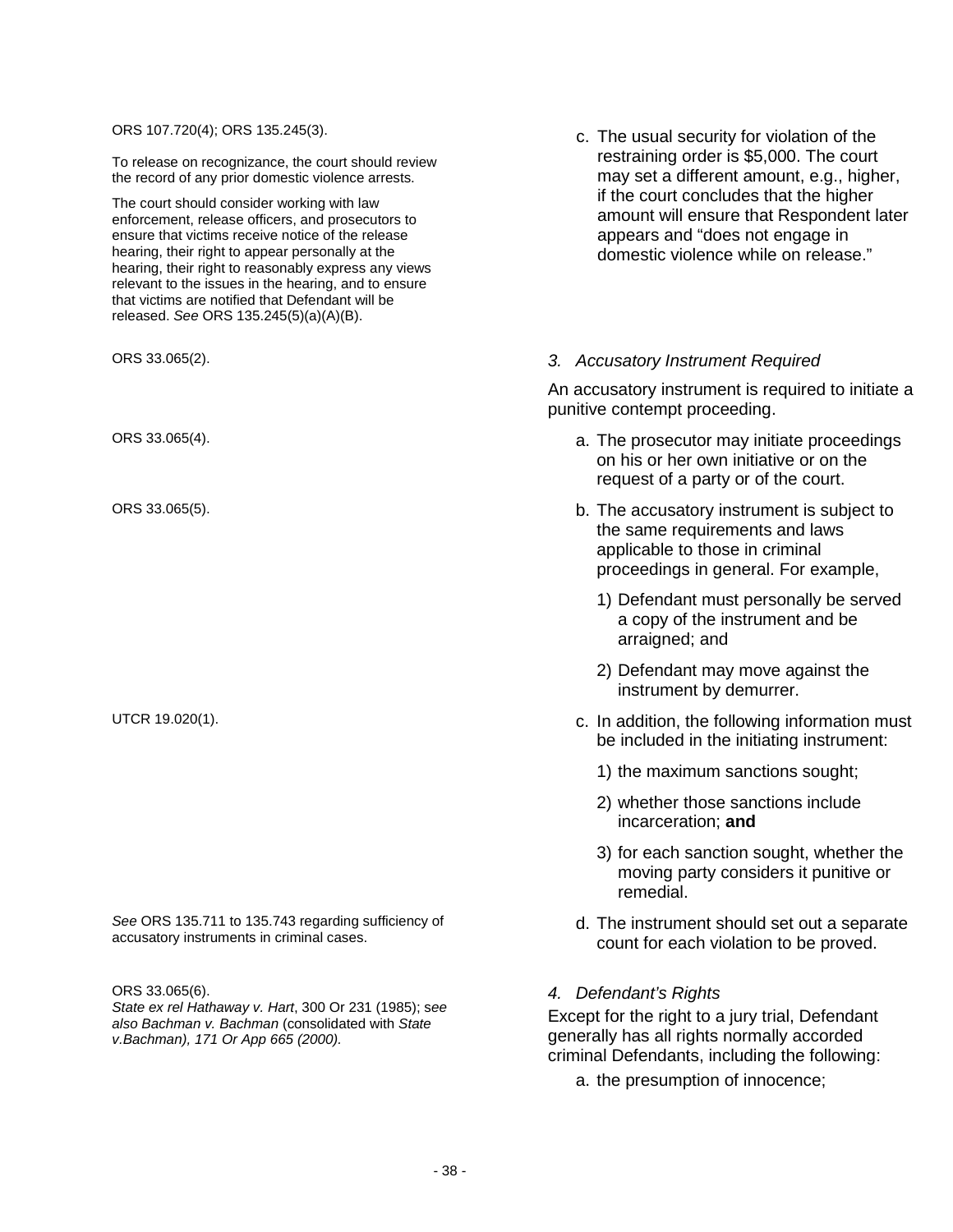It is reversible error for the court to allow Defendant to represent himself without first determining whether Defendant's waiver of right to counsel is voluntary, knowing, and intelligent. *State v. Cervantes,* 238 Or App 745 (2010).

Failure of court to warn Defendant of risk and difficulties of self-representation warrants reversal of contempt adjudication. *Pearson and Pearson*, 136 Or App 20 (1995).

An unsettled question is the extent to which Defendant has confrontation rights in a punitive contempt case. ORS 33.065 (6) provides that, except for a jury trial, Defendant in a punitive contempt proceeding is entitled to the constitutional protections that Defendant is entitled to in a criminal proceeding. In *State v.Tryon*, 242 Or App 51 (2011), the Court of Appeals held that a return of service of a restraining order was admissible to prove Defendant's knowledge of the restraining order. The court's holding was premised on its finding that a return of service is not testimonial in nature, despite objection based on the federal confrontation clause. However, the issue of state constitutional confrontation rights was not preserved for appeal in *Tryon. State v. Copeland*, 247 Or App 362 (2011), then reached the state constitutional objection, holding that a return of service is a public record that falls into a historical exception to Article 1, section 11, of the Oregon Constitution. In October 2012, the Oregon Supreme Court granted review in *Copeland* on *both*  the state and federal confrontation clause issues. *See also State v. Johnson*, 221 Or App 394 (2008) (discussing in a probation violation context the balancing test regarding confrontation rights required under federal due process).

*See* ORS 135.335. Courts should enter pleas of "admit" or "deny", not "guilty" or "not guilty" to distinguish contempt cases from criminal cases in accordance with *State v. Reynolds*, 239 Or App (2010)*.*

See Article I, section 15, of the Oregon Constitution. **c. Sanction Objectives:** 

b. the right to counsel, including courtappointed counsel if indigent;

- c. the right to a speedy trial; **and**
- d. the right to discovery.

- *5. Pleas and Sanctions*
	- a. Admit, Deny and No Contest Pleas

The court may take an admission or a denial to allegations. Some, but not all courts allow a "no contest" plea.

b. Time for Imposition of Sanctions/Entry of **Judgment** 

The time period between plea/adjudication and imposition of sanctions/entry of judgment is subject to the restrictions of ORS 137.020.

- - 1) protect victims and family members who are directly or indirectly affected by domestic violence;
	- 2) hold offenders accountable for their behavior; and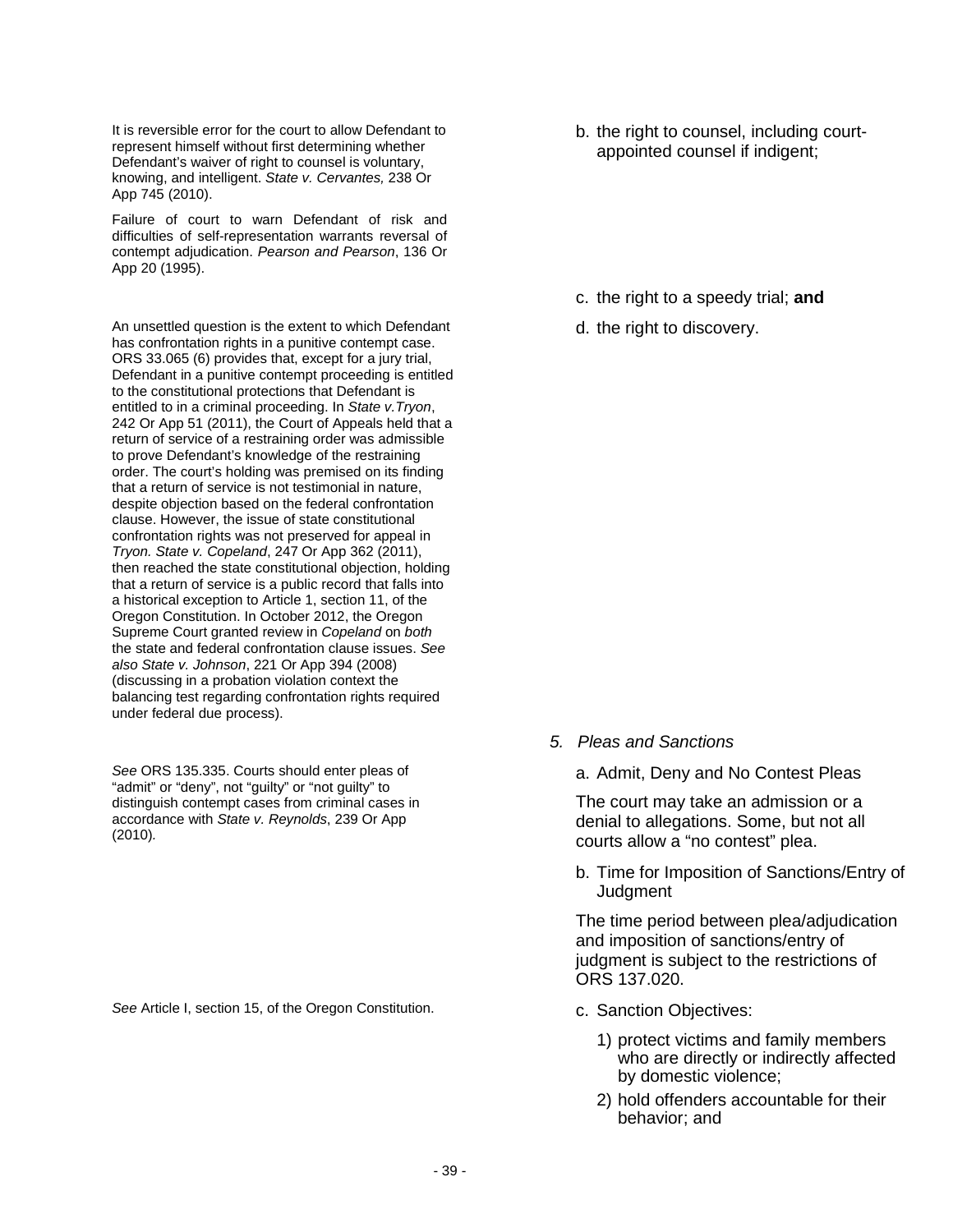- 3) reduce future violations through
	- i. strict supervision **and**
	- ii. effective offender treatment programs.
- d. Maximum Punitive Sanctions

The maximum punitive sanctions are

- 1) a fine not to exceed \$500 or 1 percent of Defendant's gross annual income, whichever is greater;
- 2) confinement of no more than six months;
- 3) forfeiture of any proceeds or profits obtained through the contempt;
- 4) probation, which may include a condition that Defendant attend and complete a batterer intervention program; **and/or**
- 5) community service.

ORS 33.105(2). Judgments for punitive contempt are not criminal judgments, therefore, using a criminal judgment form is reversible error. *State v. Reynolds*, 239 Or App (2010).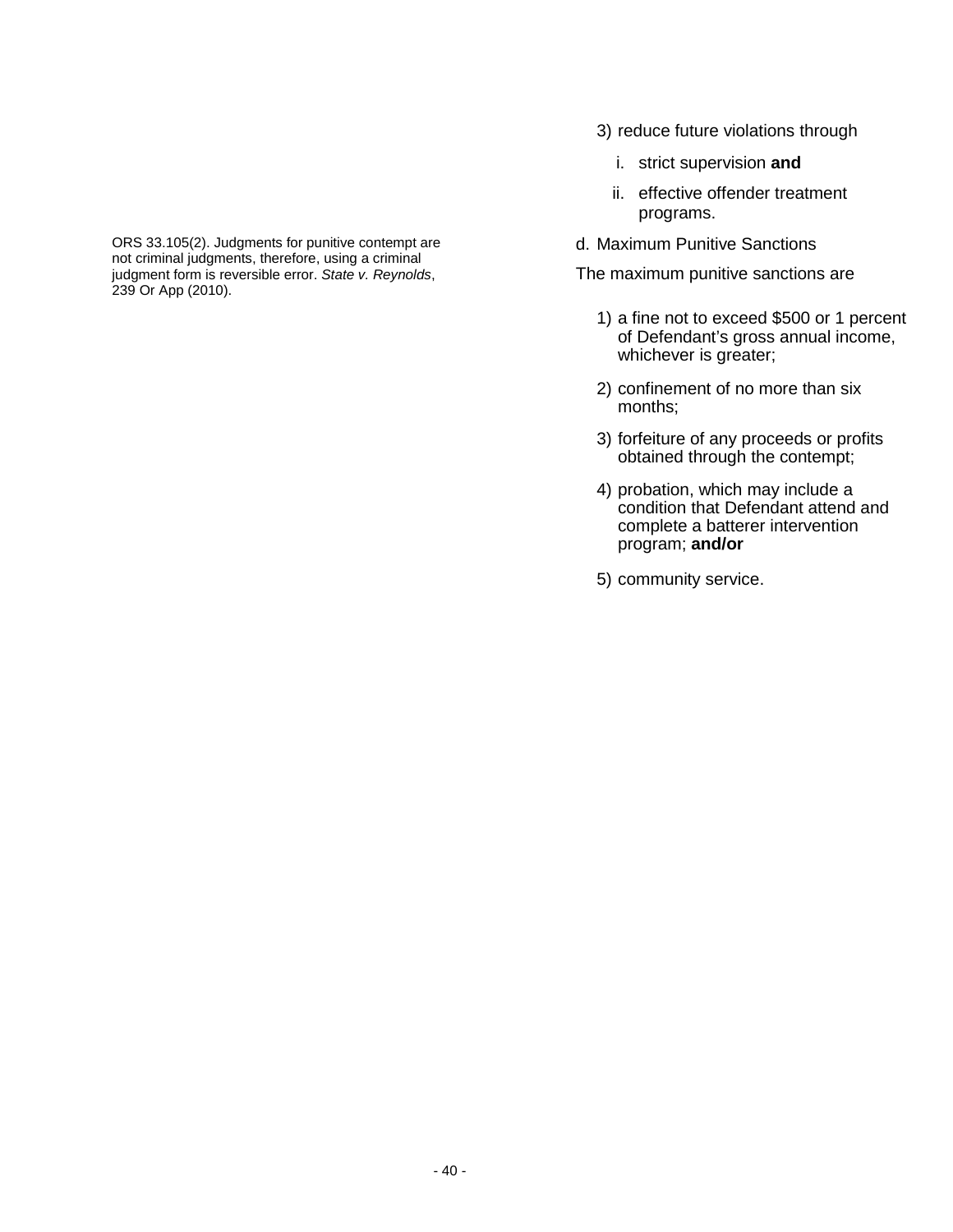## **DECISIONS FROM THE OREGON APPELLATE COURTS CITING THE FAMILY ABUSE PREVENTION ACT (October 2017)**

# **Oregon Supreme Court**

### *In Re Jagger***, 357 Or 295 (2015)**

The court found that Accused, an attorney, had violated RPC 1.1 (failure to provide competent representation) and RPC 1.2(c) (counseling or assisting client to engage in conduct the accused knows to be illegal or fraudulent). Accused represented Respondent Mr. Fan, who Petitioner Ms. Yang had a FAPA restraining order against. At the time, Respondent was also in jail on a criminal complaint arising from the same incident that gave rise to the restraining order. Accused had arranged a time for Petitioner to come by his office at a later date, but Petitioner unexpectedly came by Accused's office at a time when Accused was on the phone with Respondent in a conference room. Accused invited Petitioner to speak with Respondent for the purpose of discussing the situation. Accused then left the conference room for several minutes while Ms. Yang and Mr. Fan spoke.

Based on Mr. Fan's participation in the conversation he was convicted of contempt of court for violating the contact provision of the restraining order. First, Accused contended that Petitioner voluntarily initiated the contact with Respondent, but the court found that the record did not support that contention. Second, Accused contended that he did not knowingly violate the law because the FAPA order prohibits the restrained person from taking affirmative action to contact the person who filed for the restraining order, and Respondent did not do so. The court disagreed with Accused's interpretation of the FAPA restraining order and suspended him from practicing law for 90 days.

#### *Heikkila v. Heikkila***, 355 Or 753 (2014)**

The court held that the Court of Appeals lacked jurisdiction in an appeal because of a defect in service of process. Petitioner (wife) was granted a restraining order against Respondent (husband), and Respondent appealed. Respondent's attorney filed a notice of appeal, and sent a copy to Petitioner, but not to Petitioner's attorney, as required by ORCP 9 B. Respondent's attorney, citing ORS 19.270, argued that the plain text of the jurisdictional statutes requires that notice of appeal be served to other "parties" to the case. Respondent's attorney said that because Petitioner was the other party to the case, and she had been served with timely notice of the appeal, the court of appeals had jurisdiction.

The court said that while Respondent's interpretation was plausible, ORS 19.270 specifies that timely service is jurisdictional, but does not specify *how* such service must be accomplished to confer jurisdiction to the court of appeals. The court held that ORS 19.500 filled that gap by providing that when a document needs to be served or filed, that should be done so in compliance with ORCP 9 B, and therefore affirmed the order of the court of appeals.

### *State v. Copeland***, 353 Or 816 (2013)**

Defendant was charged with punitive contempt for violating the restraining order. To show the Defendant had been served the restraining order, the State offered a deputy sheriff's certificate of service. Defendant objected to the certificate claiming it violated his confrontation rights under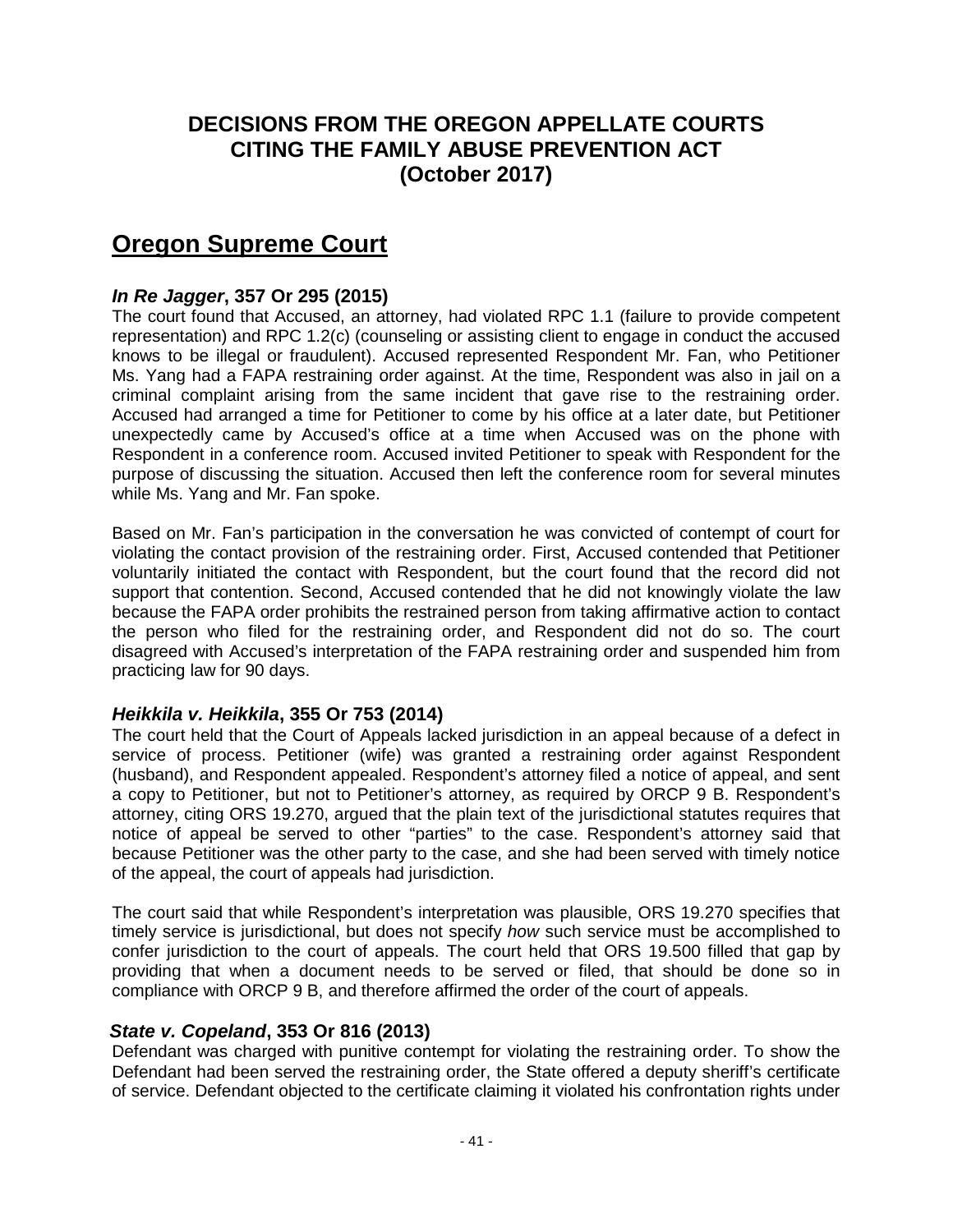Article I, section 11 of the Oregon Constitution and the Sixth Amendment of the U.S. Constitution. The trial court admitted the certificate under the official records hearsay exception, OEC 803(8) and because the court did not find the certificate was "testimonial." The Court of Appeals and Supreme Court affirmed the trial court's ruling.

### *In re Knappenberger*, **338 Or 341 (2005)**

Where Husband consulted Attorney about representation in a divorce case but also discussed a history of Family Abuse Prevention Act (FAPA) restraining orders between the parties as well as Husband's thoughts about applying for new FAPA order, Attorney may not represent Wife regarding the divorce or a restraining order Husband later obtains against Wife. Attorney's advice to Husband on several substantive aspects of divorce, even if Attorney was not ultimately retained, rendered Husband a former client of Attorney for purpose of former client/same matter conflict rule and precluded representing Wife on the divorce.

Moreover, as Attorney also discussed with Husband the factual details regarding Wife's current restraining order and each spouses' motivation for obtaining such orders and also advised Husband on evidence a court would require from Husband if he sought a new FAPA order for himself, defending Wife on that new FAPA order that Husband later obtained *pro se* was precluded. Attorney's representation of Husband provided him with confidences and secrets the use of which was likely to damage Husband in the course of Attorney's defense of Wife.

## *State ex rel Marshall v. Hargreaves***, 302 Or 1 (1986)**

Defendant judge had no discretion to deny realtor a hearing for a restraining order because she had filed, withdrawn, and dismissed two previous restraining orders under Family Abuse Prevention Act. ORS 107.718 is mandatory, not permissive, and does not give judges discretion to deny hearings for restraining orders.

### *Hathaway v. Hart***, 300 Or 231 (1985), aff'd 70 Or App 541 (1984)**

A defendant in a criminal contempt proceeding (under former contempt statutes) charged with violating a restraining order under the Family Abuse Prevention Act is not entitled to a trial by jury. Criminal contempts are unique proceedings, not "criminal actions" within the meaning of state statutes requiring jury trials. Nor are criminal contempts "criminal prosecutions" within the meaning of the state constitution provision that guarantees jury trials, as disposition of contempts without jury trials was well established at the time the state constitution was drafted.

### *Nearing v. Weaver***, 295 Or 702 (1983)**

Police officers who knowingly fail to enforce Family Abuse Prevention Act restraining orders by arrest are potentially liable for resulting physical and emotional harm to persons protected by the order. The defense of discretion does not preclude liability, as officers are not engaged in a discretionary function when they must evaluate and act upon a factual judgment. Moreover, statutory immunity for good faith arrests under the Family Abuse Prevention Act does not immunize the failure to arrest.

(After the court issued plaintiff a restraining order prohibiting her husband from entering her home or molesting her, plaintiff's husband twice again entered plaintiff's home. Plaintiff reported the incidents to defendant officer and asked him to arrest plaintiff's husband. After confirming the restraining order and the damage plaintiff's husband caused, defendant declined to arrest husband because defendant had not seen husband on the premises. Husband later threatened and assaulted plaintiff's friend in plaintiff's presence.)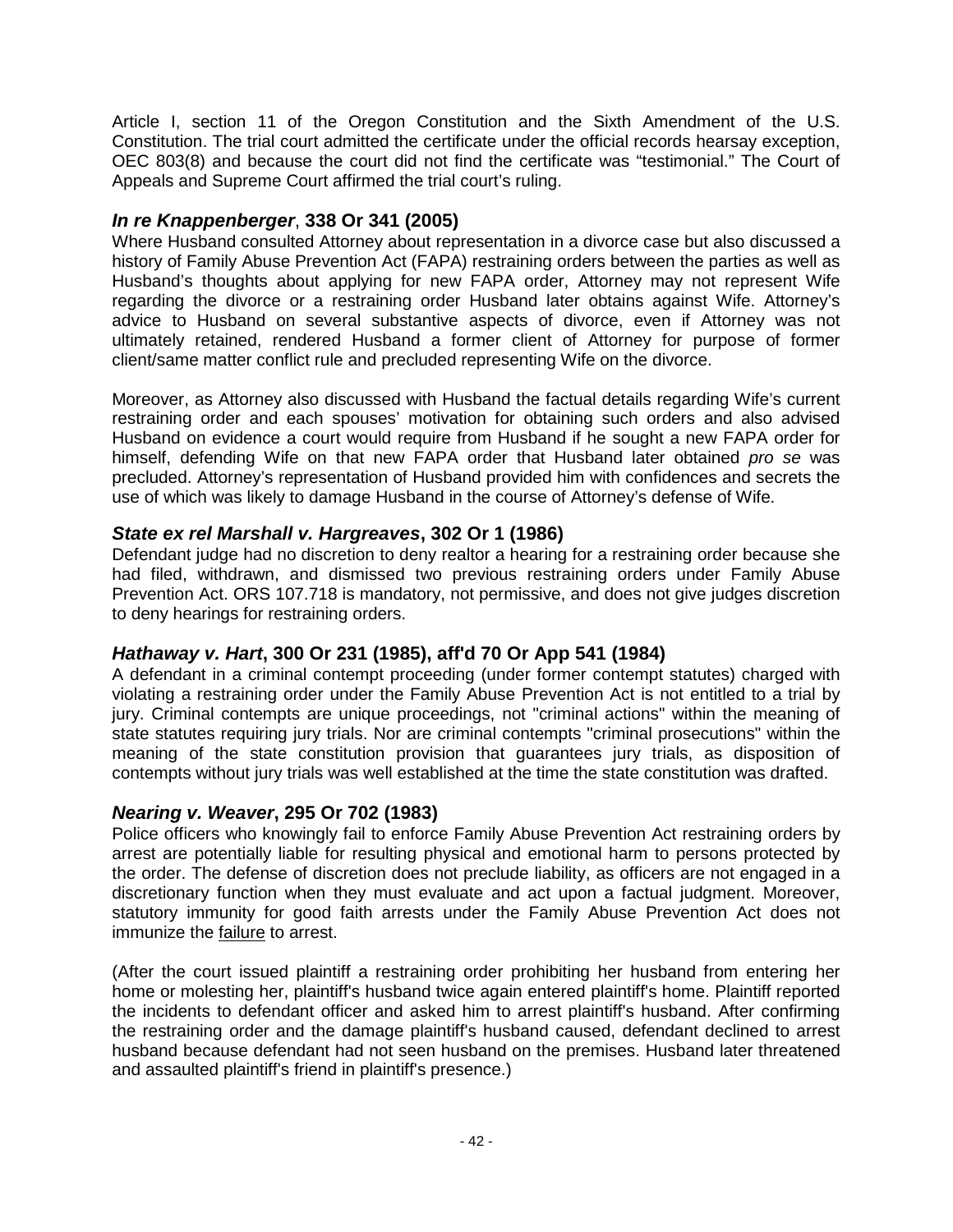# **Oregon Court of Appeals**

### *State v. Balero***, 287 Or App 678 (2017)**

Defendant appeals trial court's finding him in contempt of court for violating the FAPA restraining order. Defendant asserts that the state failed to present legally sufficient evidence that he 'interfered' or attempted to 'interfere' with the person protected by the FAPA order (Petitioner). While the FAPA order was in effect, Defendant sent an email to Petitioner's employer asserting that "petitioner had committed theft and fraud, and he expressed concern that she might use her position to steal personal information from other employees." The Court analyzed "interference" in this case as they did in *State v. Trivitt*, 247 Or App 199 (2011) finding that though the conduct may have been offensive, and it may have been 'taking part in the concern of others' it was not interference. Reversed.

## *M.D.D. v. Alonso***, 285 Or App 620 (2017)**

Respondent appealed the trial court's order continuing the FAPA restraining order against Respondent. Respondent assigned error to the trial court's issuance of the FAPA restraining order.

On appeal, Respondent argued that "the record does not support the trial court's finding that abuse occurred." Importantly, Respondent did not preserve the issue that either the second or the third elements necessary for a FAPA order to be upheld were held in error, and therefore those contentions were not considered on appeal. The Court did consider whether abuse occurred, but declined to exercise de novo review. The standard of review of a continuance of a FAPA restraining order is "whether any evidence supports the court's finding that abuse satisfying FAPA's criteria occurred." *See Patton v. Patton*, 278 Or App 720, 721, 377 P3d 657 (2016). In this case, Respondents argues that the facts he disputes were not sufficiently creditable to find abuse occurred. Given the standard of review, the Court of Appeals declined to engage in any "reweighing of the evidence." Affirmed.

## *J.V.-B. v. Burns***, 284 Or App 366 (2017)**

Respondent appealed the trial court's order continuing Petitioner's FAPA restraining order against him. Respondent argued that the trial court's decision was not supported by legally sufficient evidence to meet the necessary threshold: that he was a "credible threat" to Petitioner's physical safety.

The Court found that the trial court based its decision primarily on Petitioner and daughter's subjective fear of Respondent, and that since the time that Respondent and Petitioner stopped living together, there was no evidence regarding abuse or concerns of abuse. The Court held that, even if Petitioner proved a qualifying incident of abuse, there was insufficient evidence to support a conclusion that Respondent presented a "credible threat" to Petitioner's physical safety. Reversed.

## *T.K. v. Stutzman***, 281 Or App 388 (2016)**

Respondent appealed the trial court's order continuing the FAPA restraining order after a contested hearing. The FAPA arises from an incident between Respondent (aunt) and Petitioner (niece) where Respondent yelled at Petitioner, accused her of using drugs and being involved in pornography, grabs Petitioner's arm when she walked away, and told Petitioner "if we weren't at church you'd be dead right now." In Respondent's assignment of error, she contended Petitioner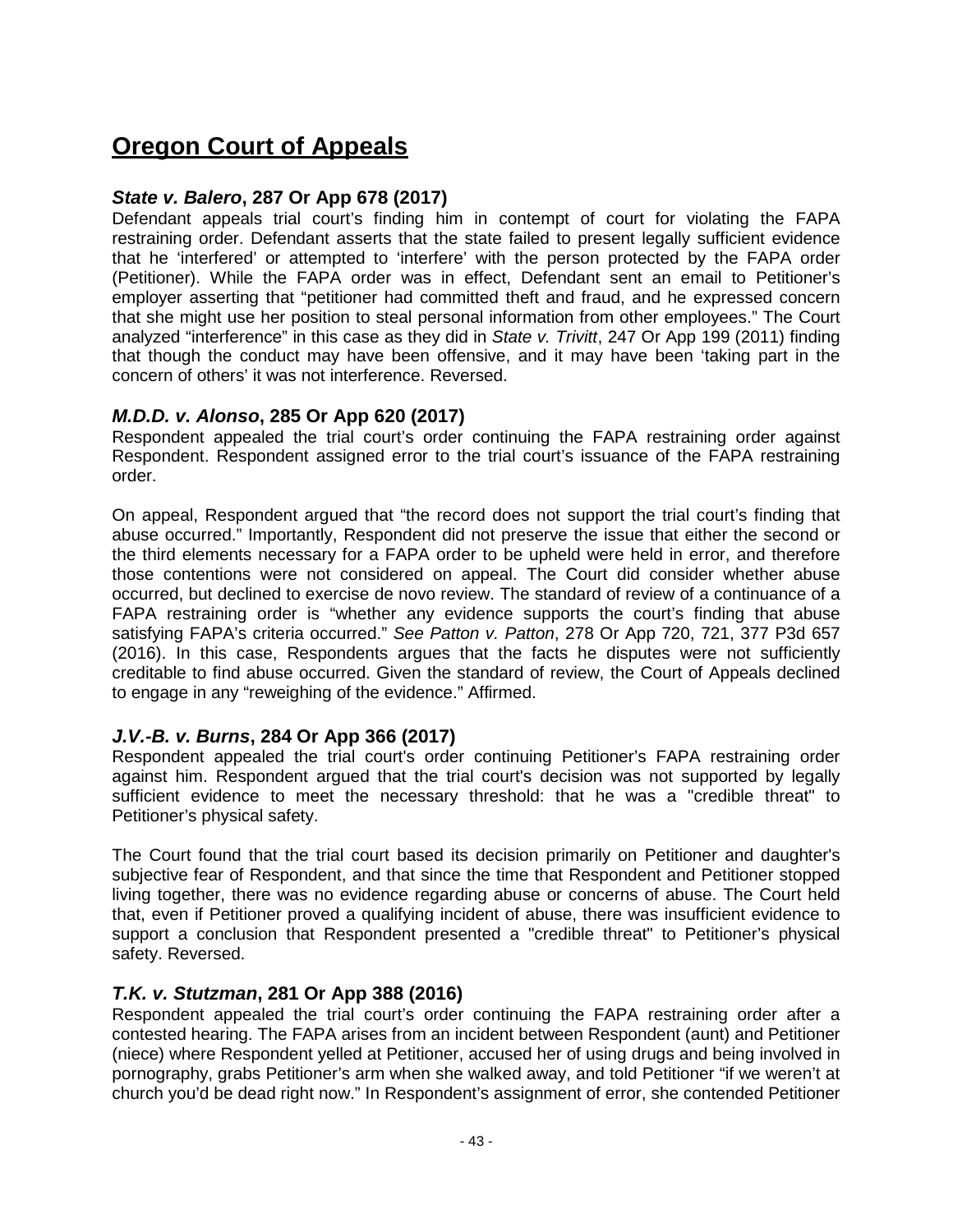failed to present sufficient evidence to demonstrate she was in "imminent danger of further abuse" and that Respondent was "a credible threat to [her] physical safety" ORS 107.718(1). Per the trial court's factual finding, there is no evidence that Respondent had ever harmed or attempted to harm Petitioner (or another person).

The Court held that person's subjective fear is insufficient to support a FAPA restraining order. *Hubbel v. Sanders*, 245 Or App 321, 326, 263 P3d 1096 (2011). During the single event that triggered Petitioner to seek this temporary restraining order, the court found that even if respondent's actions were to be considered "abuse", Petitioner still failed to establish the other two requirements: (1) that she was in "imminent danger of further abuse" and (2) that Respondent was "a credible threat to [her] physical safety". Reversed.

## *K.M.J. v. Captain***, 281 Or App 360 (2016); (EPPDAPA case)**

Respondent appealed the entry of an order for a temporary restraining order. Respondent assigned error to the trial court's denial of an opportunity to question the only witness against him, Petitioner. Respondent was not represented by counsel in the trial court. During the outset of the hearing, the trial court announced it would not allow parties to ask questions of each other. The trial court allowed parties "to respond" and make statements, but did not ask questions on behalf of parties. Respondent did not object and so the error was not preserved. Respondent asked the Court to review the assignment of error anyway under plain error review.

Under the two-step plain error review analysis, "the error must be apparent on the face of the record." If error was committed, the Court must "decide to exercise . . . discretion to reach the error." Under step one, it was apparent on the record that the trial court did not give Respondent the opportunity to cross-examine Petitioner. Step two permits the Court to exercise its discretion to reach the unpreserved error. Balancing the "gravity of error" against the competing interests of the parties, and the additional burden of the trial court to allow cross-examination, Respondent's fundamental right to cross examination to ensure fair judicial proceedings was not outweighed by other factors. A trial court has limited discretion to control cross-examination, but cannot completely deny that right; doing so is a legal error. Reversed and remanded.

## *C.R. v. Gannon***, 281 Or App 1 (2016)**

Respondent appealed a supplemental judgment denying him attorney fees and costs. Petitioner sought a restraining order. (ORS 107.710). The trial court granted the order after an ex parte hearing. (ORS 107.718(1)). Respondent requested a hearing (ORS 107.718(10)) to contest the factual basis of the restraining order; the hearing was held December 16, 2014, during which Petitioner asked the court to dismiss the petition and restraining order without prejudice and without an award of fees and costs. The court dismissed but postponed ruling on fees and costs until Respondent submitted a petition. Respondent filed his petition, but the court denied it, concluding because the December 16th hearing was not a contested hearing on the evidence concerning the restraining order, the court did not make a finding on the evidence, and consequently there was no legal basis to award fees.

Respondent appealed, arguing the trial court could award attorney fees under 107.716(3). The Court held that a hearing held pursuant to 107.718(10) is a hearing where parties have an opportunity to be heard on the issues of law or fact that are placed before the court in the requested hearing, limited to the relief available to a petitioner in ORS 107.718(1), which includes temporary custody orders, a restraining order, and other relief necessary to provide for the safety and welfare of the petitioner. Because the December 16th hearing did not reach any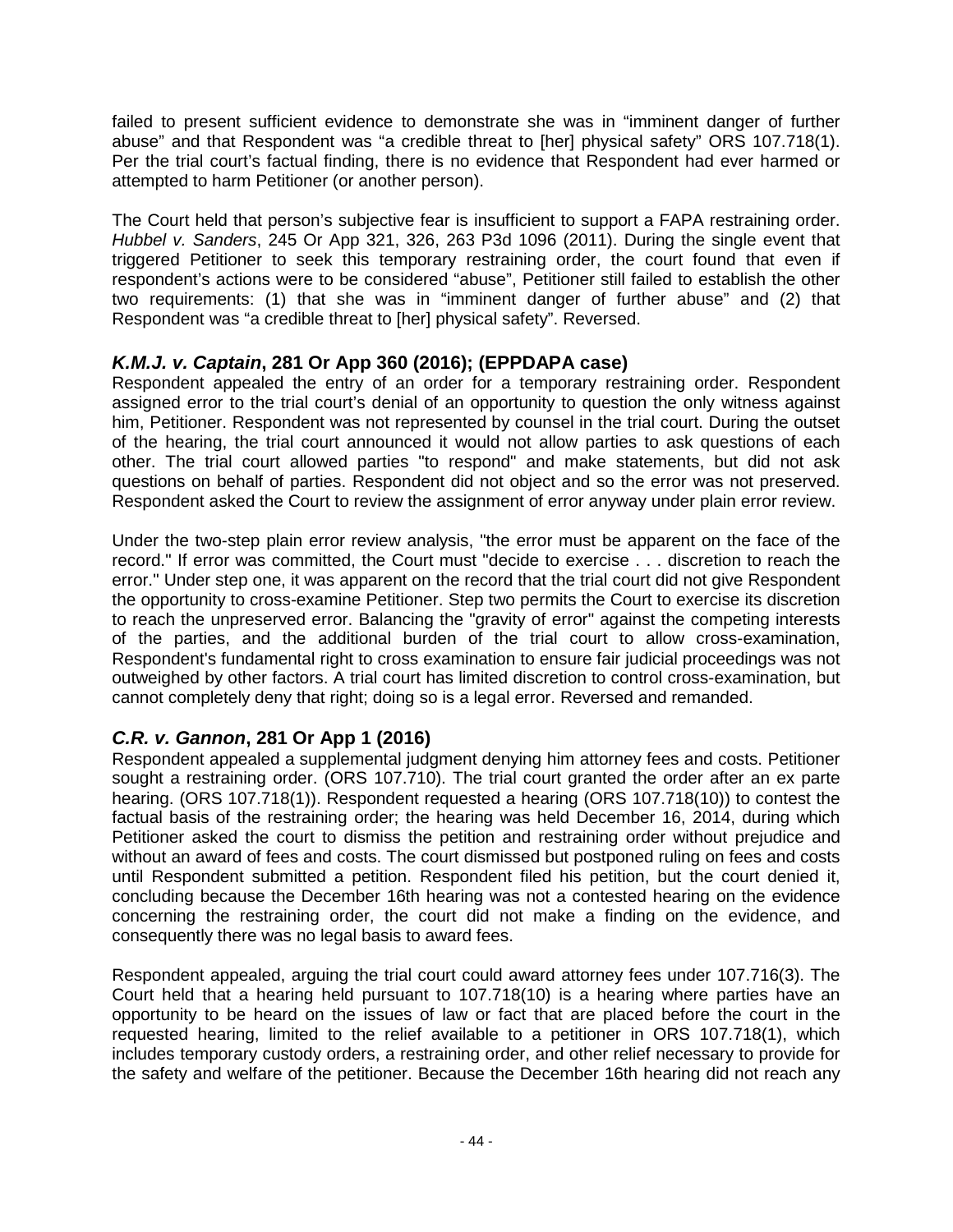of the ORS 107.718(1) issues, the court did not hold a hearing pursuant to ORS 107.718(10) and correctly concluded it lacked authority to award attorney fees. Affirmed.

## *K.L.D. v. Daley***, 280 Or App 448 (2016)**

Respondent appealed an order continuing a FAPA restraining order against him after a contested hearing. Respondent argued that Petitioner failed to provide evidence satisfying the requirements of ORS 107.718(1). Under ORS 107.718(1), "a FAPA restraining order will be upheld only if the evidence established that the alleged conduct create[d] an imminent danger of further abuse and a credible threat to the physical safety of the petitioner." *Hannemann v. Anderson*, 251 Or App 207, 213 (2012). In this case, Respondent yelled at Petitioner to get out of the home and raised his hand "so he was close to her face" which, the trial court found, placed her in fear of imminent bodily injury. However there was no testimony that respondent 'raised his hand' during the incident. The Court held that, even if there was sufficient evidence to prove an incident of abuse, the evidence in the record was insufficient to find that there was an "imminent danger of further abuse" or that Respondent was a "credible threat to the physical safety of the Petitioner." Reversed.

## *G.M.P. v. Patton***, 278 Or App 720 (2016)**

Respondent and Petitioner were married in 2011 and do not have any joint children. On August 18, 2014, Petitioner and Respondent went to a marriage counseling session where they decided that they would separate temporarily and Respondent would remove his trailer from their property. The next day, the two had an argument when Respondent said he would not be removing his trailer that day. During the argument, Respondent threatened to smash Petitioner's car and destroy her belongings. Respondent also cornered Petitioner in a bedroom. Petitioner pushed and kicked Respondent and told Respondent she would not call the police, so Respondent left the bedroom. On August 22, Petitioner filed for a restraining order. Respondent requested a hearing.

At the hearing, Petitioner testified that Respondent had been moody and angry, that he stole Petitioner's prescription medication, and that he said that he was going to get a gun a few months previously. The restraining order was granted, and Respondent appealed.

Relying on *Hubbell*, the court said that the question to consider was whether the evidence suggested that Petitioner was in imminent danger of further abuse from Respondent and whether Respondent represented a credible threat the Petitioner's safety. The court concluded that Respondent's aggressive behavior, threats to destroy Petitioner's belongings, and statement that he was going to get a gun did not demonstrate that Respondent created or continued to create an imminent danger of further abuse or a credible threat to petitioner's physical safety. Reversed.

### *Decker v. Klapatch***, 275 Or App 992 (2015); (EPPDAPA case)**

Petitioner appealed an order dismissing a restraining order he obtained under the Elderly Persons and Persons with Disabilities Abuse Prevention Act (EPPDAPA). Petitioner argued that the trial court erred first, in denying his motion for a continuance in order to have time to present his witness, and second, in refusing to allow him to call his witness. The court limited its discussion to the first assignment of error only, and held that the trial court abused its discretion in denying Petitioner's motion for a continuance.

Respondent was Petitioner's former landlord. In his petition, Petitioner stated that he had disabilities relating to his speech, his left leg, his right hand, and that Respondent had harassed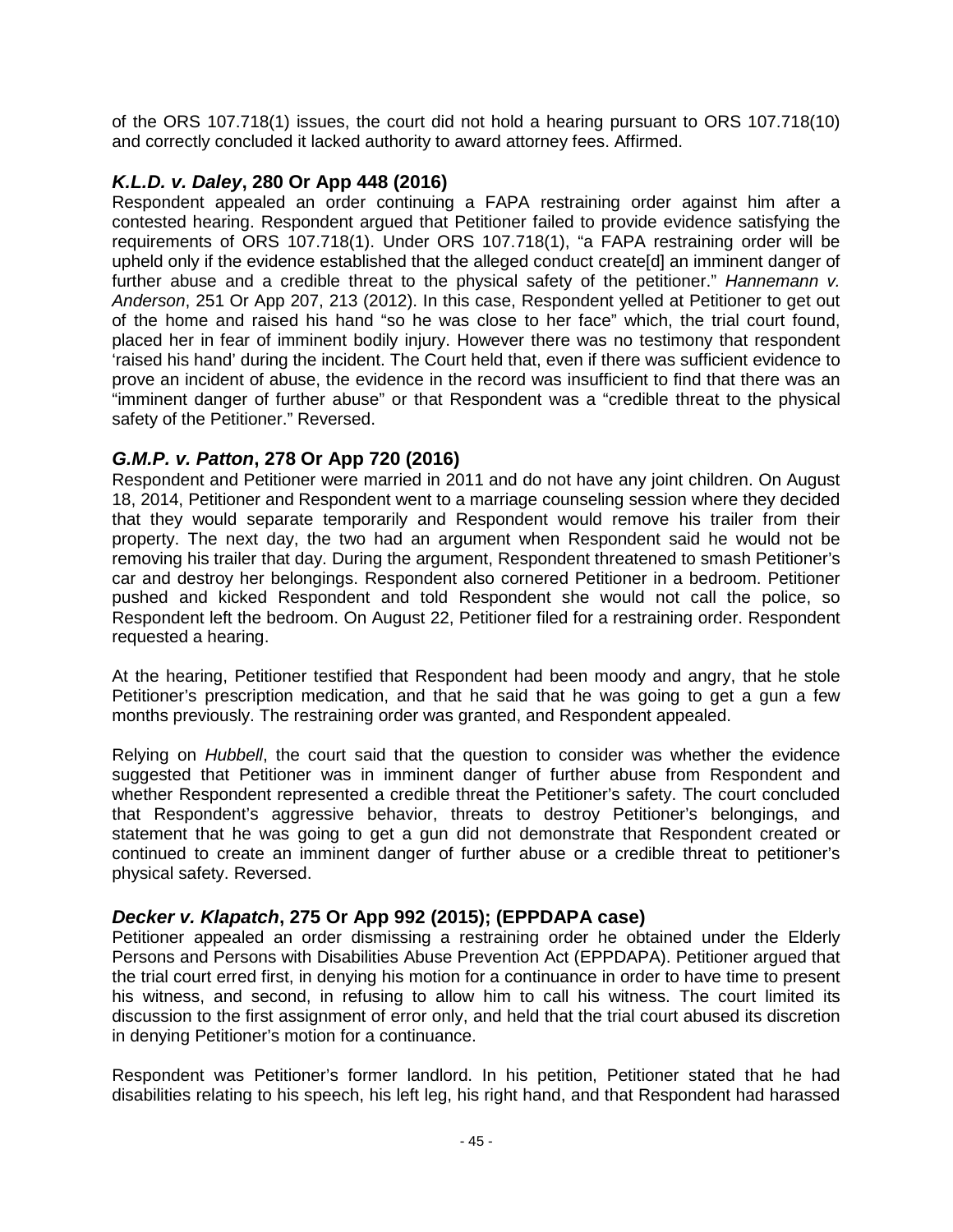and abused him. Petitioner stated that he was in fear for his physical safety and that Respondent had used "derogatory or inappropriate names." At the contested hearing, Petitioner testified that Respondent had attempted to run him over, followed him, and reported him to the police over 150 times.

Petitioner's testimony also included several references to a witness he had that would testify in support of his petition. Following a lengthy cross examination of Petitioner by Respondent's attorney, the trial court denied Petitioner's request to continue the matter to give him time to call his witness.

The court found that there was no indication Petitioner was dilatory in presenting his witness or was manipulating the judicial process; rather, Petitioner was testifying on his own behalf without understanding that there was a strict time limit being imposed on him. Based on the circumstances, the court concluded that the trial court abused its discretion in denying Petitioner's motion for a continuance.

## *F.C.L. v. Agustin***, 271 Or App 149 (2015)**

Defendant was charged with two counts of violating a FAPA restraining order that his longtime domestic partner had filed. Defendant was unable to read English and his primary language was Spanish. The Washington County Sheriff served defendant, and explained parts of the restraining order in English. Among other things, the Sheriff explained the distance and contact rules. Petitioner was stopped for a traffic violation a few months later. She called defendant and asked him to come by. Defendant drove to petitioner's location to help petitioner, and was arrested to violating the restraining order.

At trial, the court indicated that it found the petitioner and the sheriff's testimonies credible when they testified that the defendant understood the restraining order. After the state rested, Defendant's lawyer called Defendant to the stand. Before he began to testify, the Court cautioned the Defendant about testifying. Among other things, the court said: "I should put it this way. If a middle class person with 35 years of legal experience thinks he's lying, you may have a different result than if he exercises his right to remain silent."

The court of appeals held that the trial court's advice crossed the line from a permissible warning to impermissible coercion, which violated Defendant's rights under the Fourteenth Amendment. The court said that the trial court's colloquy caused Defendant not to testify, even though Defendant had planned to testify, and that precluded Defendant from presenting a defense. Reversed and remanded.

## *T.P.O v. Jeffries***, 267 Or App 118 (2014)**

Mother and Father were not married, but had one child together. Father filed a FAPA petition for a restraining order, as well as a domestic relations petition for dissolution. In a hearing on March 9, 2012, the court consolidated the cases and continued the restraining order. On March 16, 2012, the trial court entered an Order After Hearing. Mother filed an appeal on July 2, and contended to the court that her appeal was timely because the trial court did not dispose of the FAPA case until the general judgement was entered on June 13. The court held that the proper date of reference for the 30-day window to file an appeal was the date which the Order After Hearing was entered, not when the general judgement was entered. The court affirmed the trial court's judgement in the domestic relations case without a written discussion and dismissed the appeal in the FAPA case as untimely.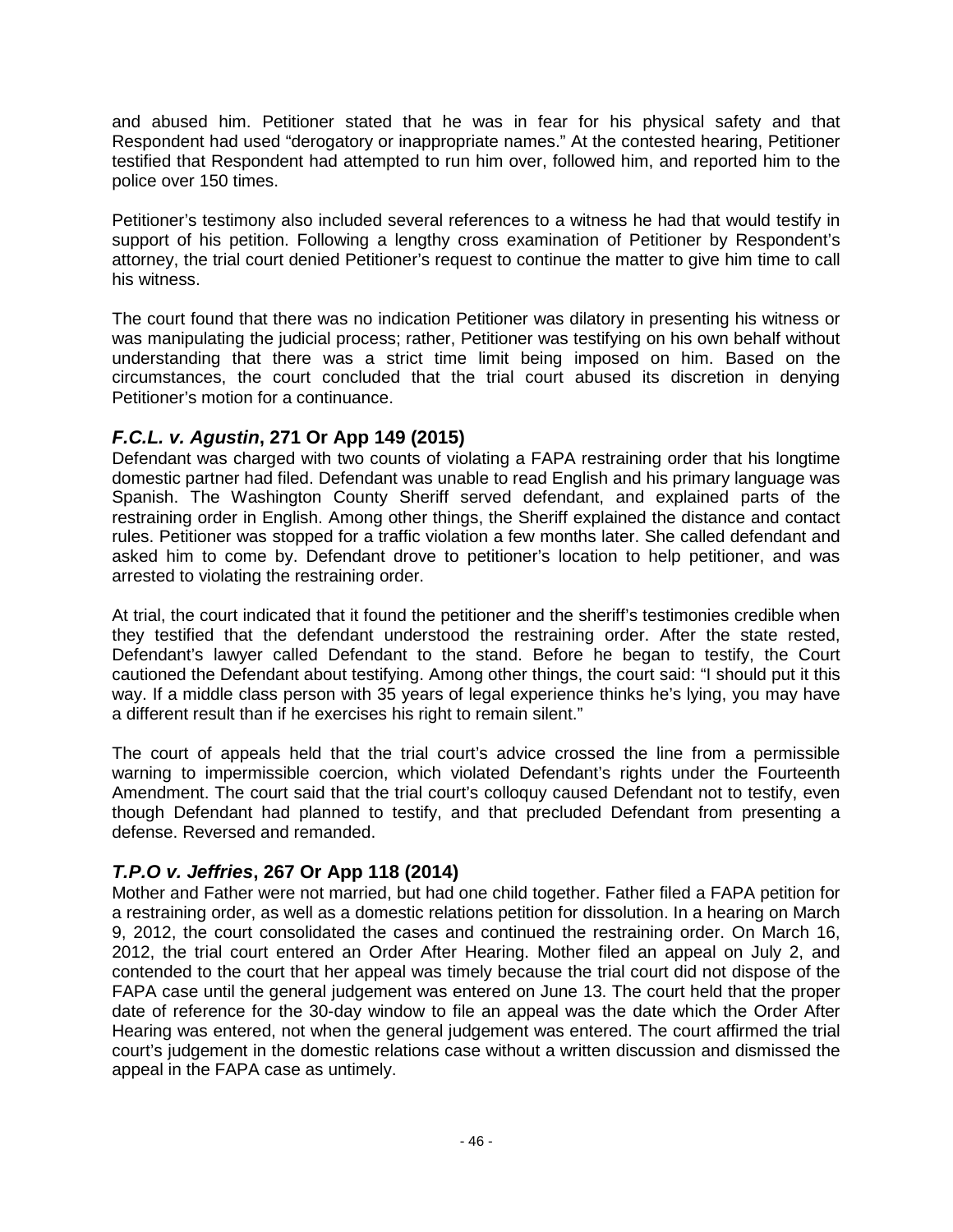## *State v. Crombie***, 267 Or App 705 (2014)**

The court held that Defendant violated a FAPA restraining order when he used court documents to communicate with Victim. In a five-page document entitled "Addendem [*sic*] to Response and Counterclaim" Defendant disputed Victim's claim of irreconcilable differences in regard to their pending divorce and professed his love for Victim and their children. Defendant then proceeded to provide his account of events that had transpired in his and Victim's marriage, and, referring to Victim in the 3rd person, gave reasons the two should not divorce. In the concluding paragraphs, Defendant addressed Victim directly with phrases that included: "Bye Baby.  $\circledcirc$  I will ALWAYS love you!" The court held that the documents were a violation of the FAPA order because had Defendant expressed the content that was in the court materials in a letter written directly to Victim, Defendant would be in clear violation of the FAPA order, and the court would not allow Defendant to use the court system to accomplish the same aim.

## *C.M.V. v. Ackley***, 261 Or App 491 (2014)**

Petitioner and Respondent were in a three and a half year, live-in intimate relationship. The two also worked together. Respondent and Petitioner had a volatile relationship, which led Petitioner to obtain an *ex parte* FAPA limiting contact to emails. The parties continued to work together following a work separation plan. The Respondent ended the relationship over email and resigned from a music-event group both participated in over email. Petitioner testified that Respondent violated the *ex parte* FAPA on at least two occasions, once by entering her side of the building at work, and once by responding to a group email that he was planning on attending an event at which Petitioner was performing. However, Respondent did not end up attending the event.

The Court of Appeals held that a Petitioner's subjective fear is not enough evidence to show an imminent danger or a credible threat. Although the relationship was volatile, once it ended and the parties stopped living together, the volatility ended. The parties continued to work together and have common social circles and have not had an incident since. Thus the Court of Appeals reversed the trial court and the FAPA was dismissed.

### *N.R.J. v. Kore***, 2013 Or App LEXIS 526 (2013)/** *N.R.J. v. P.K.,* **256 Or App 514 (Or App 2013)**

Petitioner filed a FAPA against respondent. At the FAPA hearing, the court dismissed the FAPA petition and then issued a SPO under a new case number against the respondent. The respondent had no warning and was not given a chance to object to the SPO. The Court of Appeals reversed after noting the relevant statutes and the fact that the petitioner never requested a SPO and held that a circuit court does not have the authority to impose a SPO *sua sponte*.

#### *S.K.C. v. Pitts***, 258 Or App 676 (2013)\* \*Overturned on Reconsideration in** *S.K.C. v. Pitts***, 259 Or App 543 (2013).**

Defendant was found in contempt of court and ordered to pay attorney fees, a unitary assessment, and an offense surcharge. Defendant appealed and Court of Appeals held that the trial court erred in assessing a unitary assessment and an offense surcharge.

### *C.J.P. v. Lempea***, 251 Or App 656 (2012)**

Petitioner and Respondent lived together between March 2009 and December 2010. On January 4, 2011, Petitioner requested, and was granted, a restraining order preventing Respondent from entering Petitioner's property. This restraining order was dismissed on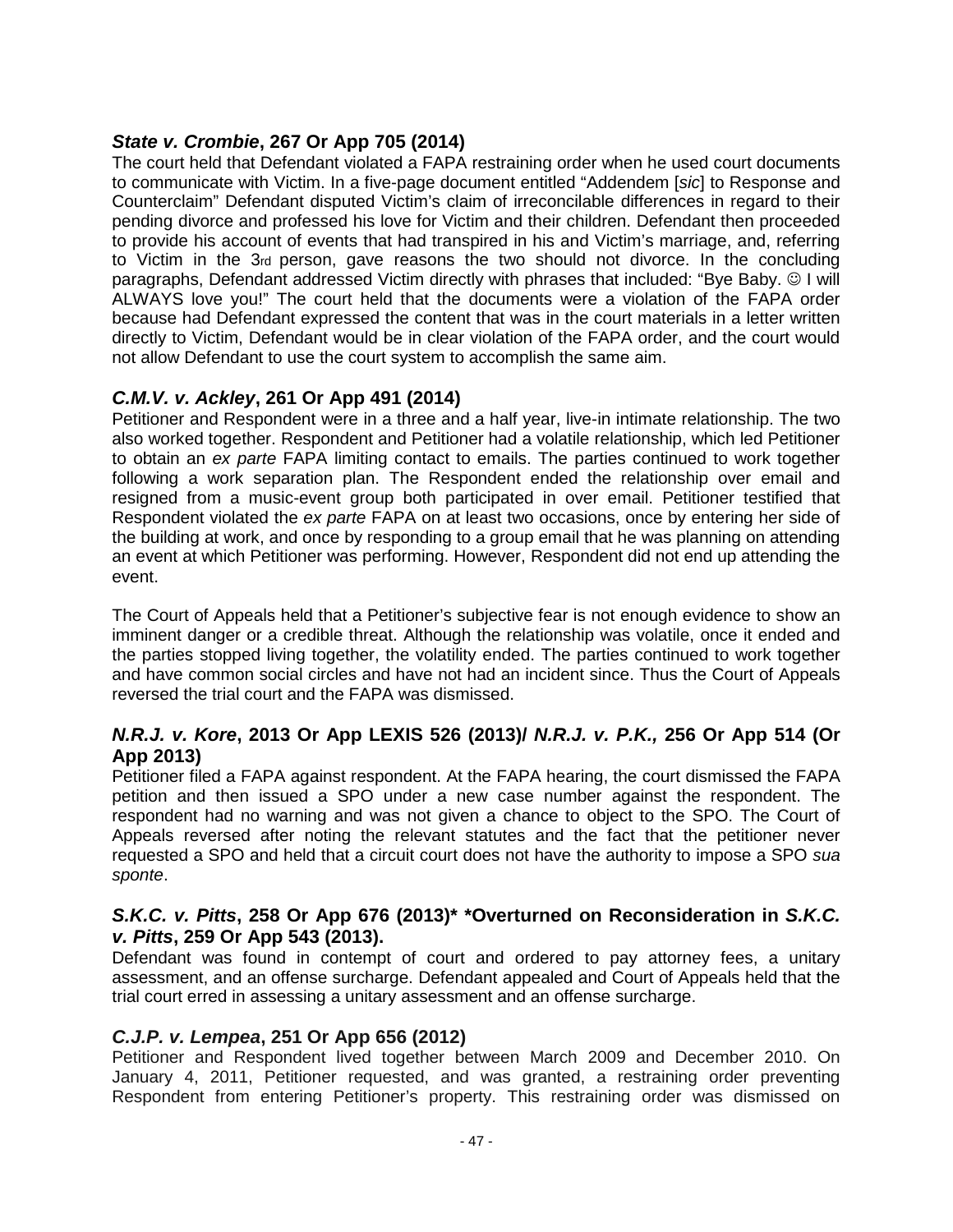January 13, 2011. On January 23, 2011, Respondent and his son arrived at Petitioner's property to get his things. Petitioner refused him entry and called 911. On January 25, 2011, Petitioner sought a second restraining order. This restraining order was continued at the contested hearing. Respondent appealed, contending that Petitioner failed to present sufficient evidence to support issuance of the order. The Court of Appeals assumed for sake of discussion that Petitioner's statement that "he squished me in doorway," constituted abuse under ORS 107.705. The Court held, however, that "there was no evidence that Respondent posed an imminent danger of further abuse to the Petitioner and represents a credible to threat to her physical safety." Thus, under the totality of the circumstances, the Court concluded that the trial court had erred in continuing the order. The Court of Appeals declined to exercise *de novo* review.

#### *S.M.H v. Anderson***, 251 Or App 209 (2012)**

Petitioner obtained a FAPA in 2009 upon learning that after years without contact, the respondent had called a mutual friend and asked about her. Petitioner testified that she was afraid he would come to Oregon and kill her, based on past threats and acts of abuse, and the trial court granted the ex parte protective order and continued it in 2010. Petitioner's evidence was found to be legally insufficient to meet the "imminent danger of further abuse" requirement upon challenge by respondent, and the Oregon Court of Appeals reversed the trial court's grant of the original FAPA restraining order.

The court contrasted this case with cases (*Hubbell* and *Lefebvre*) where the respondent had made recent communication that "reasonably could be construed as threatening imminent harm" because their actions demonstrated an obsession with petitioner. (Respondent in *Hubbell*  had trespassed on petitioner's property, chased her in his car, and made veiled threats to her directly; respondent in *Lefebvre* lurked near petitioner's house and called her describing the sleeping clothes she was wearing.) The court acknowledged this petitioner's genuine fear and the fact that "long- past acts or threats of violence, combined with evidence of a respondent's *present* overtly or implicitly threatening behavior may justify issuance of a restraining order." Although the court stated this was a "close case," they found no evidence on record "from which a factfinder reasonably could infer that petitioner is in *imminent* danger." Petitioner presented evidence of the phone call in 2009 and a letter sent to her in 2005 wherein respondent stated he wanted to come get his possessions from her. The court reasoned that because neither of these contacts contained overt or implicit threats, an inference of imminent danger "falls on the speculative side of the line," and therefore would not be reasonable. Because the court found that petitioner's evidence was insufficient to uphold the imminent danger prerequisite, the court did not decide the issue of whether the petitioner was a victim of abuse. (Petitioner was strangled by respondent in the late 1990s when they lived together, and argued that the FAPA tolling provision applied; respondent argued that ORS 12.140 applied.)

### *Hemingway v. Mauer***, 247 Or App 603 (2012)**

Wife and Husband, in the process of dissolution, were disputing the child custody provisions. Wife obtained a FAPA restraining order against Husband after he threatened to kill her over the phone and, on another day, struck the hood of her car. Husband denied ever threatening to kill Wife. At the FAPA hearing, a DHS social worker was allowed to testify against Husband; however, Husband, appearing *pro se*, was not allowed to cross-examine the social worker. The trial court continued the restraining order and temporarily ordered Husband not to have any contact with their children. Husband asked the trial court if he could ask the social worker questions, but the judge told him "You know what, we ran out of time, can't do it." Husband appealed, now represented by counsel, arguing the trial court abused its discretion when it did not allow him to cross-examine the DHS social worker. The Oregon Court of Appeals agreed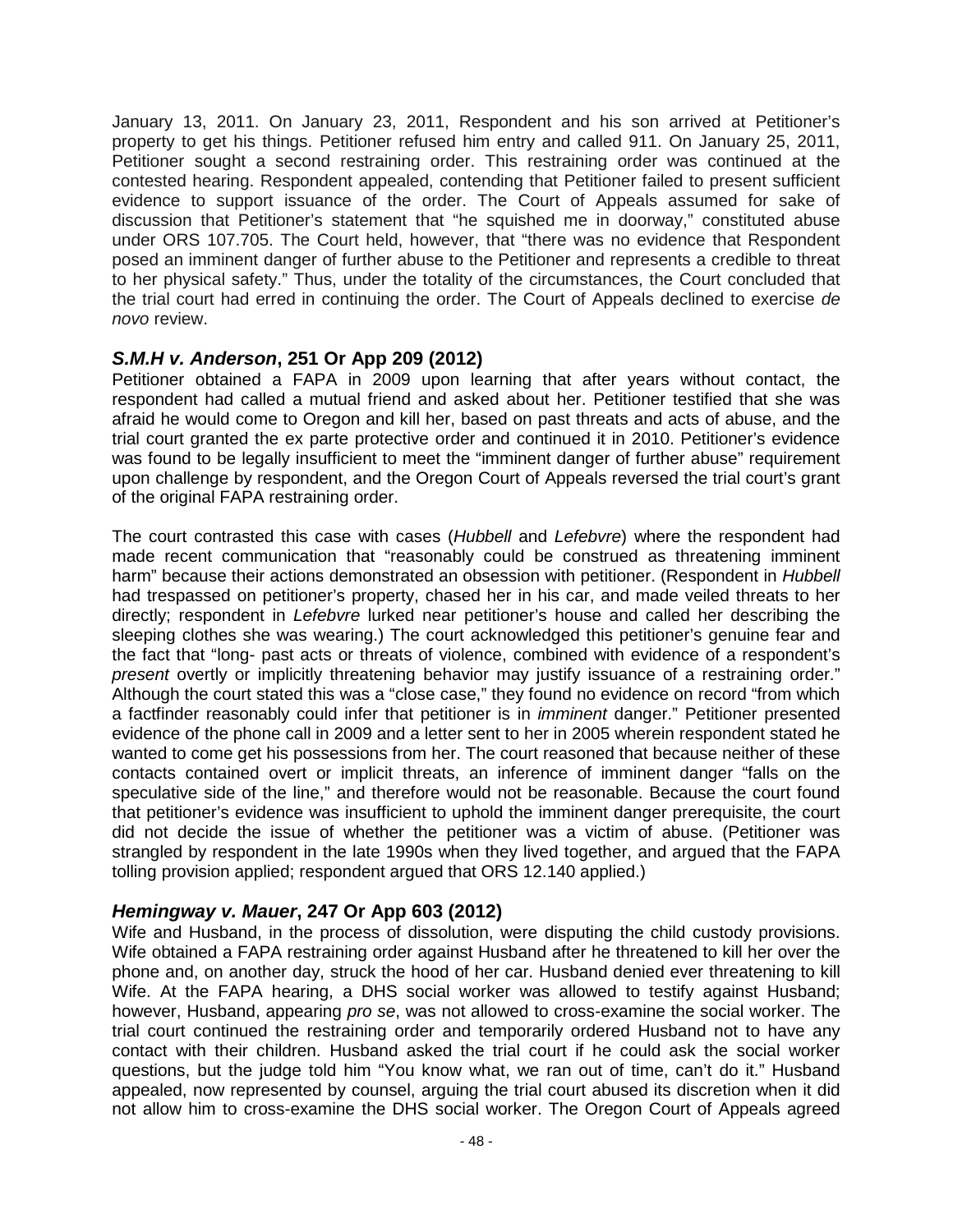with the husband, vacated the order continuing the restraining order, and remanded to the trial court.

The court cited *Howell-Hooyman and Hooyman*,113 Or App 548 (1992), concluding that a trial court has the authority to reasonably control the presentation of evidence and the examination of witnesses – but this authority is only reasonable if it is fundamentally fair and allows opportunities for a reasonably complete presentation of evidence and argument. At the hearing, the trial court allowed the DHS social worker to make a statement, which appeared to affect the court's decision in favor of the wife. Husband was denied a "fundamentally fair" hearing when he was not allowed to cross-examine the social worker.

*Also see Nelson v. Nelson*, 142 Or App 367 (1996) and *Miller v. Miller*, 128 Or App 433 (1994) discussing the parameters of FAPA hearings and the right to call witnesses and present evidence.

### *State v. Trivitt***, 247 Or App 199 (2011)**

Defendant was appealing a contempt of court conviction for violating a restraining order. The court found that Defendant's behavior did not fall under the definition of "interfering" contained in the statute.

While the FAPA order was in effect, Defendant went to Petitioner's current girlfriend's home and placed a small sign at the end of the current girlfriend's driveway. The sign read: "[Petitioner] has Genital Herpes[.] He won't tell you unless he has an outbreak[.] Ask his ex-wife she lives just up the street." The trial court found that Defendant had violated the restraining order "beyond any doubt." However, Defendant contended that the restraining order did not prohibit her from communicating with the current girlfriend or going to the current girlfriend's residence.

The State argued that Defendant's behavior was an attempt to "interfere" with Petitioner through a third party. The court examined the definition of "interfere" and agreed with Defendant that the purpose of a FAPA restraining order is to protect a victim from further abuse, and that Defendant's conduct, analyzed within the context of the statute, was simply "offensive." The court noted that the legislative history indicated that the word "bother" had been left out of the statute, and suggested that Defendant's behavior fell more squarely under that definition.

### *Holbert v. Noon***, 245 Or App 328 (2011)**

In *Holbert*, Respondent told Petitioner, numerous times, that he would kill her if she "took [his] children and left." Respondent also sent several text messages, including "you f----- up bad this time, *I won't rest and neither will my resources*," and "one chance to set it right. No guy friends, no Wal-Mart, no cell phone, no old friends. Think hard if you want your life back and what you're willing to sacrifice for it. No more games. *Last shot or it's all over and not just us*." (Emphasis added).

First, the court provided a brief summary of the proper standard of review for FAPA cases – the court is bound by the trial court's finding of facts that are supported by *any* evidence in the record. A request to review a matter *de novo* must be requested pursuant to ORAP 5.40(8)(a) and should reference ORS 19.415(3)(b).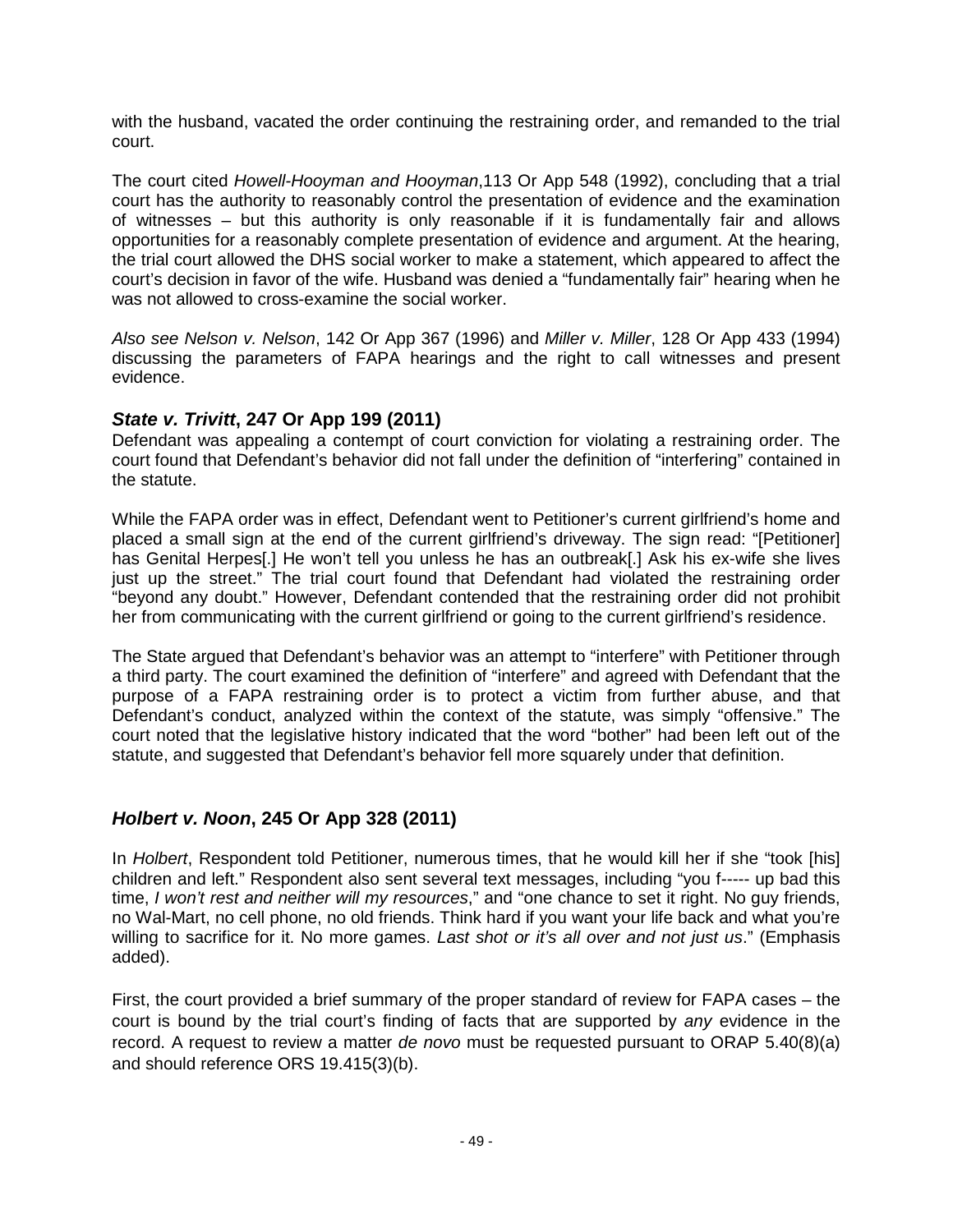Next, the court focused on the interpretation of "imminent bodily injury". *See* ORS 107.705(1)(b), defining "abuse". Respondent alleged that Petitioner could not be in fear of imminent bodily injury using the totality of the circumstances. The Respondent's counsel relied entirely on how the Oregon Court of Appeals construed the word 'imminent' in a juvenile delinquency case, *Dompelling v. Dompelling*. 171 Or App 692 (2000). In *Dompelling*, "imminent" was defined as, "near at hand," "impending," or "menacingly near." The court concluded that this interpretation was appropriate for FAPA cases. Additionally, the court of appeals reviewed how it had construed "imminent" in previous FAPA cases, concluding the totality of the circumstances may be considered when interpreting "imminent bodily injury". *See Lefebvre v. Lefebvre*, 165 Or App 297 (2000) and *Cottongim v. Woods*, 145 Or App 40 (1996). Viewed in the totality of the circumstances, the multiple death threats and text messages were enough to show obsessive conduct and threats towards the Petitioner. The court of appeals also included a "practical observation" that if they adopted Respondent's argument, an estranged spouse could tell the other "I'm going to kill you tomorrow" or "If you get custody, you're dead" and that would not be enough for a FAPA restraining order. "We would be sponsoring a parade of horribles . . . [w]e decline to do so."

*Compare* these facts and context of the text messages with *Sacoman v. Burns*.

## *Hubbell v. Sanders,* **245 Or App 321 (2011)**

In *Hubbell*, after their relationship had ended, Respondent was frequently seen in Petitioner's neighborhood and at one point arrested after he was found intoxicated in Petitioner's back yard. After the Petitioner obtained an *ex parte* FAPA order, Respondent chased her, at high speeds, in his car. Respondent challenged that there was sufficient evidence of 'imminent danger' even though he admitted his actions were 'creepy'. The court of appeals disagreed, concluding that the Petitioner was in fear of imminent bodily injury and upheld the FAPA restraining order.

The court cited *Lefebvre*, saying overt threats or physical violence are not required to establish a fear of imminent bodily injury. "For example, behavior that is 'erratic, intrusive, volatile, and persistent' conduct combined with an 'obsession with the idea of killing another person' may place a Petitioner in 'fear of imminent serious bodily injury and in immediate danger of further abuse'." *Lefebvre v. Lefebvre*, 165 Or App 297, 301-02 (2000). "Fear of imminent serious bodily injury" can be established by the totality of the circumstances. *Fielder and Fielder*, 211 Or App 688 (2007). If a Petitioner makes a subjective claim of fear, there must be sufficient evidence that the conduct creates an imminent fear of further abuse. *Roshto v. McVein*, 207 Or App 700, 704-05 (2006).

The court labeled Respondent's behavior as "chilling" and there was sufficient evidence establishing Petitioner was in imminent danger of further abuse by Respondent. The same evidence also showed Respondent's actions were credible threat to Petitioner's physical safety. Therefore, the court upheld the FAPA restraining order against Respondent.

### *Sacomano v. Burns***, 245 Or App 35 (2011)**

Petitioner and Respondent began a sexual relationship after Respondent swore to Petitioner she did not have any sexually transmitted diseases. Their relationship ended after Respondent contracted genital herpes. Petitioner then admitted she had genital herpes. Later, Respondent discovered that Petitioner was using a "swingers" website and not disclosing her disease. Respondent sent Petitioner several text messages, essentially threatening to inform her other sexual partners and co-workers that she had genital herpes and that "[her] payback is coming soon." Petitioner filed for a restraining order, which was granted by the trial court.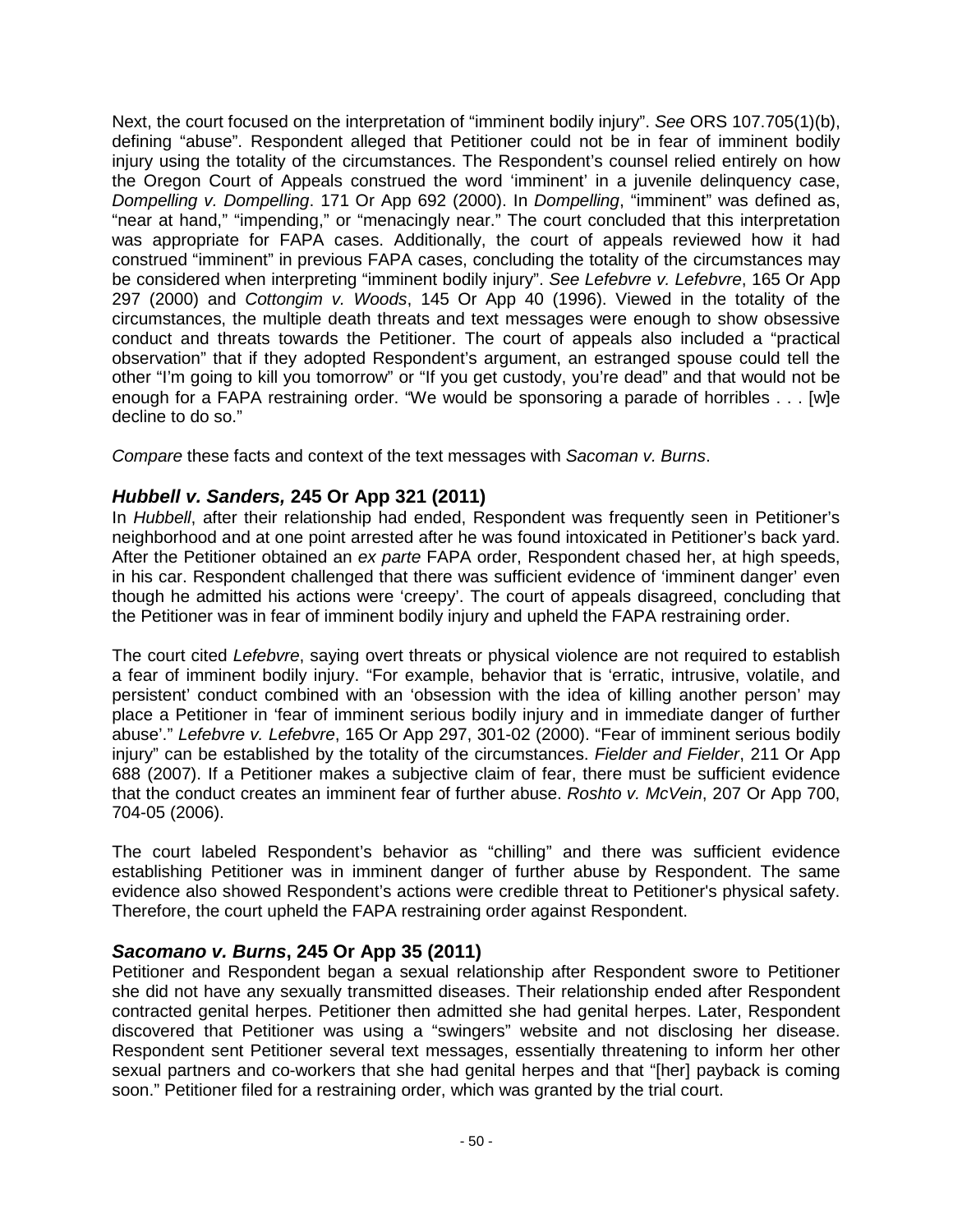The Oregon Court of Appeals reversed, concluding that text messages sent by Respondent do not qualify as "abuse" that would support a restraining order under FAPA. *See* ORS 107.705(1). The court decided that sending a text message, threatening to tell others that one has genital herpes and "your payback is coming soon" did not meet the requirements for FAPA; specifically, there was no threat of physical violence that could have placed Petitioner in fear of imminent bodily injury.

*Compare* these facts and content of the text message with *Holbert v. Hoon*.

## *Maffey v. Muchka***, 244 Or App 308 (2011)**

Petitioner and Respondent were in an 18-month relationship and the parents of a young child. Respondent has post-traumatic stress disorder, which causes him to occasionally act in a highly emotional manner, becoming "extremely angry" over "very small, little things." Respondent was also "extremely controlling" and had limited Petitioner's ability to access her money and contact other people. Respondent had made verbal threats to Petitioner, telling her that he could make her life "a living hell" and that he would take their child away from Petitioner "not because I want him but because I'm going to take what you love most." Respondent had previously pushed Petitioner into a wall in 2009. In 2010, Petitioner was preparing an Easter dinner when Respondent became angry and swore at Petitioner. Respondent pushed Petitioner against a wall told her to leave. Respondent became "eerily calm" and walked away, which he had previously told Petitioner was an indication that he was about to become violent. Petitioner and the child moved out, eventually to a safe house, and a temporary FAPA restraining order was issued against Respondent. Respondent violated that order by going near the safe house and having a friend call Petitioner. The trial court continued the FAPA restraining order against the Respondent.

The Oregon Court of Appeals affirmed the decision of the trial court, finding that the Petitioner had presented sufficient evidence, which was essentially not disputed, to support continuation of a restraining order under FAPA. The Court of Appeals provided a straight forward explanation of ORS 107.718(1). Respondent argued that Petitioner had failed to prove that he had either committed abuse or that there was an imminent danger of further abuse; however, the Court of Appeals quickly dismissed this argument, concluding under ORS 107.705(1)(a) and (b) "a person can commit 'abuse,' . . . even if the person does not actually cause bodily injury." Petitioner's testimony was completely credible; therefor there was sufficient evidence of abuse and imminent danger that Respondent would abuse Petitioner again.

### *State v. Cervantes***, 238 Or App 745 (2010)**

Defendant was charged with contempt for violating a Family Abuse Prevention Act restraining order. The trial court permitted defendant to represent himself, but it did so without first determining whether defendant's waiver of his right to counsel was voluntary, knowing, and intelligent. This omission was legal error requiring reversal.

### *Travis & Travis,* **236 Or App 563 (2010)**

In a modification of custody case in which the trial court had changed custody to Father, the Court of Appeals reviewing the record *de novo* disagreed with the trial court's determination that Mother was unfit due to abuse of the legal process (not related to the FAPA case) and false accusations resulting in police incidents. The Court of Appeals noted that the children were absent from these scenes of police involvement and no evidence existed of detriment to the children from these incidents. The appellate court also noted that mother had obtained a FAPA order against Father, thereby establishing a rebuttable presumption that it is not in the best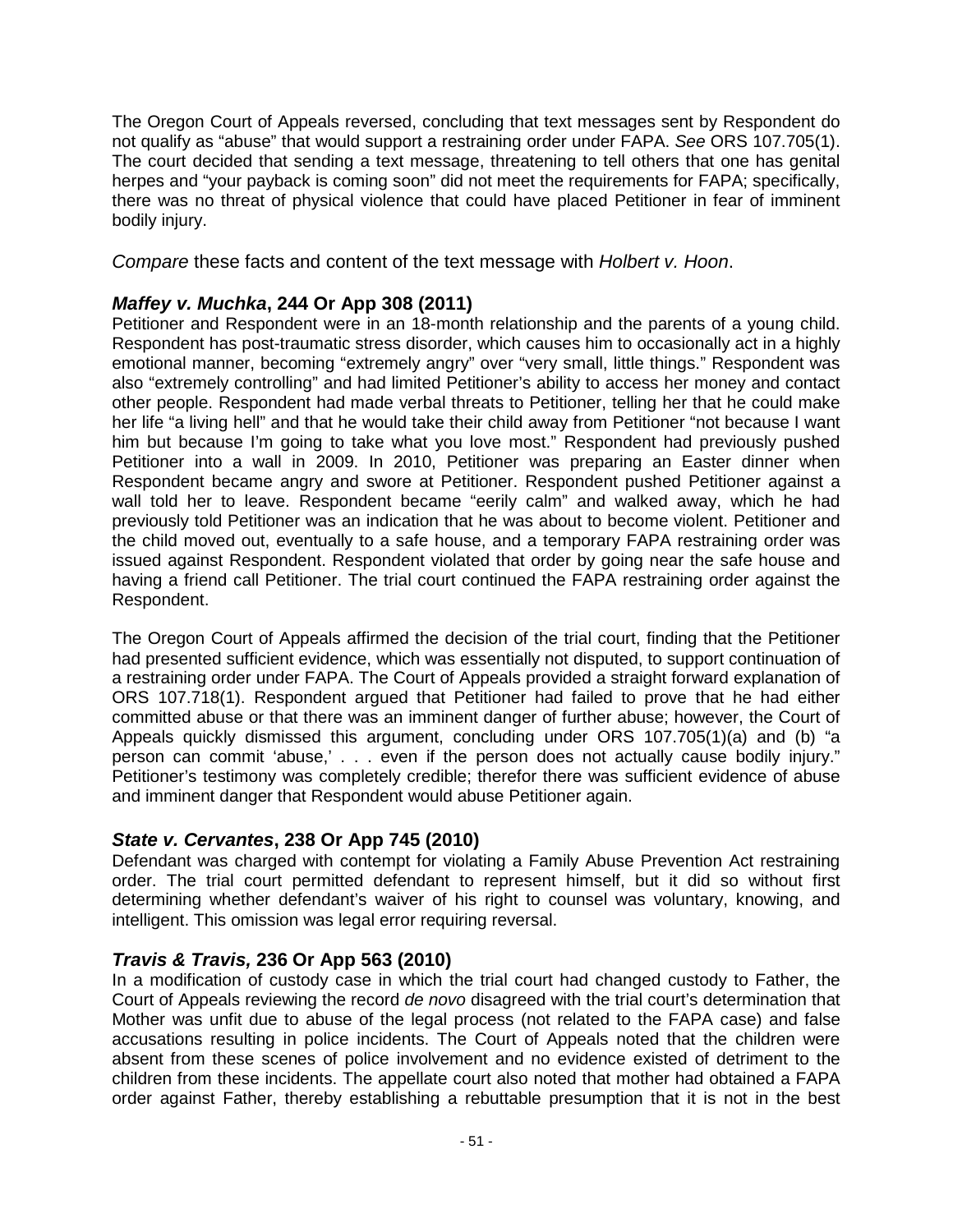interests and welfare of the child to award custody to Father. Because the other statutory factors weighed in favour of Mother, the Court did not decide whether the presumption had been rebutted.

#### *Martinez v. Martinez***, 234 Or App 289 (2010)**

Without explaining how the evidence was insufficient, the court held petitioner had not shown by a preponderance of the evidence that respondent committed abuse, as defined in ORS 107.705(1) against petitioner within 180 days preceding the filing of the petition.

#### *Pavon v. Miano***, 232 Or App 533 (2009)**

Respondent did not preserve for appeal the argument that the circuit court lacked authority to include custody and parenting time restrictions in the restraining order. His request-for-hearing form conveyed to petitioner and to the trial court that he did not contest the parts of the order granting child custody to the petitioner or the terms of the parenting time order. Moreover, his factual assertion at trial that petitioner took the children does not place the custody provision at issue. Finally, his mere assertion of the claim that petitioner was not a biological parent does not, by itself, preserve challenges predicated on petitioner's legal relationship to the children.

#### *Weismandel-Sullivan and Sullivan***, 228 Or App 41 (2009)**

Entry of a FAPA order against a respondent after an ex parte appearance by petitioner did not constitute a finding of abuse sufficient to trigger ORS 107.137(2) presumption that awarding custody to respondent was presumptively not in the best interests of the children. No hearing was held on the FAPA order because the parties reached a temporary settlement prior to a dissolution proceeding and petitioner agreed to vacate the restraining order as a part of that settlement.

#### *Ringler and Ringler***, 221 Or App 43 (2008), distinguished by** *Weismandel-Sullivan***, supra.**

Mother's FAPA order against father that was upheld at a contested hearing at which father was represented by counsel established the ORS 107.137(2) presumption that it was not in the best interests of the children to award custody to the father. Evidence presented at trial was insufficient to rebut the presumption.

#### *State v. Montgomery***, 216 Or App 221 (2007)**

Merely accidental conduct was not wilful violation of a restraining order to sustain a contempt action.

### *Baker v. Baker***, 216 Or App 205 (2007)**

Where petitioner testifies that the respondent had not threatened him and there was no evidence he was afraid of her when applying for the restraining order or at the time of the hearing, there was not sufficient proof of imminent danger of further abuse to uphold an order.

### *State v. Dragowsky***, 215 Or App 377 (2007), rev denied 343 Or 690 (2007)**

The Defendant's conviction for willfully entering or attempting to enter within 150 feet of the petitioner was upheld in this contempt case. The evidence viewed in the light most favorable to the State and the trial court's findings that the Defendant was not credible allow a reasonable trier to disbelieve the Defendant's testimony that the victim attacked him and caused him to fall on top of her. Evidence was sufficient to support a finding that after discovering the victim in his residence, the Defendant approached and assaulted her, thereby willfully entering an area that he was prohibited from entering by the restraining order.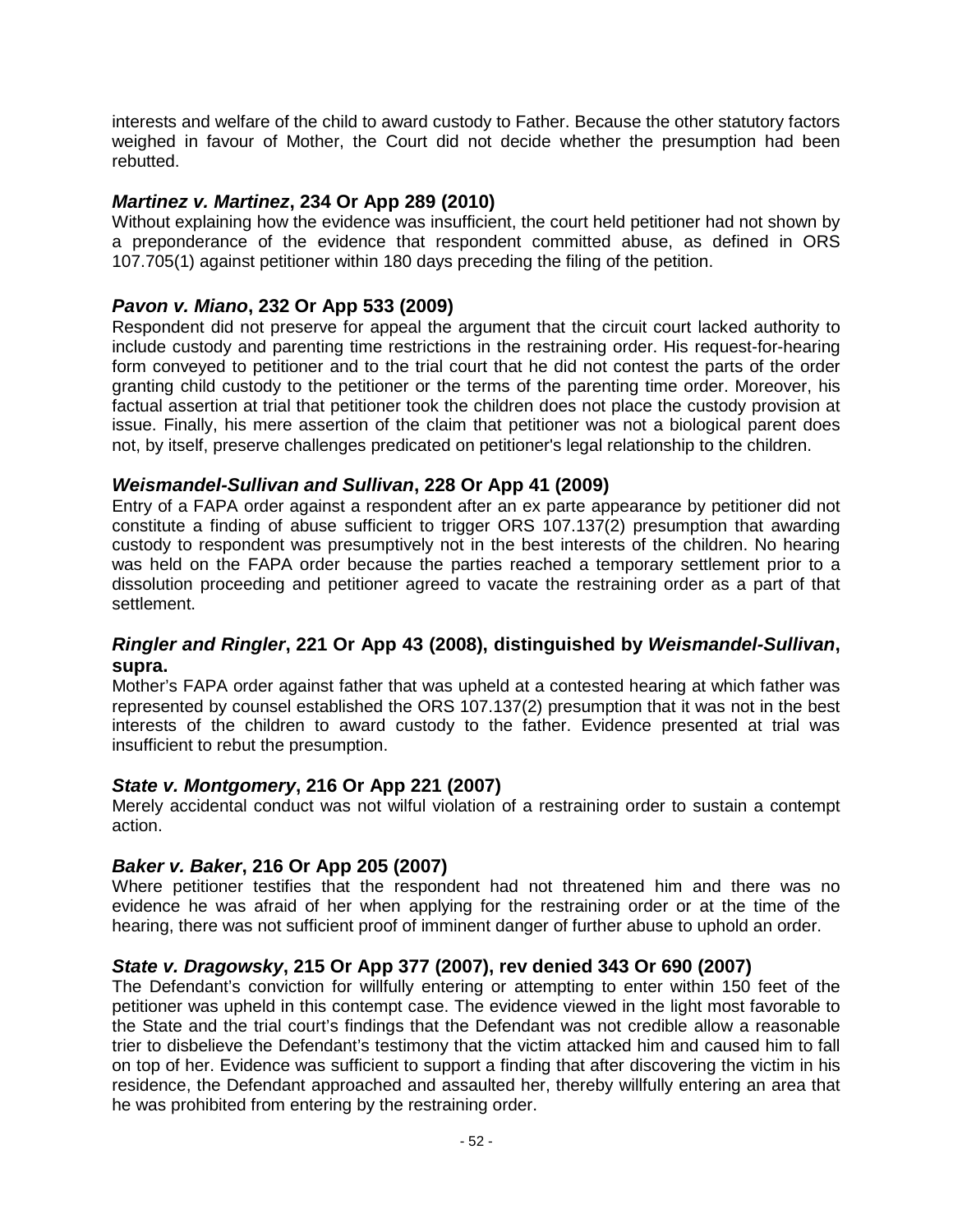#### *State v. Maxwell***, 213 Or App 162 (2007)**

Defendant was charged with burglary and assault for unlawfully entering and remaining in victim's home and assaulting her. Victim had obtained a FAPA restraining order against Defendant, and the court held that even if she had invited him into her house, because the FAPA order prohibited him from doing so, any invitation by her was unlawful and could not give defendant license to do so. Burglary conviction was upheld.

#### *Hayes v. Hayes***, 212 Or App 188 (2007)**

Petitioner was not in fear of imminent bodily injury, where petitioner did not show that respondent made threats that put him in imminent fear. Threats were made to petitioner in November 2005 that respondent's brother would "kick his ass." Restraining order was sought in April 2006, after an incident where any threats made by respondent were only to petitioner's girlfriend. The court did not address whether threats against a third party (petitioner's girlfriend) could sustain an order.

#### *Fiedler and Fielder***, 211 Or App 688 (2007)**

The Family Abuse Prevention Act does not require the petitioner to prove subjective fear when the claim of abuse is the respondent's "intentionally, knowingly or recklessly placing [the petitioner] in fear of imminent bodily injury." *Cottongim, below*. Nor are overt threats required. *Lefebvre, below.* The test is whether a reasonable person faced with the described behavior would be placed in fear. Here an incident in which an apparently intoxicated respondent kicked and punched petitioner and an additional situation in which she struck petitioner sufficiently hard to cause a black eye meet the articulated threshold under a totality of circumstances. Furthermore, the requirement of imminent danger of further abuse is satisfied by the evidence of direct and ongoing physical abuse correlated to respondent's alcohol consumption.

### *State ex rel DHS v. L.S. and J.L.W.***, 211 Or App 221 (2007)**

This termination of parental rights case finds insufficient the State's claims that the father is unfit due in part to his history of criminal convictions and FAPA orders obtained by three of his former domestic partners. Noting father's engagement in anger management and domestic violence education programs and the lack of evidence that he had participated in any violent or abusive conduct since DHS became involved with the family more than 3 years earlier, the Court of Appeals found that he had sufficiently adjusted his behavior. The opinion addresses and finds lacking other claims regarding unfitness.

#### *Magyar v. Hayes***, 211 Or App 86 (2007)**

This case involved the sufficiency of evidence needed to uphold a stalking protective order between an unmarried couple litigating claims to their jointly owned real property. The Court of Appeals found that the existence of a FAPA order between the parties not relevant for two reasons:

(1) the FAPA order had been issued for the protection of the stalking order respondent [X] rather than the stalking order applicant [Y] and (2) although the original FAPA order had ordered X to vacate certain jointly-owned property, the effect of a modifying FAPA order almost one year after the FAPA order was first issued was merely to reflect the ruling of a separate domestic relations court that Y was the sole owner of that property. The modification action was not a renewal of the FAPA order as X had made no renewal request and the court made no findings necessary for renewal. The modification order therefore did not extend the effective date of the original FAPA order past its original one-year duration so no FAPA order existed at the point X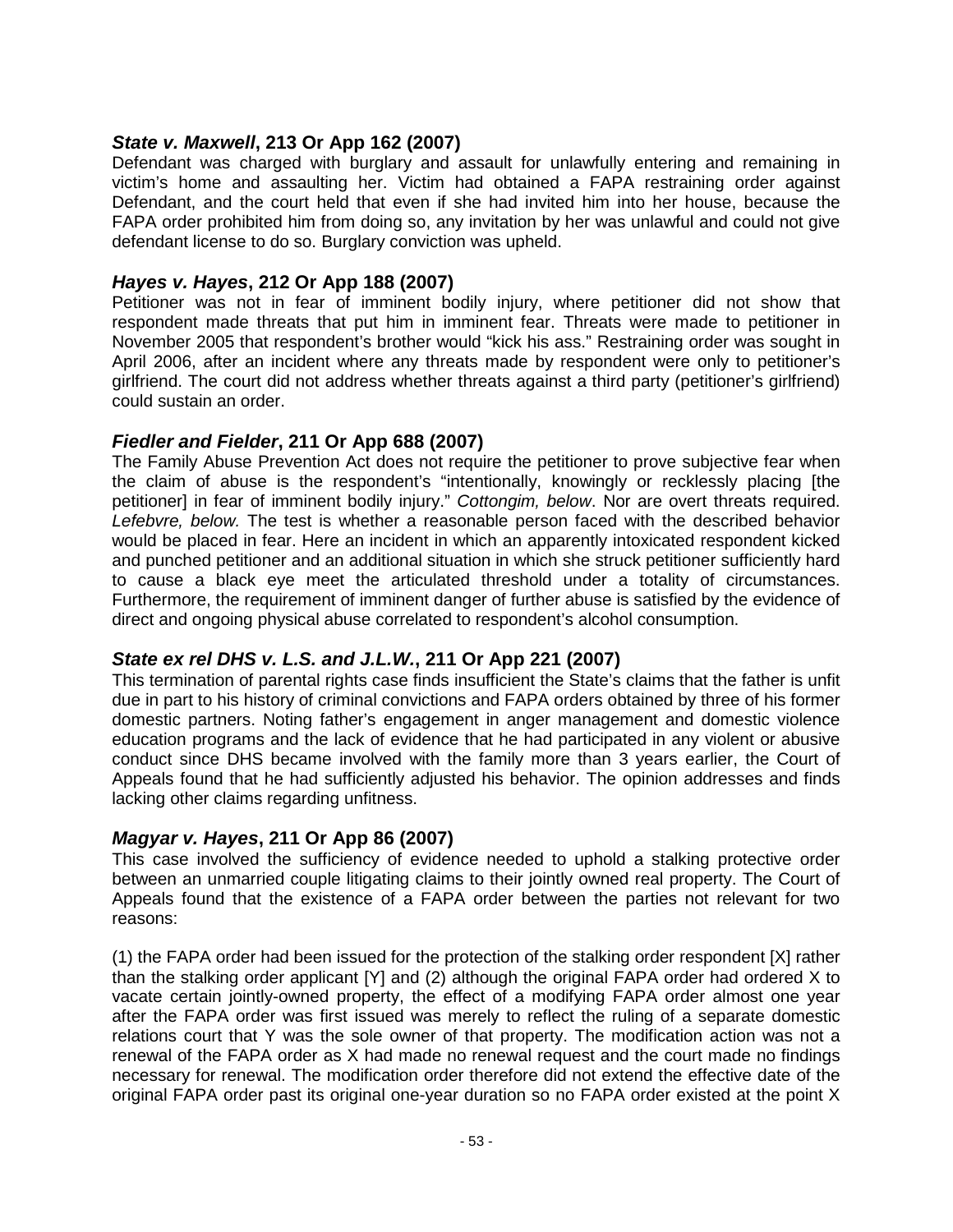entered the home in a manner Y asserts caused him reasonable apprehension for his personal safety.

#### *Rosiles-Flores v. Browning***, 208 Or App 600 (2006)**

Petitioner's sworn allegations (in petition for restraining order), along with her personal appearance at an ex parte hearing, satisfied the statutory requirements for obtaining an ex parte restraining order under FAPA. The existence of a restraining order by respondent against petitioner was not a proper basis for denying petitioner a restraining order, and the text and context of FAPA support the opposite conclusion. Each party must separately establish his or her eligibility for a FAPA order.

The petitioner need only make a "showing" that she has met the requirements for issuance of a FAPA order at the ex parte hearing. Because the allegations in the petition are sworn, they constitute evidence in support of the "showing" requirement. If, at the end of the ex parte hearing, there are no un-remedied deficiencies in the petition or contradictions between the petition and the petitioner's testimony, the trial court lacks discretion to deny the petition and "shall" issue the requested order.

### *Roshto v. McVein***, 207 Or App 700 (2006)**

An "inundation" of email and telephone messages, plus several uninvited visits to petitioner's house, did not amount to a credible threat to her safety. Without threats of physical harm or actual physical harm, the behavior was not enough to uphold a restraining order, despite petitioner's knowledge that respondent was "on medication," had "mental problems," and had erratic behavior such as leaving beef jerky in the yard for her dogs to eat and asking institutions to send her junk mail. This case was distinguished from *LeFebvre v. LeFebvre*, 165 Or App 297 (2000) because of the imminence of the threat and the credibility of respondent's behavior, Lefebvre involved behavior that was "more heightened, persistent, and alarming."

#### *Pooler v. Pooler***, 206 Or App 447 (2006)**

Mother's unchallenged testimony about father's prior abuse, including violence in front of their children, imposed on the court a duty to put adequate safeguards in place. Where a parent has "committed abuse, the court shall make adequate provision for the safety of the child."

#### *Edwards v. Biehler***, 203 Or App 271 (2005)**

The Legislature intended that the criteria for terminating unlimited duration Stalking Protective Orders be similar to the criteria for removing FAPA orders. This conclusion is based on the analogous nature of SPO and FAPA orders (both statutory schemes are directed at similar harms and address those harms through entry of orders requiring, among other things, that the respondent avoid contact with the petitioner) and the practical application FAPA termination procedures have for SPOs. Furthermore, legislative history supports the inference that legislators anticipated the terminability of unlimited SPOs. An SPO may be terminated on the respondent's motion when the Court finds that the petitioner no longer continues to suffer reasonable apprehension based on the respondent's past acts.

#### *Wilson and Wilson***, 199 Or App 242 (2005)**

In Father's suit under ORS 109.119 for custody of Mother's non-joint child, Father did not overcome presumption favoring Mother as legal parent. Father alleged, among other factors, that Mother unreasonably denied or limited his contact with the non-joint child by obtaining a Family Abuse Prevention Act order that alleged physical abuse by Father's cohabitant-girlfriend and prohibited his parenting time until the child was interviewed by a child abuse team in a few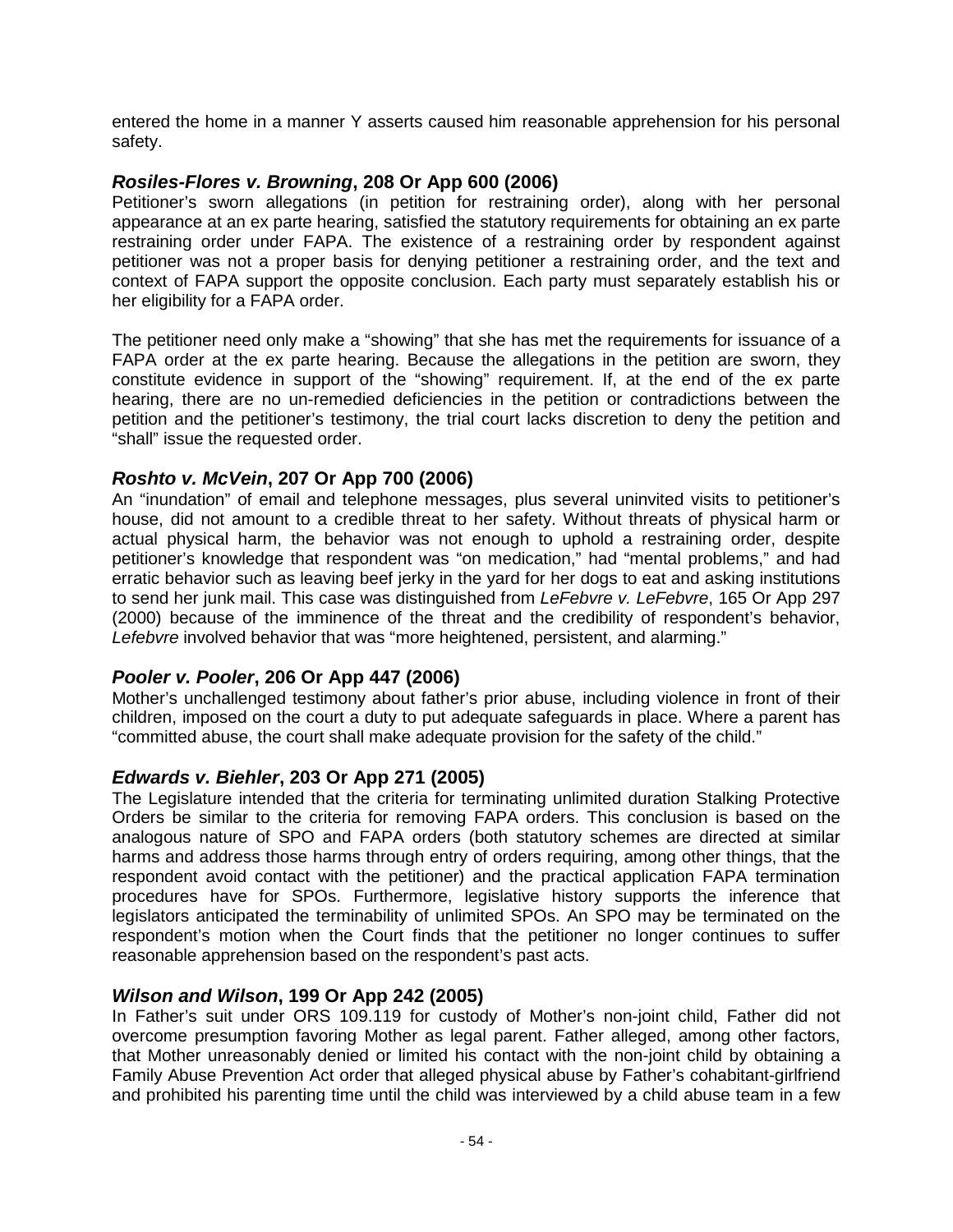days, after which point unsupervised contact could occur. Father ended up with no contact for one month. The Court found Mother's actions reasonable given that she had acted out of concern for the safety of the children and had intended the restriction to be resolved in a matter of days.

#### *Housing and Community Services Agency of Lane County v. Long*, **196 Or App 205 (2004)**

Defendant prevailed against Housing Agency that was attempting to evict him for violating his lease by failing to disclose that Defendant's Wife was residing with him when not listed on lease (and was not just a guest). Defendant argued successfully that Agency had accepted rent while knowing that Wife was residing with Defendant, and therefore had waived its claim of lease violation. Agency argued unsuccessfully that it had only a suspicion Wife resided there until Agency obtained copy of Wife's affidavit in support of FAPA order, which affidavit alleged the co-residence. Agency's position failed because Agency accepted at rent for at least 2 rental periods after its receipt of the affidavit, which is the minimum standard for such waiver under ORS 90.415.

### *Bergerson v. Salem-Keizer School District***, 194 Or App 301 (2004), review accepted, 337 Or 616 (2004)**

Fair Dismissal Appeals Board's reasoning was insufficient to support its determination reversing the dismissal of a third-grade teacher on grounds of immorality and neglect of duties. The Court found that the Board did not explain why dismissal was clearly an excessive remedy for an isolated incident in which depressed Wife, after ingesting medication in a suicide attempt after emotional confrontation with her estranged Husband, drove her vehicle into the back of his pickup truck at his girlfriend's home where he was living and pushed it into the garage. The Court was unpersuaded, among other things, with the Board's notion that crimes committed against family members are less serious than crimes committed against strangers. The Court noted that teacher/Wife had damaged house of Husband's girlfriend (who was *not* a family member), that the incident regarding Husband was likely subject to FAPA law and mandatory arrest, and that the Oregon criminal code provided an enhanced penalty for assaults against family members. Case was remanded to Appeals Board for further proceedings.

### *Majka v. Maher***, 192 Or App 173 (2004)**

At hearing in which Respondent contested FAPA restraining order, undisputed evidence that Respondent assaulted Petitioner causing injury, for which Respondent was immediately arrested, and threatened both Petitioner and her husband, implying he had found someone to kill them, satisfied requirements for continuation of the restraining order.

## *Frady v. Frady***, 185 Or App 245 (2002)**

Although the trial court erred in taking judicial notice of the contents of the return of service of the restraining order, this error was harmless, as the document was otherwise admissible under OEC 803(8)(b). Because service of the order and the reporting of that service were routine, nonadversarial matters, the exclusion from the official records exception for matters observed by police officers was inapplicable. Based on the return of service, the trial court was entitled to find beyond a reasonable doubt that Defendant was served with the restraining order and to infer that Defendant's violation of the order was knowing.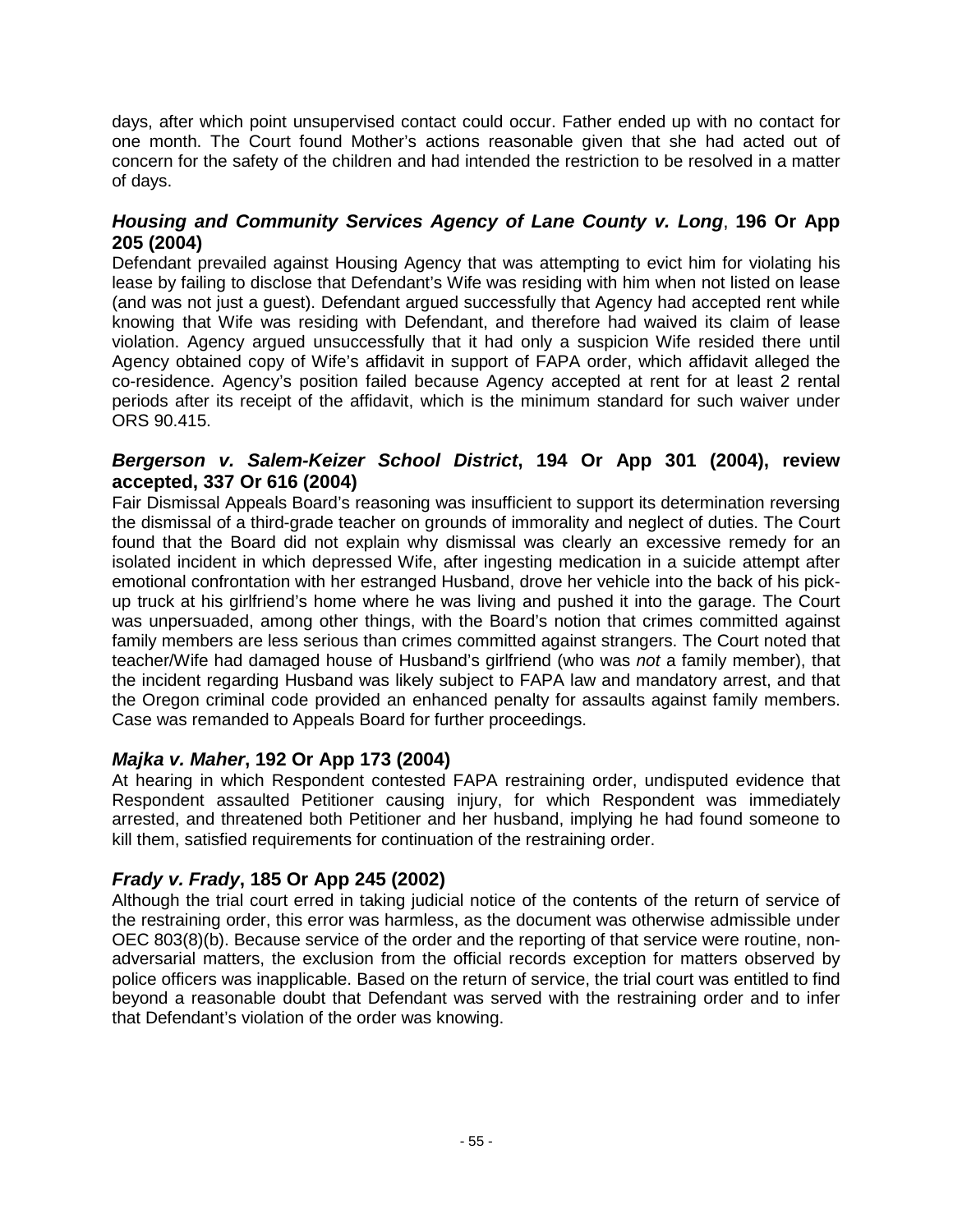## *Strother v. Strother*, **177 Or App 709 (2001)**

A minor applying for a FAPA restraining order must meet the criteria set out in ORS 107.726. A twelve-year-old child requesting a FAPA restraining order (through his mother as guardian ad litem) against his father for alleged physical abuse does not meet the criteria set out in 107.726.

## *State v. Bachman***, 171 Or App 665 (2000)**

Prosecution for violation of a restraining order must take place in the county that issued the restraining order. In this case, Defendant was subject to a restraining order issued by the Multnomah County Court. Defendant violated the order in a different county. The issuing county asserted venue for the prosecution, and Defendant appealed the denial of his motion to dismiss for improper venue.

The Court of Appeals decided the case on statutory construction and on state constitutional grounds, and affirmed the trial court's decision. The Court held that the sanctions for contempt are to provide legal teeth for enforcement of court orders and not to replace criminal sanctions. Criminal contempt is not a criminal prosecution within the meaning of Article I, Section II of the Oregon Constitution. Contempt is a violation of a court order, and the court that issued the order has the power to impose sanctions upon the defendant for violations.

### *State v. Ogden***, 168 Or App 249 (2000)**

Expert testimony concerning battered women's syndrome (BWS), offered to buttress victim's credibility by providing an alternative explanation for her behavior in continuing to see defendant, was irrelevant and inadmissible in prosecution for coercion, where state did not establish that victim *herself* suffered from BWS.

### *LeFebvre v. LeFebvre***, 165 Or App 297 (2000)**

The "totality of the circumstances" may be considered in support of Petitioner's assertion that Respondent has recklessly placed her in fear of imminent serious bodily injury and that she is in immediate danger of further abuse. "Remote" behavior (behavior which took place outside FAPA's jurisdictional window) is part of a "factual context" that may be considered in upholding a FAPA order, even if the remote behavior did not consist of physical violence or the threat of violence towards Petitioner.

In this case, the court considered the totality of the circumstances to uphold the issuance of a restraining order even though Petitioner alleged no actual or overtly threatened physical violence on the part of Respondent. The court considered the facts that within the six months preceding the filing of the petition, Respondent had screamed obscenities at Petitioner in child's presence, barricaded Petitioner out of her house, telephoned Petitioner's friends to tell disparaging stories about her, made numerous hang up phone calls to Petitioner's home, rummaged through Petitioner's possessions, and called her late at night to accurately describe the clothes he observed her wearing as he lurked outside her home. The court considered this information in light of Petitioner's testimony that Respondent had access to guns and that, nine years earlier, Respondent had been obsessed with the idea of killing his former employer.

The court upheld the issuance of the restraining order despite the fact that there was no history of physical or overtly threatened abuse between the parties because the totality of the circumstances and the ominous factual context (taking into account both recent and remote behavior) supported Petitioner's assertion that Respondent had recklessly placed her in fear of imminent serious bodily injury and in immediate danger of further abuse.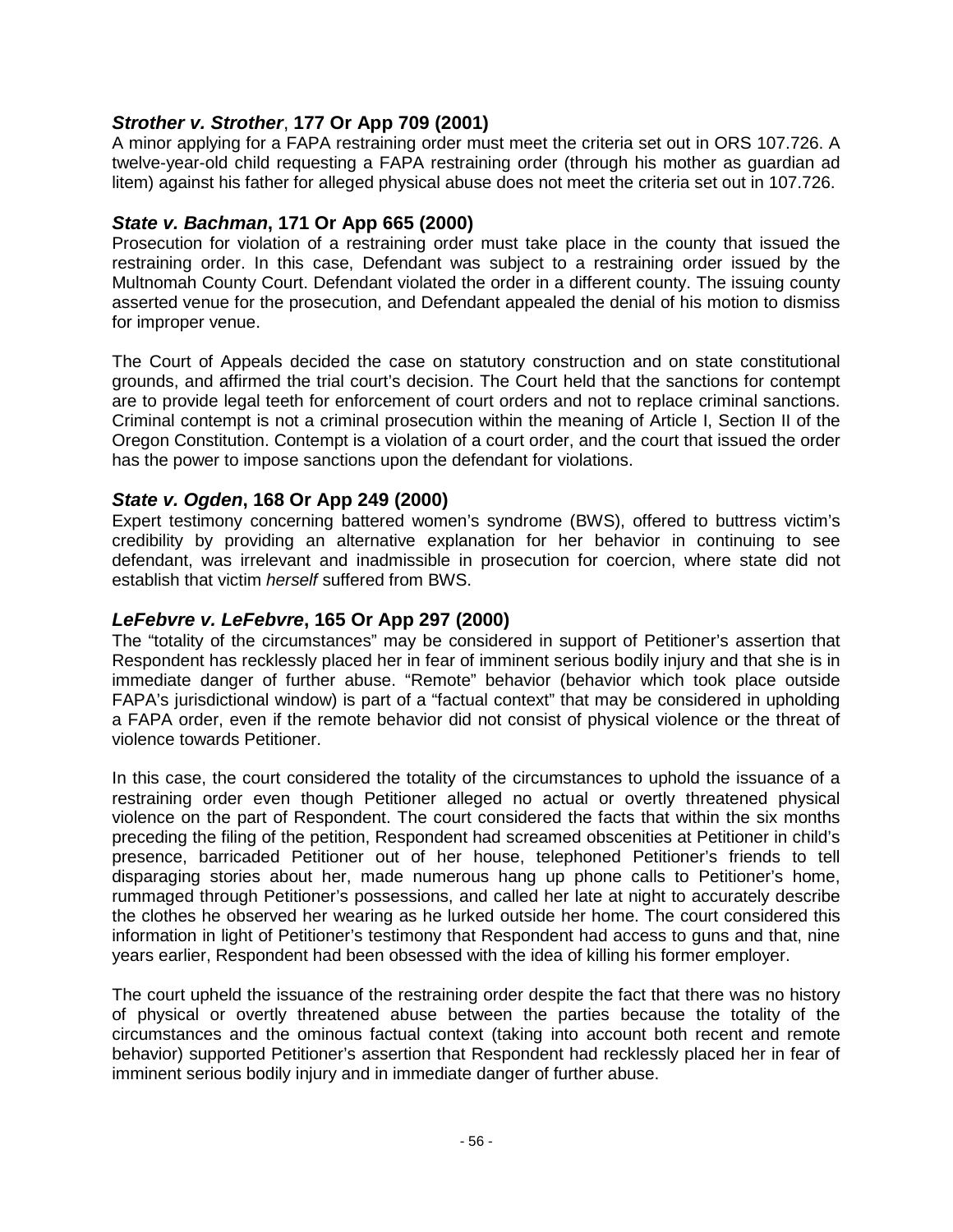**Note:** Although the Court seemed to consider the remote behavior as relevant to both the issue of whether Respondent placed Petitioner in fear of imminent serious bodily injury *and* to the issue of whether Petitioner was in immediate danger of further abuse, it summed up its decision by saying only that remote behavior was relevant to the issue of whether Petitioner was in immediate danger of further abuse.

## *Heusel v. Multnomah County District Attorney's Office***, 163 Or App 51 (1999)**

Boyfriend brought claims for false imprisonment and negligence against the district attorney's office after he was arrested on a warrant for violation of a restraining order issued on behalf of his former girlfriend. The warrant was issued by the court upon the deputy district attorney's mistaken representation that the restraining order had not expired at the time of the abuser's purported violation. The victim told the district attorney that the "violation" had occurred just after she had renewed her restraining order. In fact, the victim had not renewed the restraining order. The boyfriend was arrested. The court ruled that the district attorney's applying for a warrant upon the mistaken belief that there had been a violation amounted to an "erroneous exercise of jurisdiction" and not a "total absence of jurisdiction" and therefore did not deprive the district attorney's office of total immunity from negligence and false imprisonment claims brought by Boyfriend.

## *Boldt v. Boldt***, 155 Or App 244 (1998)**

#### *\*ORS 107.710 (2) (1999) overruled Boldt. The requisite burden of proof is now a preponderance of the evidence. Also see ORS 107.718 (1) (1999) requiring that Petitioner show the imminent danger of further abuse, rather than the previously required "immediate and present danger of further abuse."*

In addition to showing that Respondent "abused" Petitioner within the meaning of the Family Abuse Prevention Act, the Petitioner must show that she is in immediate and present danger of further abuse. This showing must be made by clear and convincing evidence given the extraordinary nature of injunctive relief. Petitioner did not meet this burden where there was no evidence that Petitioner feared a repetition of the conduct in question or that it was part of a cycle of abuse likely to repeat and from which she could not extricate herself.

The facts of this case involved a relationship between a Russian immigrant and a respondent with whom she engaged in physically painful but consensual sexual acts throughout their marriage. In light of the holding on imminent danger, the court declined to address the question of whether and when consensual conduct may constitute abuse under the FAPA statute. The court stated that it was not prepared to declare that consensual pain-inflicting conduct necessarily constituted abuse, but noted that "notions of consent, agreement, or mutuality must be approached with particular care in domestic contexts" given the "complicated emotional dynamics that preclude free choice and voluntary behavior"

### *Fogh and McRill***, 153 Or App 159 (1998)**

In this action involving a real estate partnership, the Petitioner's obtaining of a Family Abuse Prevention Act restraining order ousting Respondent from their home constituted breach of that agreement where the Petitioner lacked sufficient cause for the restraining order. (The FAPA order was continued for 60 days at the contest hearing without objection by the respondent and then dismissed by apparent stipulation of the parties.) Regardless of whether the trial court improperly applied claim preclusion by excluding evidence of the facts behind the restraining order, a *de novo* review of the record of the FAPA proceedings supports the conclusion that petitioner lacked sufficient cause for the order and thus materially breached the agreement by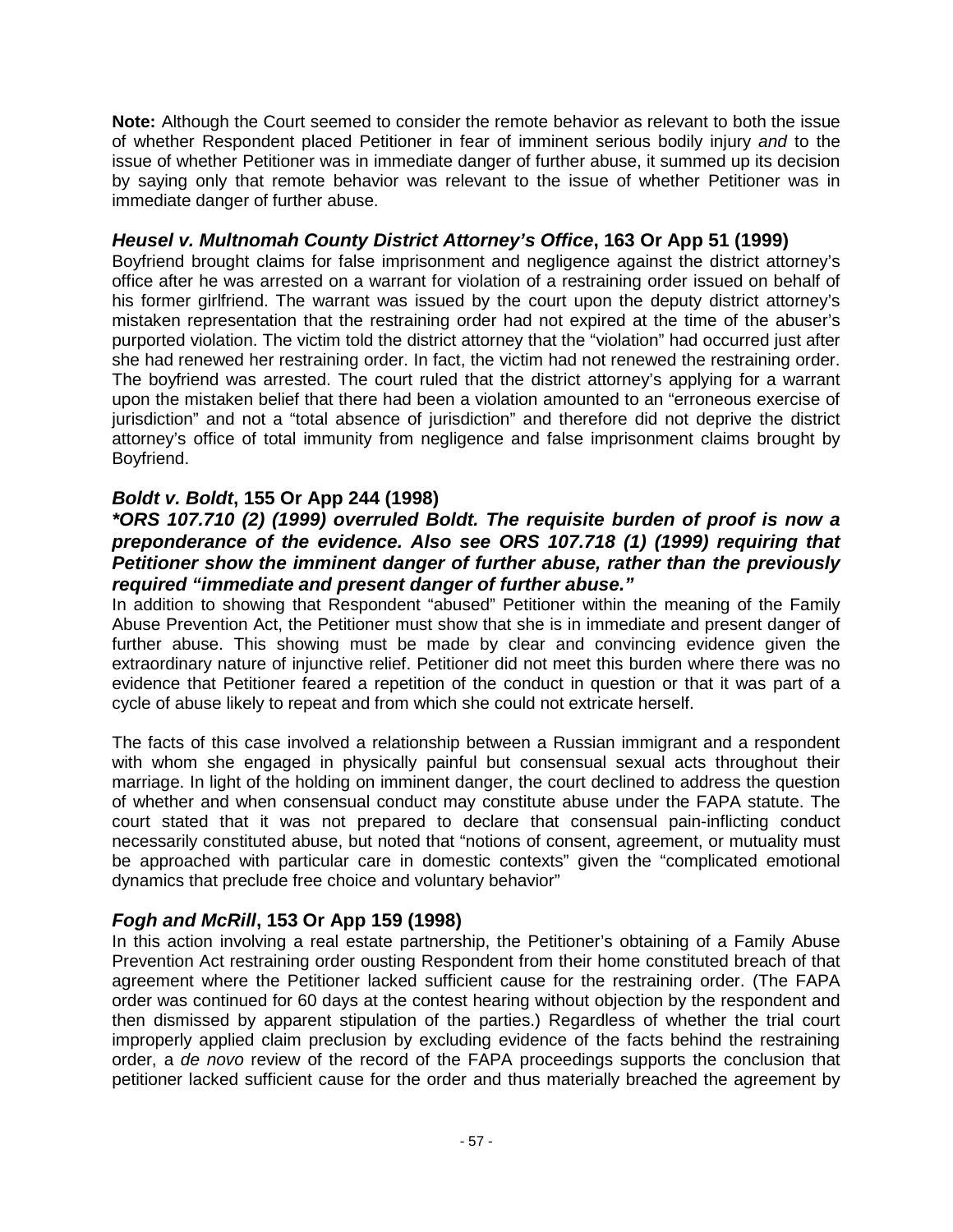the "eviction." Because Respondent incurred motel expenses as a direct result of Petitioner's breach, an award for those damages is proper.

#### *Gerlack v. Roberts***, 152 Or App 40 (1998)**

"No contact within 150 feet" requirement in this restraining order followed language referring to listed types of premises (home, school, business, place of employment, Copperlight bar, etc.) and therefore should not be read as preventing Defendant from coming within 150 feet of Petitioner at *any* location. The provision corresponds to ORS 107.718(1)(g) allowing restraining from entering any premises and reasonable area surround the premises, and contempt can lie only for violation of what the order prohibits. Defendant's conviction for being in video store at same time Petitioner was, when Defendant said nothing to her, did not look or stare at her, left after she did without any contact with her, and did not discuss her presence with his passenger afterward must be reversed. Nor on these facts did Defendant interfere with, menace, or molest Petitioner.

### *Obrist v. Harmon***, 150 Or App 173 (1997)**

Where vacation of Petitioner's restraining order is due to her failure to appear at the contest hearing, issue preclusion does not bar a subsequent petition based on the same facts. The vacation was not a final decision on the merits of the first petition.

Nor does claim preclusion bar the second petition when defendant does not argue that the order of vacation is a final judgment and no other record from the first proceeding is provided. When the parties' testimony is irreconcilable on the question of whether Respondent struck Petitioner and each party offers witnesses providing some support, the issue turns on the credibility of the parties. Great reliance is placed on the trial court's determination of credibility in this circumstance, even on *de novo* review, and the implicit finding favoring petitioner will not be disturbed on this record.

Exclusion of testimony from Respondent's eight-year-old daughter was error where the Petitioner did not object and the offer of proof indicated the relevance of the evidence in possibly undermining Petitioner's testimony and touching on issues of self-defense.

### *Cottongim v. Woods***, 145 Or App 40 (1996)**

Expiration of Family Abuse Prevention Act restraining order during pendency of appeal does not render appeal moot when Respondent's career *may* be impaired by the judgment, even if no evidence is offered of actual consequence. Respondent was a second year law student and commissioned military officer; restraining order judgment could call into question his fitness to practice law or be suggestive of unlawful conduct.

Evidence is sufficient to support a FAPA restraining order when Respondent became verbally abusive after consuming alcohol; entered her home against her expressed wishes after they broke up, holding her down on the couch and trying to kiss her, leaving bruises on her arms; telephoned her repeatedly, once stating that he could not live without her and if he were going to die, she should too; stated he would do anything he could to make her life hell; sent her letter stating he despised her and wished her a long, slow, painful death; and harassed her at new boyfriend's home by repeatedly phoning and buzzing the intercom. Reasonable person would be "placed in fear of imminent serious bodily harm" and face an "immediate and present danger of further abuse."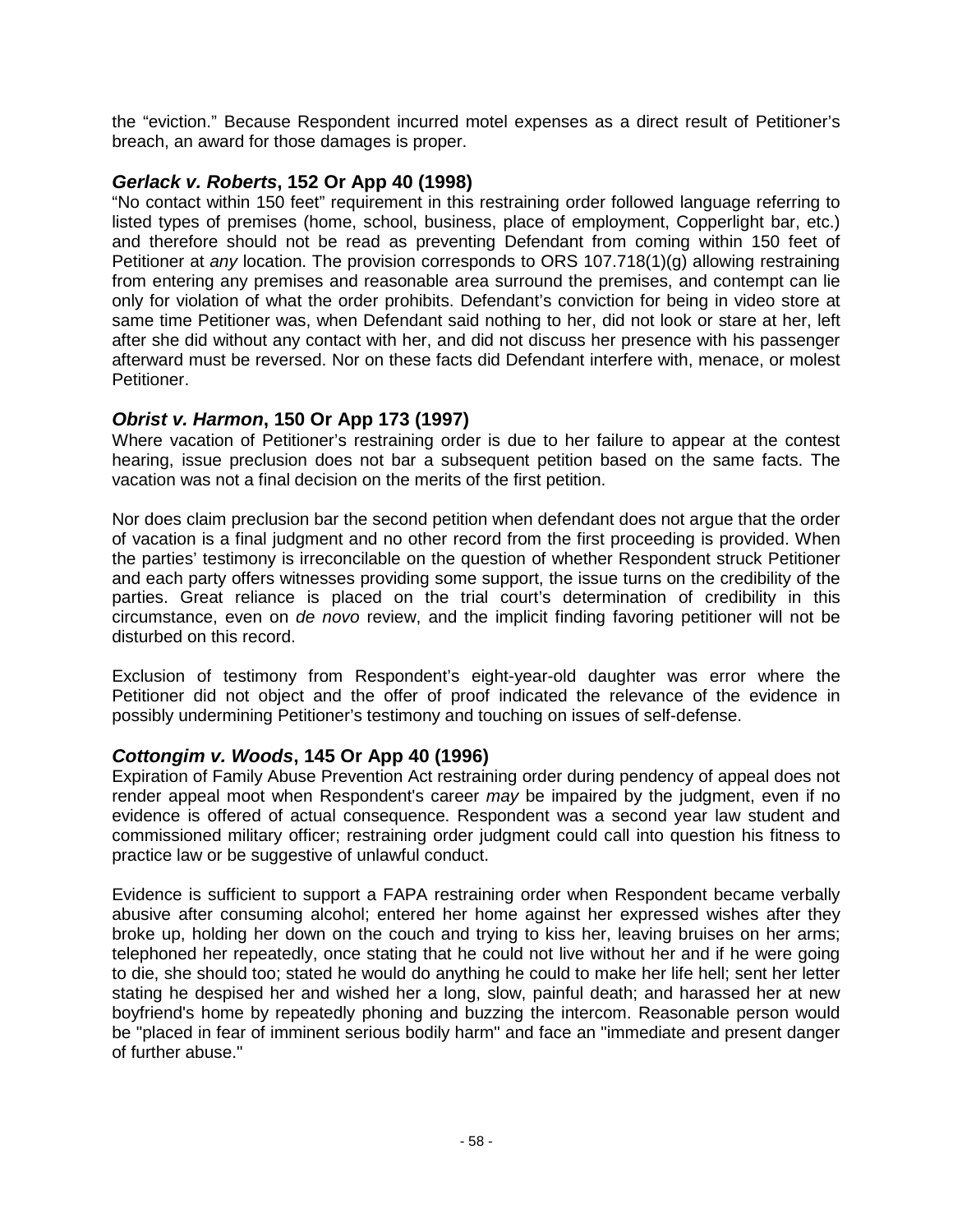#### *State ex rel Langehennig v. Long***, 142 Or App 486 (1996)**

A Family Abuse Prevention Act restraining order is not a "no contact" order unless a specific term prohibiting contact is included. Mere contact is not otherwise a violation. [Import not discernible from per curiam decision but from State's concession in brief of insufficient evidence].

#### *Nelson v. Nelson***, 142 Or App 367 (1996)**

Under ORS 107.718(8), a party contesting a restraining order is entitled to a full hearing on the merits as provided in *Miller v. Miller*, 128 Or App 433 (1994). Respondent argued that the court denied her such a full hearing by (1) not allowing her to introduce evidence and (2) by only briefly questioning the husband/petitioner as to the truthfulness of his allegations. However, wife had not made an offer of proof concerning testimony the judge disallowed in an off-record discussion in chambers, and did not clarify this ruling adequately on the record, so the record is insufficient to show error.

#### *Hetfeld v. Bostwick***, 136 Or App 305 (1995)**

Ex-Wife's interference with ex-husband's visitation rights, encouragement of children calling their father by his first name, changing the children's last names, and insulting him did not constitute the tortuous intentional infliction of emotional distress because this conduct aimed at estranging the father from his children is not an "extraordinary transgression of the bounds of socially tolerable conduct." In substantiating the "prevalence of such conduct" by the ex-wife, the court cited the existence of the Family Abuse Prevention Act. If there is a statute, which responds to such conduct, the court reasoned that the conduct must not be that outrageous.

#### *Pearson and Pearson***, 136 Or App 20 (1995)**

Court's failure to warn alleged restraining order contemnor of the risks and difficulties of selfrepresentation warrants reversal of contempt adjudication.

### *Strother and Strother***, 130 Or App 624 (1994)**

An order entered after a twenty-one-day hearing under the Family Abuse Prevention Act is appealable. The standard of review is *de novo*.

"Immediate danger" can be proven by respondent's calling victim "incredibly stupid" where similar statements usually preceded battering during the marriage. It was not error to hold the hearing more than 21 days after the Respondent's request where he had affidavited the judge, his attorney was unavailable for numerous alternate hearing dates, and the Respondent did not object to the delay before or during the hearing.

Even though unsupervised visitation was ordered in a California divorce, monitored contact may be ordered in a Family Abuse Prevention Act case where police contact, alcohol, and the child's fears are present. (Decision did not mention any UCCJA issues and instead summarily stated that the FAPA statute gives the court the power to order temporary visitation.)

#### *Miller and Miller***, 128 Or App 433 (1994)**

Contested hearings under the Family Abuse Prevention Act are similar to trials and parties have the right to be heard and have legal and factual issues determined. A respondent must be allowed to call witnesses.

(The opinion rejects without discussion two other assignments of error made by Respondent, the substance of which are identifiable only from the briefs: (1) abuse occurring before 180 days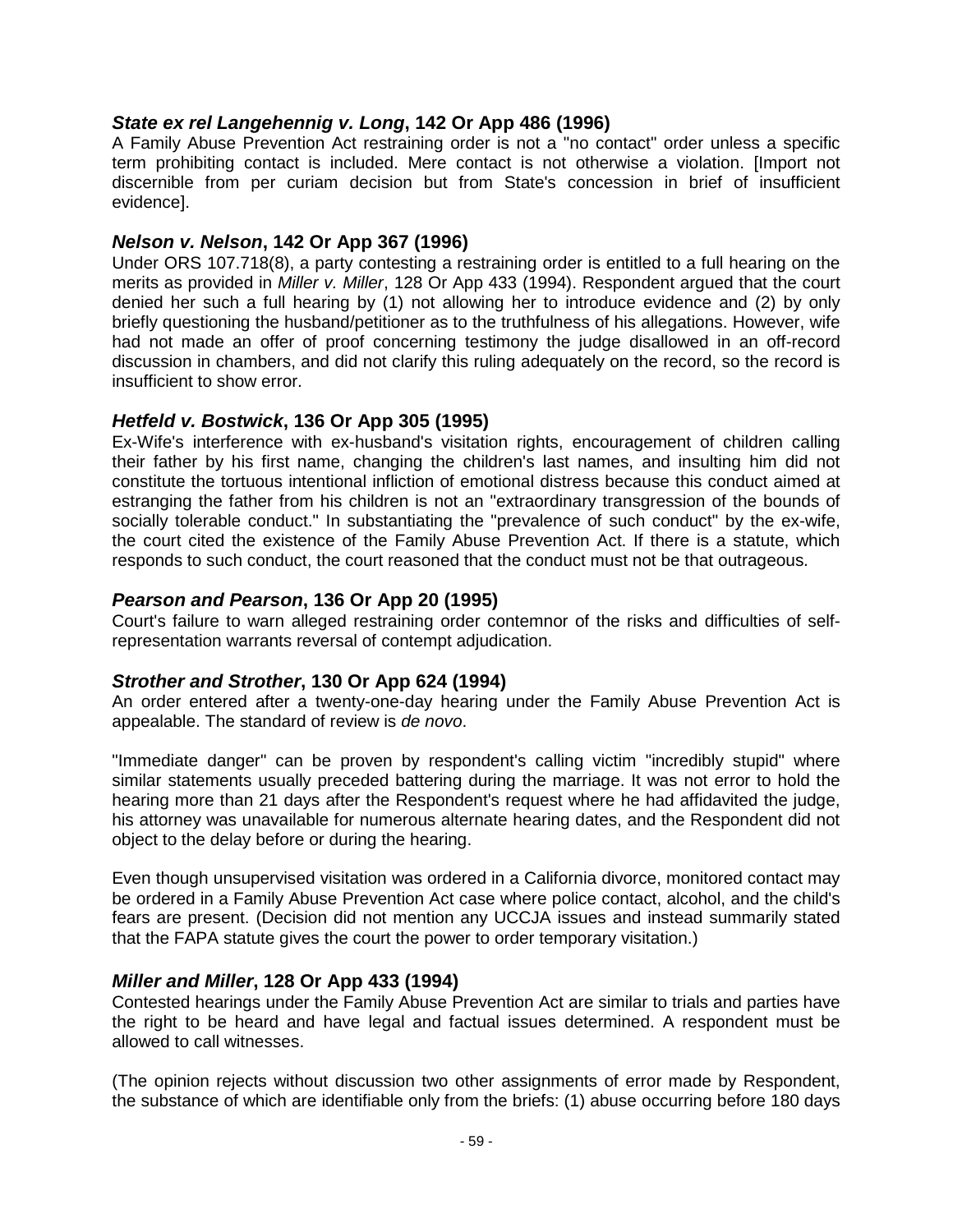may not be considered in evaluating current fear and (2) a protective order prohibiting the deposition of the Petitioner was error)

#### *State v. Delker***, 123 Or App 129 (1993)**

Double jeopardy is not implicated after contempt adjudication (for presence at Petitioner's residence) is followed by criminal prosecution for arson. The charges have different elements and are not part of a continuous, uninterrupted course of conduct.

### *Pyle and Pyle***, 111 Or App 184 (1992)**

Under former contempt statutes, a defendant in Family Abuse Prevention Act contempt waives objections to imprecise allegations in the show cause affidavit when he neither demurs under ORS 135.610 nor moves to make them more definite and certain.

If a court of equity has subject-matter jurisdiction and personal jurisdiction over the parties, it may mandate or prohibit actions inside or outside the state. Thus telephonic harassment initiated when both the Petitioner and Respondent were out of state was properly enjoinable and thus properly contemptible.

### *Pefley v. Pefley***, 107 Or App 243 (1991)**

Under the former contempt statutes, contempt orders entered in Family Abuse Prevention Act cases must be vacated when the trial court failed to make findings of the defendant's bad faith.

#### *State v. Stolz***, 106 Or App 144 (1991)**

The violation of a restraining order (for failure to leave premises) and resisting arrest are not the "same criminal episode" within the meaning of ORS 131.515(2), which bar two prosecutions the "same act or transaction."

#### *State ex rel Emery v. Andisha***, 105 Or App 473 (1991)**

A father who telephones his 14-year-old step-son to tell him the mother/petitioner is sick and needs mental help and that the father wants to meet with the boy has acted in violation of a restraining order prohibiting him from molesting, interfering, or menacing the mother and her children. The prohibited conduct is not so vague that a reasonable person could not understand. The plain and ordinary meanings of "molest," "interfere," and "menace" apply.

#### *State ex rel Delisser v. Hardy***, 89 Or App 508 (1988)**

A contempt judgment under Family Abuse Prevention Act must include the statutory basis for it. Former ORS 33.020 does not preclude enhanced penalties for violating a Family Abuse Prevention Act restraining order when the conduct, which constitutes the contempt, occurred before the show cause hearing. To support an enhanced penalty, however, a contempt judgment under the Family Abuse Prevention Act must contain the court's findings of fact respecting defendant's contemptuous conduct that defeated or prejudiced plaintiff's right or remedy.

#### *State v. Steinke***, 88 Or App 626 (1987)**

Police officer, who received report of abuse prevention restraining order violation and saw a car matching the description in the report near the scene of the reported violation shortly after receiving the report, was justified in making an investigative stop of that vehicle.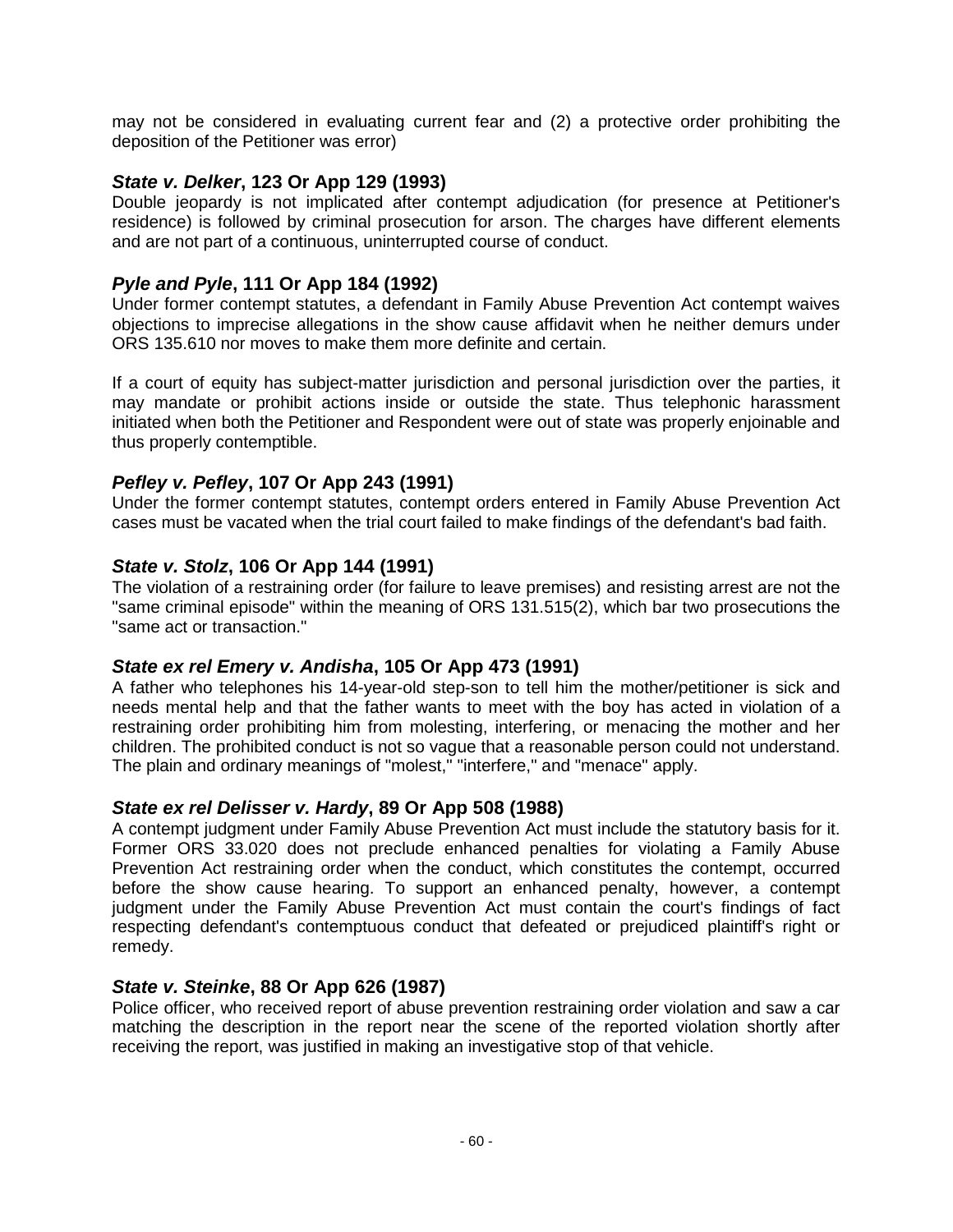If a police officer has probable cause to believe that a person has violated an abuse prevention restraining order, that officer is implicitly authorized under ORS 133.31(3) to stop that person, even if it's later shown that the restraining order is invalid.

### *State ex rel Streit v. Streit***, 72 Or App 403 (1985)**

A defendant cannot legally have been in contempt of court unless his violation of a Family Abuse Prevention Act restraining order was willful. Evidence that Defendant was very depressed and anxious about overwhelming personal problems and did not remember contacting his former wife is not sufficient to support a finding that his violation was willful or with bad intent.

## *Burks v. Lane County***, 72 Or App 257 (1985)**

This case involved the question of whether state law requires a county to appropriate a particular funding level for the sheriff's performance of law enforcement duties. Plaintiff - sheriff cited *Nearing v. Weaver*, *supra*, for his position that a "reasonable" level of funding was required by statute. The appellate court found that *Nearing* was not on point because the specific question in the case at hand did not involve the county's potential liability if its funding decision resulted in injuries attributable to the sheriff's inability to perform his duties.

## *State v. Smith***, 71 Or App 205 (1984)**

This case involved an appeal from a civil commitment hearing in which the appellant argued that his acute and chronic alcoholism did not constitute a mental disorder within the meaning of civil commitment statutes. The Family Abuse Prevention Act was cited in the opinion's discussion of the factual record below. The Appellant's father had filed for a restraining order under FAPA, which put the appellant out of the home because Appellant repeatedly fought with, hit, and knocked down his elderly father.

# **UNREPORTED DECISIONS**

#### *State ex rel. Evans v. Phillips***, Supreme Court No. S50947, ordered 12/17/03. Linn County**

Alternative writ of mandamus issued compelling compliance with mandatory ex parte custody provision of FAPA, or show cause for not doing so. Petitioner Danielle Rae Evans had filed a FAPA action alleging that respondent R. C. Phillips, the father of the couple's two minor children, had abused her. Shortly before initiating her action, petitioner had sent the children to live with respondent. Under the statute, upon a showing that a petitioner has been abused by a respondent within 180 days of instigating a FAPA complaint, a court must, if requested by the petitioner, grant the petitioner temporary custody of the parties' children. In this case, although the circuit court found that respondent had abused petitioner, it nevertheless declined petitioner's child custody request.

### *State ex rel. Wardell v. Abram***, Supreme Court #S36430, ordered 9/7/89. Klamath County.**

Alternative writ of mandamus issued compelling amendment of ex parte restraining order to award custody of minor child to Petitioner, or show cause with 14 days why such amendment was not made. Defendant judge complied by amending order.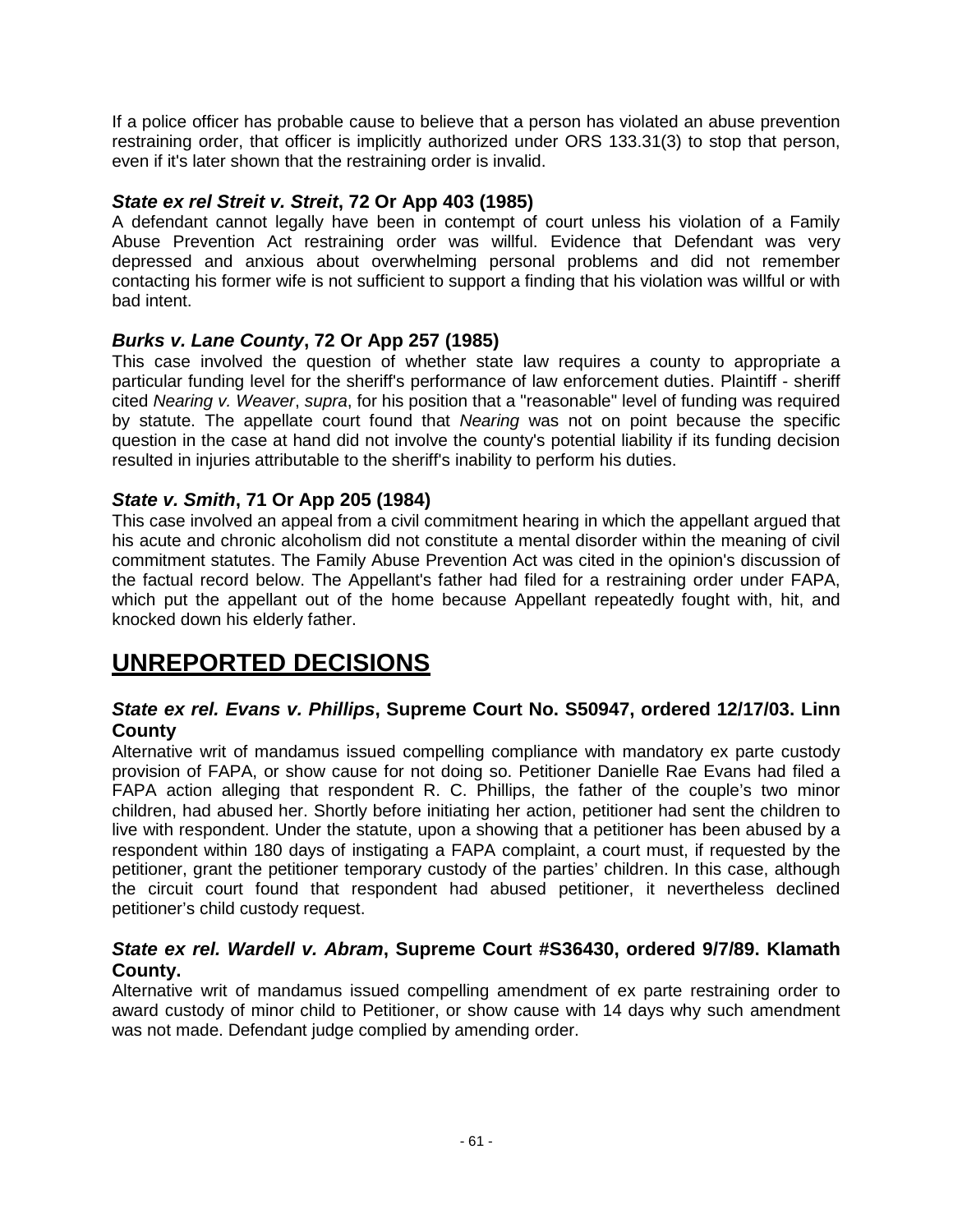#### *State of Oregon ex rel. v. Allen***, Supreme Court No. S31484, ordered 2/28/85. Lane County.**

Alternative writ of mandamus issued compelling amendment of Family Abuse Prevention Act ex parte restraining order to require respondent to move from and not return to the marital residence or show cause within 14 days why such amendment was not made. Defendant judge complied by amending order.

Prepared by: Oregon Law Center and Legal Aid Services of Oregon Updated: October 2017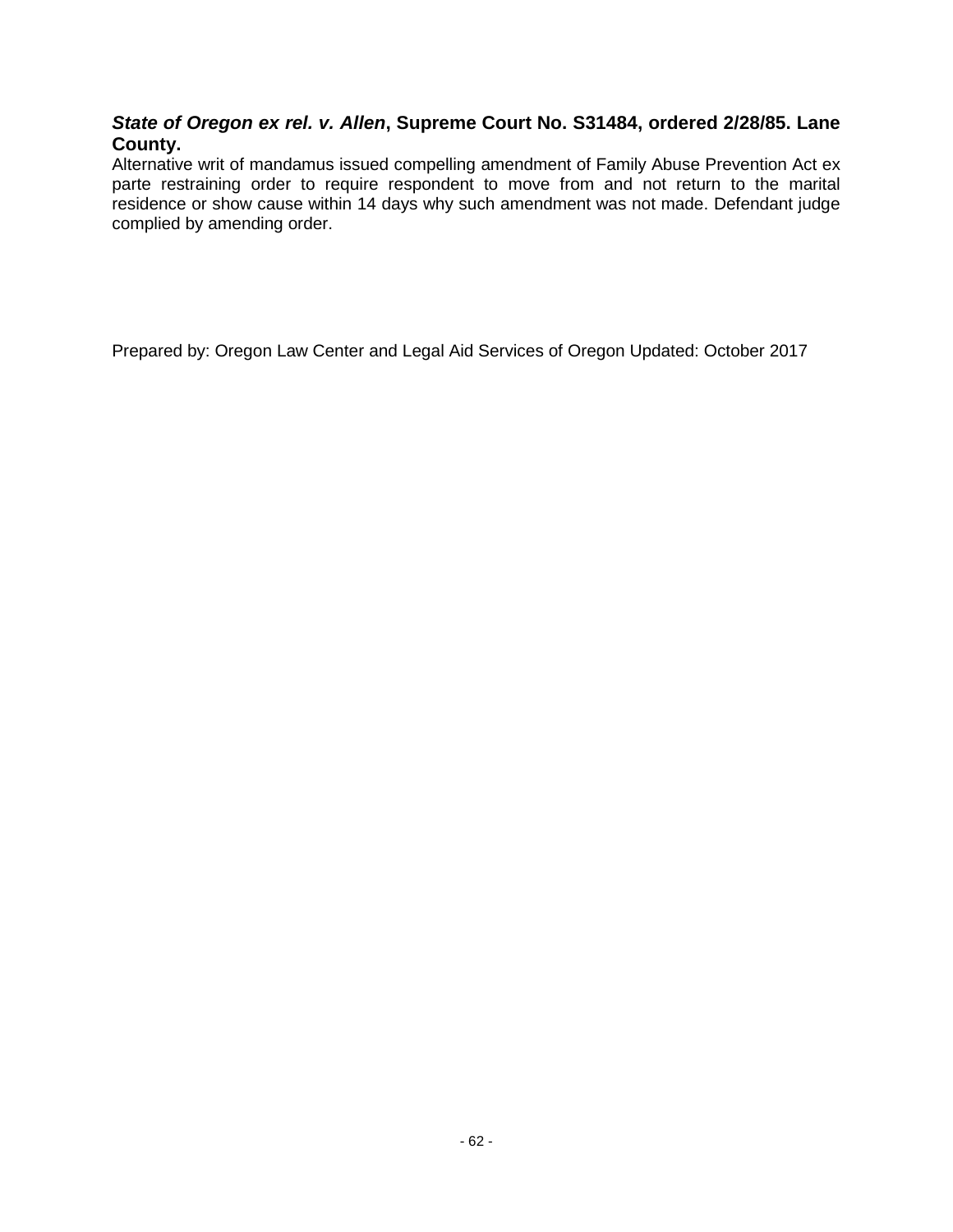A Benchguide for

# The Elderly Persons and Persons With Disabilities Abuse Prevention Act

# ORS 124.005 – 124.040

Revised and updated in May 2018 by the Oregon Judicial Department.

Revised and updated as of March, 2008 by a working group of the Elder Law Section of the Oregon State Bar, including Steven A. Heinrich and Eric M. Kearney, with the assistance of Lisa N. Bertalan, Ellyn R. Stier, and Stephen R. Owen; Revised and updated 2000 by the Honorable Michael S. Loy, Multnomah County Courts; Originally prepared by the Oregon Judicial Department – Education, with assistance from the Oregon Court of Appeals, and the Oregon Supreme Court.

Copyright Notice: Copyright © 1999, 2000, 2008, and 2018 for the use and benefit of the Oregon Judicial Department, all rights reserved. You may reproduce or copy this material for personal use or non-profit educational purposes, but not for resale or other for-profit distribution unless you have permission from: the Juvenile and Family Court Programs Division of the Oregon Judicial Department.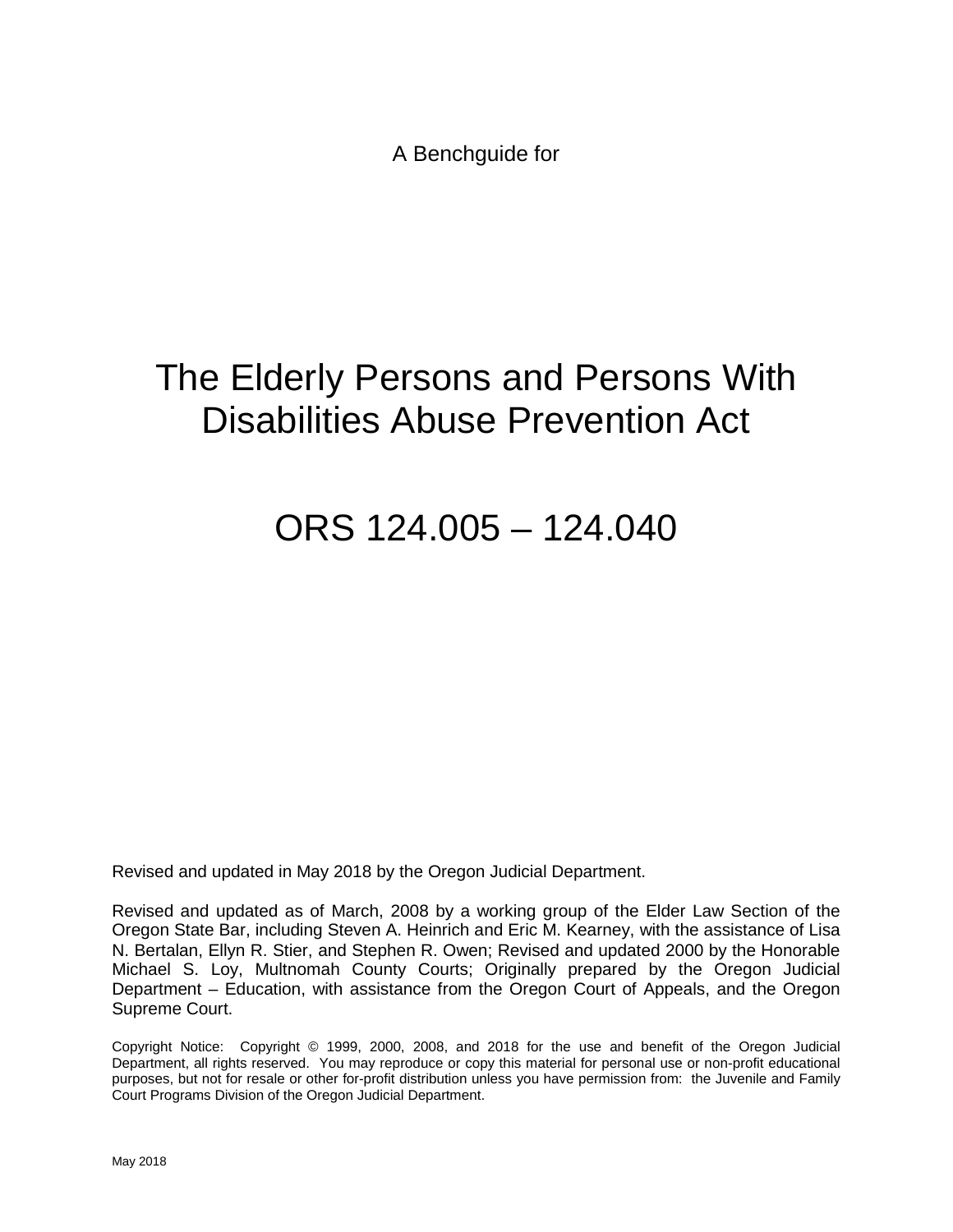# **Table of Contents**

|    |    | <b>INTRODUCTION.</b> |    |  |
|----|----|----------------------|----|--|
|    |    |                      |    |  |
|    | А. |                      |    |  |
|    | В. |                      |    |  |
|    |    | 1 <sub>1</sub>       |    |  |
|    |    | 2.                   |    |  |
|    |    |                      | a. |  |
|    |    |                      | b. |  |
|    |    |                      | C. |  |
|    |    |                      | d. |  |
|    |    |                      | e. |  |
|    |    |                      | f  |  |
|    | C. |                      |    |  |
|    | D. |                      |    |  |
|    | Е. |                      |    |  |
|    | F. |                      |    |  |
|    | G. |                      |    |  |
|    |    | 1 <sub>1</sub>       |    |  |
|    |    | 2.                   |    |  |
|    |    |                      |    |  |
|    | Η. |                      |    |  |
|    |    | $\mathbf{1}$ .       |    |  |
|    |    | 2.                   |    |  |
|    | L. |                      |    |  |
|    |    | 1.                   |    |  |
|    |    | 2.                   |    |  |
|    |    | 3.                   |    |  |
|    |    | 4.                   |    |  |
|    |    | 5.                   |    |  |
|    | J. |                      |    |  |
|    |    | $\mathbf 1$ .        |    |  |
|    |    | 2.                   |    |  |
|    |    | 3.                   |    |  |
|    |    | 4.                   |    |  |
|    |    | 5.                   |    |  |
|    |    | 6.                   |    |  |
|    |    | 7.                   |    |  |
|    |    | 8.                   |    |  |
|    | Κ. |                      |    |  |
| н. |    |                      |    |  |
|    | А. |                      |    |  |
|    | В. |                      |    |  |
|    |    | 1.                   |    |  |
|    |    | 2.                   |    |  |
|    |    | 3.                   |    |  |
|    |    | 4.                   |    |  |
|    | C. |                      |    |  |
| Ш. |    |                      |    |  |
|    | А. |                      |    |  |
|    |    | 1.                   |    |  |
|    |    | 2.                   |    |  |
|    |    | 3.                   |    |  |
|    |    | 4.                   |    |  |
|    |    | 5.                   |    |  |
|    |    | 6.                   |    |  |
|    |    |                      |    |  |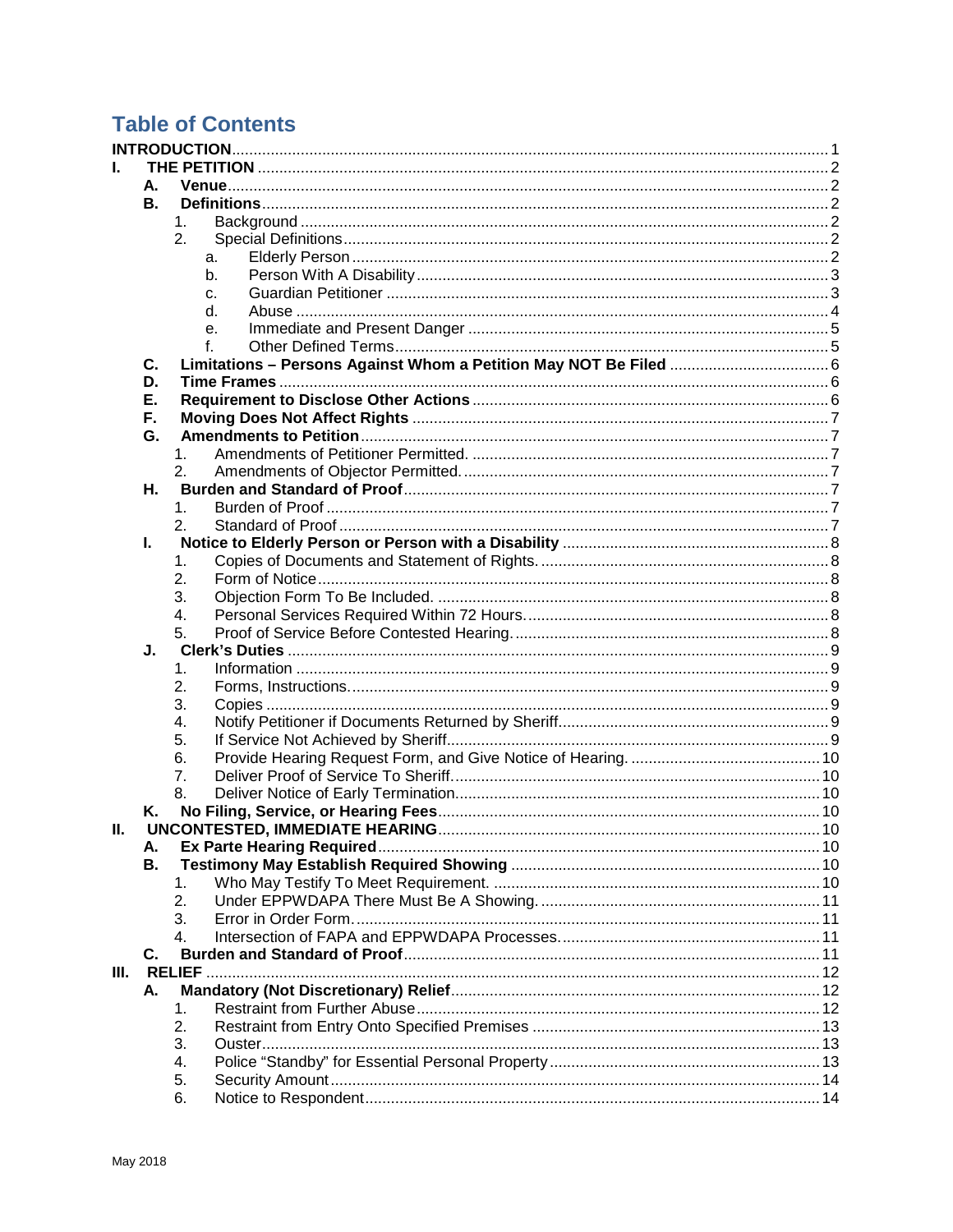|                  |    | $\overline{7}$ .                                                                    |  |
|------------------|----|-------------------------------------------------------------------------------------|--|
|                  |    | 8.                                                                                  |  |
|                  | В. |                                                                                     |  |
|                  |    | Authority to Order the Return of Wrongfully Appropriated Money or Property  15<br>1 |  |
|                  | C. |                                                                                     |  |
|                  | D. |                                                                                     |  |
|                  | Е. |                                                                                     |  |
|                  | Е. |                                                                                     |  |
|                  | G. |                                                                                     |  |
|                  |    | $1_{-}$                                                                             |  |
|                  |    | 2 <sub>1</sub>                                                                      |  |
|                  |    |                                                                                     |  |
|                  |    |                                                                                     |  |
|                  |    | 2.                                                                                  |  |
|                  |    |                                                                                     |  |
|                  |    |                                                                                     |  |
|                  | A. |                                                                                     |  |
|                  |    | $1_{-}$                                                                             |  |
|                  |    | 2.                                                                                  |  |
|                  | В. |                                                                                     |  |
|                  | C. |                                                                                     |  |
|                  | D. |                                                                                     |  |
|                  | Е. |                                                                                     |  |
|                  | Е. |                                                                                     |  |
|                  | G. |                                                                                     |  |
|                  | Н. |                                                                                     |  |
| $\mathbf{V}_{-}$ |    |                                                                                     |  |
| VI.              |    |                                                                                     |  |
|                  | A. |                                                                                     |  |
|                  | В. |                                                                                     |  |
|                  |    |                                                                                     |  |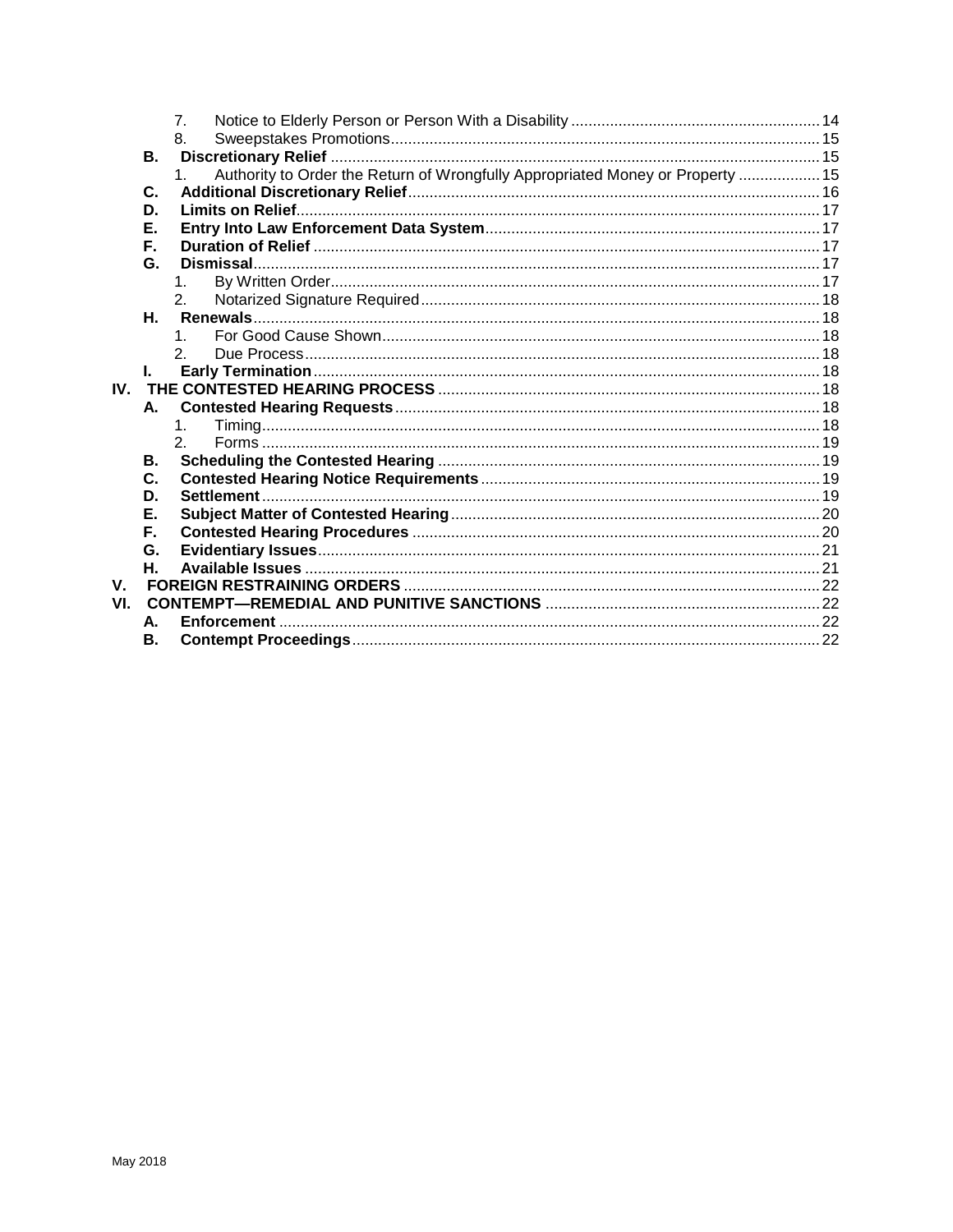#### <span id="page-69-0"></span>**INTRODUCTION**

In response to concerns regarding the abuse of the elderly and persons with disabilities the 1995 Oregon Legislature enacted specific legislation to restrain such abuse. The legislation has been amended and expanded since its enactment. While similar to provisions regarding the Family Abuse Prevention Act (FAPA), the Elderly Persons and Persons With Disabilities Abuse Prevention Act (EPPWDAPA) has some key distinctions meant to deal with specific concerns and circumstances regarding the abuse of the elderly and persons with disabilities. These differences include the type of alleged abuse that is actionable, potential remedies to address such abuse, and the role of agents who can appear in these actions on behalf of an elderly person or a person with a disability.

Under EPPWDAPA actions that can fall under the definition of abuse are expanded and the court has greater remedial powers to address such abuse. Under FAPA, abuse is generally defined in terms of attempting, threatening, or using force to physically injure or coerce a victim. The definition of abuse under EPPWDAPA is expanded to include not only physical violence but can also include the wrongful taking of property, neglect or failure to provide care or services, abandonment, derogatory conduct that causes emotional harm, and even the mailing of sweepstakes promotions. To remedy such claims of abuse the court can not only restrain the respondent from further contact with the victim, but can also order the respondent to return money and property to the petitioner, divest control of property, and follow instructions given by a guardian or conservator for the elderly person or the person with a disability.

EPPWDAPA allows this protection to be requested and put in place without the victim appearing personally before the court. Many times the victim may be too physically or mentally incapacitated to be able to appear and advocate for themselves. Other times the alleged victim may not want the protection of the court for a variety of reasons, including their support for the alleged abuser. In these instances the law specifically allows a guardian or guardian ad litem to apply for the relief without the presence of the alleged victim. The alleged victim is only required to be informed of the proceeding by written notice. In the absence an objection from the alleged victim, it is possible that he or she may never directly address the court except through a guardian or guardian ad litem.

The Elderly Persons and Persons With Disabilities Abuse Prevention Act is a powerful legal tool to attempt to address abuse of the elderly and people with disabilities. With the increasing numbers of elderly persons and persons with disabilities in our society, applying this specialized legal protection may unfortunately become more commonplace. A full understanding of the law and the circumstances regarding these potential victims is essential in addressing these issues. This bench guide is an attempt to aid the courts in this understanding.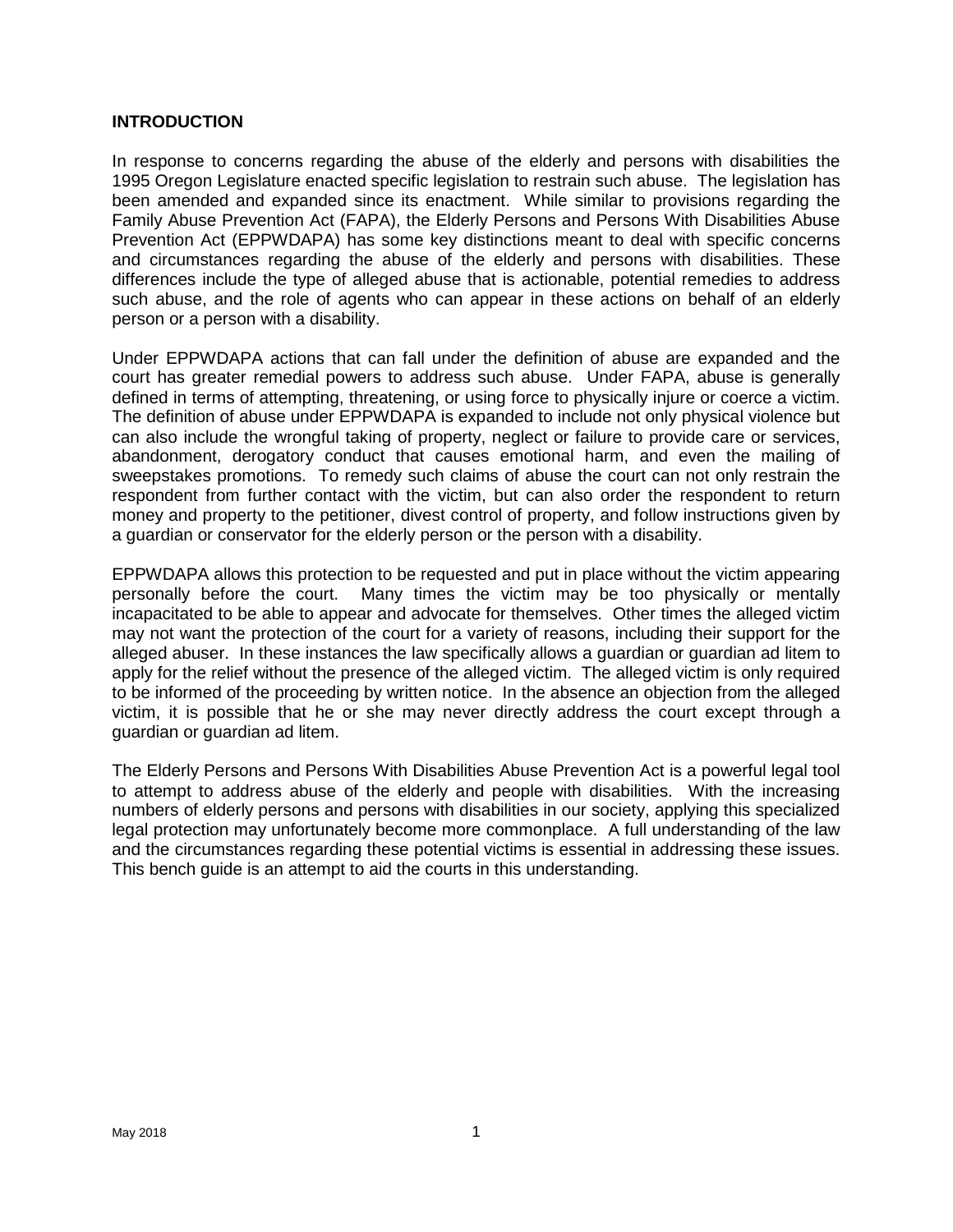## <span id="page-70-0"></span>**I. THE PETITION**

#### <span id="page-70-1"></span>**A. Venue**

An Elderly Persons and Persons with Disabilities Abuse Prevention Act (EPPWDAPA) petition may be filed only in a county where the petitioner or the respondent resides.

*(ORS 124.012)*

Caveat: "Petitioner" and "guardian petitioner" are separately defined. When filling out forms, a "guardian petitioner shall provide information about the (elderly) person (or person with a disability)," "rather than information about the petitioner." The statute is not clear, therefore, whether the relevant residence is that of the guardian petitioner, or the residence of the elderly person or person with a disability.

*(ORS 124.005(9) and (3); ORS 124.020(5))*

#### <span id="page-70-2"></span>**B. Definitions**

An elderly person or a person or with a disability (or a "guardian petitioner" on behalf of such a person) may seek relief under EPPWDAPA when:

*(ORS 124.010)*

- <span id="page-70-3"></span>1. Background
	- a. The elderly person or person with a disability has been the victim of "abuse," as defined in ORS 124.005(1) within the preceding 180 days; **and**
	- b. The elderly person or person with a disability is "in immediate and present danger of further abuse by the abuser."
- <span id="page-70-5"></span><span id="page-70-4"></span>2. Special Definitions
	- a. Elderly Person

Under EPPWDAPA, an "elderly person" is "a person 65 years of age or older who is not subject to ORS 441.640 to ORS 441.665."

#### *(ORS 124.005(2))*

Note: These statutes deal with the requirement to report abuse of a resident of a long term care facility. The only persons who seem technically to "be subject to" ORS 441.640 to ORS 441.685 are persons who are required to make reports. This plain reading of the statute results in what is apparently the correct result. i.e. despite the restrictions that initially appear to restrict the court from granting relief under EPPWDAPA simply because a victim is a resident of a nursing home or other long term care facility, a close reading of the statutes in question appears to render this restriction a nullity. Any other interpretation would have the inconsistent result of allowing a person with a disability who lives in a long term care facility to avail herself or himself of the protections of ORS 124.005 et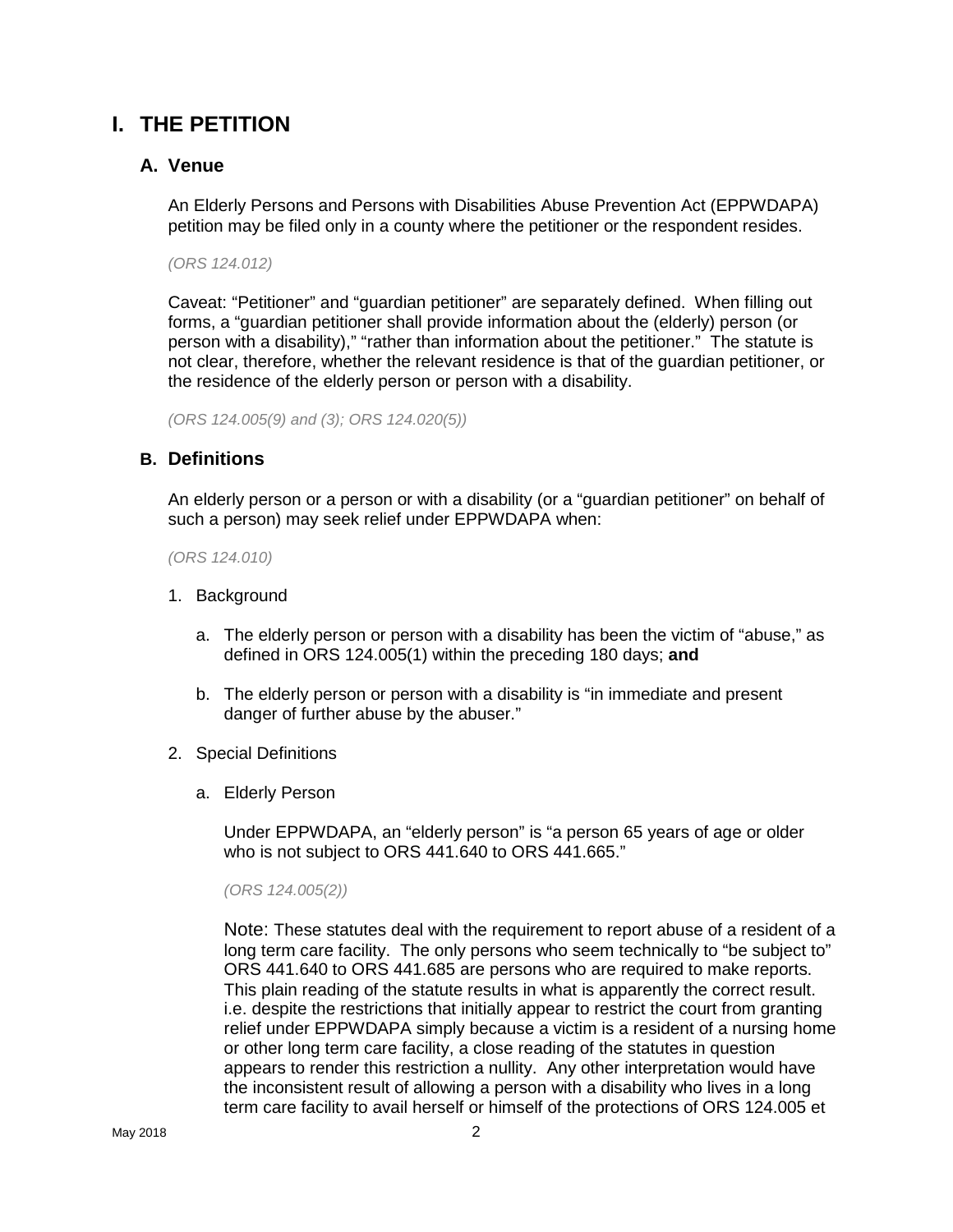seq, while restricting elderly residents of the same facility from receiving the same protections.

*(ORS 441.640 to ORS 441.685)*

- <span id="page-71-0"></span>b. Person With A Disability
	- A "person with a disability" is a person who
	- I) Meets the criteria in ORS 410.040(7)(b) by being a person with a mental or physical disability who is:

*(ORS 124.005(8)(a)); (ORS 410.040(7)(b))*

- i) mentally retarded, developmentally disabled, or mentally or emotionally disturbed and resides in or needs placement in a residential program administered by the Department of Human Services; **or**
- ii) an alcohol or drug abuser and resides in or needs placement in a residential program administered by the Department of Human Services; **or**
- iii) Otherwise has a physical or mental disability; **or**
- II) Suffers brain injury caused by extrinsic forces which results in the person suffering a loss of cognitive, psychological, social, behavioral or physiological function for a sufficient time to affect that person's ability to perform activities of daily living.

*(ORS 124.005(8)(b)); (ORS 410.715)*

<span id="page-71-1"></span>c. Guardian Petitioner

A guardian petitioner is a guardian or a guardian ad litem for an elderly person or a person with a disability who files a petition under ORS 124.005 to ORS 124.040 on behalf of the person.

*(ORS 124.005(3))*

Note: The elderly person or person with a disability retains rights to be represented, have access to records, file objections, request a hearing, and present evidence and cross examine witnesses if a guardian petitioner files an EPPWDAPA petition.

*(ORS 124.010(7))*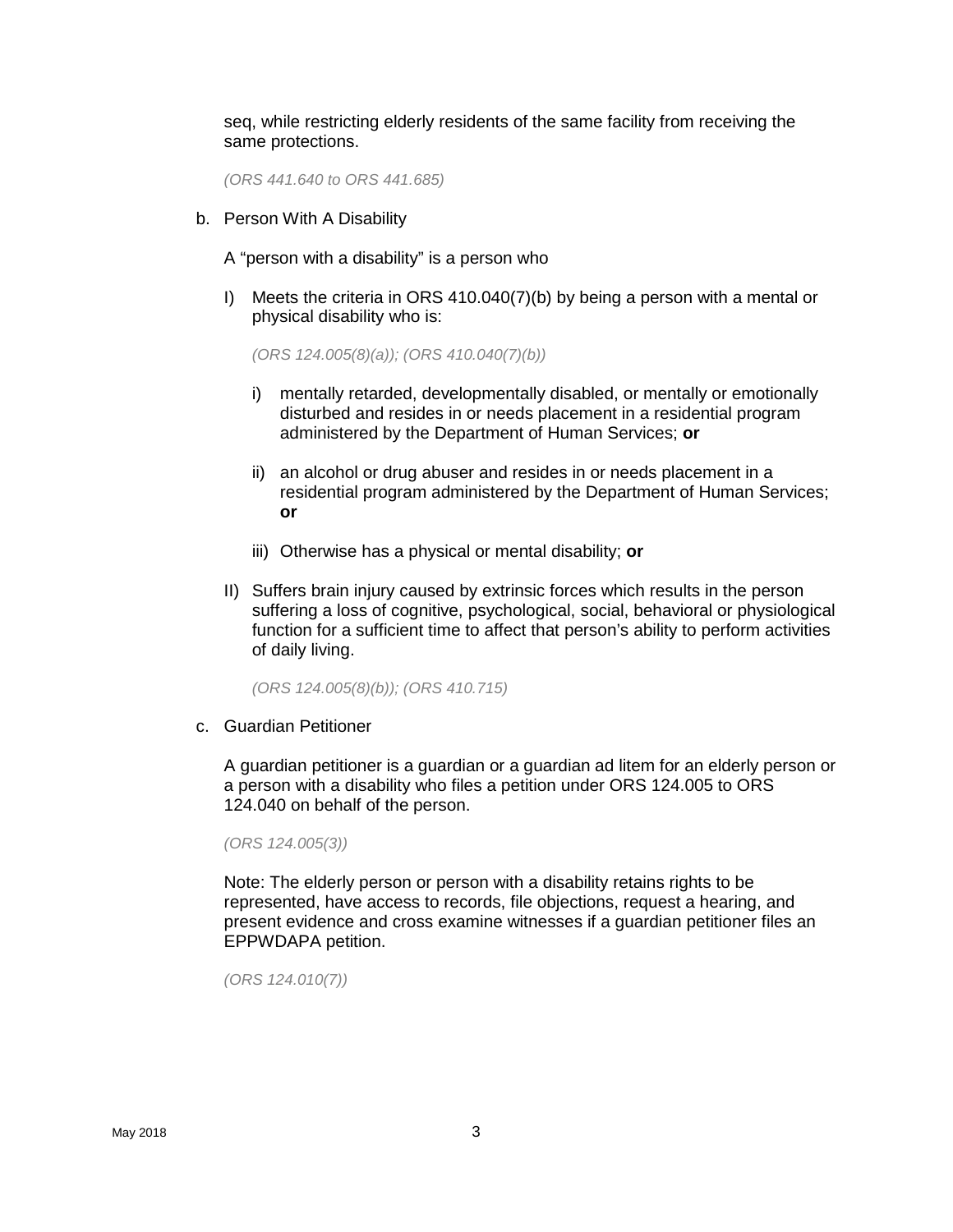#### d. Abuse

*(ORS 124.005(1))*

Unlike the Family Abuse Prevention Act (FAPA), the EPPWDAPA does not limit "abuse" to that between family or household members. "Abuse" under the EPPWDAPA means any of the following:

I) Any physical injury caused by other than accidental means or that appears inconsistent with the explanation given of the injury;

*(ORS 124.005(1)(a))*

II) Neglect that leads to physical harm through withholding services necessary to maintain health and well-being;

*(ORS 124.005(1)(b))*

III) Abandonment, including deserting or willfully forsaking an elderly person or a person with a disability, or withdrawing or neglecting duties and obligations that a care giver or other person owes an elderly person or a person with a disability;

*(ORS 124.005(1)(c))*

IV) Willfully inflicting physical pain or injury;

*(ORS 124.005(1)(d))*

V) Using derogatory or inappropriate names, phrases or profanity, ridicule, harassment, coercion, threats, cursing, intimidation, or inappropriate sexual comments or conduct of such a nature as to threaten significant physical or emotional harm to the elderly person or person with a disability;

#### *(ORS 124.005(1)(e))*

Note:: The potential for use of the EPPWDAPA process by participants in a domestic situation, particularly relating to dissolution of marriage or separation, involving persons over 65 years of age, or persons with a disability, who may seek to gain advantages where the situation does not rise to a level where relief could be granted under FAPA. See also ORS 124.010(4) requiring disclosure of any such pending proceedings.)

VI) Causing any sweepstakes promotion to be mailed to an elderly person or a person with a disability who spent more than \$500 in the preceding year on sweepstakes, provided that the elderly person or person with a disability represented to the court that the person felt the need for the court's assistance to prevent the person from incurring further expense;

*(ORS 124.005(1)(f))*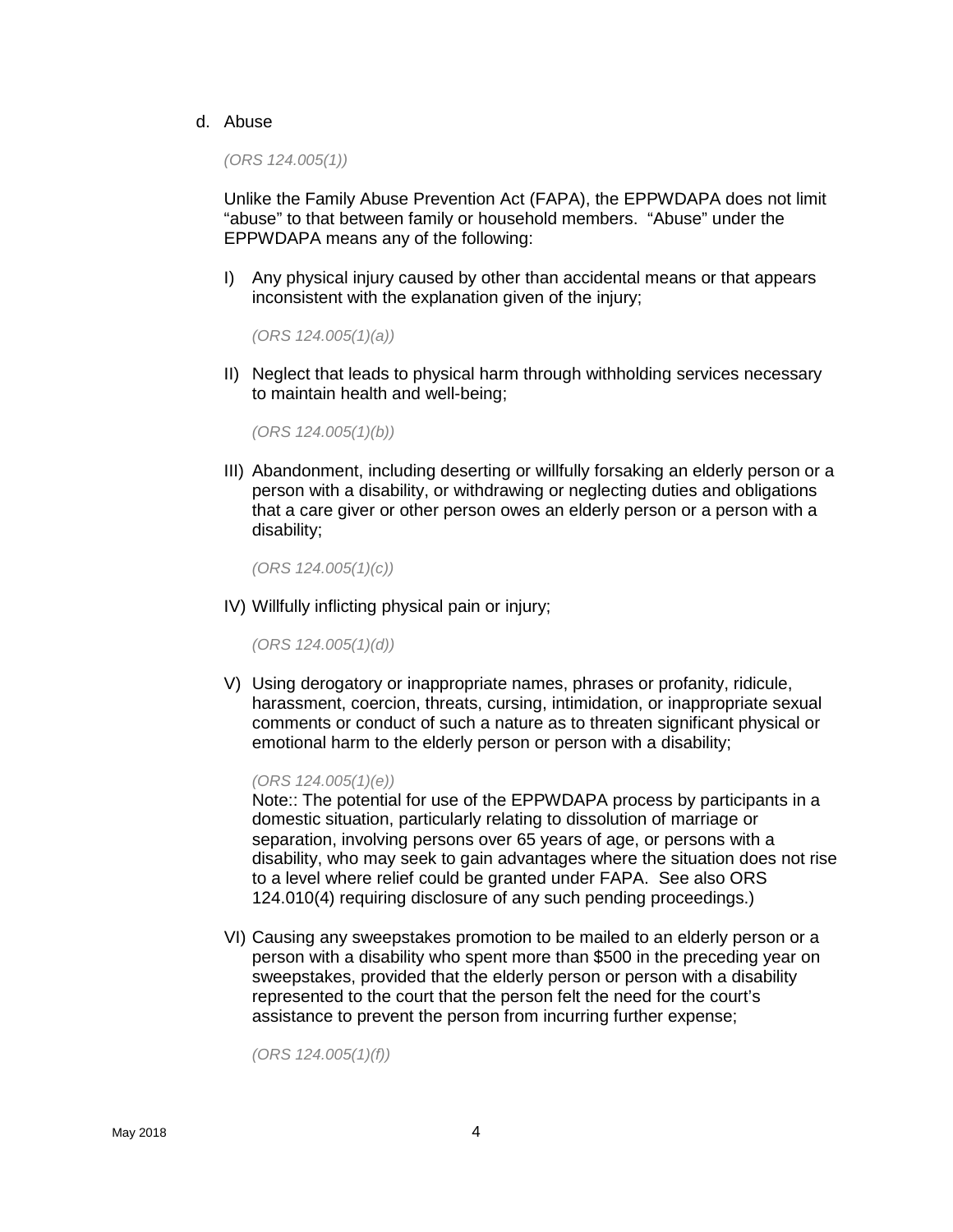VII) Wrongfully taking or appropriating money or property, or knowingly subjecting an elderly person or a person with a disability, to alarm by conveying a threat to wrongfully take or appropriate property of the person, which threat would reasonably be expected to cause the person to believe that the threat would be carried out; **or**

*(ORS 124.005(1)(g))*

This case discusses "wrongful" and "taking" in the context of a similar statute, ORS 124.100, which relates to civil actions for abuse of vulnerable persons. Of particular note is the court's discussion of "improper motive" and "improper means" as they relate the concept "wrongful;" as well as the court's discussion of what constitutes a taking, especially as regards joint ownership, right of survivorship, etc. regarding both real and personal property, and regarding both tangible and intangible property.

*(Church v. Woods, 190 Or. App. 112, 77 P3d 1150, 2003)*

VIII) Sexual contact with a nonconsenting elderly person or person with a disability considered incapable of consenting to a sexual act as described in ORS 163.315 (statutory rape), and as defined in ORS 163.305 (definitions).

*(ORS 124.005(1)(h))*

e. Immediate and Present Danger

"Immediate and present danger of further abuse by the abuser" includes but is not limited to situations in which the respondent has recently threatened the elderly person or person with a disability with additional abuse.

*(ORS 124.020(4))*

f. Other Defined Terms

*(ORS 124.005)*

Other terms specially defined for the purposes of EPPWDAPA include:

- I) "Interfere" (to hinder or impede);
- II) "Intimidate" (to compel or deter conduct by a threat);
- III) "Menace" (to act in a threatening manner);
- IV) "Molest" (to annoy, disturb or persecute with hostile intent or injurious effect);
- V) "Sweepstakes" (a procedure for awarding a prize based on chance; or in which a person is required to purchase, pay something of value, or make a donation as a condition of winning a prize or receiving or obtaining information about a prize; or which is advertised in a way to create a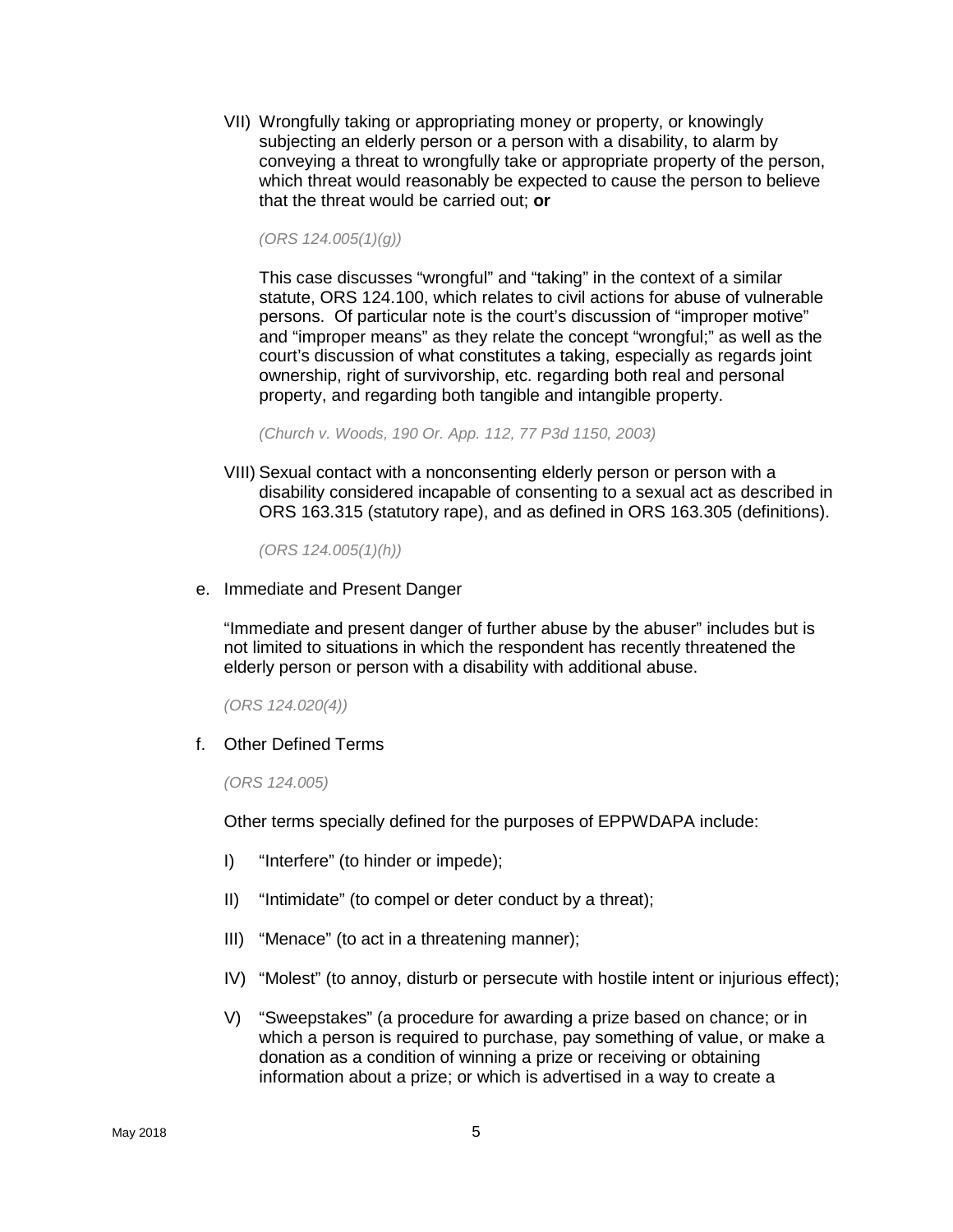reasonable impression that such a payment, purchase or donation is a condition of winning or receiving information about a prize; **and**

VI) Sweepstakes promotion" (an offer to participate in a sweepstakes).

#### **C. Limitations – Persons Against Whom a Petition May NOT Be Filed**

An elderly person or a person with a disability may not file a petition under ORS 124.005 to 124.040 against a guardian or a conservator of the person.

*(ORS 124.010(8))*

Note: Although an elderly person or a person with a disability cannot file an EPPWDAPA against their guardian or conservator, the statute is silent as to whether a guardian petitioner may file an EPPWDAPA petition against a guardian or a conservator of an elderly person or a person with a disability.

#### **D. Time Frames**

An EPPWDAPA petition must allege both of two different time frames:

*(ORS 124.010(1))*

1. That the prior abuse occurred within the 180 days preceding the filing of the EPPWDAPA petition.

*(ORS 124.010(1))*

Note: Time when the respondent is incarcerated, or has a principal residence more than 100 miles from the principal residence of the elderly person or person with a disability, is not counted as part of this 180-day period.

*(ORS 124.010(6))*

2. That petitioner is in immediate and present danger of further abuse from respondent.

*(ORS 124.010(1))*

Immediate and present danger includes situations in which the respondent has recently threatened further abuse.

*(ORS 124.020(4))*

#### **E. Requirement to Disclose Other Actions**

An EPPWDAPA petition must disclose the existence of any of the following pending between the parties:

*(ORS 124.010(4))*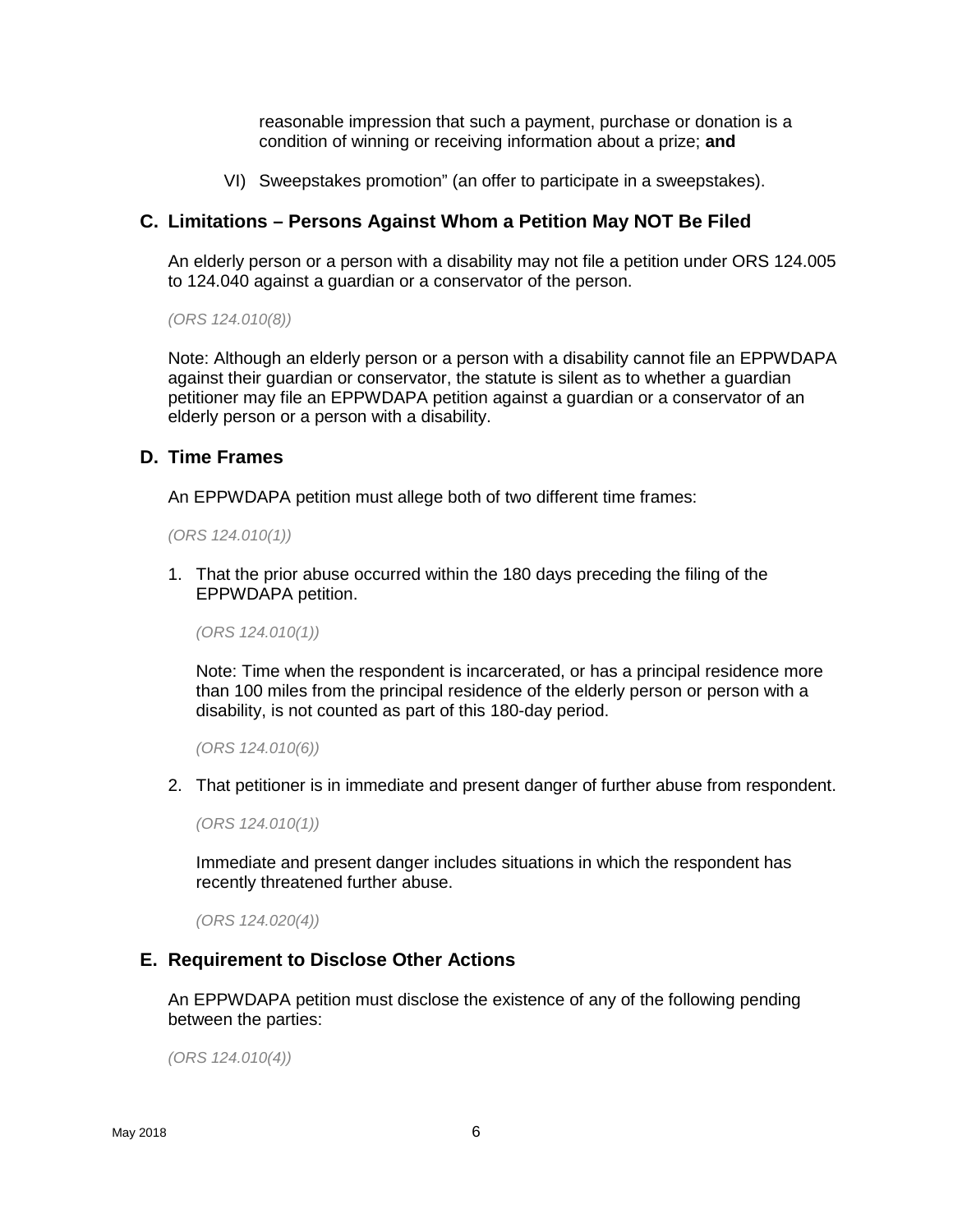- 1. Any other EPPWDAPA proceedings; **or**
- 2. Any "Abuse Prevention Act" proceedings; **or**
- 3. Any marital annulment, dissolution or separation proceedings; **or**
- 4. Any protective proceedings under ORS Chapter 125 (including guardianships and conservatorships).

#### **F. Moving Does Not Affect Rights**

The right to petition for relief under EPPWDAPA is not affected if the elderly person or a person with a disability has left the residence or household to avoid abuse.

*(ORS 124.010(3))*

# **G. Amendments to Petition**

1. Amendments of Petitioner Permitted.

Nothing in ORS Ch. 124 prohibits petitioner from amending the EPPWDAPA petition after filing and before hearing.

2. Amendments of Objector Permitted.

*(ORS 124.020(9)(c))*

The contested hearing that is set following service on the respondent and/or the elderly person or person with a disability is not limited to issues raised in the request for hearing form.

Note: However, if the respondent or the elderly person or person with a disability seeks to raise such an issue the Petitioner of Guardian Petitioner is entitled to a reasonable continuance.

*(ORS 124.020(9)(c))*

#### **H. Burden and Standard of Proof**

1. Burden of Proof

*(ORS 124.010(2))*

The petitioner or guardian petitioner has the burden of proof for all claims made under ORS 124.005 to 124.040.

2. Standard of Proof

*(ORS 124.010(2))*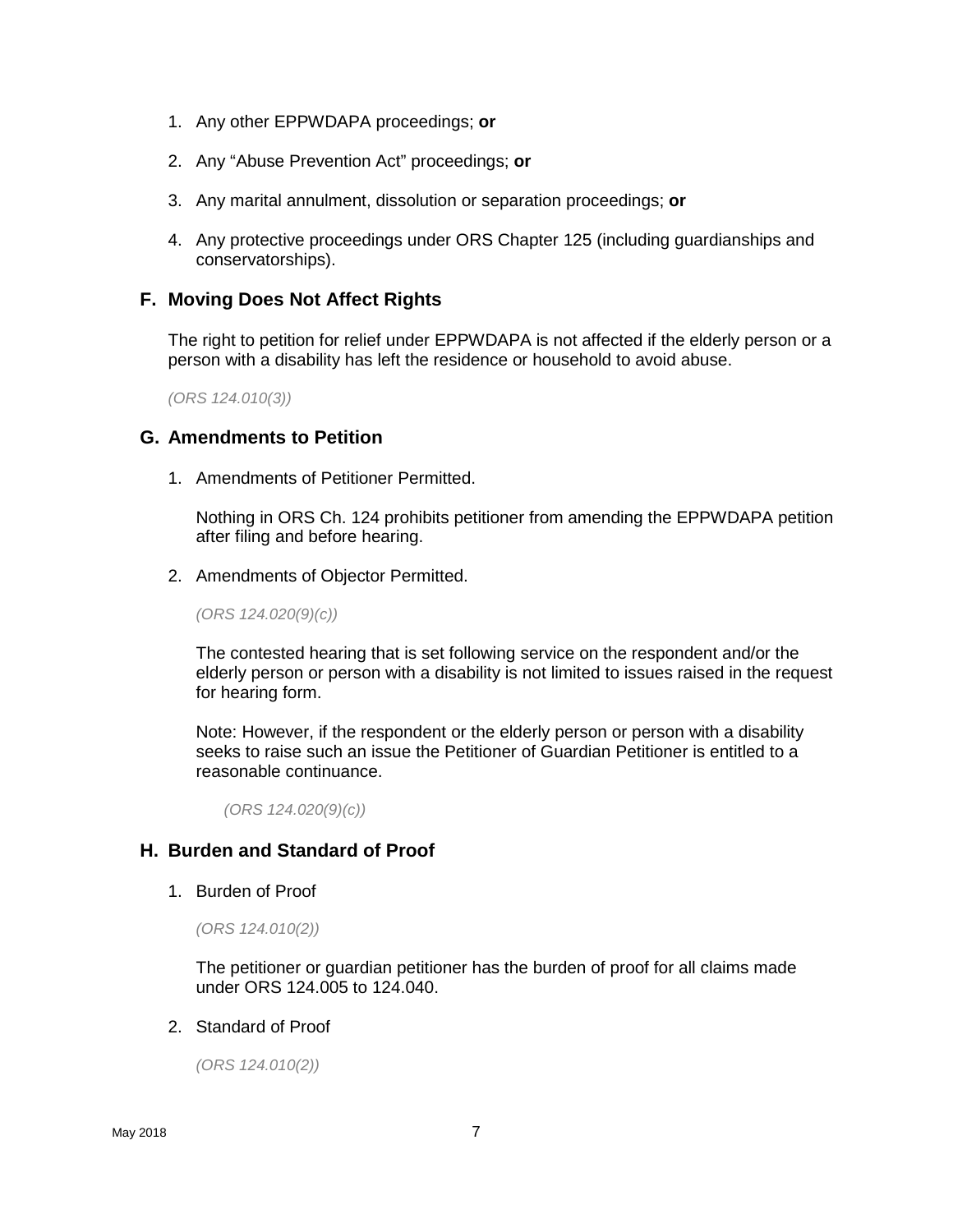The standard of proof is a preponderance of the evidence for all claims made under ORS 124.005 to 124.040.

#### **I. Notice to Elderly Person or Person with a Disability**

1. Copies of Documents and Statement of Rights.

*(ORS 124.024(1) and (2))*

If an EPPWDAPA petition is filed by a guardian petitioner, that person must give notice to the elderly person or the person with a disability or the petition, order, and related forms described in ORS 124.020(6), and must also serve on that person a notice that contains a statement of that person's rights to contact and retain counsel, have access to personal records, file objections, request a hearing, and present evidence and cross examine witnesses.

2. Form of Notice

*(ORS 124.024(3))*

Notice must be similar to that provided to a respondent.

3. Objection Form To Be Included.

*(ORS 124.024(3))*

The notice must contain an objection form that the elderly person or person with a disability can mail to the court.

4. Personal Services Required Within 72 Hours.

*(ORS 124.024(4))*

This notice must be personally served on the elderly person or person with a disability not later than 72 hours after the court issues a restraining order under ORS 124.020.

The statute is not clear what the result is if such service is not completed within 72 hours.

5. Proof of Service Before Contested Hearing.

*(ORS 124.024(4))*

This notice must be personally served on the elderly person or person and proof of service thereof filed in the proceeding before a contested hearing can be held pursuant to ORS 124.015.

The statute is not clear as to the result when a petition filed by a guardian petitioner, if service on the elderly person or person with a disability is not obtained, but the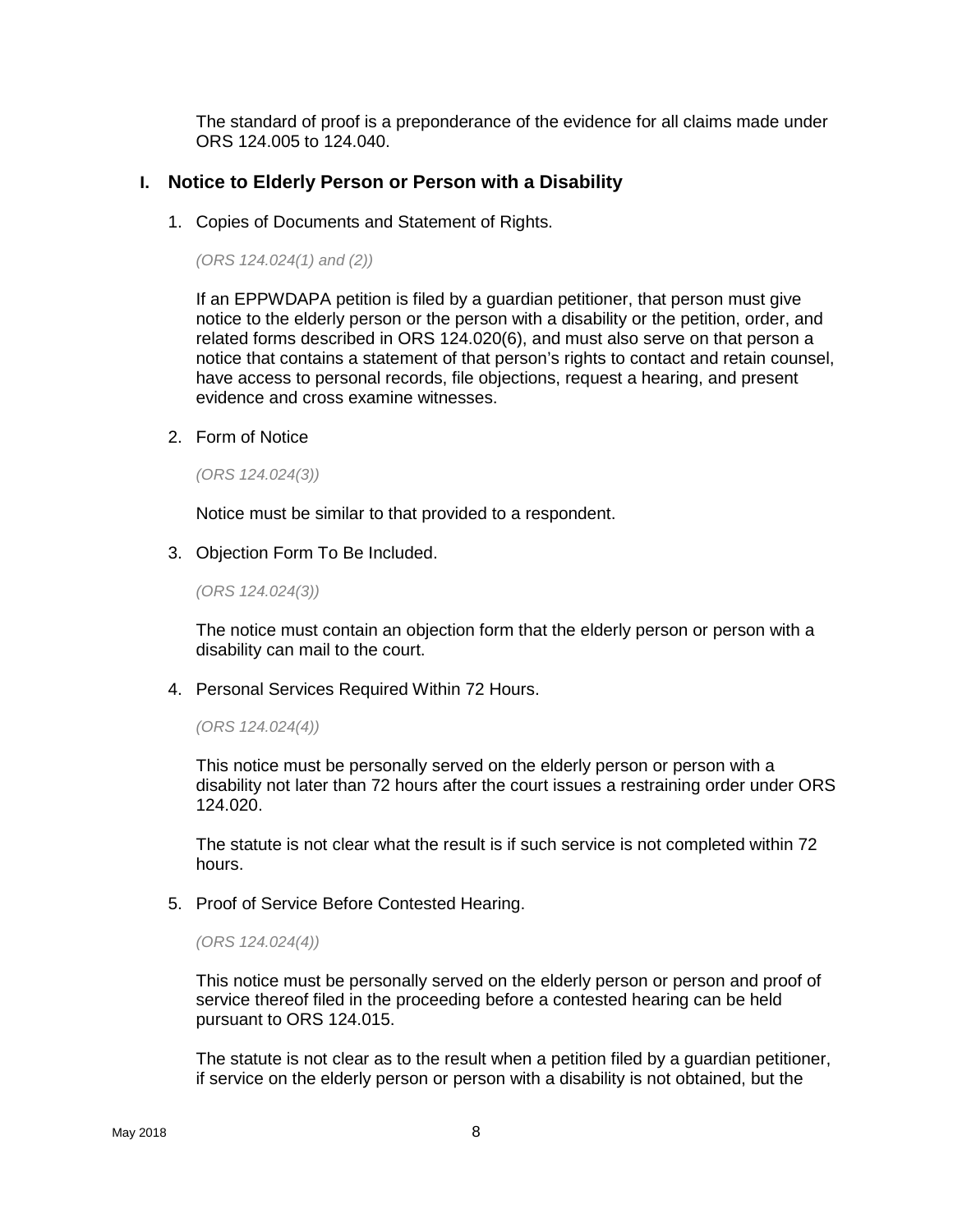respondent requests a hearing, and the 21 day period within which the hearing must be held runs.

#### **J. Clerk's Duties**

The court clerk has several duties under EPPWDAPA.

1. Information

The court clerk must give the elderly person information provided by the Department of Human Resources about local adult protective services, domestic violence shelters, and local legal services available.

*(ORS 124.010(5))*

2. Forms, Instructions.

The clerk must make available an instruction brochure and forms for the petition, order, and related forms. The forms must be in substantially the form prescribed by statute.

Note: OSCA Legal Counsel has developed standard forms and instructions, which OSCA updates as needed to reflect new legislation and case law, and comments from judges and court staff who review the updates.

3. Copies

If the court allows the petition, the clerk of the court must provide, without charge, the number of certified true copies of the petition and order necessary to effect service on the respondent. The court clerk must also deliver a true copy of the petition and order to the county sheriff for service, unless the court finds service is unnecessary because respondent appeared in person in court.

*(ORS 124.020(7)(a))*

4. Notify Petitioner if Documents Returned by Sheriff.

If the sheriff returns the order and petition to the court, because they are incomplete, the Clerk shall notify the Petitioner or Guardian Petitioner.

*(ORS 124.020(8)(a))*

5. If Service Not Achieved by Sheriff.

If the sheriff cannot achieve service, the sheriff shall notify the petitioner or guardian petitioner, and if that person does not respond within 10 days, the sheriff shall file a return to the clerk showing service was not completed.

*(ORS 124.020(8)(b))*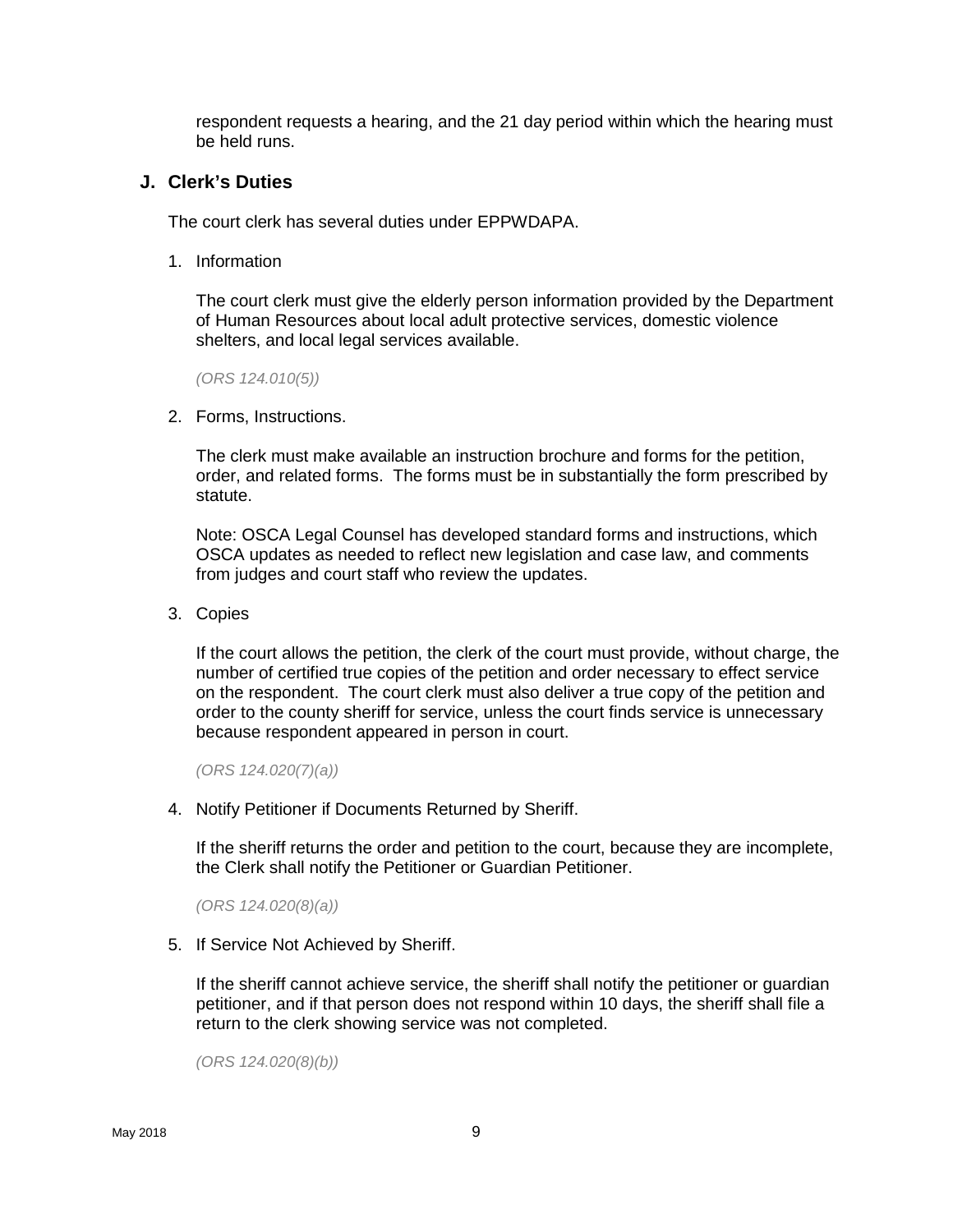6. Provide Hearing Request Form, and Give Notice of Hearing. The respondent, or the elderly person or the person with a disability, may request a court hearing upon any relief granted within 30 days after being served with an EPPWDAPA restraining order or notice thereof. The clerk shall provide a hearing request form in substantially the form provided in statute. The clerk shall also notify the petitioner or guardian petitioner of the time and date of the hearing, and shall provide a copy of the request for hearing.

*(ORS 124.020(9)(a))*

7. Deliver Proof of Service To Sheriff.

The clerk, or any other person serving a restraining order including a security amount and an expiration date, shall deliver to the sheriff a true copy of the proof of service and a true copy of the Petition and a true copy of the Order.

*(ORS 124.030(1))*

8. Deliver Notice of Early Termination.

When an EPPWDAPA restraining order is terminated before the expiration date, the clerk shall deliver a true copy of the termination order upon the sheriff.

*(ORS 124.030(3))*

#### **K. No Filing, Service, or Hearing Fees**

The court cannot charge filing, service, or hearing fees. The sheriff cannot charge service fees.

*(ORS 124.020(7)(d))*

# **II. UNCONTESTED, IMMEDIATE HEARING**

#### **A. Ex Parte Hearing Required**

An EPPWDAPA petitioner is entitled to an ex parte hearing, in person or by telephone, on the same day that the petition is filed or the next judicial day.

*(ORS 124.020(1))*

#### **B. Testimony May Establish Required Showing**

1. Who May Testify To Meet Requirement.

*(ORS 124.020(3))*

EPPWDAPA explicitly provides that the required showing may be made by testimony of the elderly person or person with a disability, a guardian or a guardian ad litem of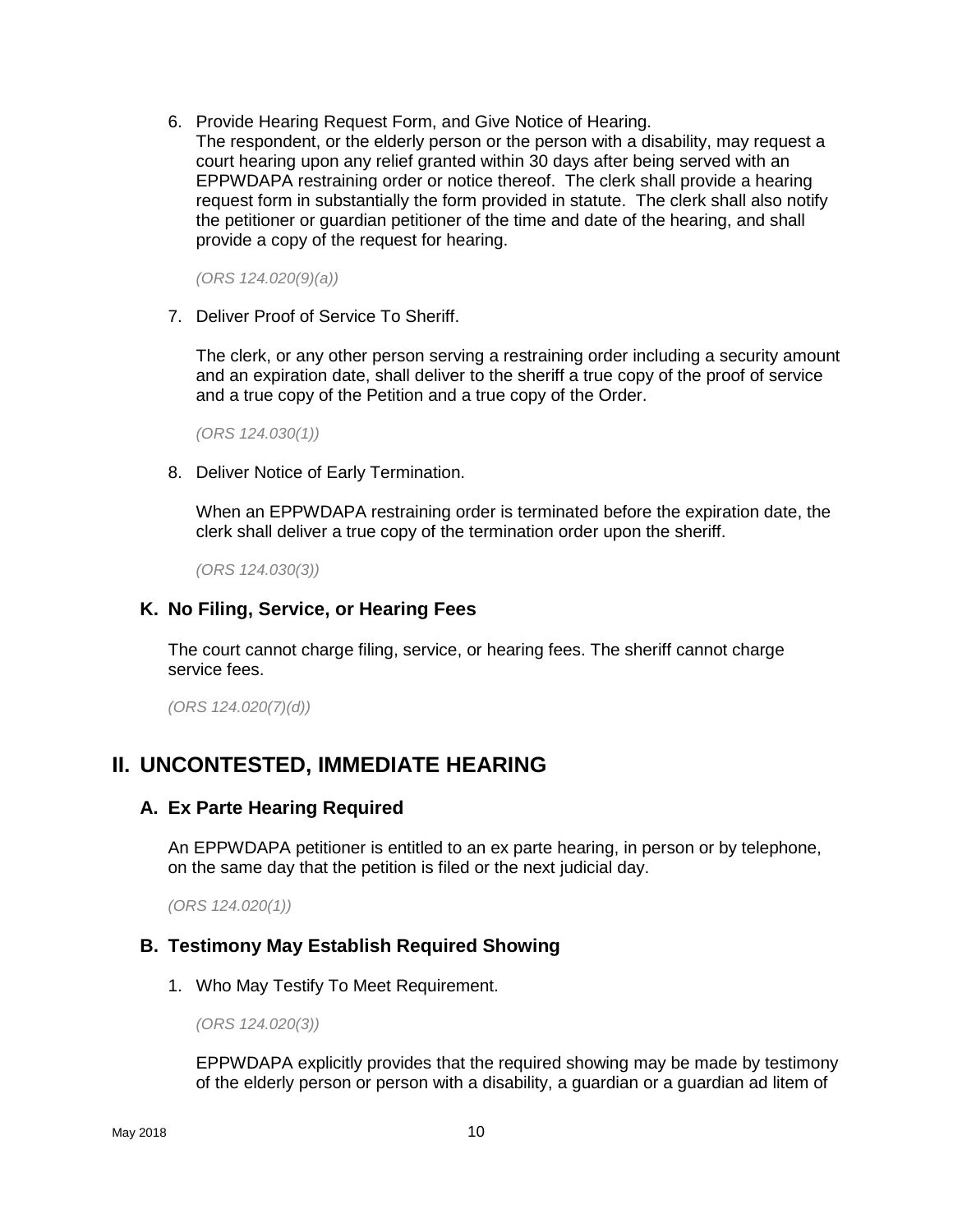the person, witnesses to the abuse, or adult protective services workers who have conducted an investigation.

2. Under EPPWDAPA There Must Be A Showing.

*(ORS 124.020(1))*

- a. That the elderly person or a person with a disability:
	- i. Has been the victim of abuse;
	- ii. Committed by the respondent;
	- iii. Within 180 days preceding the filing of the petition; **and that**
	- iv. There is an immediate and present danger of further abuse to the person.

Note: Many of these terms are defined and discussed above, and that their statutory definitions may be different from the more common meanings of some of these terms.

3. Error in Order Form.

*(ORS 124.020(5))*

Forms printed in accordance with statute, including the pre-printed form for the Order, contain errors, in that they fail to clarify that "petitioner" should often be interpreted as "elderly person or person with a disability." Although there is a statutory correction (ORS 124.020(5) ) in this regard for forms to be filled out by the petitioner or guardian petitioner, there is no such statutory correction for the form of the Order. The court should, nonetheless, make this substitution where common sense dictates, as, for example, in the section requiring a finding that there has been abuse of "the petitioner."

4. Intersection of FAPA and EPPWDAPA Processes.

*(ORS 124.010(4))*

Note also the discussion above regarding the potential use of the EPPWDAPA process by persons who may be seeking advantages in dissolution proceedings, as also discussed above, and the requirement that any such proceedings which are pending be reported to the court per ORS 124.010(4).

# **C. Burden and Standard of Proof**

As outlined above, the petitioner or guardian petitioner has the burden of proof in this and all hearings under EPPWDAPA, with the standard of a preponderance of the evidence.

*(ORS 124.010(2))*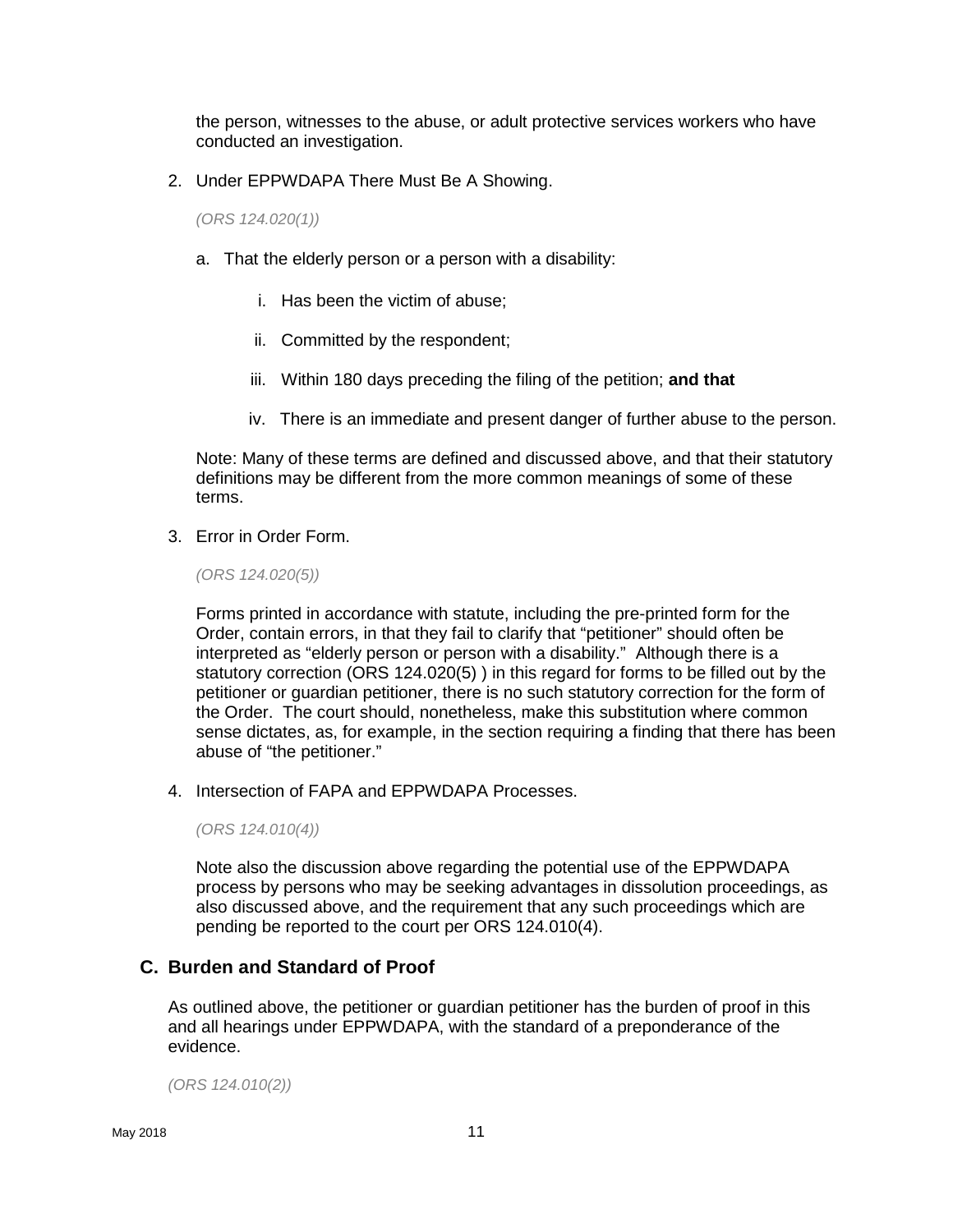# **III. RELIEF**

### **A. Mandatory (Not Discretionary) Relief**

At the initial hearing the court must order the following relief if petitioner or guardian petitioner requests it, **and** the court finds that:

*(ORS 124.020(1))*

• respondent abused the elderly person or person with a disability within the preceding 180 days; **and**

*(ORS 124.010(1)); (also see above at section (I)(B)(2)(d))*

• the elderly person or person with a disability is in immediate and present danger of further abuse by respondent.

*(ORS 124.010); (also see above at section (I)(B)(2)(d))*

Note: When a guardian petitioner files a petition, and appears at the ex parte hearing, the elderly person or person with a disability may or may not be present at this ex parte hearing. However, issues may not be raised at this ex parte hearing regarding an objection to the requested relief or regarding other wishes of the elderly person or person with a disability. Such issues are to be addressed through the objection hearing process under ORS 124.020 as set forth below in section IV. Relief requested by a guardian petitioner, if legally appropriate, is to be granted by the court at this ex parte hearing, as the court is without discretion in many of these matters if the specific relief is requested by the guardian petitioner, although the guardian petitioner may have discretion as to whether to request such relief.

1. Restraint from Further Abuse

Order that the respondent be restrained from doing the following to the elderly person or person with a disability:

*(ORS 124.020(1)(c))*

a. **Abusing**, defined in ORS 124.005(1);

*(ORS 124.020(1)(c); ORS 124.005(1))*

b. **Intimidating**, defined as compelling or deterring conduct by a threat;

*(ORS 124.020(1)(c); ORS 124.005(5))*

c. **Molesting**, defined as annoying, disturbing, or persecuting with hostile intent or injurious effect;

*(ORS 124.020(1)(c); ORS 124.005(7))*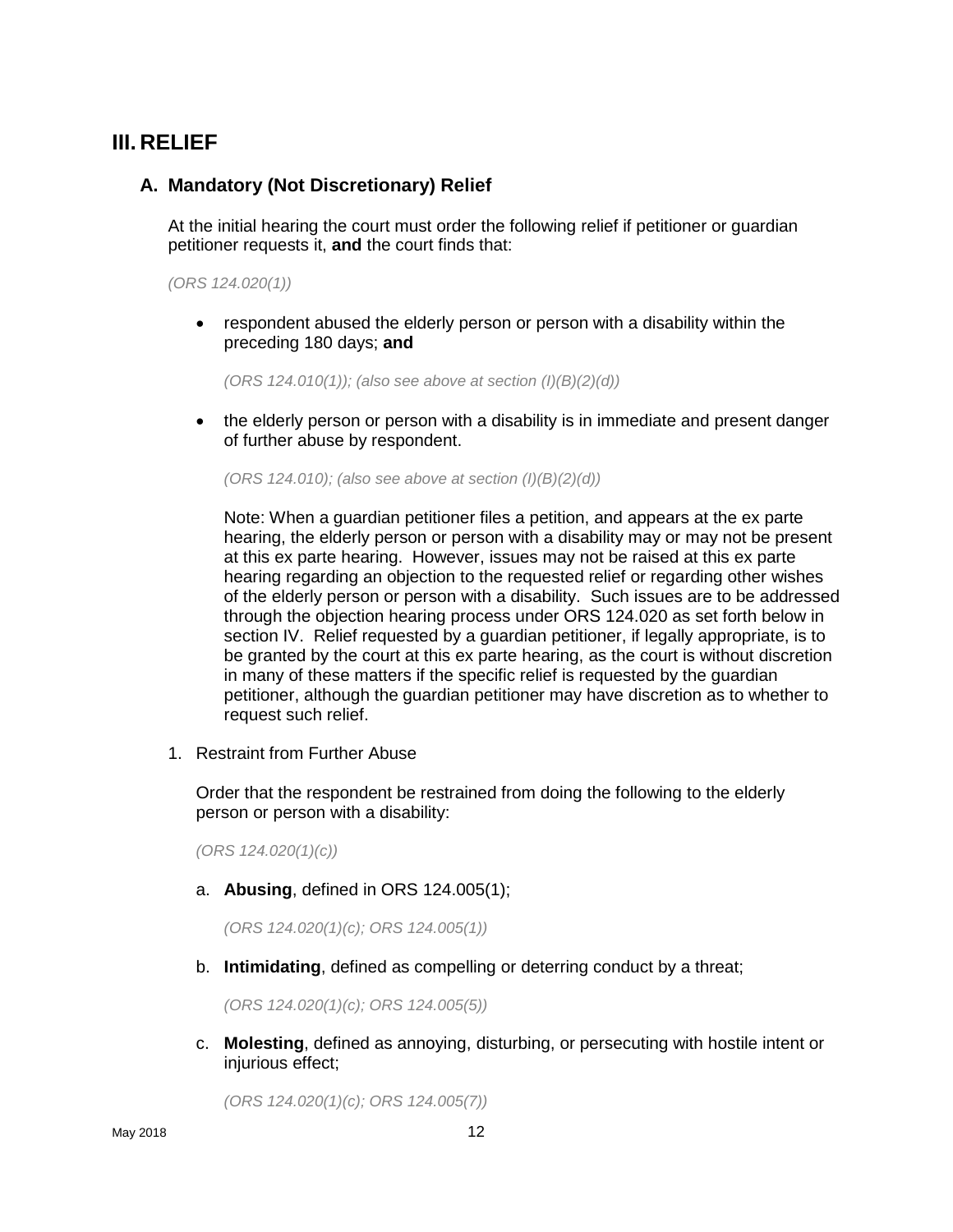d. **Interfering with**, defined as interposing in a way that hinders or impedes;

*(ORS 124.020(1)(c); ORS 124.005(4))*

e. **Menacing**, defined as acting in a threatening manner;

*(ORS 124.020(1)(c); ORS 124.005(6))*

f. **Attempting** to abuse, intimidate, molest, interfere with or menace the elderly person or person with a disability;

*(ORS 124.020(1)(c))*

g. **Mailing** any sweepstakes promotion to the elderly person or person with a disability, effective not less than 150 days after entry of the order.

*(ORS 124.020(1)(e)(A)); (ORS 124.005(1)(f))*

2. Restraint from Entry Onto Specified Premises

If requested by petitioner or guardian petitioner, order that respondent be restrained from entering, or attempting to enter, any premises if the court deems it necessary to prevent respondent from abusing, intimidating, molesting, interfering with or menacing the elderly person or person with a disability.

*(ORS 124.020(1)(d))*

3. Ouster

If requested by petitioner or guardian petitioner, order respondent to move out of the residence of the elderly person or person with a disability if:

*(ORS 124.020(1)(a))*

- a. the residence is solely in name of the elderly person or person with a disability; **or**
- b. the elderly person or person with a disability and the respondent jointly own or rent the residence; **or**
- c. the respondent is married to the elderly person or person with a disability.
- 4. Police "Standby" for Essential Personal Property

If requested by petitioner or guardian petitioner, order that a peace officer accompany the party moving from the residence of the elderly person or person with a disability to remove *essential* personal effects.

*(ORS 124.020(1)(b))*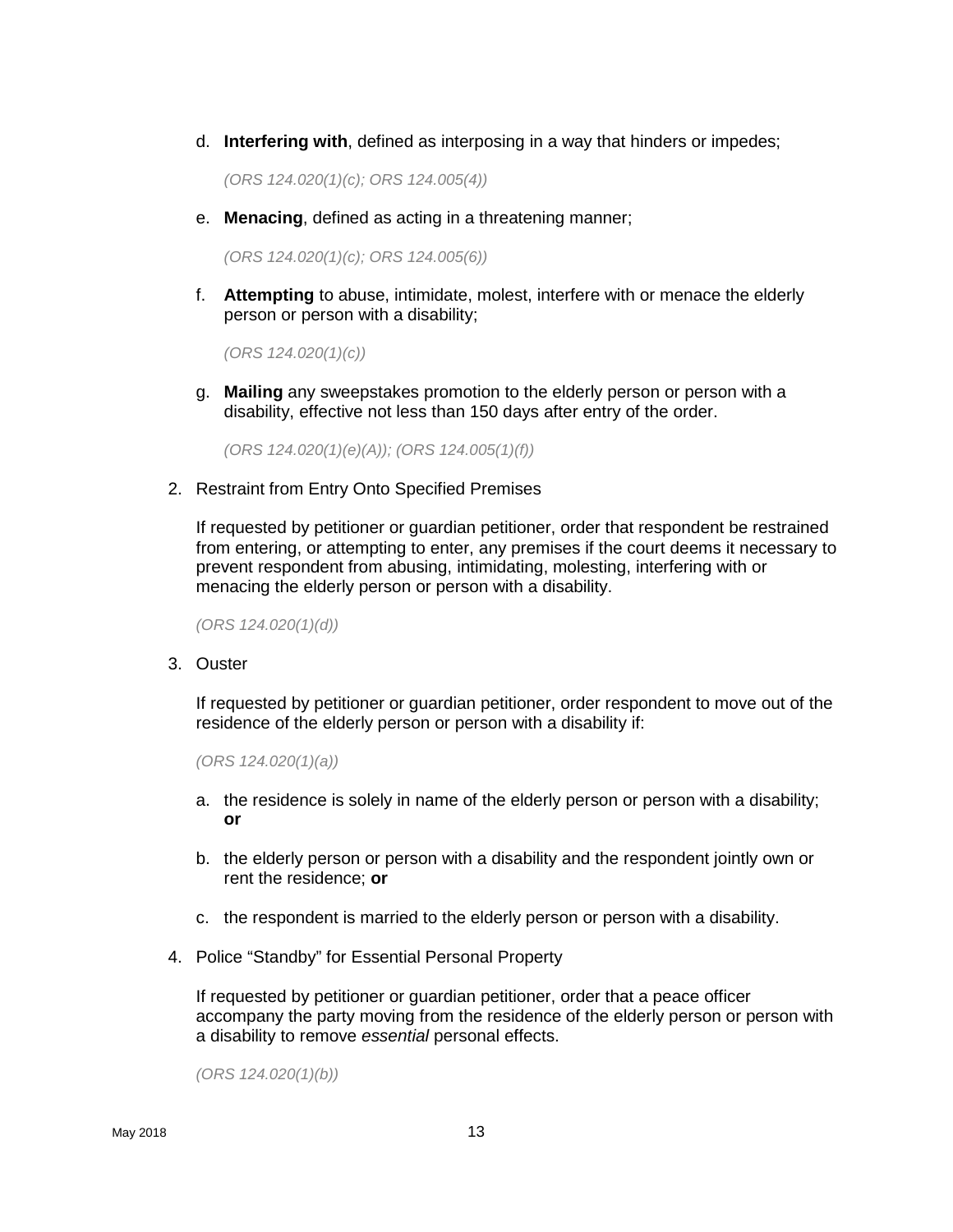a. The "standby" time is not required to exceed 20 minutes

*(ORS 124.025(1)&(2))*

- b. The peace officer may temporarily interrupt the removal of property at any time.
- c. Police "standby" is available on only one occasion.
- d. Essential person effects include, but are not limited to: clothing, toiletries, medications, Social Security cards, birth certificates, identification and tools of the trade.

*(ORS 124.020)*

Note: The statute does not define *essential personal effects* but see ORS 107.718(d) which deals with FAPA restraining orders and lists the above items as essential personal property.

*(ORS 107.718(d))*

5. Security Amount

Specify the amount of the bond for violation of the restraining order. Although the statutory form specifies a default bond amount at \$5,000, the court may impose a higher or lower security amount.

*(ORS 124.030(4))*

6. Notice to Respondent

Notice of respondent's right to request a hearing must accompany order in order to comply with the statute.

*(ORS 124.020(6)); (See Form – Notice to Respondent)*

7. Notice to Elderly Person or Person With a Disability

Guardian petitioners must give notice of petition, order, and related forms described in ORS 124.020(6) to the elderly person or person with a disability named in the petition.

*(ORS 124.024(1))*

Such notice must be provided within seventy-two hours after the court issues a restraining order under ORS 124.020.

*(ORS 124.024(4))*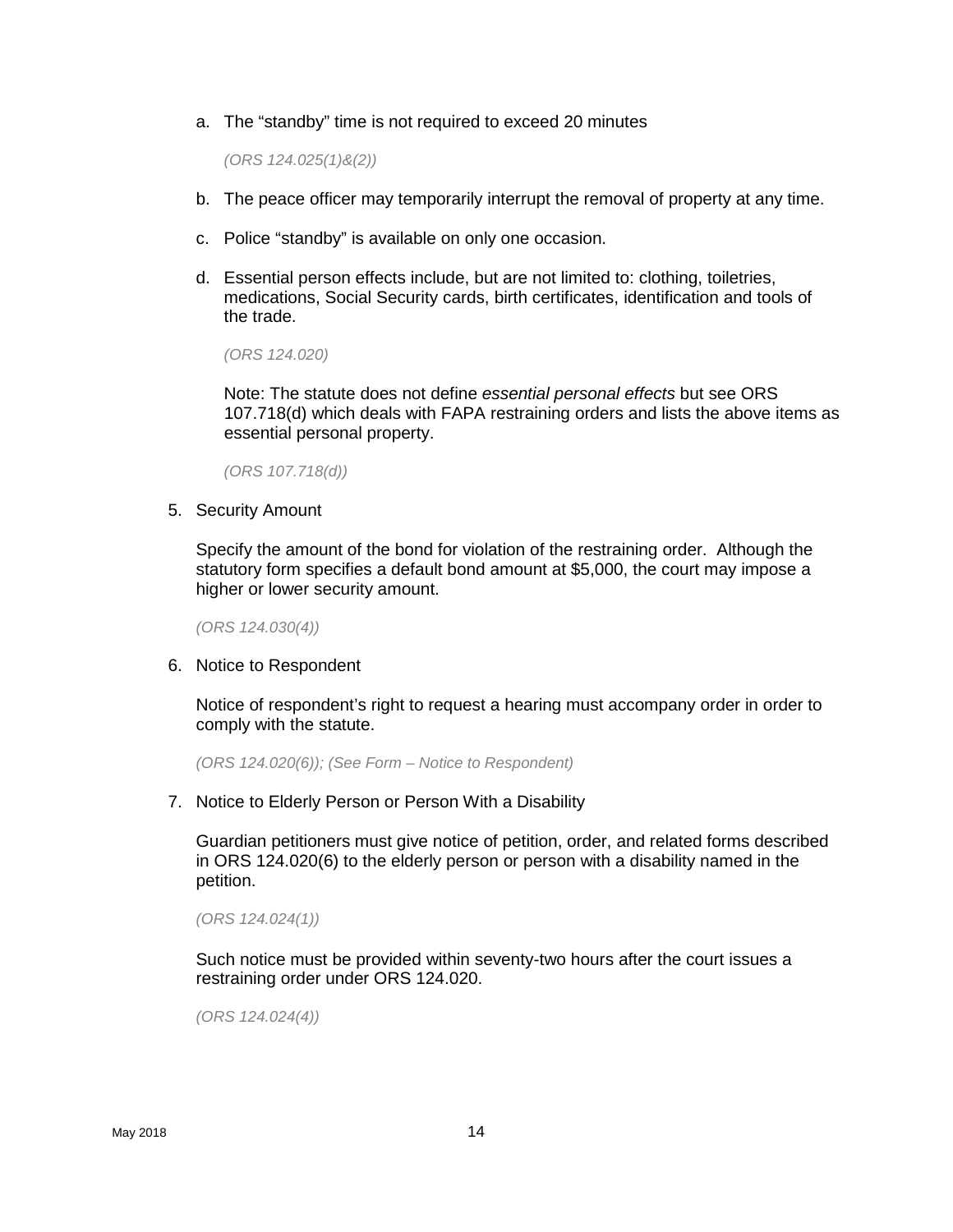8. Sweepstakes Promotions

In addition to restraining the respondent from mailing any sweepstakes promotion to the elderly person or person with a disability, the court can order the respondent to:

a. Remove the elderly person or person with a disability from the sweepstakes mailing list (within 150 days of the date the order is entered); or place the elderly person or person with a disability on a list of persons to whom the promotions may not be mailed; **and**

*(ORS 124.020(1)(e))*

b. Immediately refund any payment received in any form from the elderly person or person with a disability after the court order is entered.

#### **B. Discretionary Relief**

1. Authority to Order the Return of Wrongfully Appropriated Money or Property

If the court finds that the elderly person or person with a disability has been the victim of abuse as defined in ORS  $124.005(1)(q)$  the court may order only that relief which the court considers *necessary* to prevent or remedy the *wrongful* taking or appropriation of the money or property of the elderly person or person with a disability, including but not limited to the relief which is set forth below at III.B.1.a through d.

*(ORS 124.020(2)(a))*

Note: ORS 124.005(1)(g): includes the following as one definition of abuse. "Wrongfully taking or appropriating money or property, or knowingly subjecting an elderly person or person with disabilities to alarm by conveying a threat to wrongfully take or appropriate money or property, which threat reasonably would be expected to cause the elderly person or person with a disabilities to believe that the threat will be carried out."

*(ORS 124.005 (1)(g))*

Note: *see Church v. Woods,* 190 Or. App. 112, 118-9, 77 P.3d 1150 (2003) (internal citations omitted.) defining wrongfully: "[Wrongfully's] ordinary meaning is full of wrong: INJURIOUS, UNJUST, UNFAIR." More specifically, it has a well-understood meaning in the law of torts with regard to interference with legal interests. Conduct generally is "wrongful" if it is carried out in pursuit of an improper motive or by improper means. "Improper means" must be independently wrongful by reason of statutory or common law, beyond the mere fact of the injury complained of. Improper means, for example, include violence, threats, intimidation, deceit, misrepresentation, bribery, unfounded litigation, defamation and disparaging falsehood. The use of undue influence also constitutes an "improper means," in that it involves the procurement of an unfair advantage. That dual meaning of the word "wrongful," focusing alternatively on the defendant's motives or the means by which property was taken, is sensible in the context of ORS 124.110(1)(a). Accordingly, we adopt it."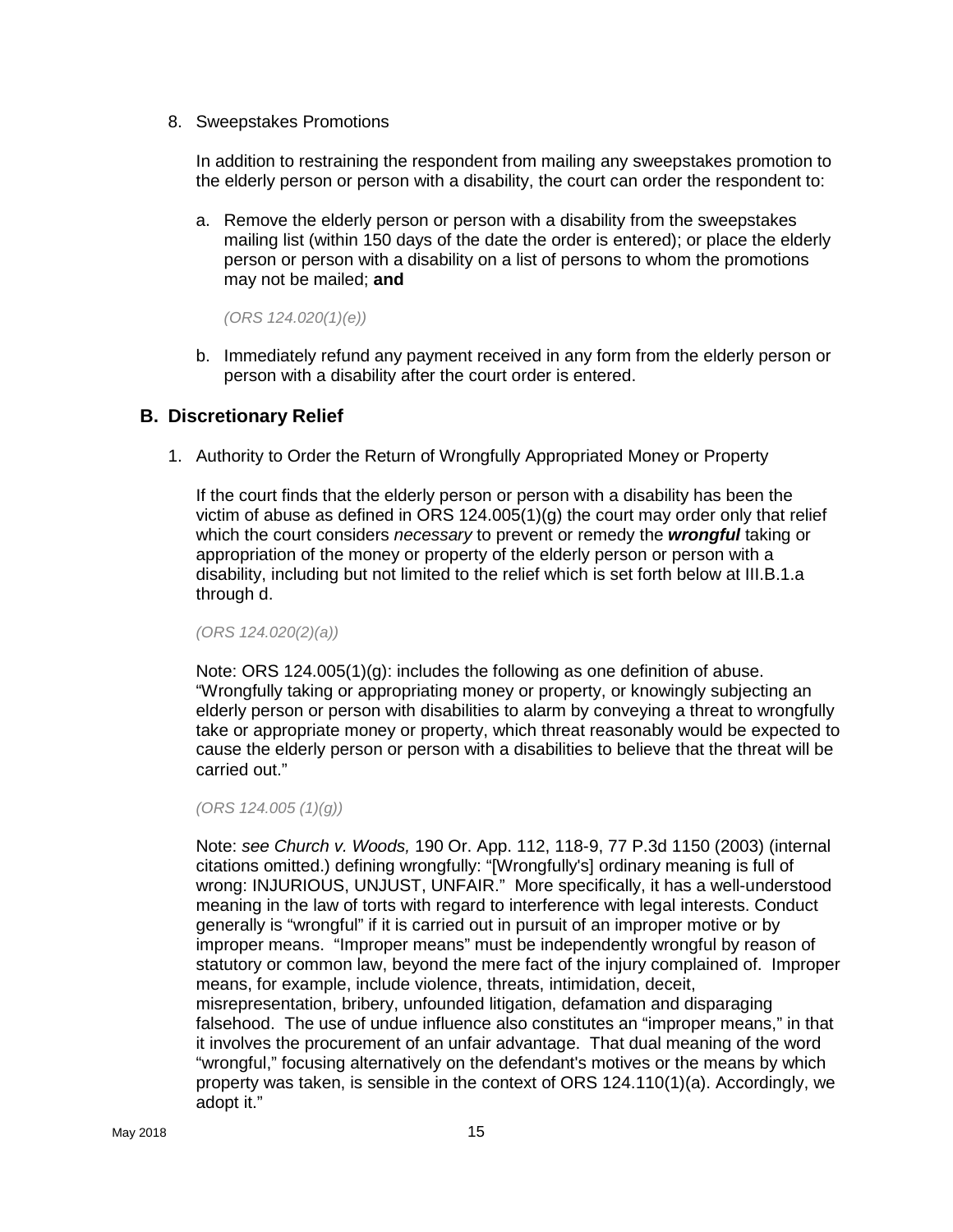*(Church v. Woods, 190 Or. App. 112, 118-9, 77 P.3d 1150 (2003))*

a. Directing the respondent to **refrain from exercising control** over the money or property of the elderly person or person with a disability;

*(ORS 124.020(2)(a)(A))*

b. Requiring the respondent to **return custody** or control of the money or property of the elderly person or person with a disability to him or her;

*(ORS 124.020(2)(a)(B))*

c. Requiring the **respondent to follow the instructions** of the guardian or conservator of the elderly person or person with a disability; **or**

*(ORS 124.020(2)(a)(C))*

d. **Prohibiting** the respondent from **transferring the money or property** of the elderly person or person with a disability to any person other than the elderly person or person with a disability.

*(ORS 124.020(2)(a)(D))*

Note: The statutory order form does not list the above options as possible relief and therefore a pro se petitioner may not know to write them in the "other relief" requested section of the form. The court should inquire if petitioner wants to include any of these options when executing an order where petitioner has alleged the money or property has been wrongfully appropriated.

Note: As noted below there are other consequences to ordering the return of property. At the ex parte hearing the respondent has had no opportunity to contest ownership of the allegedly wrongfully obtained property. ORS 133.310(3) requires a peace office to arrest and take into custody a person without a warrant when the officer has probable cause to believe that person has been served with a restraining order and has violated that order. A respondent in possession of allegedly wrongfully obtained property would therefore be subject to mandatory arrest.

*(ORS 133.310(3))*

#### **C. Additional Discretionary Relief**

The court may order any additional relief it considers necessary to provide for the safety and welfare of the elderly person or person with a disability.

*(ORS 124.020(1)(f))*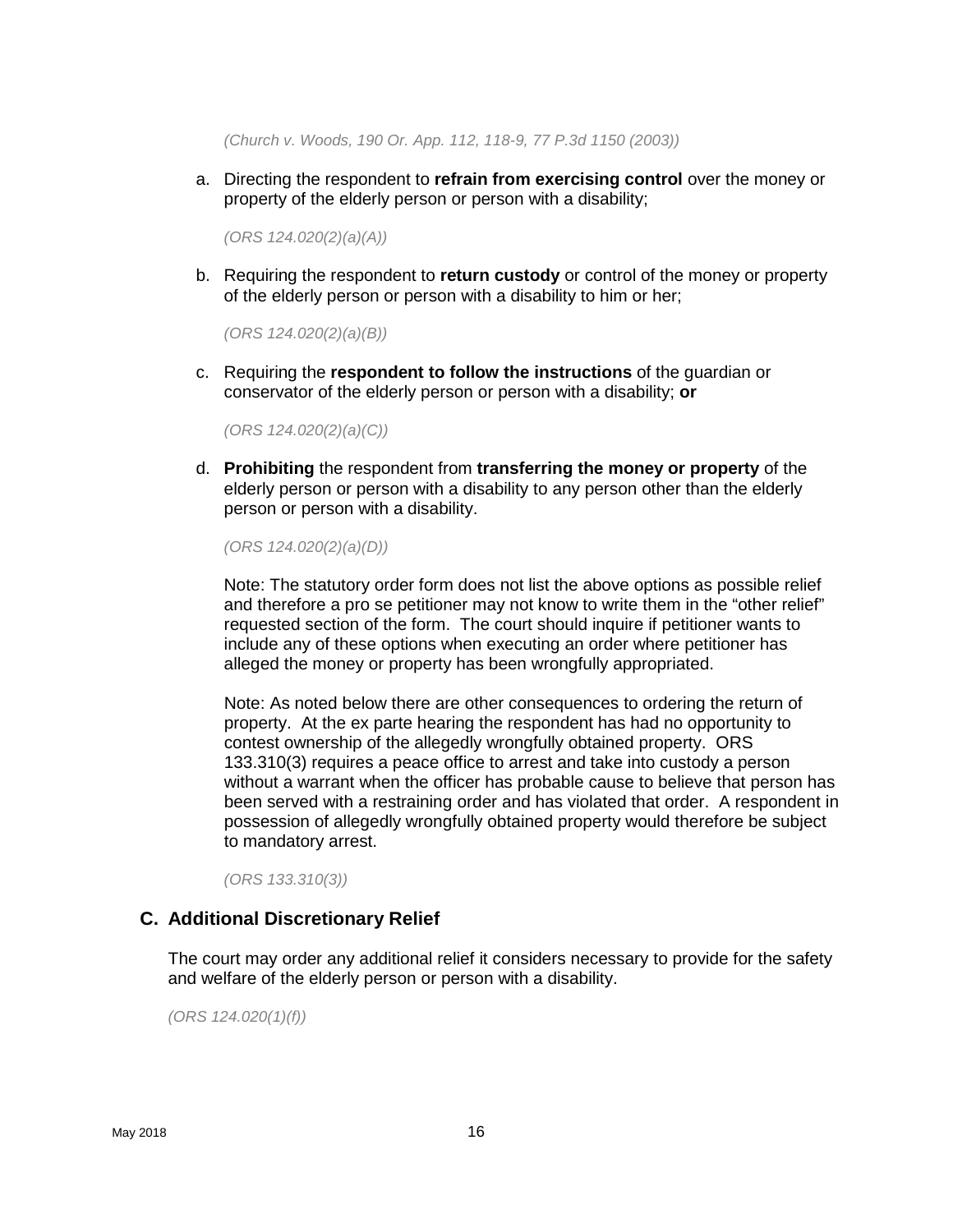# **D. Limits on Relief**

The court may not use a restraining order issued under ORS 124.005 to 124.040 to:

1. Allow any person other than the elderly person or person with a disability to assume responsibility for managing any money or property of the elderly person or person with a disability; **or**

*(ORS 124.020(2)(b)(A))*

2. Provide relief that is more appropriately obtained in a protective proceeding filed under ORS chapter 125 (Protective Proceedings).

*(ORS 124.020(2)(b)(B))*

Note: This includes, but is not limited to, giving control or management of the financial accounts or property of the elderly person or person with a disability for any purpose other than necessary to prevent or remedy the wrongful taking or appropriation of money described in 124.005(1)(g).

#### **E. Entry Into Law Enforcement Data System**

1. When a EPPWDAPA restraining order is issued and the person to be restrained has actual notice thereof, the clerk of the court shall deliver:

*(ORS 124.030 (1))*

- a. a true copy of the affidavit of proof of service,
- b. a copy of the petition, **and**
- c. a true copy of the order to a county sheriff.
- 2. Upon receipt of the order the county sheriff shall entered the order into the Law Enforcement Data System (LEDS), which gives notice to all law enforcement agencies of the order. The order will be fully enforceable in any county in the state.

#### **F. Duration of Relief**

1. Order remains in effect for a period of one year; **or**

*(ORS 124.020(1))*

2. Until the order is withdrawn or amended, whichever is sooner.

# **G. Dismissal**

1. By Written Order

The court may dismiss a restraining order at any time, but only by written order.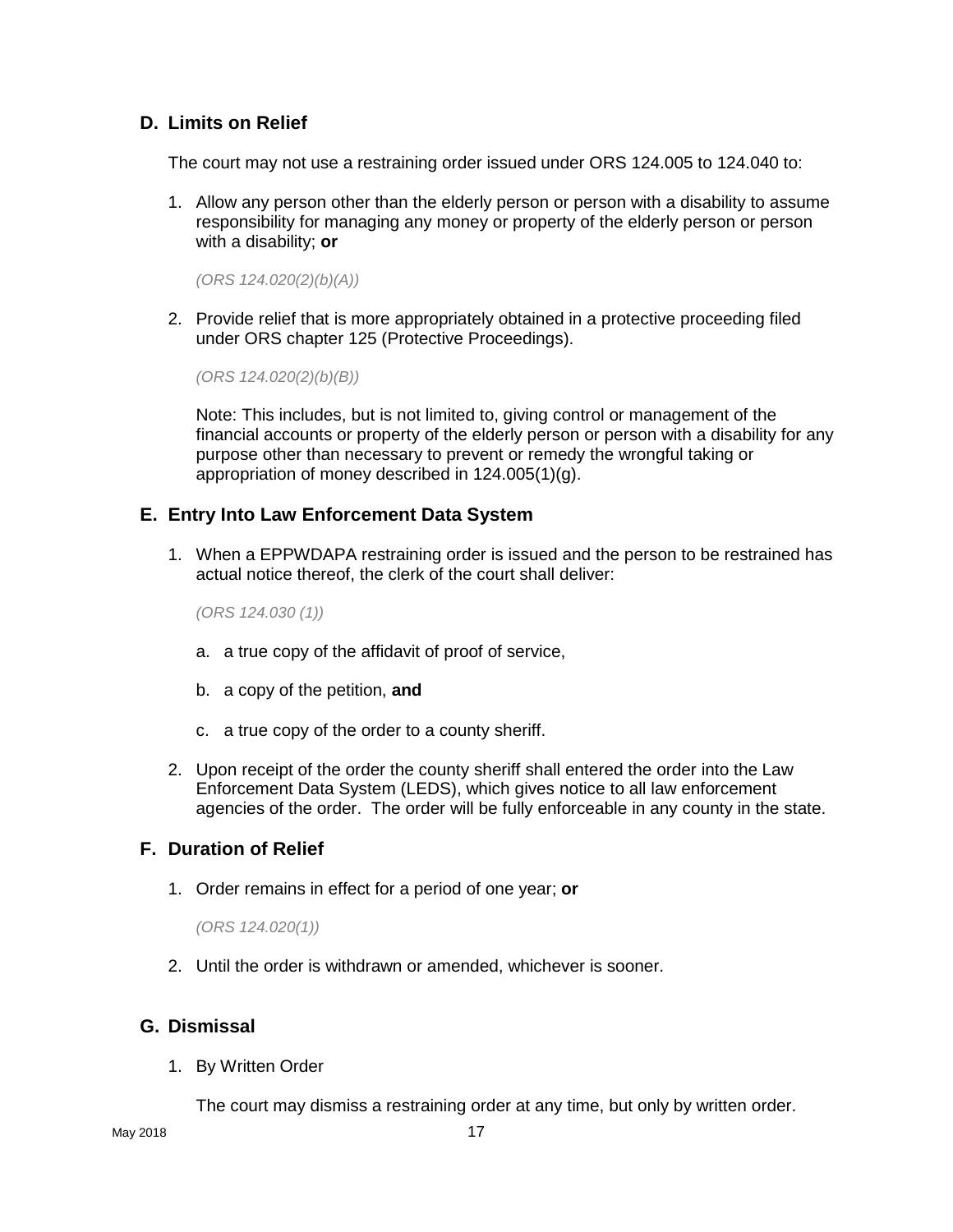*(ORS 124.030(2))*

EPPWDAPA provides no specific standard or guidance for dismissal of restraining orders, and court practices vary considerably. ORCP 54(A)(1) permits dismissal without court order upon filing of a notice by the plaintiff.

2. Notarized Signature Required

A restraining order entered under ORS 124.020 can be terminated upon a motion for dismissal by the petitioner or guardian petitioner, only if the motion is notarized.

*(ORS 124.030(2))*

#### **H. Renewals**

1. For Good Cause Shown

The court may renew an EPPWDAPA order for "good cause shown" regardless of whether there has been further abuse.

*(ORS 124.035)*

2. Due Process

Due process may require notice to respondent and an opportunity for a hearing on the renewal.

#### **I. Early Termination**

When the order is terminated before it expires, the clerk of the court must deliver a true copy of the termination order to the sheriff with whom the original order was filed. The sheriff must then remove the original order from the Law Enforcement Data System.

*(ORS 124.030(3))*

# **IV.THE CONTESTED HEARING PROCESS**

Either the respondent or the elderly person or person with a disability (in a case brought by a guardian petitioner) may request a hearing to object to the order or to its particular provisions.

#### **A. Contested Hearing Requests**

1. Timing

The respondent or the elderly person or person with a disability must request the hearing within 30 days after the restraining order is served on the person who requests the hearing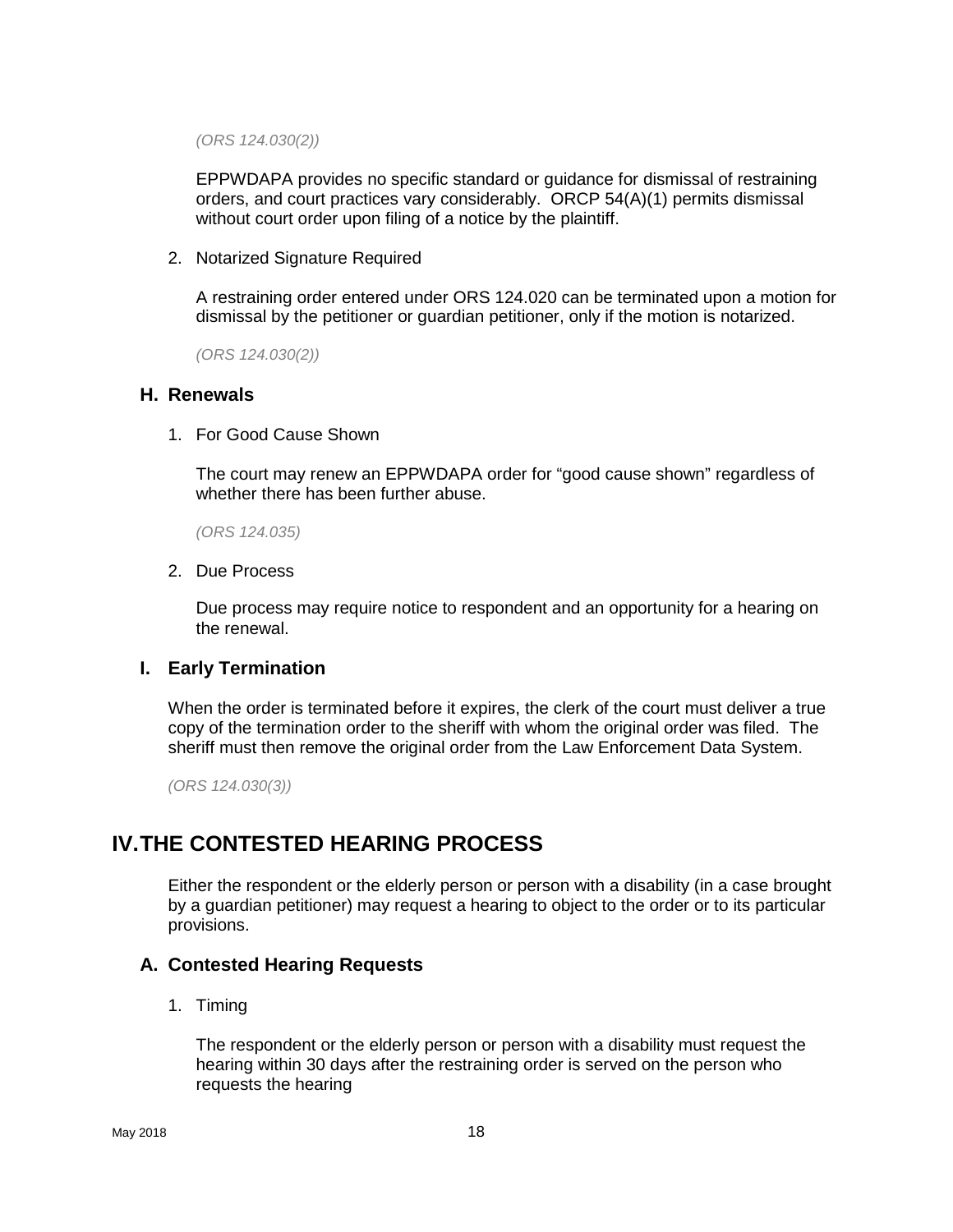*(ORS 124.020(9)(a))*

2. Forms

The clerk must make the hearing request form available substantially in the form provided in ORS 124.020(6).

*(ORS 124.020(9)(a))*

#### **B. Scheduling the Contested Hearing**

1. The court must hold the hearing within 21 days of the hearing request.

*(ORS 124.015(1))*

Note: However if respondent or the elderly person or person with a disability causes or contributes to the delay, the 21-day rule may not apply. Per *Strother and Strother*, 130 Or App 624, 630, 883 P2d 249 (1994), *rev den* 320 Or 508 (1995), if the delay is attributable to the person requesting the hearing, the hearing may be postponed beyond 21 days in an appropriate circumstance.

*(Strother and Strother, 130 Or App 624, 630, 883 P2d 249 (1994), rev den 320 Or 508 (1995))*

2. If respondent or the elderly person or person with a disability is represented by counsel and another party so requests, the court may extend the time for hearing up to five (5) days, to allow other parties to seek representation.

*(ORS 124.015(3))*

# **C. Contested Hearing Notice Requirements**

The clerk of the court shall notify all parties of a scheduled contested hearing, and the petitioner or guardian petitioner shall give the clerk sufficient information to allow such notification.

*(ORS 124.020(9)(b))*

#### **D. Settlement**

1. The court can approve any consent agreement to bring about a cessation of the abuse.

*(ORS 124.015(4))*

2. However, the settlement cannot provide for restraint of a party unless the other party petitioned for and was granted an order under ORS 124.010.

*(ORS 124.015(4))*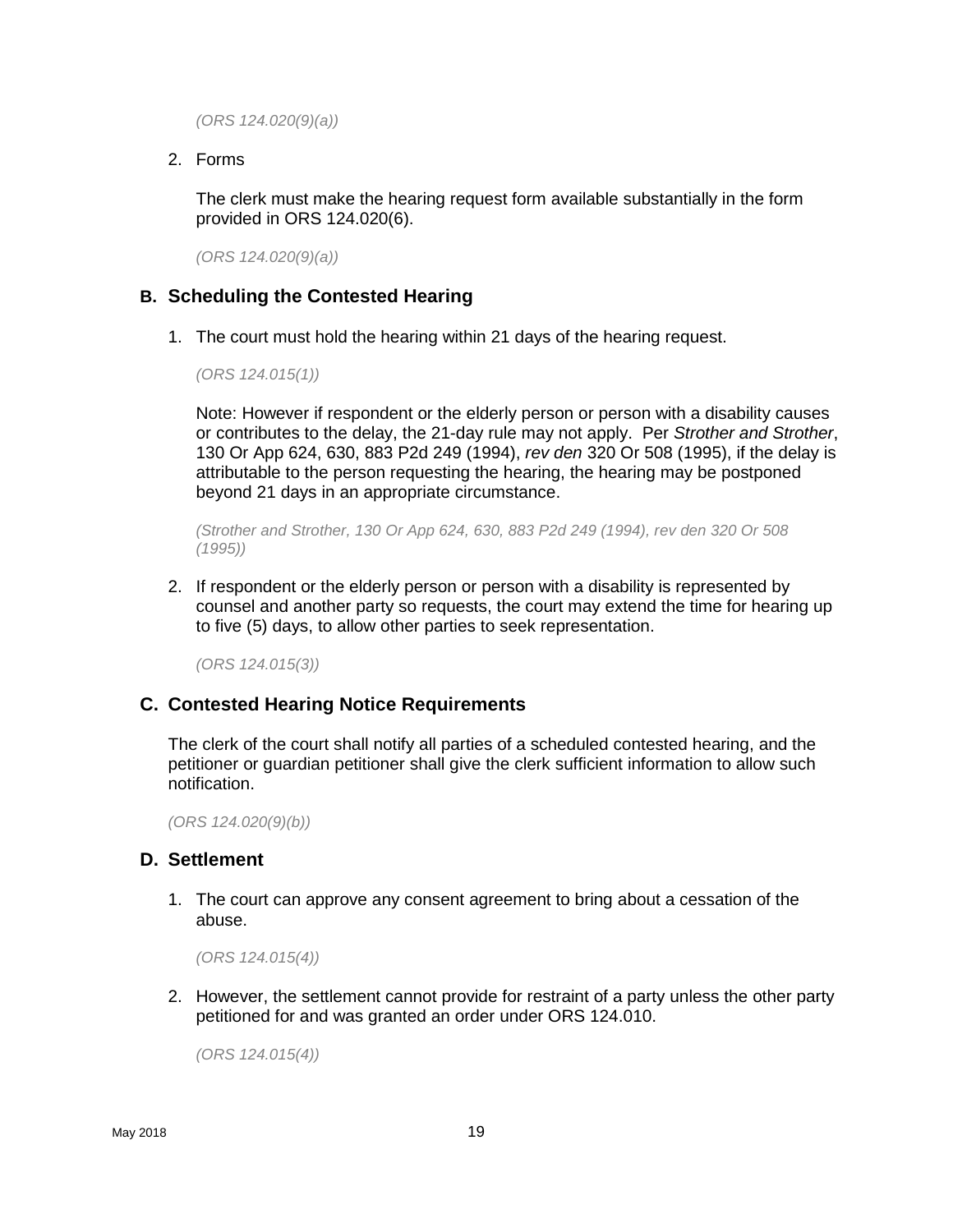3. Thus, the settlement cannot provide for mutual restraint unless both parties petitioned for and received orders under ORS 124.010.

*(ORS 124.015(4))*

4. In addition, the court cannot use a restraining order under ORS 124.005 to 124.040 to allow a person other than the elderly person or the person with a disability to assume responsibility for managing the money or property of the person.

*(ORS 124.020(2)(b)(A))*

5. Nor can the court use a restraining order under ORS 124.005 to 124.040 to grant relief that is more appropriately filed under ORS chapter 125 (protective proceedings, including guardianships and conservatorships).

*(ORS 124.020(2)(b)(B))*

#### **E. Subject Matter of Contested Hearing**

1. The EPPWDAPA hearing is not limited to issues that respondent raised in the request for hearing.

*(ORS 124.020(9)(c))*

2. The EPWPDAPA hearing may include testimony from witnesses to the abuse and from adult protective services workers.

*(ORS 124.020(9)(c))*

Although not specified in ORS 124.020(9), other witnesses may, of course, also testify, as may be appropriate.

3. If the respondent, elderly person, or person with a disability seeks to raise an issue at the hearing not previously raised in the request form, the petitioner or guardian petitioner is entitled to a reasonable continuance to prepare a response.

*(ORS 124.020(9)(c))*

#### **F. Contested Hearing Procedures**

- 1. EPPWDAPA does not specify what takes place at the hearing.
- 2. The court, during the hearing, must exercise its discretion to protect the elderly person or person with a disability from traumatic confrontation with respondent.

*(ORS 124.020(9)(d))*

3. The EPPWDAPA contested hearing may be held in person or by phone.

*(ORS 124.020(9)(c))*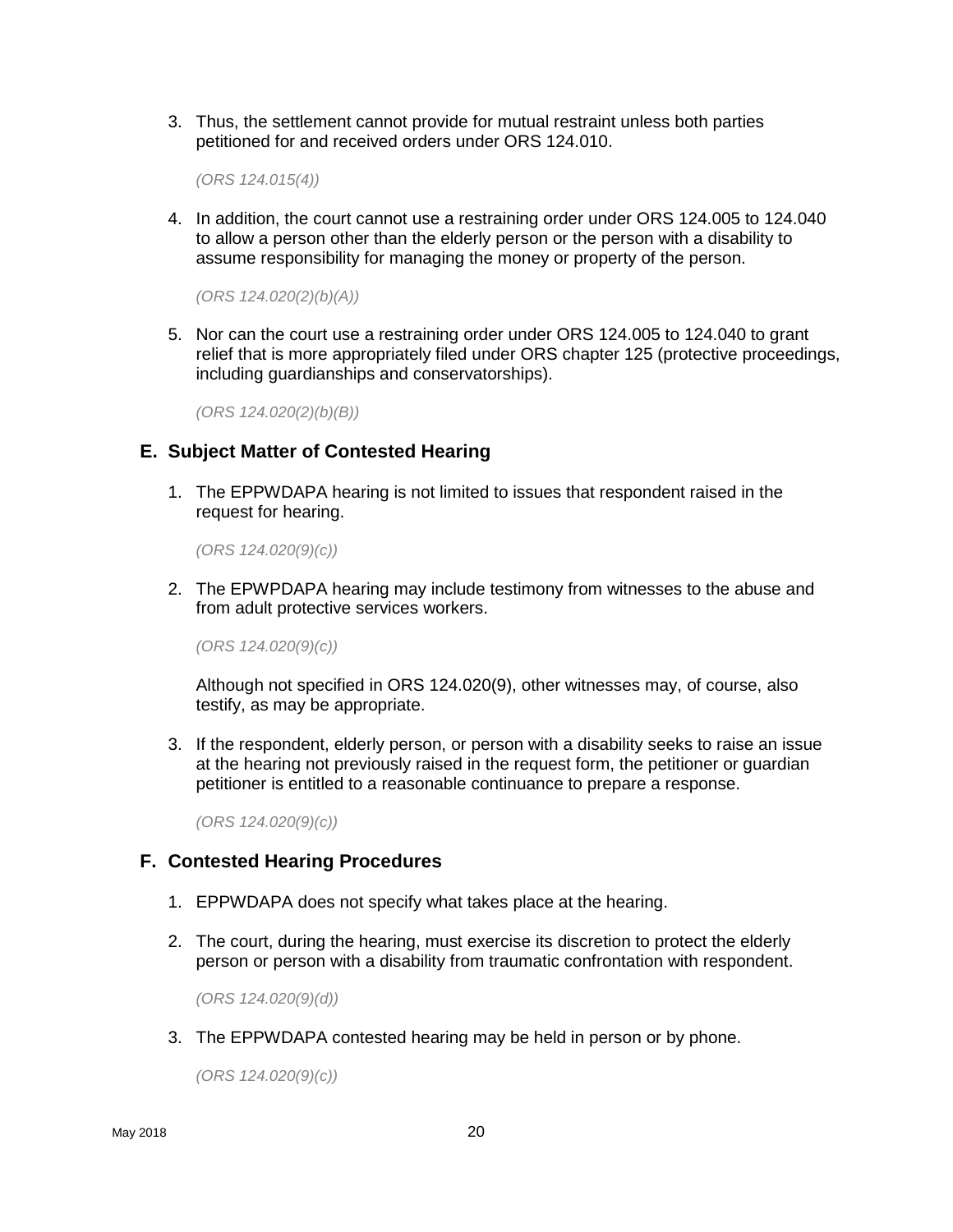4. Nothing in EPPWDAPA specifically overrides ORS 45.400 relating to telephone testimony, which requires 30 days prior written notice of telephone testimony, but which allows shorter notice if good cause is shown.

*(ORS 45.400)*

5. ORS 45.400 contains significant restrictions setting forth situations when telephone testimony is not allowed.

*(ORS 45.400(3))*

#### **G. Evidentiary Issues**

1. The Oregon Evidence Code applies to EPPWDAPA hearings.

*(ORS 40.015(2))*

2. The burden of proof is on the petitioner or guardian petitioner to prove a claim by a preponderance of evidence.

*(ORS 124.010(2))*

#### **H. Available Issues**

1. The court may cancel or change any order issued under ORS 124.020.

*(ORS 124.015(1))*

2. ORS 124.015 provides relief that is "in addition to the relief granted under ORS 124.020." See Section III., above, for relief available under ORS 124.020. In addition to that relief, under ORS 124.015, the court may also order any of the following:

*(ORS 124.015(2))*

a. Require either party to move from any residence whose title or right to occupy is held jointly by the parties.

*(ORS 124.015(2)(a))*

As with many other situations, although the statute speaks of "either party" in this circumstance, this appears to be a function of the fact that the statute was not comprehensively revised when it was changed to allow for petitions by guardian petitioners. When this portion of the statute was written, the only "parties" were the respondent and the elderly person or person with a disability.

b. The court may assess against any party reasonable attorney fees and costs incurred in the hearing.

*(ORS 124.015(2)(b))*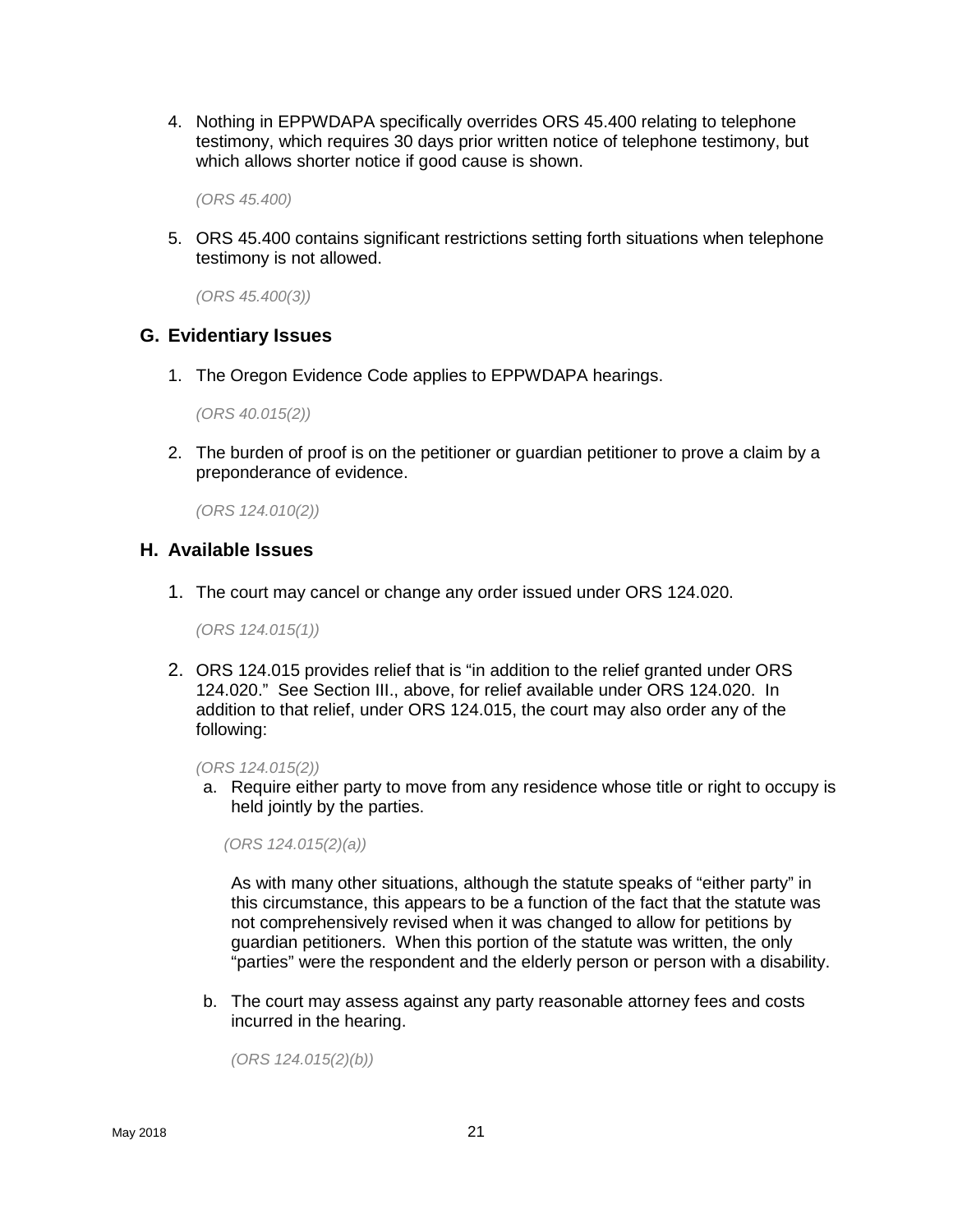c. The court may approve a consent agreement to bring about a cessation of abuse. There are significant restrictions on the content of settlement agreements and restraining orders that are available, however, despite the initial impression given by the first sentence of ORS 124.015(4). See section IV.D., above.

*(ORS 124.015(4))*

d. The court can increase the security amount that was set at the ex-parte hearing for violation of the order.

*(ORS 124.030(4))*

# **V. FOREIGN RESTRAINING ORDERS**

See *FAPA Benchguide* for a discussion of the general statutory provisions regarding foreign restraining orders and their effect.

*(ORS 24.190)*

# **VI. CONTEMPT—REMEDIAL AND PUNITIVE SANCTIONS**

#### **A. Enforcement**

Notwithstanding ORS chapter 90 (Landlord and Tenant Law) and ORS sections 105.105 to 105.168 (FED statute), a petitioner may enforce an order issued under EPPWDAPA.

*(ORS 124.015(8))*

#### **B. Contempt Proceedings**

As under FAPA, EPPWDAPA restraining orders are enforced through ORS chapter 33 contempt proceedings.

- 1. See *FAPA Benchguide* on contempt procedures and remedial and punitive sanctions.
- 2. Note that ORS 166.293(3)(a) (providing the court authority to revoke a concealed weapons permit) does not apply when an EPPWDAPA order is violated.

*(ORS 166.293(3)(a))*

3. Pending a contempt hearing for violation of an EPPWDAPA restraining order, a person arrested and taken into custody pursuant to ORS 133.310 may be released as provided in ORS 135.230 to 135.290.

*(ORS 124.030(4))*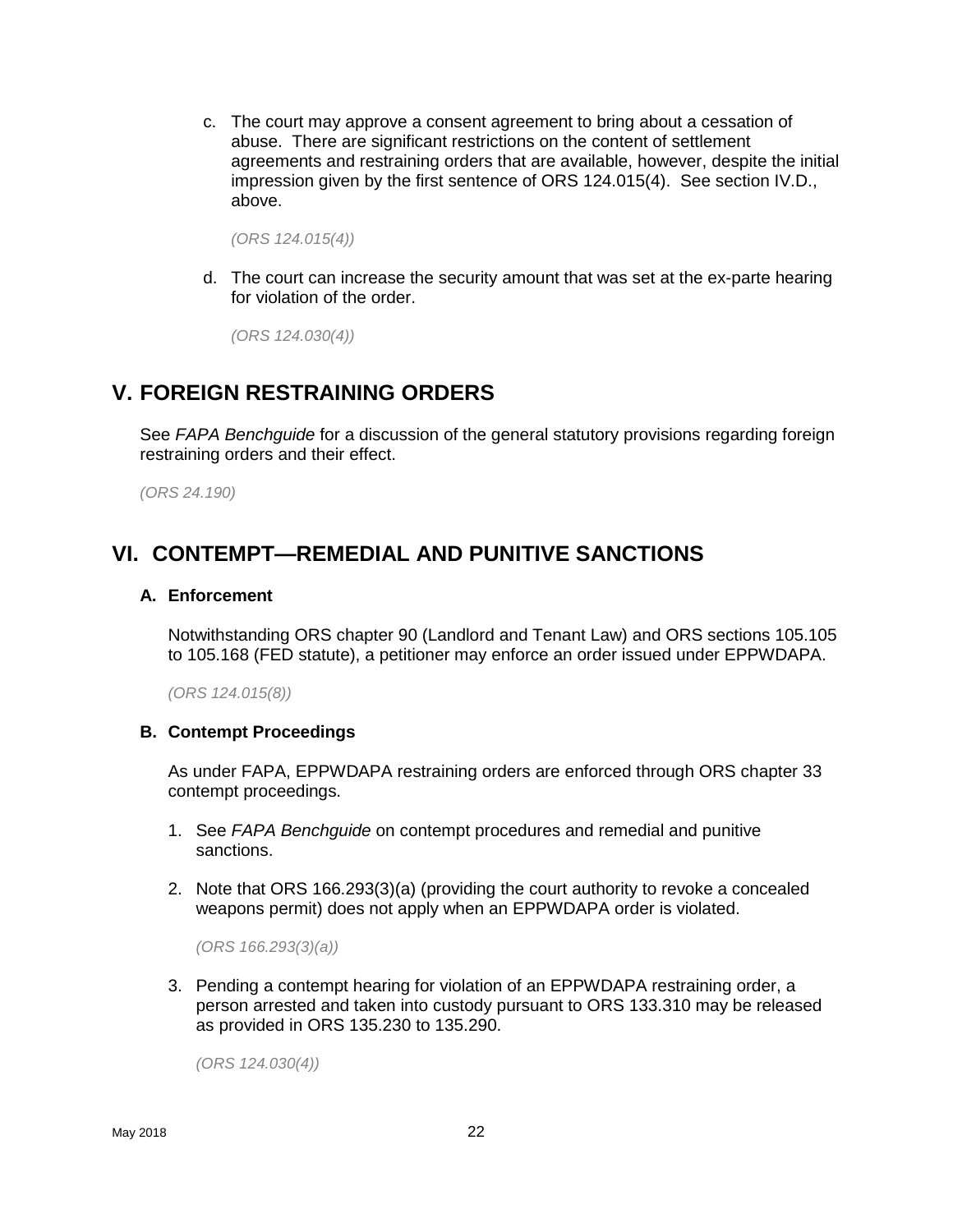#### IN THE CIRCUIT COURT OF THE STATE OF OREGON FOR THE COUNTY OF \_\_\_\_\_\_\_\_\_\_\_\_\_

 $\lambda$ 

) ) )

Petitioner,

**\_\_\_\_\_\_\_\_\_\_\_\_\_\_\_\_\_\_\_\_\_\_\_\_\_,**

and

**\_\_\_\_\_\_\_\_\_\_\_\_\_\_\_\_\_\_\_\_\_\_\_\_\_,** Respondent.

) Case No.

# ) **APPLICATION FOR APPOINTMENT** ) **OF GUARDIAN AD LITEM**

Elderly Persons and Persons With Disabilities Abuse Prevention Act

**Example 1** applies to the Court to be appointed as Guardian ad Litem for petitioner under the Elderly Persons and Persons With Disabilities Abuse Prevention Act, seeking a protective order against respondent. Petitioner is unable to participate in Court proceedings because: \_\_\_\_\_\_\_\_\_\_\_\_\_\_\_\_\_\_\_\_\_\_\_\_\_\_\_\_\_\_\_\_\_\_\_\_\_\_\_\_\_\_\_\_\_\_\_\_\_\_\_\_\_\_\_\_\_\_

\_\_\_\_\_\_\_\_\_\_\_\_\_\_\_\_\_\_\_\_\_\_\_\_\_\_\_\_\_\_\_\_\_\_\_\_\_\_\_\_\_\_\_\_\_\_\_\_\_\_\_\_\_\_\_\_\_\_\_\_\_\_\_\_\_\_\_\_\_\_\_\_\_\_\_\_.

 $\Box$ 

| (Print name) |
|--------------|

\_\_\_\_\_\_\_\_\_\_\_\_\_\_\_\_\_\_\_\_\_\_\_\_\_\_\_\_\_ (Address)

\_\_\_\_\_\_\_\_\_\_\_\_\_\_\_\_\_\_\_\_\_\_\_\_\_\_\_ (City, State)

\_\_\_\_\_\_\_\_\_\_\_\_\_\_\_\_\_\_\_\_\_\_\_\_\_\_\_\_\_\_\_ (Phone)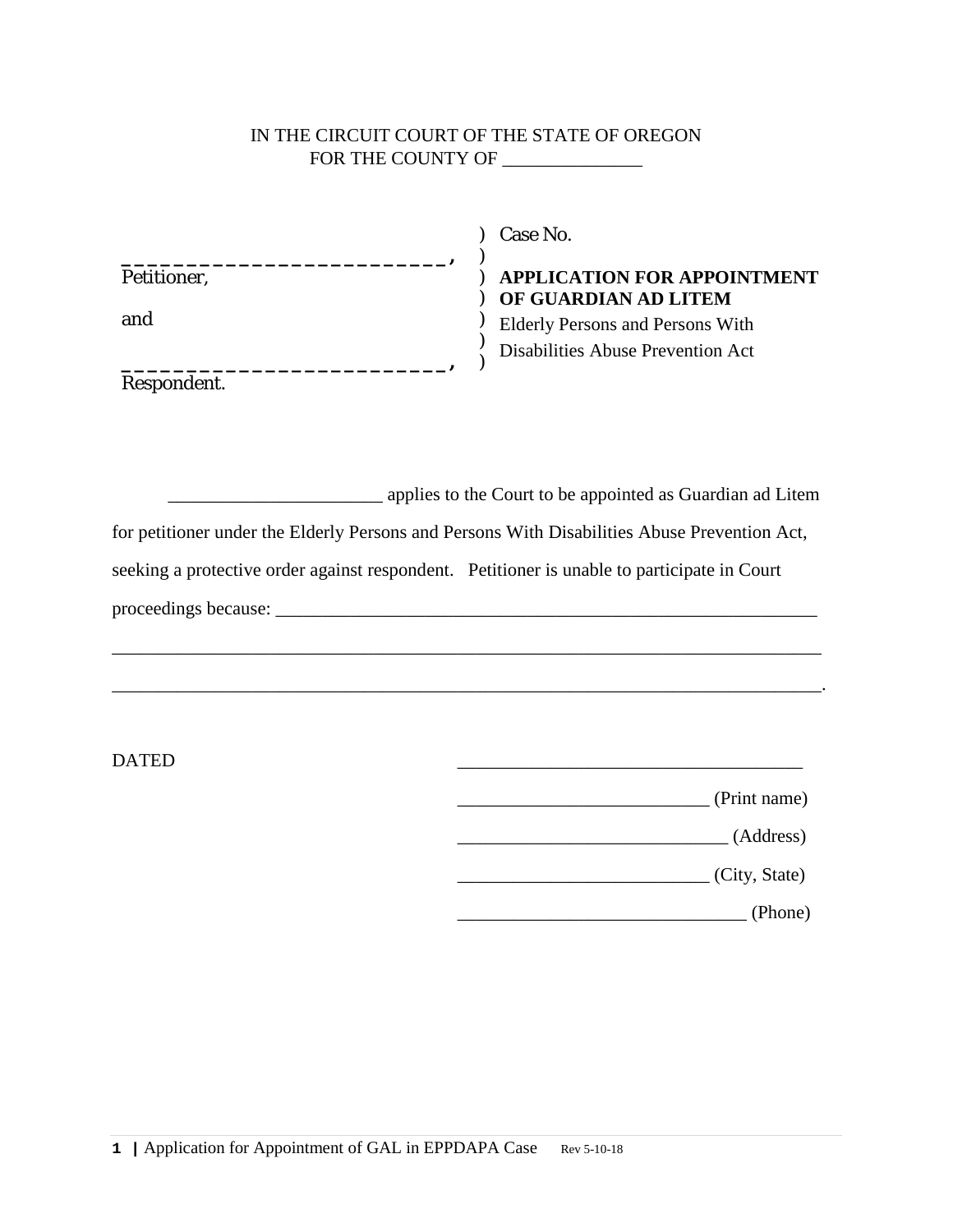# **APPLICANT'S DECLARATION**

|    | 1. My full name, any other name used, and date of birth are _____________________                    |
|----|------------------------------------------------------------------------------------------------------|
| 2. | ,我们也不会有什么。""我们的人,我们也不会有什么?""我们的人,我们也不会有什么?""我们的人,我们也不会有什么?""我们的人,我们也不会有什么?""我们的人                     |
| 3. |                                                                                                      |
|    | 4. My employment or business relationships with either party is as follows: ________________________ |
| 5. | The names of any Guardian, Conservator and any fiduciary appointed for petitioner in                 |
|    |                                                                                                      |
| 6. | The following persons are designated as petitioner's:                                                |
|    |                                                                                                      |
|    |                                                                                                      |
|    |                                                                                                      |
|    | 7. Petitioner's treating physician name and telephone number are: _______________                    |
|    |                                                                                                      |
|    | 9. Petitioner cannot appear in Court in person or by telephone because: _______________              |
|    | 10. Does petitioner want the restraining order? $\Box$ Yes $\Box$ No I know this because:            |
|    | 11. I provide the following care for petitioner: _______________________________                     |
|    |                                                                                                      |
|    | 13. I hold or receive the following money or assets for petitioner: _____________                    |
|    | 14. I am using these assets of petitioner's [include living in petitioner's house or driving         |

\_\_\_\_\_\_\_\_\_\_\_\_\_\_\_\_\_\_\_\_\_\_\_\_\_\_\_\_\_\_\_\_\_\_\_\_\_\_\_\_\_\_\_\_\_\_\_\_\_\_\_\_\_\_\_\_\_\_\_\_\_\_\_\_\_\_\_\_\_.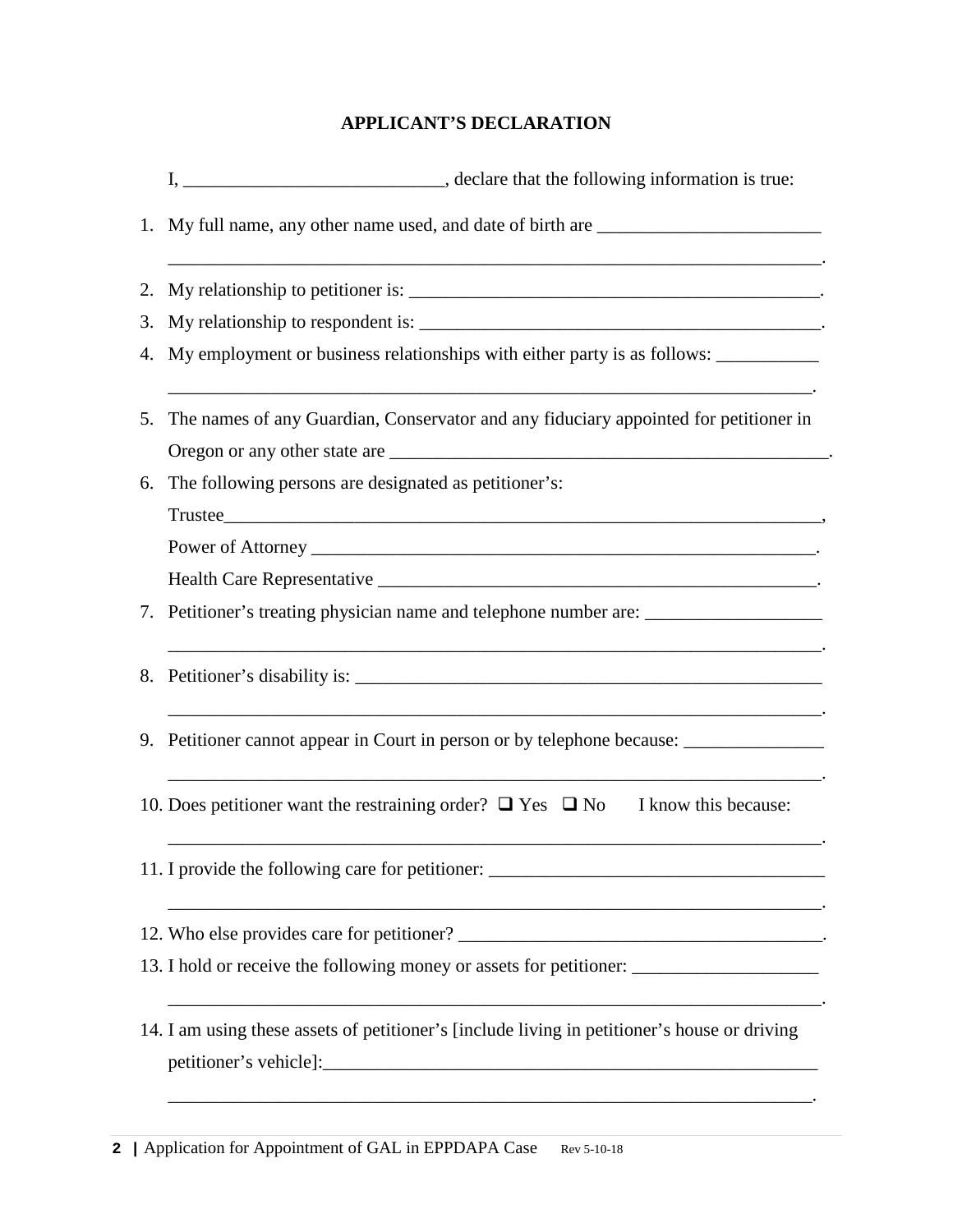| 15. Petitioner lives in the following care facility [name, address] ________________________________ |  |  |
|------------------------------------------------------------------------------------------------------|--|--|
| 16. I have been convicted of the following crimes:______________________________                     |  |  |
| 17. I have filed for bankruptcy. $\Box$ Yes $\Box$ No                                                |  |  |
| 18. I have had the following licenses suspended or revoked: _____________________                    |  |  |
|                                                                                                      |  |  |
| 19. Has the abuse been reported to police and Adult Protective Services? $\Box$ Yes $\Box$ No        |  |  |
| 20. If a report was made, what action was taken by the police and/or Adult Protective                |  |  |
| Services?                                                                                            |  |  |
|                                                                                                      |  |  |
|                                                                                                      |  |  |

**I declare that the above statements are true to the best of my knowledge and belief. I understand they are made for use as evidence in court and I am subject to penalty for perjury.**

DATED

\_\_\_\_\_\_\_\_\_\_\_\_\_\_\_\_\_\_\_\_\_\_\_\_\_\_\_\_\_\_\_\_\_\_\_\_\_\_\_ Applicant's Signature

*The order appointing GAL together with all supporting documents must be served on the elderly person or person with disability together with the other notices and documents as provided for in ORS 124.024.*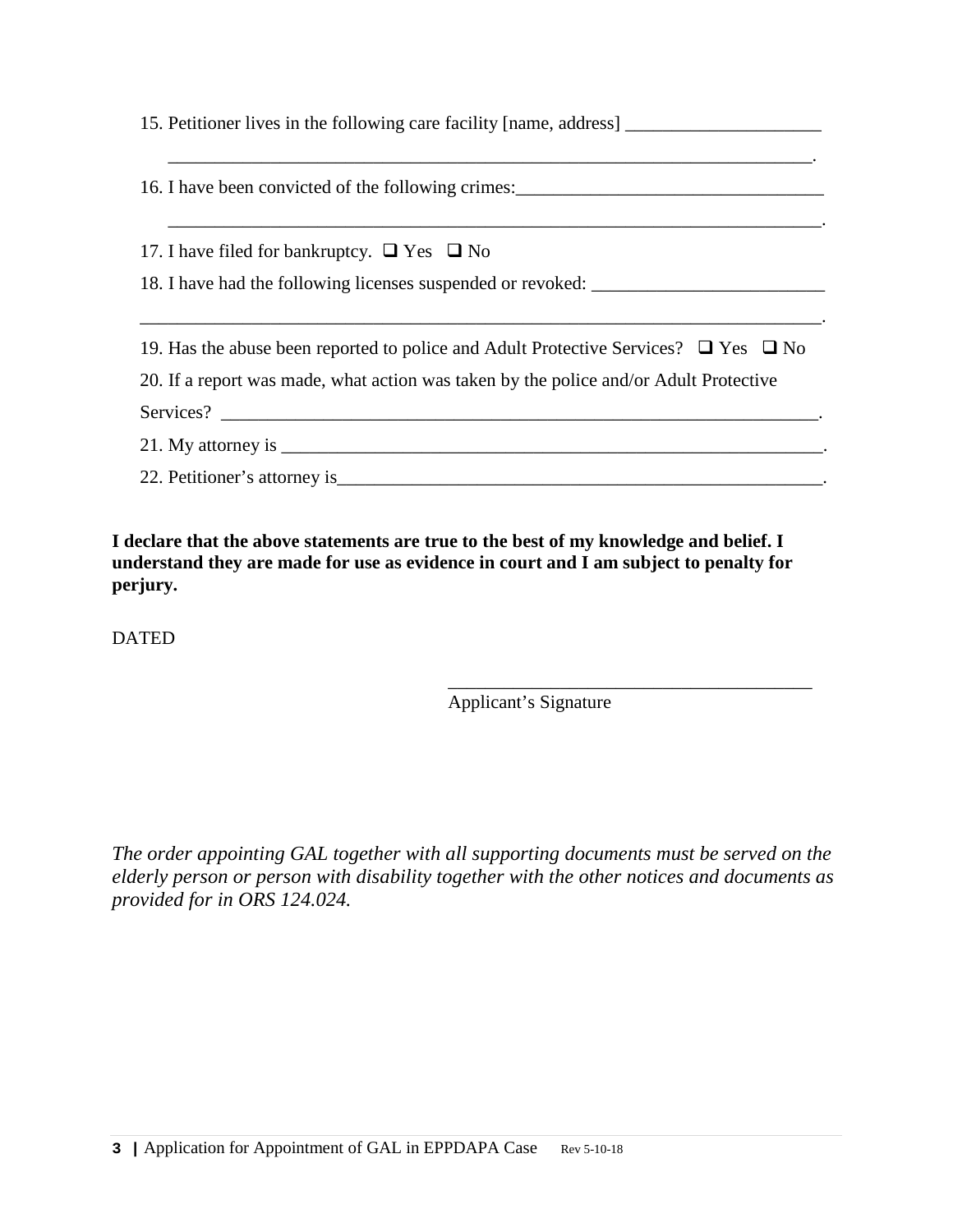# IN THE CIRCUIT COURT OF THE STATE OF OREGON FOR THE COUNTY OF \_\_\_\_\_\_\_\_\_\_\_\_\_\_\_\_

|             | Case No.                          |
|-------------|-----------------------------------|
| Petitioner, | ORDER APPOINTING GUARDIAN AD      |
| and         | <b>LITEM</b>                      |
|             | Elderly Persons and Persons With  |
|             | Disabilities Abuse Prevention Act |
| Respondent. |                                   |

**IT IS ORDERED** that \_\_\_\_\_\_\_\_\_\_\_\_\_\_\_\_\_\_\_\_\_\_\_\_\_\_\_\_\_\_ is appointed to serve as

Guardian Ad Litem for petitioner in this case.

If the EPPDAPA protective order is issued, this appointment will expire after hearing on any objection or modification thereto, but in no case later than one year from the date of the issuance of the protective order.

DATED

\_\_\_\_\_\_\_\_\_\_\_\_\_\_\_\_\_\_\_\_\_\_\_\_\_\_\_\_ Circuit Court Judge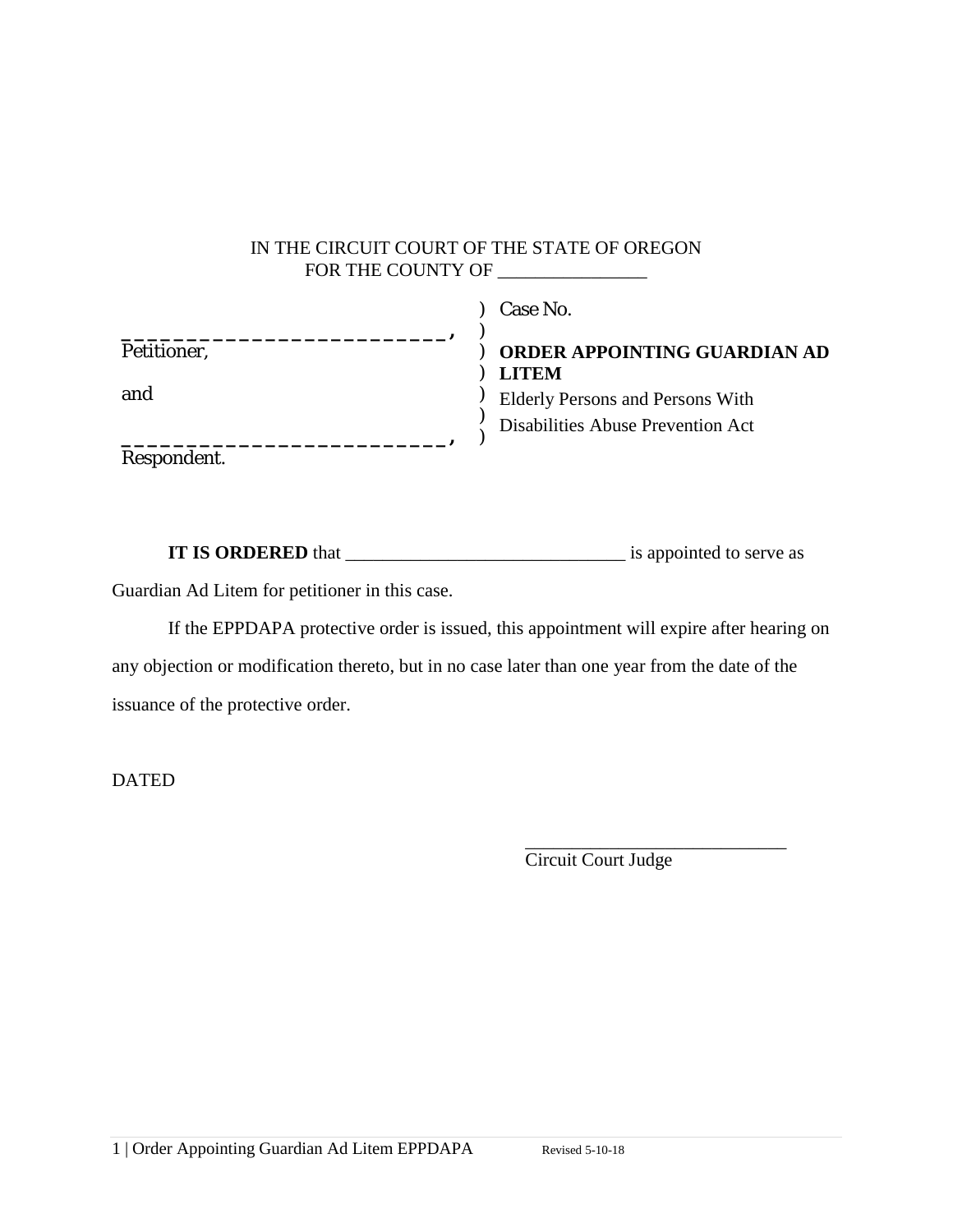# **IMPORTANT NOTICE**

Appointment of a GAL does not confer guardianship or conservator rights over the disabled person or that person's property to the guardian ad litem. If appropriate, application for guardianship or conservatorship must be made to the applicable probate court.

# **124.024 Notice to be given by guardian petitioner.**

(1) A guardian petitioner must give notice of the petition, order and related forms described in ORS 124.020 (6) to the elderly person or person with a disability named in the petition.

(2) The guardian petitioner must also serve on the elderly person or person with a disability a notice that contains a statement of the rights of the person as follows:

(a) The right to contact and retain counsel;

- (b) The right to have access to personal records;
- (c) The right to file objections to the restraining order;
- (d) The right to request a hearing to contest all or part of the restraining order; and

 (e) The right to present evidence and cross-examine witnesses at any hearing. (3) Notice provided under subsection (1) of this section must be similar to the notice provided to the respondent under ORS 124.020 (6) and must contain an objection form that the elderly person or person with a disability may complete and mail to the court. (4) Notice under this section must be personally served on the elderly person or person with a disability. The date of personal service must be not later than 72 hours after the court issues a restraining order under ORS 124.020.

(5) Proof of service under this section must be filed in the proceeding before the court holds a hearing under ORS 124.015. [2003 c.257 §7; 2003 c.257 §7a; 2005 c.671 §10; 2007 c.70 §28]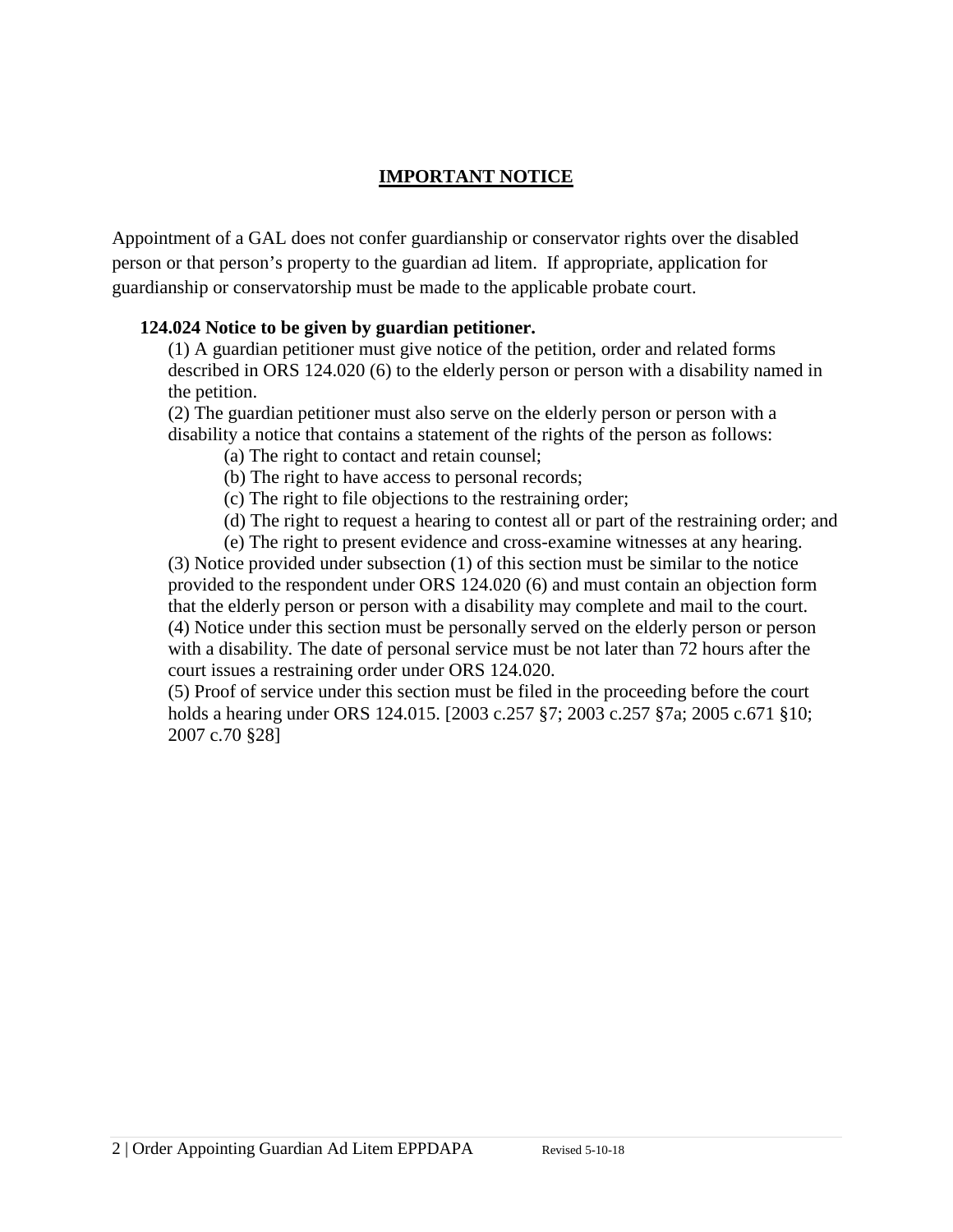# **DECISIONS FROM THE OREGON APPELLATE COURTS CITING THE FAMILY ABUSE PREVENTION ACT (October 2017)**

# **Oregon Supreme Court**

# *In Re Jagger***, 357 Or 295 (2015)**

The court found that Accused, an attorney, had violated RPC 1.1 (failure to provide competent representation) and RPC 1.2(c) (counseling or assisting client to engage in conduct the accused knows to be illegal or fraudulent). Accused represented Respondent Mr. Fan, who Petitioner Ms. Yang had a FAPA restraining order against. At the time, Respondent was also in jail on a criminal complaint arising from the same incident that gave rise to the restraining order. Accused had arranged a time for Petitioner to come by his office at a later date, but Petitioner unexpectedly came by Accused's office at a time when Accused was on the phone with Respondent in a conference room. Accused invited Petitioner to speak with Respondent for the purpose of discussing the situation. Accused then left the conference room for several minutes while Ms. Yang and Mr. Fan spoke.

Based on Mr. Fan's participation in the conversation he was convicted of contempt of court for violating the no contact provision of the restraining order. First, Accused contended that Petitioner voluntarily initiated the contact with Respondent, but the court found that the record did not support that contention. Second, Accused contended that he did not knowingly violate the law because the FAPA order prohibits the restrained person from taking affirmative action to contact the person who filed for the restraining order, and Respondent did not do so. The court disagreed with Accused's interpretation of the FAPA restraining order and suspended him from practicing law for 90 days.

#### *Heikkila v. Heikkila***, 355 Or 753 (2014)**

The court held that the Court of Appeals lacked jurisdiction in an appeal because of a defect in service of process. Petitioner (wife) was granted a restraining order against Respondent (husband), and Respondent appealed. Respondent's attorney filed a notice of appeal, and sent a copy to Petitioner, but not to Petitioner's attorney, as required by ORCP 9 B. Respondent's attorney, citing ORS 19.270, argued that the plain text of the jurisdictional statutes requires that notice of appeal be served on other "parties" to the case. Respondent's attorney said that because Petitioner was the other party to the case, and she had been served with timely notice of the appeal, the court of appeals had jurisdiction.

The court held that while Respondent's interpretation was plausible, ORS 19.270 specifies that timely service is jurisdictional, but does not specify *how* such service must be accomplished to confer jurisdiction on the court of appeals. The court held that ORS 19.500 filled that gap by providing that when a document needs to be served or filed, it should be done in compliance with ORCP 9 B, and therefore affirmed the order of the court of appeals.

#### *State v. Copeland***, 353 Or 816 (2013)**

Defendant was charged with punitive contempt for violating the restraining order. To show the Defendant had been served with the restraining order, the State offered a deputy sheriff's certificate of service. Defendant objected to the certificate claiming that it violated his confrontation rights under Article I, section 11 of the Oregon Constitution and the Sixth Amendment of the U.S. Constitution. The trial court admitted the certificate in evidence under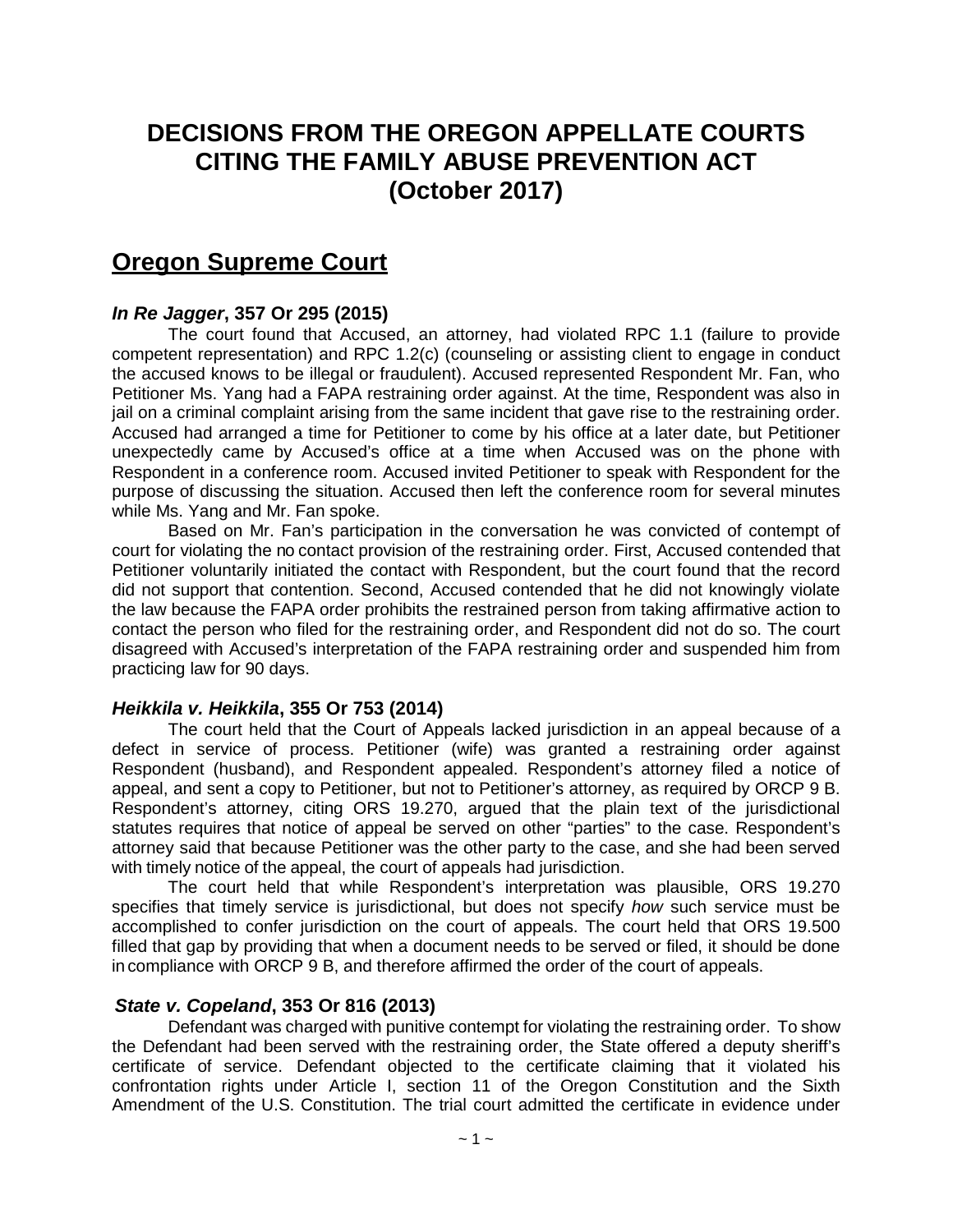the official records hearsay exception, OEC 803(8), and because the court did not find that the certificate was "testimonial." The Court of Appeals and Supreme Court affirmed the trial court's ruling.

#### *In re Knappenberger*, **338 Or 341 (2005)**

Where Husband consulted Attorney about representation in a divorce case but also discussed a history of Family Abuse Prevention Act (FAPA) restraining orders between the parties as well as Husband's thoughts about applying for new FAPA order, Attorney may not represent Wife regarding the divorce or a restraining order Husband later obtains against Wife. Attorney's advice to Husband on several substantive aspects of divorce, even if Attorney was not ultimately retained, rendered Husband a former client of Attorney for purpose of former client/same matter conflict rule and precluded representing Wife in the divorce.

Moreover, because Attorney also discussed with Husband the factual details regarding Wife's current restraining order and each spouses' motivation for obtaining such orders and also advised Husband on evidence a court would require from Husband if he sought a new FAPA order for himself, defending Wife on that new FAPA order that Husband later obtained *pro se*  was precluded. Attorney's representation of Husband provided him with confidences and secrets the use of which was likely to damage Husband in the course of Attorney's defense of Wife.

#### *State ex rel Marshall v. Hargreaves***, 302 Or 1 (1986)**

In a mandamus proceeding, Defendant judge had no discretion to deny realtor a hearing for a restraining order because she had filed, withdrawn, and dismissed two previous restraining orders under the Family Abuse Prevention Act. ORS 107.718 is mandatory, not permissive, and does not give judges discretion to deny hearings for restraining orders.

# *Hathaway v. Hart***, 300 Or 231 (1985), aff'd 70 Or App 541 (1984)**

A defendant in a criminal contempt proceeding (under former contempt statutes) charged with violating a FAPA restraining order is not entitled to a jury trial. Criminal contempts are unique proceedings, not "criminal actions" within the meaning of state statutes requiring jury trials. Nor are criminal contempts "criminal prosecutions" within the meaning of the state constitution provision that guarantees jury trials, as disposition of contempts without jury trials was well established at the time the state constitution was drafted.

# *Nearing v. Weaver***, 295 Or 702 (1983)**

Police officers who knowingly fail to enforce FAPA restraining orders by arrest are potentially liable for resulting physical and emotional harm to persons protected by the order. The defense of discretion does not preclude liability, as officers are not engaged in a discretionary function when they must evaluate and act upon a factual judgment. Moreover, statutory immunity for good faith arrests under the Family Abuse Prevention Act does not immunize the **failure** to arrest.

(After the court issued plaintiff a restraining order prohibiting her husband from entering her home or molesting her, plaintiff's husband twice again entered plaintiff's home. Plaintiff reported the incidents to defendant officer and asked him to arrest plaintiff's husband. After confirming the restraining order and the damage plaintiff's husband caused, defendant declined to arrest husband because defendant had not seen husband on the premises. Husband later threatened and assaulted plaintiff's friend in plaintiff's presence.)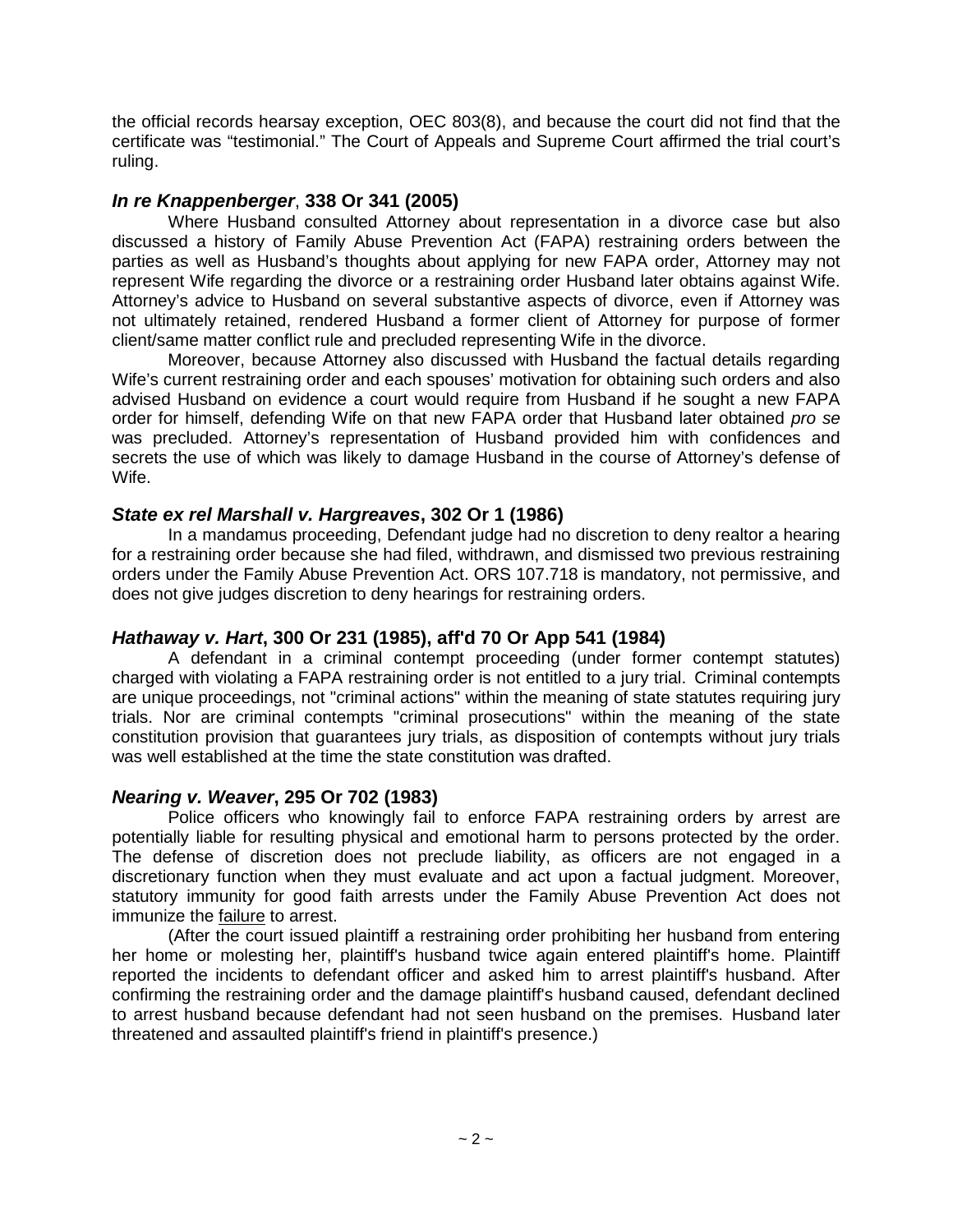# **Oregon Court of Appeals**

### *State v. Balero***, 287 Or App 678 (2017)**

Defendant appealed trial court's finding him in contempt of court for violating a FAPA restraining order. Defendant asserts that the state failed to present legally sufficient evidence that he 'interfered' or attempted to 'interfere' with the person protected by the FAPA order (Petitioner). While the FAPA order was in effect, Defendant sent an email to Petitioner's employer asserting that "petitioner had committed theft and fraud, and he expressed concern that she might use her position to steal personal information from other employees." The Court analyzed "interference" as they did in *State v. Trivitt*, 247 Or App 199 (2011), finding that though the conduct may have been offensive and it may have been 'taking part in the concern of others,' it was not interference. Reversed.

#### *M.D.D. v. Alonso***, 285 Or App 620 (2017)**

Respondent appealed the trial court's order continuing the FAPA restraining order against Respondent. Respondent assigned error to the trial court's issuance of the FAPA restraining order.

On appeal, Respondent argued that "the record does not support the trial court's finding that abuse occurred." Importantly, Respondent failed to preserve the issue that neither the second nor the third elements necessary for a FAPA order to be upheld were established, and therefore those contentions were not considered on appeal. The Court did consider whether abuse occurred, but declined to exercise de novo review. The standard of review for a continuance of a FAPA restraining order is "whether any evidence supports the court's finding that abuse satisfying FAPA's criteria occurred." *See Patton v. Patton*, 278 Or App 720, 721, 377 P3d 657 (2016). In this case, Respondent argued that the disputed facts were not sufficiently creditable to find that abuse occurred. Given the standard of review, the Court of Appeals declined to engage in any "reweighing of the evidence." Affirmed.

#### *J.V.-B. v. Burns***, 284 Or App 366 (2017)**

Respondent appealed the trial court's order continuing Petitioner's FAPA restraining order against him. Respondent argued that the trial court's decision was not supported by legally sufficient evidence to meet the necessary threshold; that he was a "credible threat" to Petitioner's physical safety.

The Court found that the trial court based its decision primarily on Petitioner and daughter's subjective fear of Respondent, and that since the time that Respondent and Petitioner stopped living together, there was no evidence regarding abuse or concerns of abuse. The Court held that, even if Petitioner proved a qualifying incident of abuse, there was insufficient evidence to support a conclusion that Respondent presented a "credible threat" to Petitioner's physical safety. Reversed.

# *T.K. v. Stutzman***, 281 Or App 388 (2016)**

Respondent appealed the trial court's order continuing the FAPA restraining order after a contested hearing. The FAPA order arose from an incident between Respondent (aunt) and Petitioner (niece) where Respondent yelled at Petitioner, accused her of using drugs and being involved in pornography, grabbed Petitioner's arm when she walked away, and told Petitioner "if we weren't at church you'd be dead right now." In Respondent's assignment of error, she contended Petitioner failed to present sufficient evidence to demonstrate she was in "imminent danger of further abuse" and that Respondent was "a credible threat to [her] physical safety" ORS 107.718(1). The trial court had found no evidence that Respondent had ever harmed or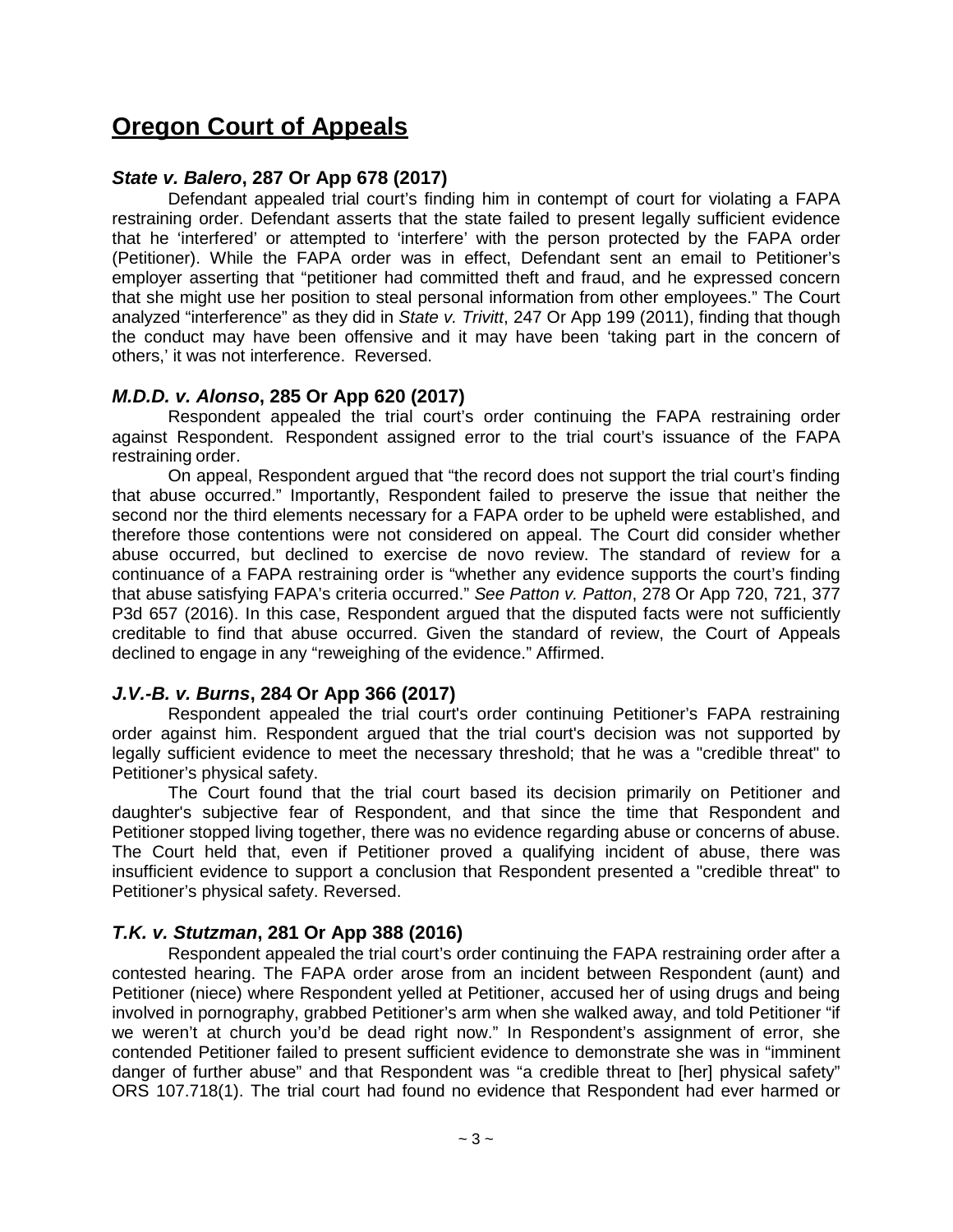attempted to harm Petitioner (or another person) in the past.

The Court held that person's subjective fear is insufficient to support a FAPA restraining order. *Hubbel v. Sanders*, 245 Or App 321, 326, 263 P3d 1096 (2011). During the single event that triggered Petitioner to seek the FAPA restraining order, the court found that even if respondent's actions were to be considered "abuse", Petitioner still failed to establish the other two requirements: (1) that she was in "imminent danger of further abuse" and (2) that Respondent was "a credible threat to [her] physical safety". Reversed.

#### *K.M.J. v. Captain***, 281 Or App 360 (2016); (EPPDAPA case)**

Respondent appealed the entry of an order for a temporary FAPA restraining order. Respondent assigned error to the trial court's denial of Respondent's opportunity to question the only witness against him, the Petitioner. Respondent was not represented by counsel. At the outset of the hearing, the trial court announced it would not allow parties to ask questions of each other. The trial court allowed parties "to respond" and make statements, but did not ask questions on behalf of parties. Respondent failed to object, so the error was not preserved. Respondent asked the Court to review the assignment of error anyway under plain error review.

Under the two-step plain error review analysis, "the error must be apparent on the face of the record." If error was committed, the Court must "decide to exercise . . . discretion to reach the error." Under step one, it was apparent on the record that the trial court failed to give Respondent the opportunity to cross-examine Petitioner. Step two permits the Court to exercise its discretion to reach the unpreserved error. Balancing the "gravity of error" against the competing interests of the parties, Respondent's fundamental right to cross examination to ensure a fair judicial proceeding was not outweighed by other factors. A trial court has limited discretion to control cross-examination, but cannot completely deny that right; doing so is legal error. Reversed and remanded.

#### *C.R. v. Gannon***, 281 Or App 1 (2016)**

Respondent appealed a supplemental judgment denying him attorney fees and costs. Petitioner sought a restraining order. (ORS 107.710). The trial court granted the order after an ex parte hearing. (ORS 107.718(1)). Respondent requested a hearing (ORS 107.718(10)) to contest the factual basis of the restraining order. The hearing was held December 16, 2014, during which Petitioner asked the court to dismiss the petition and restraining order without prejudice and without an award of fees and costs. The court dismissed the restraining order, but postponed ruling on fees and costs until Respondent submitted a petition. Respondent filed his petition, but the court denied it, concluding because the December 16th hearing was not a contested hearing on the evidence concerning the restraining order, the court did not make a finding on the evidence, so there was no legal basis to award fees.

Respondent appealed, arguing the trial court could award attorney fees under 107.716(3). The Court held that a hearing held pursuant to 107.718(10) is a hearing where parties have an opportunity to be heard on the issues of law or fact that are presented at the hearing, limited to the relief available to a petitioner in ORS 107.718(1), which includes temporary custody orders, a restraining order, and other relief necessary to provide for the safety and welfare of the petitioner. Because the December 16th hearing did not reach any of the ORS 107.718(1) issues, the court did not hold a hearing pursuant to ORS 107.718(10) and correctly concluded it lacked authority to award attorney fees. Affirmed.

#### *K.L.D. v. Daley***, 280 Or App 448 (2016)**

Respondent appealed an order continuing a FAPA restraining order against him after a contested hearing. Respondent argued that Petitioner failed to provide evidence satisfying the requirements of ORS 107.718(1). Under ORS 107.718(1), "a FAPA restraining order will be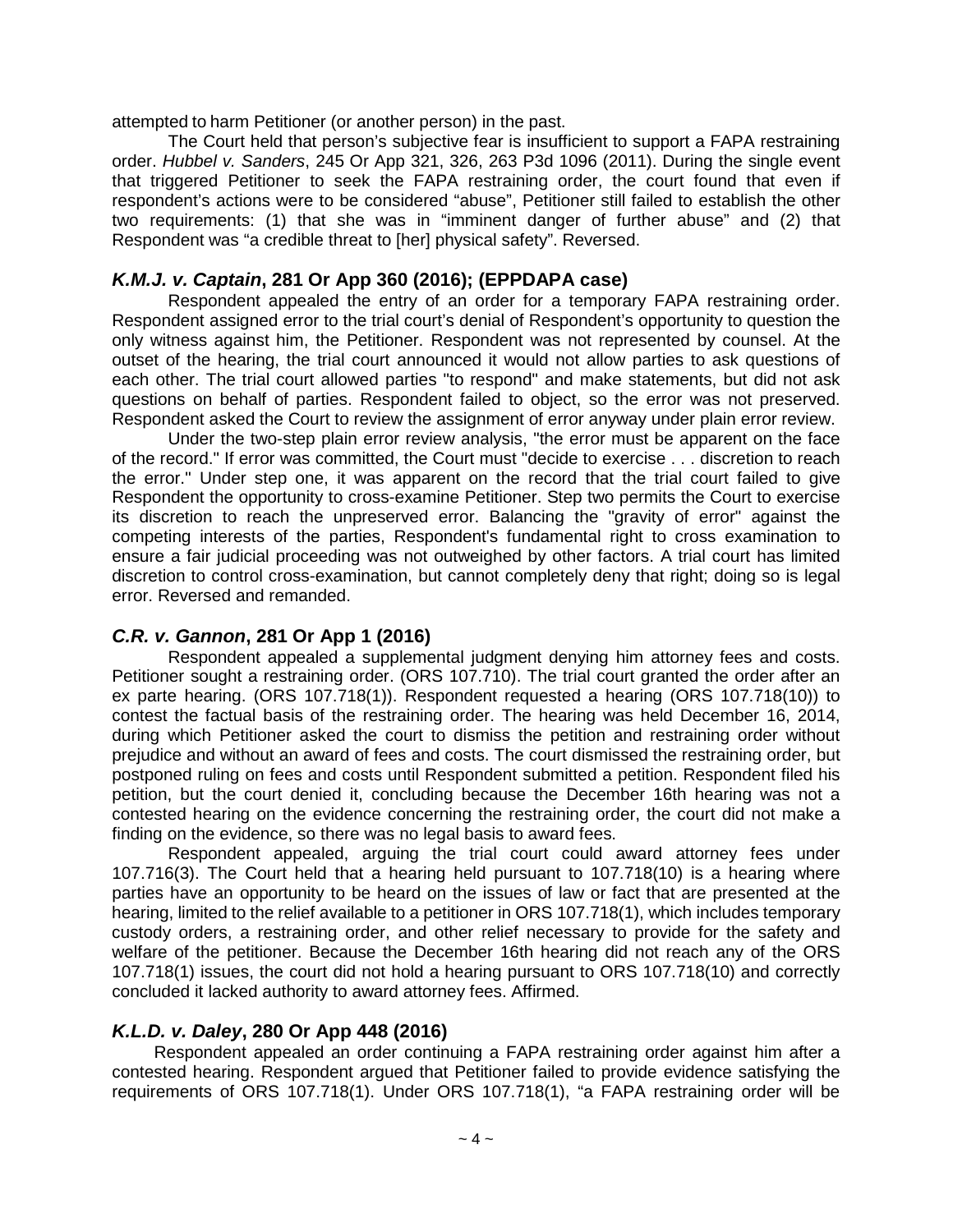upheld only if the evidence established that the alleged conduct create[d] an imminent danger of further abuse and a credible threat to the physical safety of the petitioner." *Hannemann v. Anderson*, 251 Or App 207, 213 (2012). In this case, Respondent yelled at Petitioner to get out of the home and raised his hand "so he was close to her face" which, the trial court found, placed her in fear of imminent bodily injury. However there was no testimony that respondent 'raised his hand' during the incident. The Court held that, even if there was sufficient evidence to prove an incident of abuse, the evidence in the record was insufficient to find that there was an "imminent danger of further abuse" or that Respondent was a "credible threat to the physical safety of the Petitioner." Reversed.

#### *G.M.P. v. Patton***, 278 Or App 720 (2016)**

Respondent and Petitioner were married in 2011 and had no joint children. On August 18, 2014, Petitioner and Respondent went to a marriage counseling session where they decided that they would separate temporarily and Respondent would remove his trailer from their property. The next day, the two had an argument when Respondent said he would not be removing his trailer that day. During the argument, Respondent threatened to smash Petitioner's car and destroy her belongings. Respondent also cornered Petitioner in a bedroom. Petitioner pushed and kicked Respondent, but told Respondent she would not call the police, so Respondent left the bedroom. On August 22, Petitioner filed for a restraining order. Respondent requested a hearing.

At the hearing, Petitioner testified that Respondent had been moody and angry, that he stole Petitioner's prescription medication, and that he said a few months previously that he was going to get a gun. The restraining order was granted, and Respondent appealed.

Relying on *Hubbell*, the court said that the question to consider was whether the evidence suggested that Petitioner was in imminent danger of further abuse from Respondent and whether Respondent represented a credible threat to the Petitioner's safety. The court concluded that Respondent's aggressive behavior, threats to destroy Petitioner's belongings, and statement that he was going to get a gun did not demonstrate that Respondent either created or continued to create an imminent danger of further abuse or was a credible threat to petitioner's physical safety. Reversed.

# *Decker v. Klapatch***, 275 Or App 992 (2015); (EPPDAPA case)**

Petitioner appealed an order dismissing a restraining order that he had obtained under the Elderly Persons and Persons with Disabilities Abuse Prevention Act (EPPDAPA). Petitioner argued that the trial court erred first, in denying his motion for a continuance in order to have time to present his witness, and second, in refusing to allow him to call his witness. The court limited its discussion to the first assignment of error only, and held that the trial court abused its discretion in denying Petitioner's motion for a continuance.

Respondent was Petitioner's former landlord. In his petition, Petitioner stated that he had disabilities relating to his speech, his left leg, his right hand, and that Respondent had harassed and abused him. Petitioner stated that he was in fear for his physical safety and that Respondent had used "derogatory or inappropriate names." At the contested hearing, Petitioner testified that Respondent had attempted to run him over, followed him, and reported him to the police over 150 times.

Petitioner's testimony also included several references to a witness he had that would testify in support of his petition. Following a lengthy cross examination of Petitioner by Respondent's attorney, the trial court denied Petitioner's request to continue the matter to give him time to call his witness.

The court found that there was no indication Petitioner was dilatory in presenting his witness or was manipulating the judicial process; rather, Petitioner was testifying on his own behalf without understanding that there was a strict time limit being imposed on him. Based on the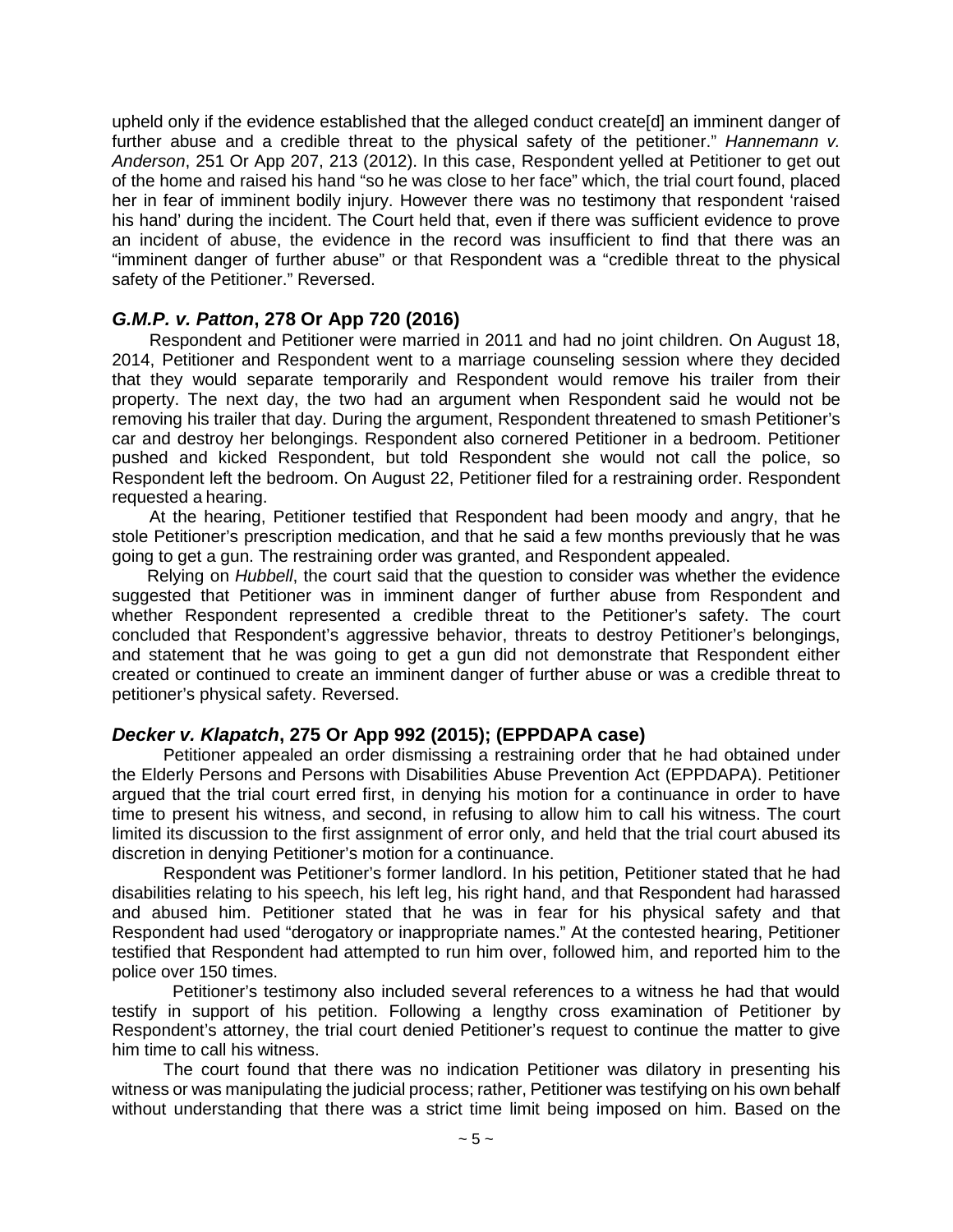circumstances, the court concluded that the trial court abused its discretion in denying Petitioner's motion for a continuance.

#### *F.C.L. v. Agustin***, 271 Or App 149 (2015)**

Respondent was charged with two counts of violating a FAPA restraining order that his longtime domestic partner had obtained. Respondent was unable to read English and his primary language was Spanish. The Washington County Sheriff served respondent, and explained parts of the restraining order in English. Among other things, the Sheriff explained the distance and contact rules. Petitioner was stopped for a traffic violation a few months later. She called respondent and asked him to come to the scene. Respondent drove to petitioner's location to help petitioner, and was arrested to violating the restraining order.

At trial, the court indicated that it found the petitioner and the sheriff's testimonies credible when they testified that the respondent understood the restraining order. After the state rested, Respondent's lawyer called Respondent to the stand. Before he began to testify, the Court cautioned the Respondent about testifying. Among other things, the court said: "I should put it this way. If a middle class person with 35 years of legal experience thinks he's lying, you may have a different result than if he exercises his right to remain silent."

The court of appeals held that the trial court's advice crossed the line from a permissible warning to impermissible coercion, which violated Respondent's rights under the Fourteenth Amendment. The court said that the trial court's colloquy caused Respondent not to testify, even though Respondent had planned to testify, and that precluded Respondent from presenting a defense. Reversed and remanded.

#### *T.P.O v. Jeffries***, 267 Or App 118 (2014)**

Mother and Father were not married, but had one child together. Father filed for a FAPA restraining order, as well as a domestic relations petition for dissolution. In a hearing on March 9, 2012, the court consolidated the cases and continued the restraining order. On March 16, 2012, the trial court entered an Order After Hearing. Mother filed an appeal on July 2, and contended to the court that her appeal was timely because the trial court did not dispose of the FAPA case until the general judgement was entered on June 13. The court held that the proper date of reference for the 30-day window to file an appeal was the date which the Order After Hearing was entered, not when the general judgement was entered. The court affirmed the trial court's judgement in the domestic relations case without a written discussion and dismissed the appeal in the FAPA case as untimely.

#### *State v. Crombie***, 267 Or App 705 (2014)**

The court held that Defendant violated a FAPA restraining order when he used court documents to communicate with Victim. In a five-page document entitled "Addendem [*sic*] to Response and Counterclaim" Defendant disputed Victim's claim of irreconcilable differences in regard to their pending divorce and professed his love for Victim and their children. Defendant then proceeded to provide his account of events that had transpired in his and Victim's marriage, and, referring to Victim in the 3<sup>rd</sup> person, gave reasons the two should not divorce. In the concluding paragraphs, Defendant addressed Victim directly with phrases that included: "Bye Baby.  $\Box$  I will ALWAYS love you!" The court held that the documents were a violation of the FAPA order because had Defendant expressed the content that was in the court materials in a letter written directly to Victim, Defendant would be in clear violation of the FAPA order, and the court would not allow Defendant to use the court system to accomplish the same aim.

# *C.M.V. v. Ackley***, 261 Or App 491 (2014)**

Petitioner and Respondent were in a three and a half year, live-in intimate relationship.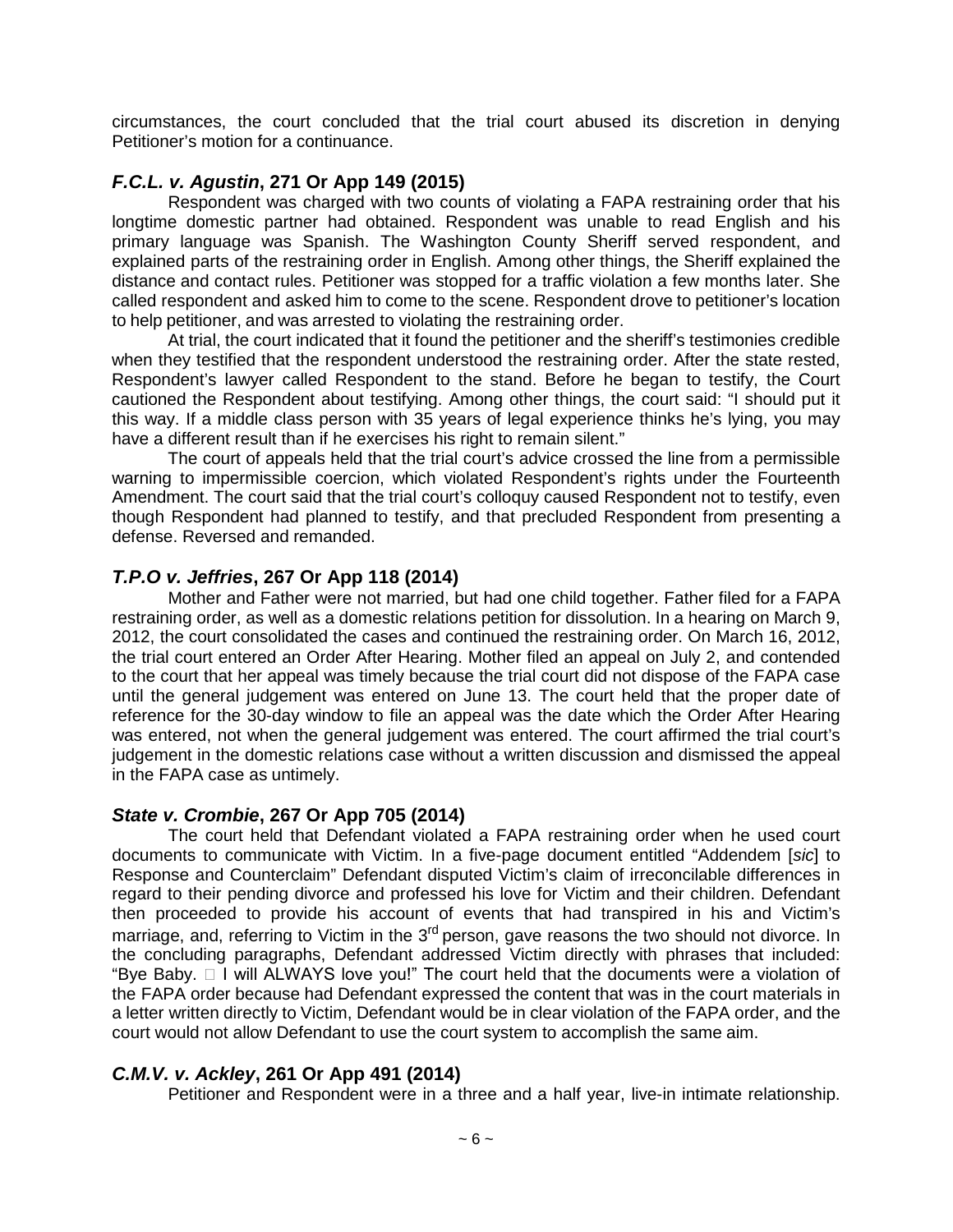The two also worked together. Respondent and Petitioner had a volatile relationship, which led Petitioner to obtain an *ex parte* FAPA order which limited contact to emails. The parties continued to work together following a work separation plan. The Respondent ended the relationship by email and resigned from a music-event group both had participated in by email. Petitioner testified that Respondent violated the *ex parte* FAPA on at least two occasions, once by entering her side of the building at work, and once by responding to a group email that he was planning to attending an event at which Petitioner was performing. However, Respondent did not actually attend the event.

The Court of Appeals held that a Petitioner's subjective fear is not enough evidence to show an imminent danger or a credible threat. Although the relationship was volatile, once it ended and the parties stopped living together, the volatility ended. The parties continued to work together and have common social circles and have not had an incident since. Thus the Court of Appeals reversed the trial court and the FAPA order was dismissed.

### *N.R.J. v. Kore***, 2013 Or App LEXIS 526 (2013)/** *N.R.J. v. P.K.,* **256 Or App 514 (Or App 2013)**

Petitioner filed for a FAPA restraining order against respondent. At the FAPA hearing, the court dismissed the FAPA petition and then issued a Stalking Protection Order (SPO) under a new case number against the respondent. The respondent had no warning and was not given a chance to object to the SPO. The Court of Appeals reversed after noting the relevant statutes and the fact that the petitioner never requested a SPO and held that a circuit court does not have the authority to impose a SPO *sua sponte*.

# *S.K.C. v. Pitts***, 258 Or App 676 (2013)\* \*Overturned on Reconsideration in** *S.K.C. v. Pitts***, 259 Or App 543 (2013).**

Defendant was found in contempt of court and ordered to pay attorney fees, a unitary assessment, and an offense surcharge. Defendant appealed and Court of Appeals held that the trial court erred in assessing a unitary assessment and an offense surcharge.

# *C.J.P. v. Lempea***, 251 Or App 656 (2012)**

Petitioner and Respondent lived together between March 2009 and December 2010. On January 4, 2011, Petitioner requested, and was granted, a restraining order preventing Respondent from entering Petitioner's property. This restraining order was dismissed on January 13, 2011. On January 23, 2011, Respondent and his son arrived at Petitioner's property to get his things. Petitioner refused him entry and called 911. On January 25, 2011, Petitioner sought a second restraining order. This restraining order was continued at the contested hearing. Respondent appealed, contending that Petitioner failed to present sufficient evidence to support issuance of the order. The Court of Appeals assumed for sake of discussion that Petitioner's statement that "he squished me in doorway," constituted abuse under ORS 107.705. The Court held, however, that "there was no evidence that Respondent posed an imminent danger of further abuse to the Petitioner and represents a credible to threat to her physical safety." Thus, under the totality of the circumstances, the Court concluded that the trial court had erred in continuing the order. The Court of Appeals declined to exercise *de novo* review.

# *S.M.H v. Anderson***, 251 Or App 209 (2012)**

Petitioner obtained a FAPA restraining order in 2009 upon learning that after years without contact, the respondent had called a mutual friend and asked about her. Petitioner testified that she was afraid he would come to Oregon and kill her, based on past threats and acts of abuse, and the trial court granted the ex parte protective order and continued it in 2010. Petitioner's evidence was found to be legally insufficient to meet the "imminent danger of further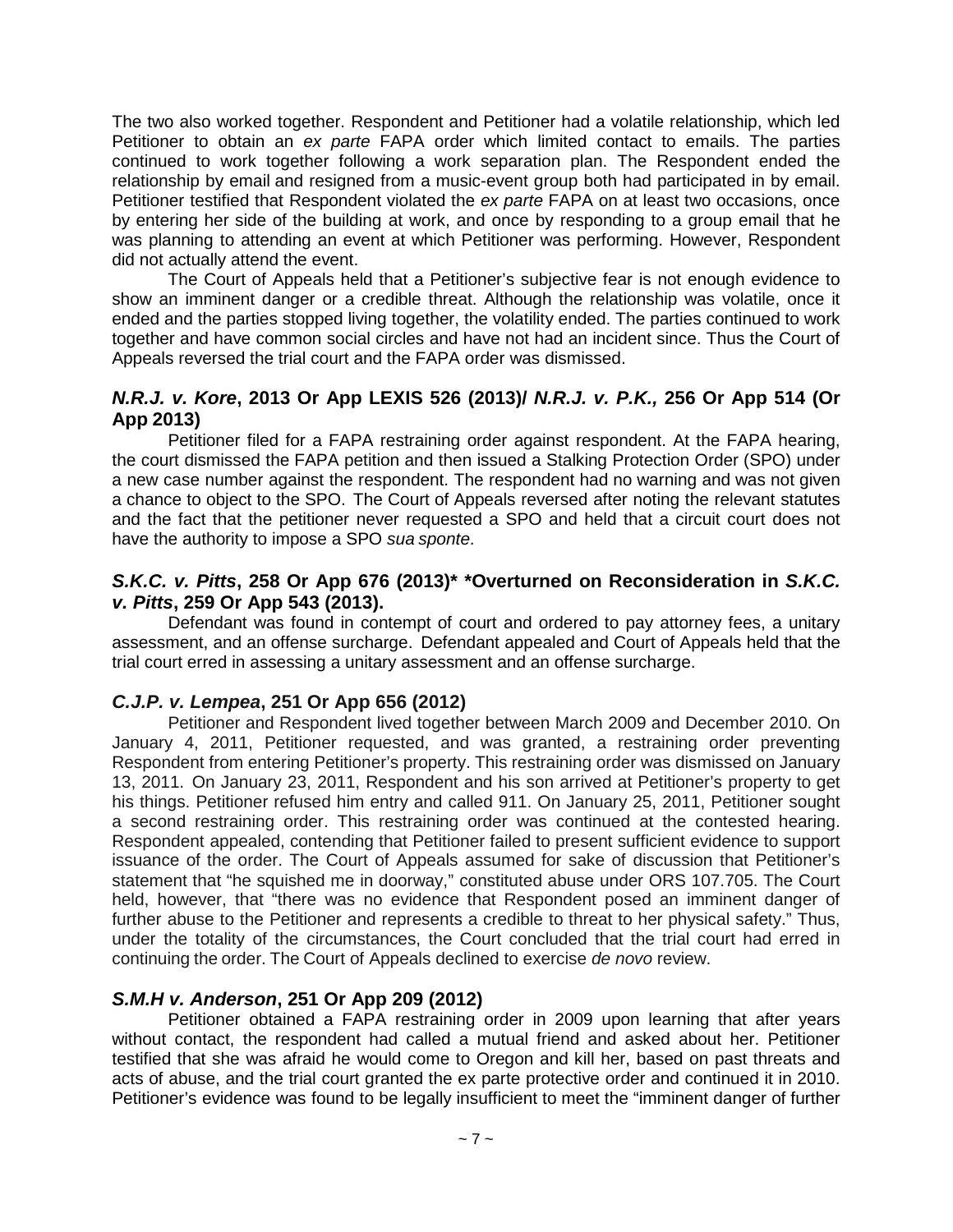abuse" requirement upon challenge by respondent, and the Oregon Court of Appeals reversed the trial court's grant of the original FAPA restraining order.

The court contrasted this case with cases (*Hubbell* and *Lefebvre*) where the respondent had made recent communication that "reasonably could be construed as threatening imminent harm" because their actions demonstrated an obsession with petitioner. (Respondent in *Hubbell*  had trespassed on petitioner's property, chased her in his car, and made veiled threats to her directly; respondent in *Lefebvre* lurked near petitioner's house and called her describing the sleeping clothes she was wearing.) The court acknowledged this petitioner's genuine fear and the fact that "long- past acts or threats of violence, combined with evidence of a respondent's *present* overtly or implicitly threatening behavior may justify issuance of a restraining order." Although the court stated this was a "close case," they found no evidence on record "from which a factfinder reasonably could infer that petitioner is in *imminent* danger." Petitioner presented evidence of the phone call in 2009 and a letter sent to her in 2005 wherein respondent stated he wanted to come get his possessions from her. The court reasoned that because neither of these contacts contained overt or implicit threats, an inference of imminent danger "falls on the speculative side of the line," and therefore would not be reasonable. Because the court found that petitioner's evidence was insufficient to uphold the imminent danger prerequisite, the court did not decide the issue of whether the petitioner was a victim of abuse. (Petitioner was strangled by Respondent in the late 1990s when they lived together, and argued that the FAPA tolling provision applied; Respondent argued that ORS 12.140 applied.)

#### *Hemingway v. Mauer***, 247 Or App 603 (2012)**

Wife and Husband, in the process of dissolution, were disputing child custody issues. Wife obtained a FAPA restraining order against Husband after he threatened to kill her over the phone and, on another day, struck the hood of her car. Husband denied ever threatening to kill Wife. At the FAPA hearing, a DHS social worker was allowed to testify against Husband; however, Husband, appearing *pro se*, was not allowed to cross-examine the social worker. The trial court continued the restraining order and temporarily ordered Husband not to have any contact with their children. Husband asked the trial court if he could ask the social worker questions, but the judge told him "You know what, we ran out of time, can't do it." Husband appealed, now represented by counsel, arguing the trial court abused its discretion when it did not allow him to cross-examine the DHS social worker. The Oregon Court of Appeals agreed with the husband, vacated the order continuing the restraining order, and remanded to the trial court.

The court cited *Howell-Hooyman and Hooyman*,113 Or App 548 (1992), concluding that a trial court has the authority to reasonably control the presentation of evidence and the examination of witnesses – but this authority is only reasonable if it is fundamentally fair and allows opportunities for a reasonably complete presentation of evidence and argument. At the hearing, the trial court allowed the DHS social worker to make a statement, which appeared to affect the court's decision in favor of the wife. Husband was denied a "fundamentally fair" hearing when he was not allowed to cross-examine the social worker.

*Also see Nelson v. Nelson*, 142 Or App 367 (1996) and *Miller v. Miller*, 128 Or App 433 (1994) discussing the parameters of FAPA hearings and the right to call witnesses and present evidence.

#### *State v. Trivitt***, 247 Or App 199 (2011)**

Respondent was appealing a contempt of court conviction for violating a restraining order. The court found that Respondent's behavior did not fall under the definition of "interfering" contained in the statute.

While the FAPA order was in effect, Respondent went to Petitioner's current girlfriend's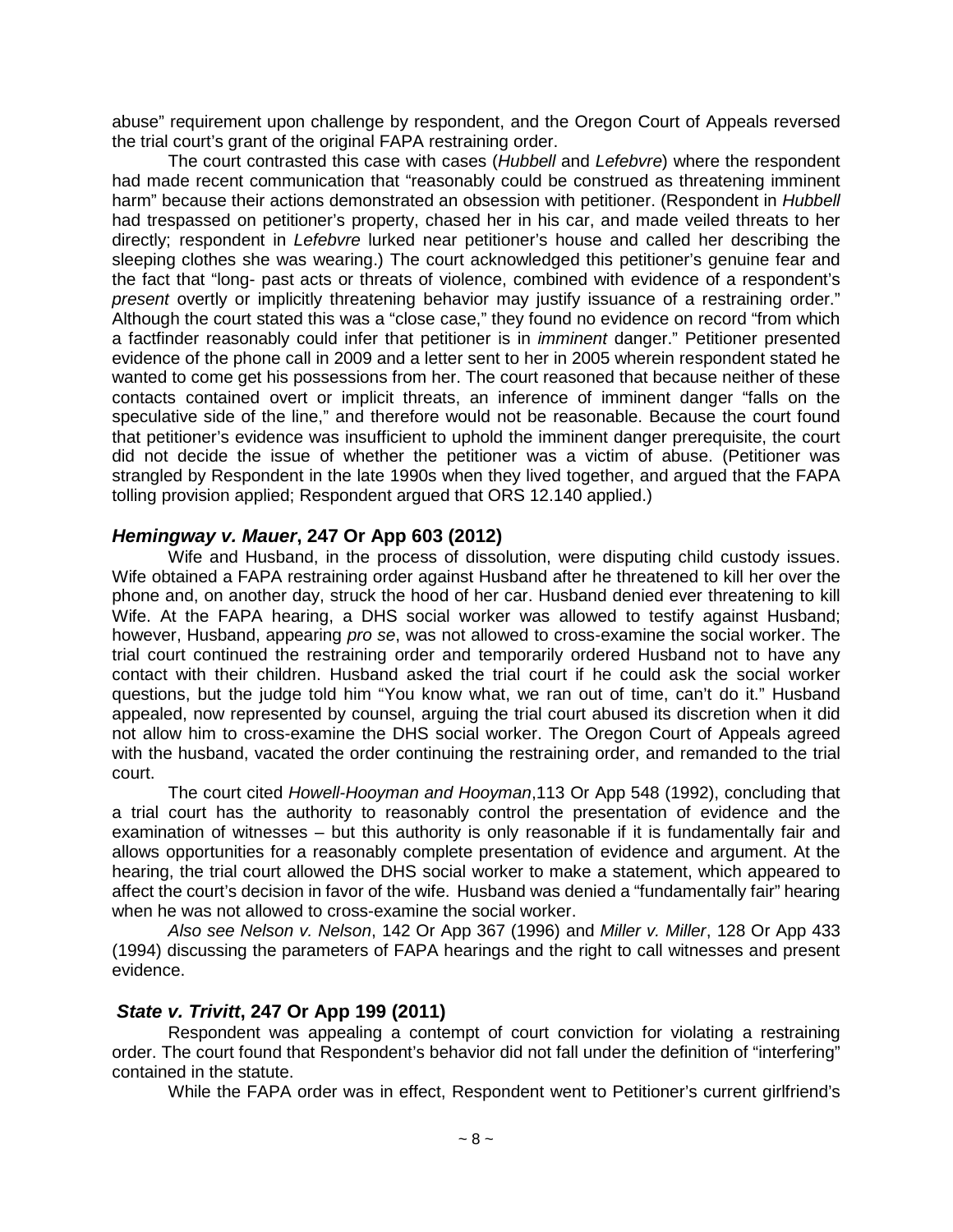home and placed a small sign at the end of the current girlfriend's driveway. The sign read: "[Petitioner] has Genital Herpes[.] He won't tell you unless he has an outbreak[.] Ask his ex-wife she lives just up the street." The trial court found that Respondent had violated the restraining order "beyond any doubt." However, Respondent contended that the restraining order did not prohibit her from communicating with the current girlfriend or going to the current girlfriend's residence.

The State argued that Respondent's behavior was an attempt to "interfere" with Petitioner through a third party. The court examined the definition of "interfere" and agreed with Respondent that the purpose of a FAPA restraining order is to protect a victim from further abuse, and that Respondent's conduct, analyzed within the context of the statute, was simply "offensive." The court noted that the legislative history indicated that the word "bother" had been left out of the statute, and suggested that Respondent's behavior fell more squarely under that definition.

# *Holbert v. Noon***, 245 Or App 328 (2011)**

In *Holbert*, Respondent told Petitioner, numerous times, that he would kill her if she "took [his] children and left." Respondent also sent several text messages, including "you f----- up bad this time, *I won't rest and neither will my resources*," and "one chance to set it right. No guy friends, no Wal-Mart, no cell phone, no old friends. Think hard if you want your life back and what you're willing to sacrifice for it. No more games. *Last shot or it's all over and not just us*." (Emphasis added).

First, the court provided a brief summary of the proper standard of review for FAPA cases– the court is bound by the trial court's finding of facts that are supported by *any* evidence in the record. A request to review a matter *de novo* must be requested pursuant to ORAP 5.40(8)(a) and should reference ORS 19.415(3)(b).

Next, the court focused on the interpretation of "imminent bodily injury". (*See* ORS 107.705(1)(b), defining "abuse.") Respondent alleged that Petitioner could not be in fear of imminent bodily injury using the totality of the circumstances. The Respondent's counsel relied entirely on how the Oregon Court of Appeals construed the word 'imminent' in a juvenile delinquency case, *Dompelling v. Dompelling*. 171 Or App 692 (2000). In *Dompelling*, "imminent" was defined as, "near at hand," "impending," or "menacingly near." The court concluded that this interpretation was appropriate for FAPA cases. Additionally, the court of appeals reviewed how it had construed "imminent" in previous FAPA cases, concluding the totality of the circumstances may be considered when interpreting "imminent bodily injury". *See Lefebvre v. Lefebvre*, 165 Or App 297 (2000) and *Cottongim v. Woods*, 145 Or App 40 (1996). Viewed in the totality of the circumstances, the multiple death threats and text messages were enough to show obsessive conduct and threats towards the Petitioner. The court of appeals also included a "practical observation" that if they adopted Respondent's argument, an estranged spouse could tell the other "I'm going to kill you tomorrow" or "If you get custody, you're dead" and that would not be enough for a FAPA restraining order. "We would be sponsoring a parade of horribles . . . [w]e decline to do so."

*Compare* these facts and context of the text messages with *Sacoman v. Burns*.

# *Hubbell v. Sanders,* **245 Or App 321 (2011)**

In *Hubbell*, after their relationship had ended, Respondent was frequently seen in Petitioner's neighborhood and at one point arrested after he was found intoxicated in Petitioner's back yard. After the Petitioner obtained an *ex parte* FAPA order, Respondent chased her, at high speeds, in his car. Respondent challenged that there was sufficient evidence of 'imminent danger' even though he admitted his actions were 'creepy'. The court of appeals disagreed, concluding that the Petitioner was in fear of imminent bodily injury and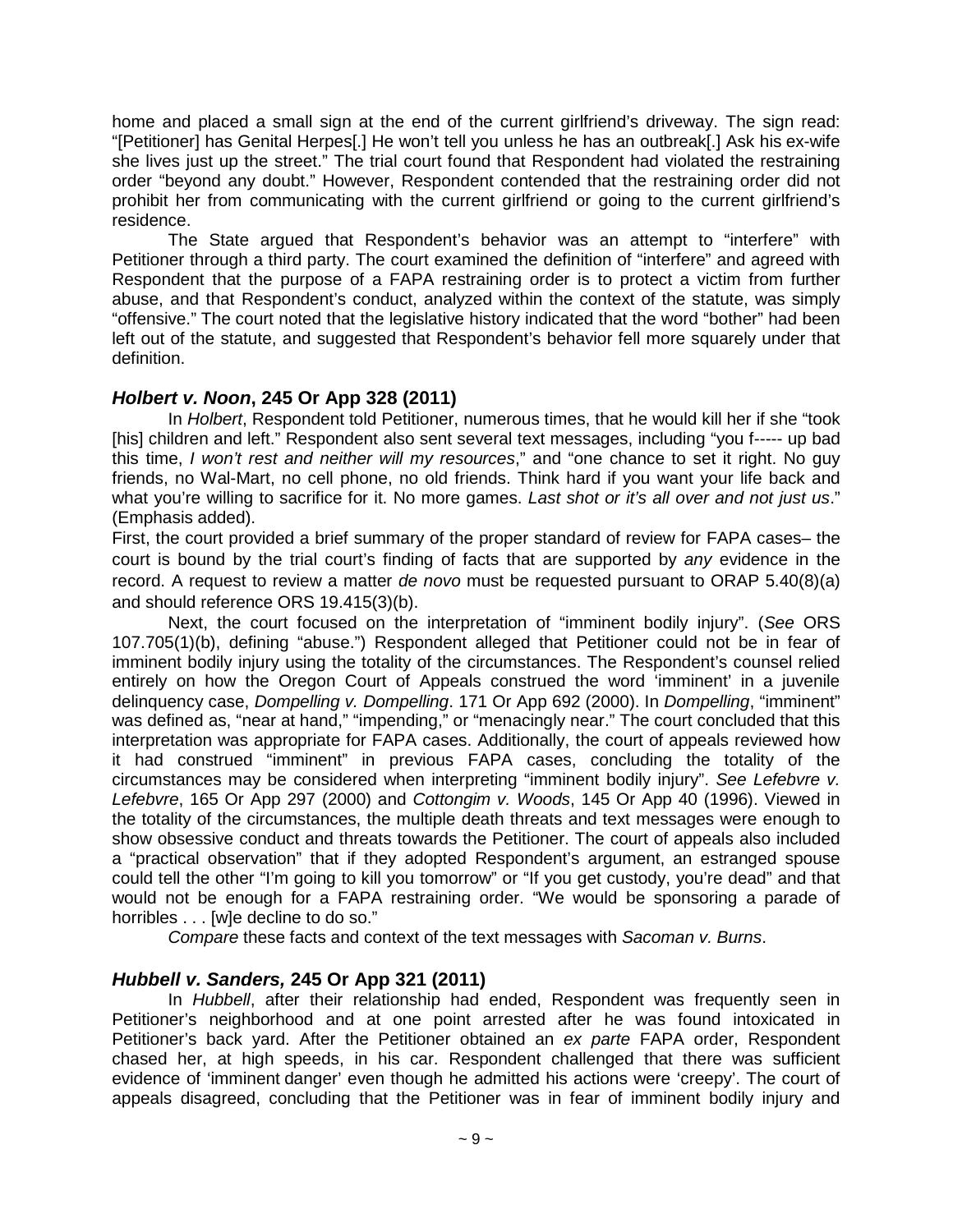upheld the FAPA restraining order.

The court cited *Lefebvre*, saying overt threats or physical violence are not required to establish a fear of imminent bodily injury. "For example, behavior that is 'erratic, intrusive, volatile, and persistent' conduct combined with an 'obsession with the idea of killing another person' may place a Petitioner in 'fear of imminent serious bodily injury and in immediate danger of further abuse'." *Lefebvre v. Lefebvre*, 165 Or App 297, 301-02 (2000). "Fear of imminent serious bodily injury" can be established by the totality of the circumstances. *Fielder and Fielder*, 211 Or App 688 (2007). If a Petitioner makes a subjective claim of fear, there must be sufficient evidence that the conduct creates an imminent fear of further abuse. *Roshto v. McVein*, 207 Or App 700, 704-05 (2006).

The court labeled Respondent's behavior as "chilling" and there was sufficient evidence establishing Petitioner was in imminent danger of further abuse by Respondent. The same evidence also showed Respondent's actions were credible threat to Petitioner's physical safety. Therefore, the court upheld the FAPA restraining order against Respondent.

#### *Sacomano v. Burns***, 245 Or App 35 (2011)**

Petitioner and Respondent began a sexual relationship after Petitioner swore to Respondent she did not have any sexually transmitted diseases. Their relationship ended after Respondent contracted genital herpes. Petitioner then admitted she had genital herpes. Later, Respondent discovered that Petitioner was using a "swingers" website and not disclosing her disease. Respondent sent Petitioner several text messages, essentially threatening to inform her other sexual partners and co-workers that she had genital herpes and that "[her] payback is coming soon." Petitioner filed for a restraining order, which was granted by the trial court.

The Oregon Court of Appeals reversed, concluding that text messages sent by Respondent do not qualify as "abuse" that would support a restraining order under FAPA. *See*  ORS 107.705(1). The court decided that sending a text message, threatening to tell others that one has genital herpes and "your payback is coming soon" did not meet the requirements under FAPA; specifically, there was no threat of physical violence that could have placed Petitioner in fear of imminent bodily injury.

*Compare* these facts and content of the text message with *Holbert v. Hoon*.

# *Maffey v. Muchka***, 244 Or App 308 (2011)**

Petitioner and Respondent were in an 18-month relationship and the parents of a young child. Respondent has post-traumatic stress disorder, which caused him to occasionally act in a highly emotional manner, becoming "extremely angry" over "very small, little things." Respondent was also "extremely controlling" and had limited Petitioner's ability to access her money and contact other people. Respondent had made verbal threats to Petitioner, telling her that he could make her life "a living hell" and that he would take their child away from Petitioner "not because I want him but because I'm going to take what you love most." Respondent had previously pushed Petitioner into a wall in 2009. In 2010, Petitioner was preparing an Easter dinner when Respondent became angry and swore at Petitioner. Respondent pushed Petitioner against a wall and told her to leave. Respondent became "eerily calm" and walked away, which he had previously told Petitioner was an indication that he was about to become violent. Petitioner and the child moved out, eventually to a safe house, and a temporary FAPA restraining order was issued against Respondent. Respondent violated that order by going near the safe house and having a friend call Petitioner. The trial court continued the FAPA restraining order against the Respondent.

The Oregon Court of Appeals affirmed the decision of the trial court, finding that the Petitioner had presented sufficient evidence, which was essentially not disputed, to support continuation of a restraining order under FAPA. The Court of Appeals provided a straight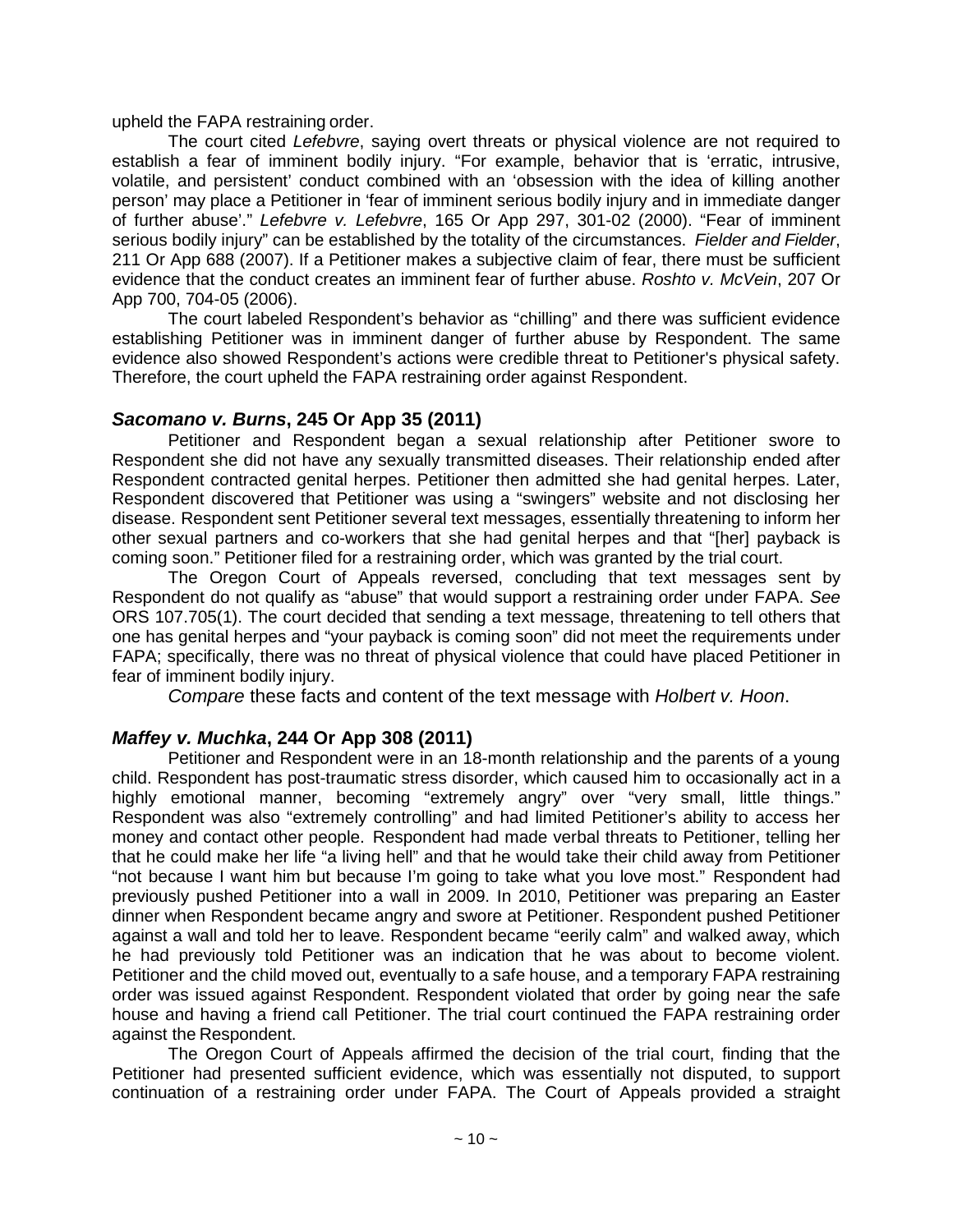forward explanation of ORS 107.718(1). Respondent argued that Petitioner had failed to prove that he had either committed abuse or that there was an imminent danger of further abuse; however, the Court of Appeals quickly dismissed this argument, concluding under ORS 107.705(1)(a) and (b) "a person can commit 'abuse,' . . . even if the person does not actually cause bodily injury." Petitioner's testimony was completely credible; therefor there was sufficient evidence of abuse and imminent danger that Respondent would abuse Petitioner again.

#### *State v. Cervantes***, 238 Or App 745 (2010)**

Defendant was charged with contempt for violating a FAPA restraining order. The trial court permitted defendant to represent himself, but it did so without first determining whether defendant's waiver of his right to counsel was voluntary, knowing, and intelligent. This omission was legal error requiring reversal.

#### *Travis & Travis,* **236 Or App 563 (2010)**

In a modification of custody case in which the trial court had changed custody to Father, the Court of Appeals reviewing the record *de novo* disagreed with the trial court's determination that Mother was unfit due to abuse of the legal process (not related to the FAPA case) and false accusations resulting in police incidents. The Court of Appeals noted that the children were absent from these scenes of police involvement and no evidence existed of detriment to the children from these incidents. The appellate court also noted that mother had obtained a FAPA order against Father, thereby establishing a rebuttable presumption that it is not in the best interests and welfare of the child to award custody to Father. Because the other statutory factors weighed in favour of Mother, the Court did not decide whether the presumption had been rebutted.

#### *Martinez v. Martinez***, 234 Or App 289 (2010)**

Without explaining how the evidence was insufficient, the court held Petitioner had not shown by a preponderance of the evidence that Respondent committed abuse, as defined in ORS 107.705(1) against petitioner within 180 days preceding the filing of the petition.

# *Pavon v. Miano***, 232 Or App 533 (2009)**

Respondent failed to preserve for appeal the argument that the trial court lacked authority to include custody and parenting time restrictions in the FAPA restraining order. His request-forhearing form conveyed to petitioner and to the trial court that he did not contest the parts of the order granting child custody to the petitioner or the terms of the parenting time order. Moreover, his factual assertion at trial that petitioner took the children does not place the custody provision at issue. Finally, his mere assertion of the claim that petitioner was not a biological parent does not, by itself, preserve challenges predicated on petitioner's legal relationship to the children.

# *Weismandel-Sullivan and Sullivan***, 228 Or App 41 (2009)**

Entry of a FAPA restraining order against a Respondent after an ex parte appearance by Petitioner did not constitute a finding of abuse sufficient to trigger ORS 107.137(2) presumption that awarding custody to Respondent was presumptively not in the best interests of the children. No hearing was held on the FAPA order because the parties reached a temporary settlement prior to a dissolution proceeding and Petitioner agreed to vacate the restraining order as a part of that settlement.

#### *Ringler and Ringler***, 221 Or App 43 (2008), distinguished by** *Weismandel-Sullivan***, supra.**

Petitioner's FAPA order against Respondent that was upheld at a contested hearing at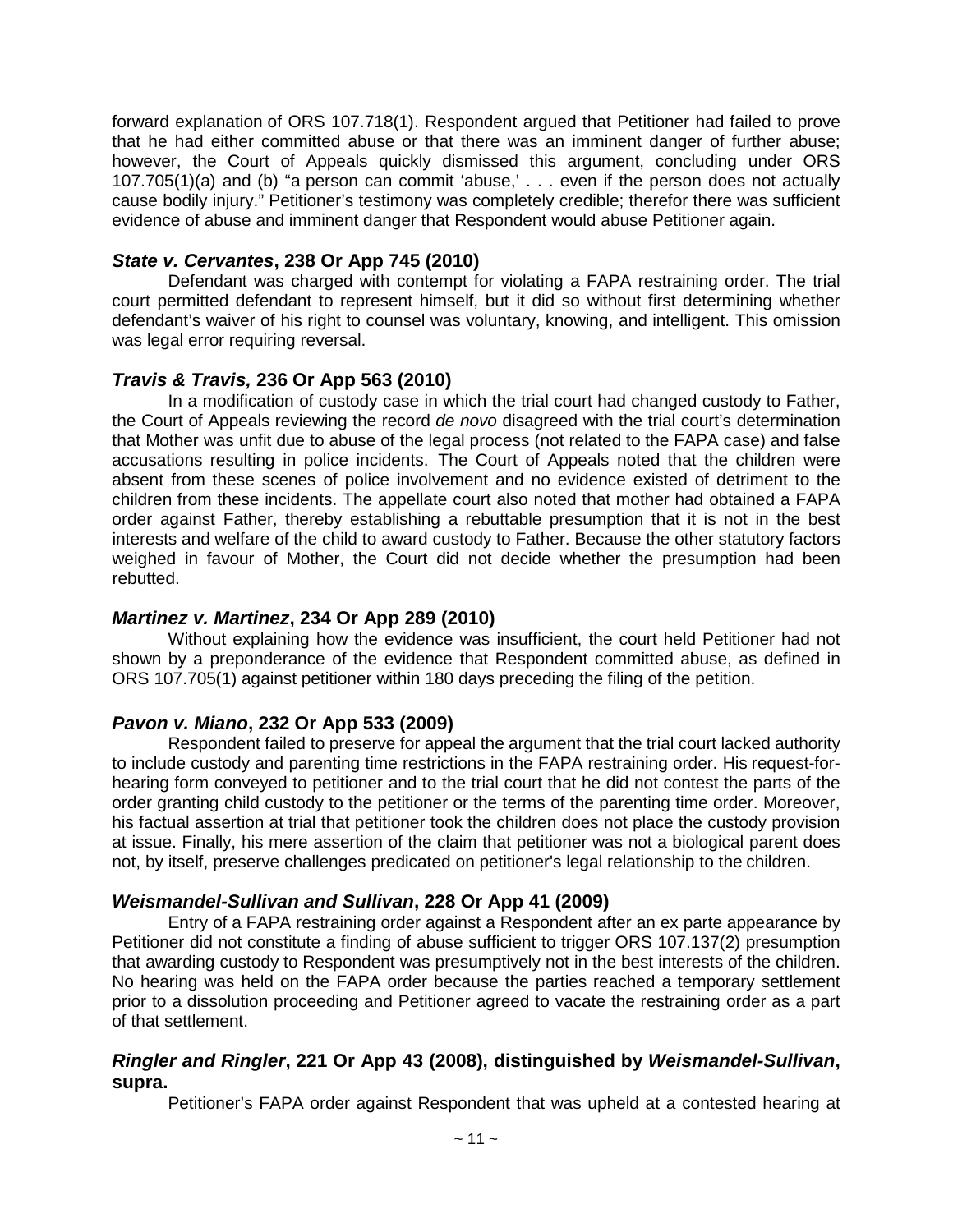which Respondent was represented by counsel established the ORS 107.137(2) presumption that it was not in the best interests of the children to award custody to the Respondent. Evidence presented at trial was insufficient to rebut the presumption.

#### *State v. Montgomery***, 216 Or App 221 (2007)**

Merely accidental conduct was not a willful violation of a restraining order to sustain a contempt action.

#### *Baker v. Baker***, 216 Or App 205 (2007)**

Where Petitioner testifies that the Respondent had not threatened him and there was no evidence he was afraid of her when applying for the restraining order or at the time of the hearing, there was not sufficient proof of imminent danger of further abuse to uphold an order.

#### *State v. Dragowsky***, 215 Or App 377 (2007), rev denied 343 Or 690 (2007)**

The Defendant's conviction for willfully approaching or attempting to approach within 150 feet of the petitioner was upheld in this contempt case. The evidence viewed in the light most favorable to the State and the trial court's findings that the Defendant was not credible allow a reasonable fact finder to disbelieve the Defendant's testimony that the victim attacked him and caused him to fall on top of her. Evidence was sufficient to support a finding that after discovering the victim in his residence, the Defendant approached and assaulted her, thereby willfully entering an area that he was prohibited from entering by the restraining order.

#### *State v. Maxwell***, 213 Or App 162 (2007)**

Defendant was charged with burglary and assault for unlawfully entering and remaining in victim's home and assaulting her. Victim had obtained a FAPA restraining order against Defendant, and the court held that even if she had invited him into her house, because the FAPA order prohibited him from doing so, any invitation by her was unlawful and could not give defendant license to do so. Burglary conviction was upheld.

#### *Hayes v. Hayes***, 212 Or App 188 (2007)**

Petitioner was not in fear of imminent bodily injury, where petitioner did not show that respondent made threats that put him in imminent fear. Threats were made to petitioner in November 2005 that respondent's brother would "kick his ass." Restraining order was sought in April 2006, after an incident where any threats made by respondent were only to petitioner's girlfriend. The court did not address whether threats against a third party (petitioner's girlfriend) could sustain an order.

#### *Fiedler and Fielder***, 211 Or App 688 (2007)**

The Family Abuse Prevention Act does not require the petitioner to prove subjective fear when the claim of abuse is the respondent's "intentionally, knowingly or recklessly placing [the petitioner] in fear of imminent bodily injury." *Cottongim, below*. Nor are overt threats required. *Lefebvre, below.* The test is whether a reasonable person faced with the described behavior would be placed in fear. Here an incident in which an apparently intoxicated respondent kicked and punched petitioner and an additional situation in which she struck petitioner sufficiently hard to cause a black eye meet the articulated threshold under a totality of circumstances. Furthermore, the requirement of imminent danger of further abuse is satisfied by the evidence of direct and ongoing physical abuse correlated to respondent's alcohol consumption.

#### *State ex rel DHS v. L.S. and J.L.W.***, 211 Or App 221 (2007)**

This termination of parental rights case found the State's claim insufficient that the father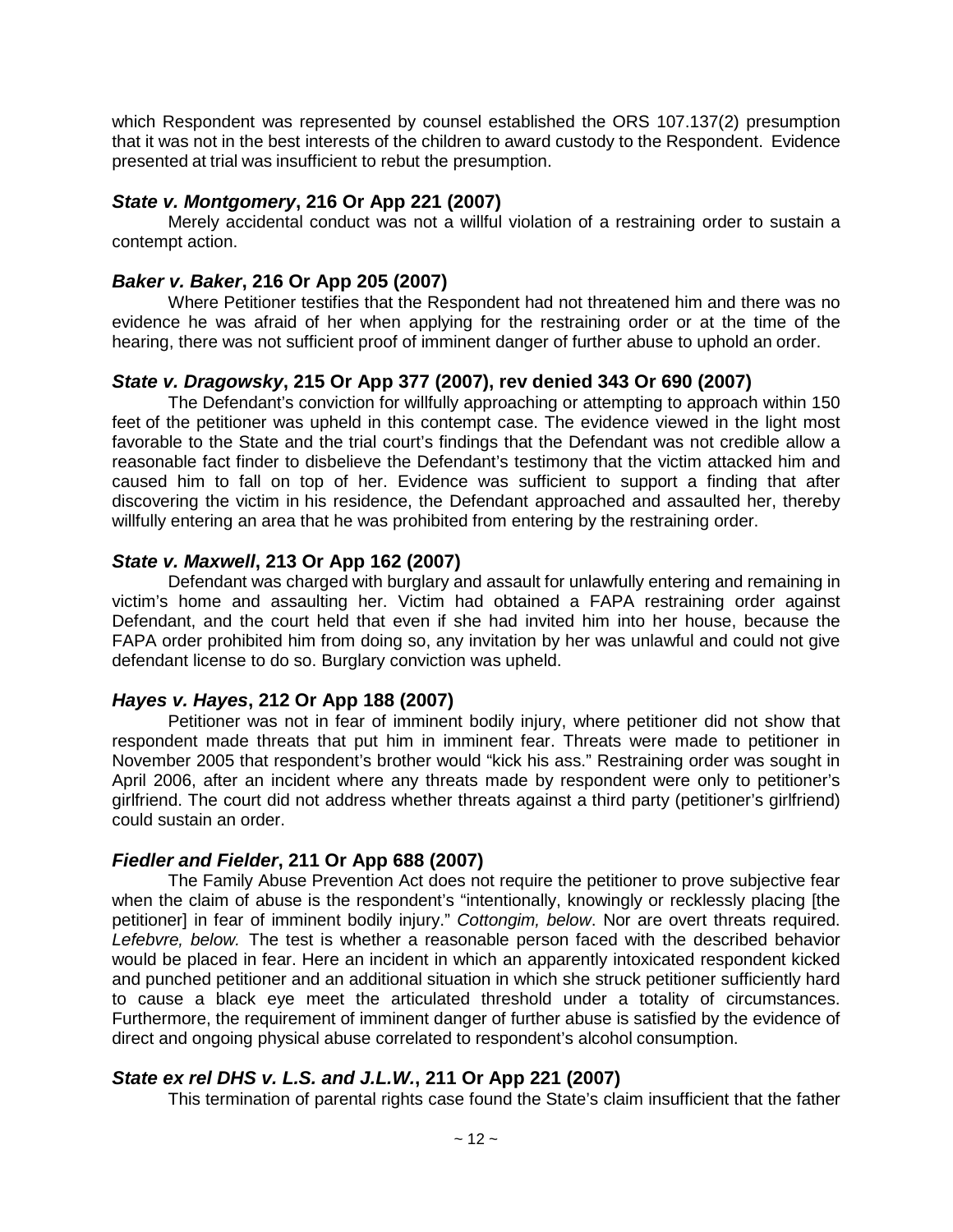was unfit due in part to his history of criminal convictions and FAPA orders obtained by three of his former domestic partners. Noting father's engagement in anger management and domestic violence education programs and the lack of evidence that he had participated in any violent or abusive conduct since DHS became involved with the family more than 3 years earlier, the Court of Appeals found that he had sufficiently adjusted his behavior. The opinion addressed and found lacking other claims regarding unfitness.

## *Magyar v. Hayes***, 211 Or App 86 (2007)**

This case involved the sufficiency of evidence needed to uphold a stalking protective order between an unmarried couple litigating claims to their jointly owned real property. The Court of Appeals found that the existence of a FAPA order between the parties not relevant for two reasons:

(1) the FAPA order had been issued for the protection of the stalking order respondent [X] rather than the stalking order applicant [Y] and (2) although the original FAPA order had ordered X to vacate certain jointly-owned property, the effect of a modifying FAPA order almost one year after the FAPA order was first issued was merely to reflect the ruling of a separate domestic relations court that Y was the sole owner of that property. The modification action was not a renewal of the FAPA order as X had made no renewal request and the court made no findings necessary for renewal. The modification order therefore did not extend the effective date of the original FAPA order past its original one-year duration so no FAPA order existed at the point X entered the home in a manner Y asserts caused him reasonable apprehension for his personal safety.

## *Rosiles-Flores v. Browning***, 208 Or App 600 (2006)**

Petitioner's sworn allegations (in petition for restraining order), along with her personal appearance at an ex parte hearing, satisfied the statutory requirements for obtaining an ex parte restraining order under FAPA. The existence of a restraining order by respondent against petitioner was not a proper basis for denying petitioner a restraining order, and the text and context of FAPA support the opposite conclusion. Each party must separately establish his or her eligibility for a FAPA order.

The petitioner need only make a "showing" that she has met the requirements for issuance of a FAPA order at the ex parte hearing. Because the allegations in the petition are sworn, they constitute evidence in support of the "showing" requirement. If, at the end of the ex parte hearing, there are no un-remedied deficiencies in the petition or contradictions between the petition and the petitioner's testimony, the trial court lacks discretion to deny the petition and "shall" issue the requested order.

# *Roshto v. McVein***, 207 Or App 700 (2006)**

An "inundation" of email and telephone messages, plus several uninvited visits to petitioner's house, did not amount to a credible threat to her safety. Without threats of physical harm or actual physical harm, the behavior was not enough to uphold a restraining order, despite petitioner's knowledge that respondent was "on medication," had "mental problems," and had erratic behavior such as leaving beef jerky in the yard for her dogs to eat and asking institutions to send her junk mail. This case was distinguished from *LeFebvre v. LeFebvre*, 165 Or App 297 (2000) because of the imminence of the threat and the credibility of respondent's behavior, *Lefebvre* involved behavior that was "more heightened, persistent, and alarming."

## *Pooler v. Pooler***, 206 Or App 447 (2006)**

Mother's unchallenged testimony about father's prior abuse, including violence in front of their children, imposed on the court a duty to put adequate safeguards in place. Where a parent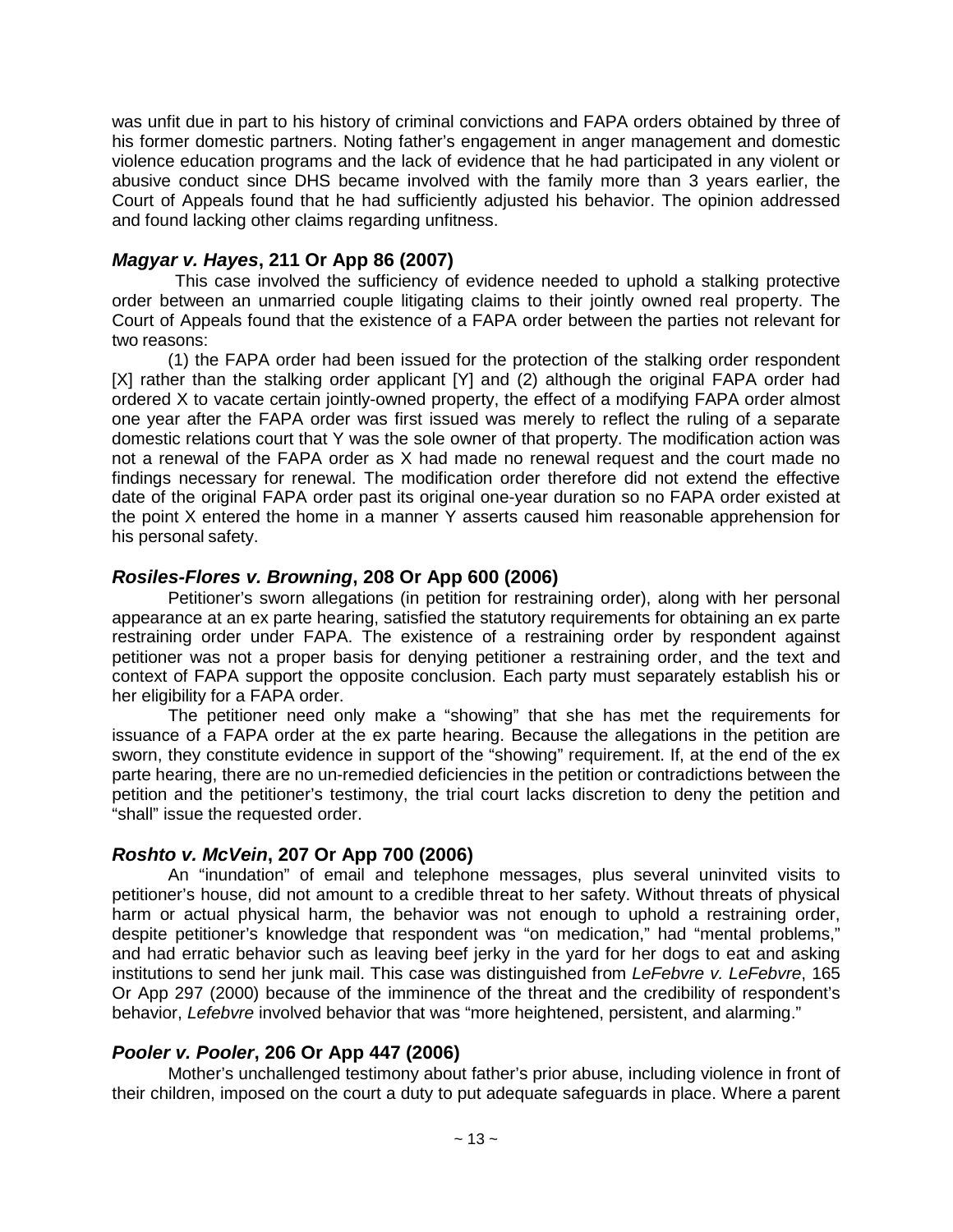has "committed abuse, the court shall make adequate provision for the safety of the child."

## *Edwards v. Biehler***, 203 Or App 271 (2005)**

The Legislature intended that the criteria for terminating unlimited duration Stalking Protective Orders be similar to the criteria for removing FAPA orders. This conclusion is based on the analogous nature of SPO and FAPA orders (both statutory schemes are directed at similar harms and address those harms through entry of orders requiring, among other things, that the respondent avoid contact with the petitioner) and the practical application FAPA termination procedures have for SPOs. Furthermore, legislative history supports the inference that legislators anticipated the terminability of unlimited SPOs. An SPO may be terminated on the respondent's motion when the Court finds that the petitioner no longer continues to suffer reasonable apprehension based on the respondent's past acts.

## *Wilson and Wilson***, 199 Or App 242 (2005)**

In Father's suit under ORS 109.119 for custody of Mother's non-joint child, Father did not overcome the presumption favoring Mother as legal parent. Father alleged, among other factors, that Mother unreasonably denied or limited his contact with the non-joint child by obtaining a FAPA restraining order that alleged physical abuse by Father's cohabitant-girlfriend and prohibited his parenting time until the child was interviewed by a child abuse team in a few days, after which point unsupervised contact could occur. Father ended up with no contact for one month. The Court found Mother's actions reasonable given that she had acted out of concern for the safety of the children and had intended the restriction to be resolved in a matter of days.

## *Housing and Community Services Agency of Lane County v. Long*, **196 Or App 205 (2004)**

Defendant prevailed against Housing Agency that was attempting to evict him for violating his lease by failing to disclose that Defendant's Wife was residing with him when she was not listed on the lease (and was not just a guest). Defendant argued successfully that Agency had accepted rent while knowing that Wife was residing with Defendant, and therefore had waived its claim of lease violation. Agency argued unsuccessfully that it had only a suspicion Wife resided there until Agency obtained copy of Wife's affidavit in support of a FAPA order, which affidavit alleged the co-residence. Agency's position failed because Agency accepted at rent for at least 2 rental periods after its receipt of the affidavit, which is the minimum standard for such waiver under ORS 90.415.

## *Bergerson v. Salem-Keizer School District***, 194 Or App 301 (2004), review accepted, 337 Or 616 (2004)**

The Fair Dismissal Appeals Board's reasoning was insufficient to support its determination reversing the dismissal of a third-grade teacher on grounds of immorality and neglect of duties. The Court found that the Board failed to explain why dismissal was clearly an excessive remedy for an isolated incident in which depressed Wife, after ingesting medication in a suicide attempt after emotional confrontation with her estranged Husband, drove her vehicle into the back of his pick- up truck at his girlfriend's home where he was living and pushed it into the garage. The Court was unpersuaded, among other things, with the Board's notion that crimes committed against family members are less serious than crimes committed against strangers. The Court noted that teacher/Wife had damaged house of Husband's girlfriend (who was *not* a family member), that the incident regarding Husband was likely subject to FAPA law and mandatory arrest, and that the Oregon criminal code provided an enhanced penalty for assaults against family members. Case was remanded to FDAB for further proceedings.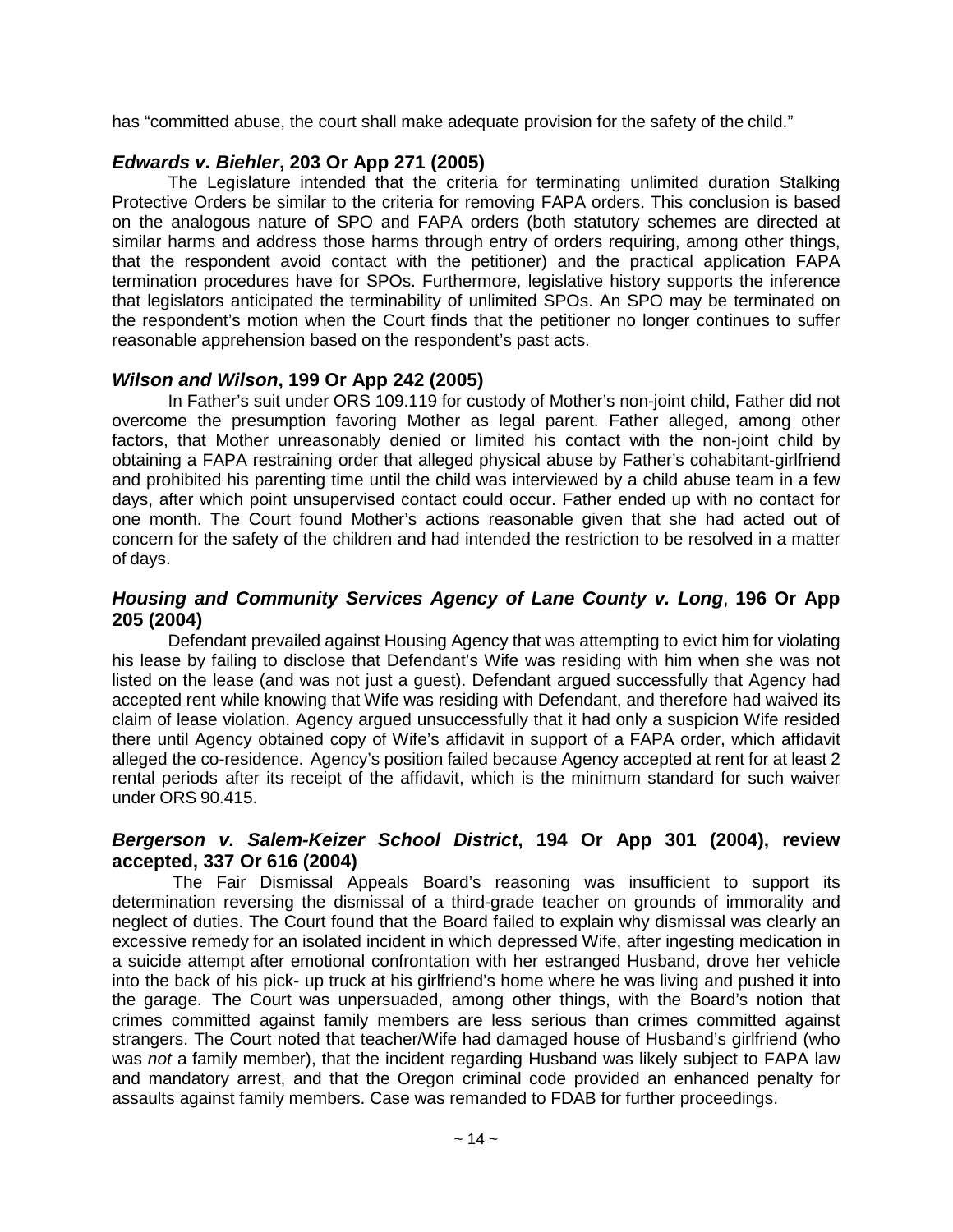## *Majka v. Maher***, 192 Or App 173 (2004)**

At hearing in which Respondent contested FAPA restraining order, undisputed evidence that Respondent assaulted Petitioner causing injury, for which Respondent was immediately arrested, and threatened both Petitioner and her husband, implying he had found someone to kill them, satisfied requirements for continuation of the restraining order.

# *Frady v. Frady***, 185 Or App 245 (2002)**

Although the trial court erred in taking judicial notice of the contents of the return of service for the restraining order, this error was harmless, as the document was otherwise admissible under OEC 803(8)(b). Because service of the order and the reporting of that service were routine, non- adversarial matters, the exclusion from the official records exception for matters observed by police officers was inapplicable. Based on the return of service, the trial court was entitled to find beyond a reasonable doubt that Defendant was served with the restraining order and to infer that Defendant's violation of the order was knowing.

## *Strother v. Strother*, **177 Or App 709 (2001)**

A minor applying for a FAPA restraining order must meet the criteria set out in ORS 107.726. A twelve-year-old child requesting a FAPA restraining order (through his mother as guardian ad litem) against his father for alleged physical abuse failed to meet the criteria set out in 107.726.

## *State v. Bachman***, 171 Or App 665 (2000)**

Prosecution for violation of a restraining order must take place in the county that issued the restraining order. In this case, Defendant was subject to a restraining order issued by the Multnomah County Court. Defendant violated the order in a different county. Multnomah county asserted venue for the prosecution, and Defendant appealed the denial of his motion to dismiss for improper venue.

The Court of Appeals decided the case on statutory construction and on state constitutional grounds, and affirmed the trial court's decision. The Court held that the sanctions for contempt are to provide legal teeth for enforcement of court orders and not to replace criminal sanctions. Criminal contempt is not a criminal prosecution within the meaning of Article I, Section II of the Oregon Constitution. Contempt is a violation of a court order, and the court that issued the order has the power to impose sanctions upon the defendant for violations.

## *State v. Ogden***, 168 Or App 249 (2000)**

Expert testimony concerning battered women's syndrome (BWS), offered to buttress victim's credibility by providing an alternative explanation for her behavior in continuing to see defendant, was irrelevant and inadmissible in prosecution for coercion, where state did not establish that victim *herself* suffered from BWS.

# *LeFebvre v. LeFebvre***, 165 Or App 297 (2000)**

The "totality of the circumstances" may be considered in support of Petitioner's assertion that Respondent has recklessly placed her in fear of imminent serious bodily injury and that she is in immediate danger of further abuse. "Remote" behavior (behavior which took place outside FAPA's jurisdictional window) is part of a "factual context" that may be considered in upholding a FAPA order, even if the remote behavior did not consist of physical violence or the threat of violence towards Petitioner.

In this case, the court considered the totality of the circumstances to uphold the issuance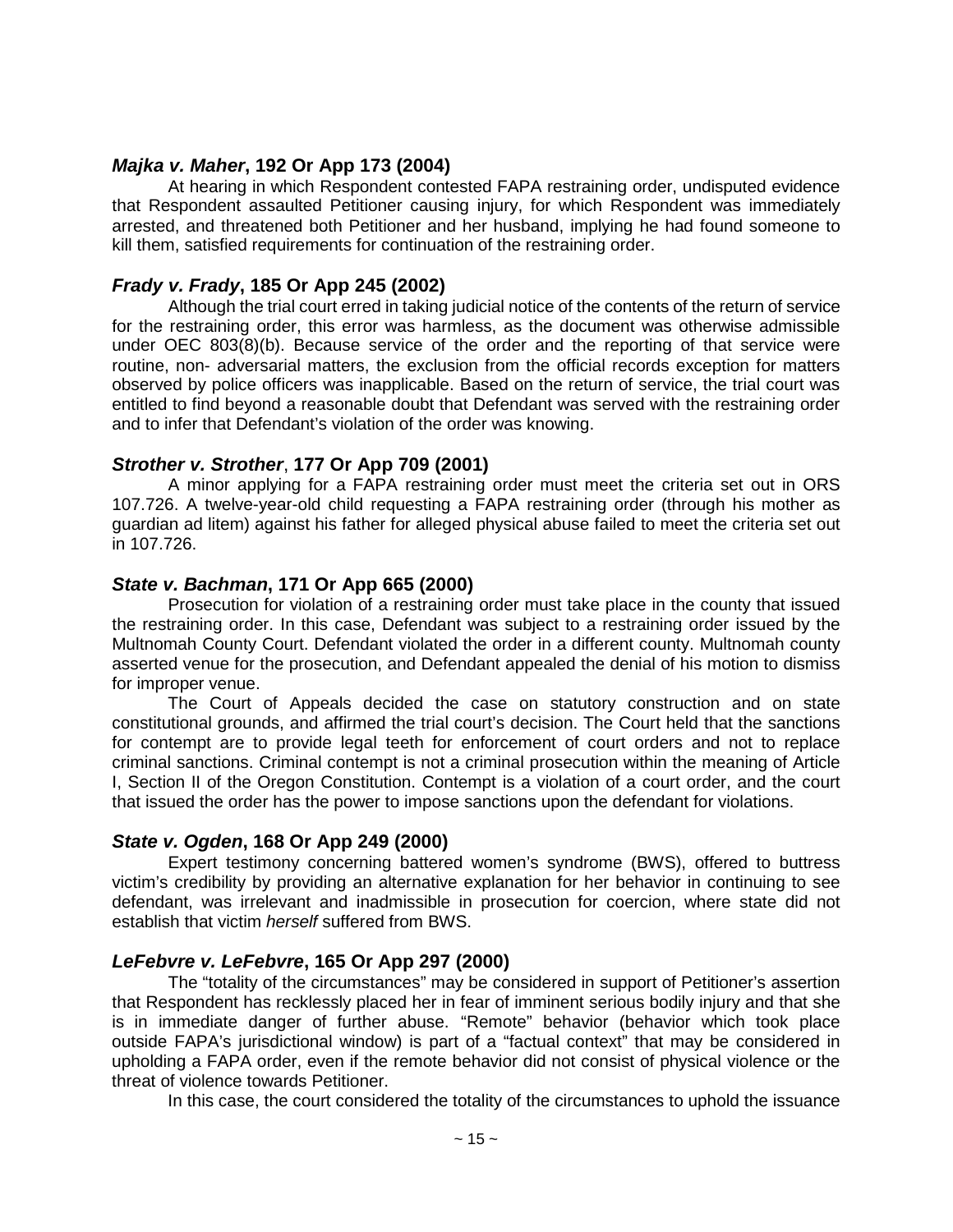of a restraining order even though Petitioner alleged no actual or overtly threatened physical violence on the part of Respondent. The court considered the facts that within the six months preceding the filing of the petition, Respondent had screamed obscenities at Petitioner in child's presence, barricaded Petitioner out of her house, telephoned Petitioner's friends to tell disparaging stories about her, made numerous hang up phone calls to Petitioner's home, rummaged through Petitioner's possessions, and called her late at night to accurately describe the clothes he observed her wearing as he lurked outside her home. The court considered this information in light of Petitioner's testimony that Respondent had access to guns and that, nine years earlier, Respondent had been obsessed with the idea of killing his former employer.

The court upheld the issuance of the restraining order despite the fact that there was no history of physical or overtly threatened abuse between the parties because the totality of the circumstances and the ominous factual context (taking into account both recent and remote behavior) supported Petitioner's assertion that Respondent had recklessly placed her in fear of imminent serious bodily injury and was in immediate danger of further abuse.

**Note:** Although the Court seemed to consider the remote behavior as relevant to both the issue of whether Respondent placed Petitioner in fear of imminent serious bodily injury *and*  to the issue of whether Petitioner was in immediate danger of further abuse, it summed up its decision by saying only that remote behavior was relevant to the issue of whether Petitioner was in immediate danger of further abuse.

## *Heusel v. Multnomah County District Attorney's Office***, 163 Or App 51 (1999)**

Boyfriend brought claims for false imprisonment and negligence against the district attorney's office after he was arrested on a warrant for violation of a restraining order issued on behalf of his former girlfriend. The warrant was issued by the court upon the deputy district attorney's mistaken representation that the restraining order had not expired at the time of the abuser's purported violation. The victim told the district attorney that the "violation" had occurred just after she had renewed her restraining order. In fact, the victim had not renewed the restraining order. The boyfriend was arrested. The court ruled that the district attorney's applying for a warrant upon the mistaken belief that there had been a violation amounted to an "erroneous exercise of jurisdiction" and not a "total absence of jurisdiction" and therefore did not deprive the district attorney's office of total immunity from negligence and false imprisonment claims brought by boyfriend.

## *Boldt v. Boldt***, 155 Or App 244 (1998)**

# *\* ORS 107.710 (2) (1999) overruled Bolt. The requisite burden of proof is now a preponderance of the evidence. Also see ORS 107.718 (1) (1999) requiring that Petitioner show the imminent danger of further abuse, rather than the previously required "immediate and present dangerof further abuse."*

In addition to showing that Respondent "abused" Petitioner within the meaning of the Family Abuse Prevention Act, the Petitioner must show that she is in immediate and present danger of further abuse. This showing must be made by clear and convincing evidence given the extraordinary nature of injunctive relief. Petitioner did not meet this burden where there was no evidence that Petitioner feared a repetition of the conduct in question or that it was part of a cycle of abuse likely to repeat and from which she could not extricate herself.

The facts of this case involved a relationship between Petitioner, a Russian immigrant, and a respondent with whom she engaged in physically painful but consensual sexual acts throughout their marriage. In light of the holding on imminent danger, the court declined to address the question of whether and when consensual conduct may constitute abuse under the FAPA statute. The court stated that it was not prepared to declare that consensual pain-inflicting conduct necessarily constituted abuse, but noted that "notions of consent, agreement, or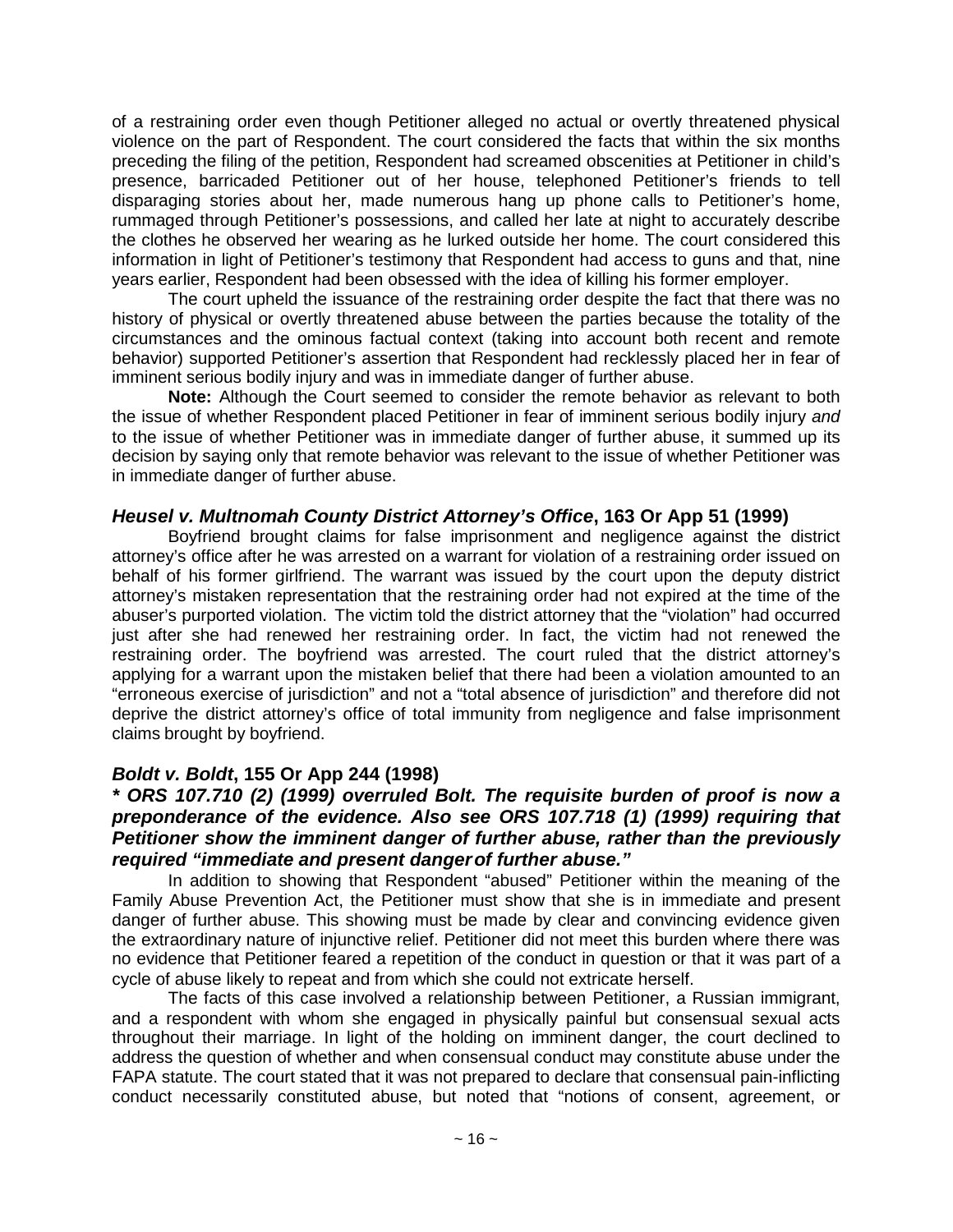mutuality must be approached with particular care in domestic contexts" given the "complicated emotional dynamics that preclude free choice and voluntary behavior."

## *Fogh and McRill***, 153 Or App 159 (1998)**

In this action involving a real estate partnership, the Petitioner's obtaining of a FAPA restraining order ousting Respondent from their home constituted breach of that agreement where the Petitioner lacked sufficient cause for the restraining order. (The FAPA order was continued for 60 days at the contest hearing without objection by the respondent and then dismissed by apparent stipulation of the parties.) Regardless of whether the trial court improperly applied claim preclusion by excluding evidence of the facts behind the restraining order, a *de novo* review of the record of the FAPA proceedings supports the conclusion that petitioner lacked sufficient cause for the order and thus materially breached the agreement by the "eviction." Because Respondent incurred motel expenses as a direct result of Petitioner's breach, an award for those damages is proper.

## *Gerlack v. Roberts***, 152 Or App 40 (1998)**

"No contact within 150 feet" requirement in this restraining order followed language referring to listed types of premises (home, school, business, place of employment, Copperlight bar, etc.) and therefore should not be read as preventing Respondent from coming within 150 feet of Petitioner at *any* location. The provision corresponds to ORS 107.718(1)(g) allowing restraining from entering any premises and reasonable area surround the premises, and contempt can lie only for violation of what the order prohibits. Respondent's conviction for being in video store at same time Petitioner was, when Respondent said nothing to her, did not look or stare at her, left after she did without any contact with her, and did not discuss her presence with his passenger afterward must be reversed. Nor on these facts did Respondent interfere with, menace, or molest Petitioner.

# *Obrist v. Harmon***, 150 Or App 173 (1997)**

Where vacation of Petitioner's restraining order is due to her failure to appear at the contest hearing, issue preclusion does not bar a subsequent petition based on the same facts. The vacation was not a final decision on the merits of the first petition.

Nor does claim preclusion bar the second petition when Respondent does not argue that the order of vacation is a final judgment and no other record from the first proceeding is provided. When the parties' testimony is irreconcilable on the question of whether Respondent struck Petitioner and each party offers witnesses providing some support, the issue turns on the credibility of the parties. Great reliance is placed on the trial court's determination of credibility in this circumstance, even on *de novo* review, and the implicit finding favoring petitioner will not be disturbed on this record.

Exclusion of testimony from Respondent's eight-year-old daughter was error where the Petitioner did not object and the offer of proof indicated the relevance of the evidence in possibly undermining Petitioner's testimony and touching on issues of self-defense.

# *Cottongim v. Woods***, 145 Or App 40 (1996)**

Expiration of Family Abuse Prevention Act restraining order during pendency of appeal does not render appeal moot when Respondent's career *may* be impaired by the judgment, even if no evidence is offered of actual consequence. Respondent was a second year law student and commissioned military officer; restraining order judgment could call into question his fitness to practice law or be suggestive of unlawful conduct.

Evidence is sufficient to support a FAPA restraining order when Respondent became verbally abusive after consuming alcohol; entered her home against her expressed wishes after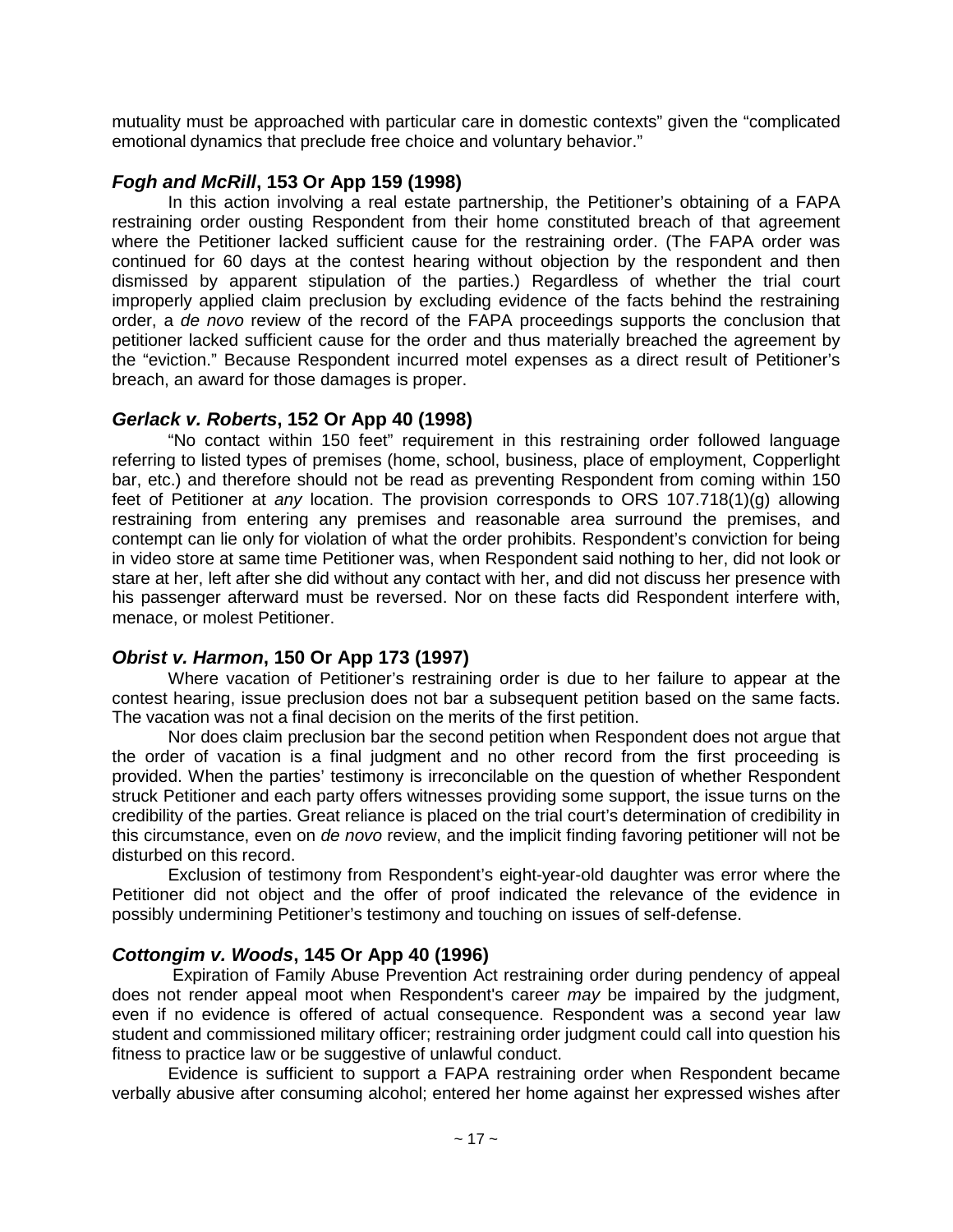they broke up, holding her down on the couch and trying to kiss her, leaving bruises on her arms; telephoned her repeatedly, once stating that he could not live without her and if he were going to die, she should too; stated he would do anything he could to make her life hell; sent her letter stating he despised her and wished her a long, slow, painful death; and harassed her at new boyfriend's home by repeatedly phoning and buzzing the intercom. Reasonable person would be "placed in fear of imminent serious bodily harm" and face an "immediate and present danger of further abuse."

## *State ex rel Langehennig v. Long***, 142 Or App 486 (1996)**

A FAPA restraining order is not a "no contact" order unless a specific term prohibiting contact is included. Mere contact is not otherwise a violation. [Import not discernible from per curiam decision but from State's concession in brief of insufficient evidence].

## *Nelson v. Nelson***, 142 Or App 367 (1996)**

Under ORS 107.718(8), a party contesting a restraining order is entitled to a full hearing on the merits as provided in *Miller v. Miller*, 128 Or App 433 (1994). Respondent argued that the court denied her such a full hearing by (1) not allowing her to introduce evidence and (2) by only briefly questioning the Petitioner as to the truthfulness of his allegations. However, Respondent had not made an offer of proof concerning testimony the judge disallowed in an off-record discussion in chambers, and did not clarify this ruling adequately on the record, so the record is insufficient to show error.

## *Hetfeld v. Bostwick***, 136 Or App 305 (1995)**

Ex-Wife's interference with ex-husband's visitation rights, encouragement of children calling their father by his first name, changing the children's last names, and insulting him did not constitute the tortuous intentional infliction of emotional distress because this conduct aimed at estranging the father from his children is not an "extraordinary transgression of the bounds of socially tolerable conduct." In substantiating the "prevalence of such conduct" by the ex-wife, the court cited the existence of the Family Abuse Prevention Act. If there is a statute, which responds to such conduct, the court reasoned that the conduct must not be that outrageous.

# *Pearson and Pearson***, 136 Or App 20 (1995)**

Court's failure to warn alleged restraining order contemnor of the risks and difficulties of self-representation warrants reversal of contempt adjudication.

## *Strother and Strother***, 130 Or App 624 (1994)**

An order entered after a twenty-one-day hearing delay under the Family Abuse Prevention Act is appealable. The standard of review is *de novo*.

"Immediate danger" can be proven by Respondent's calling victim "incredibly stupid" where similar statements usually preceded battering during the marriage. It was not error to hold the hearing more than 21 days after the Respondent's request where he had affidavited the judge, his attorney was unavailable for numerous alternate hearing dates, and the Respondent did not object to the delay before or during the hearing.

Even though unsupervised visitation was ordered in a California divorce, monitored contact may be ordered in a FAPA case where police contact, alcohol, and the child's fears are present. (Decision did not mention any UCCJA issues and instead summarily stated that the FAPA statute gives the court the power to order temporary visitation.)

## *Miller and Miller***, 128 Or App 433 (1994)**

Contested hearings under the Family Abuse Prevention Act are similar to trials and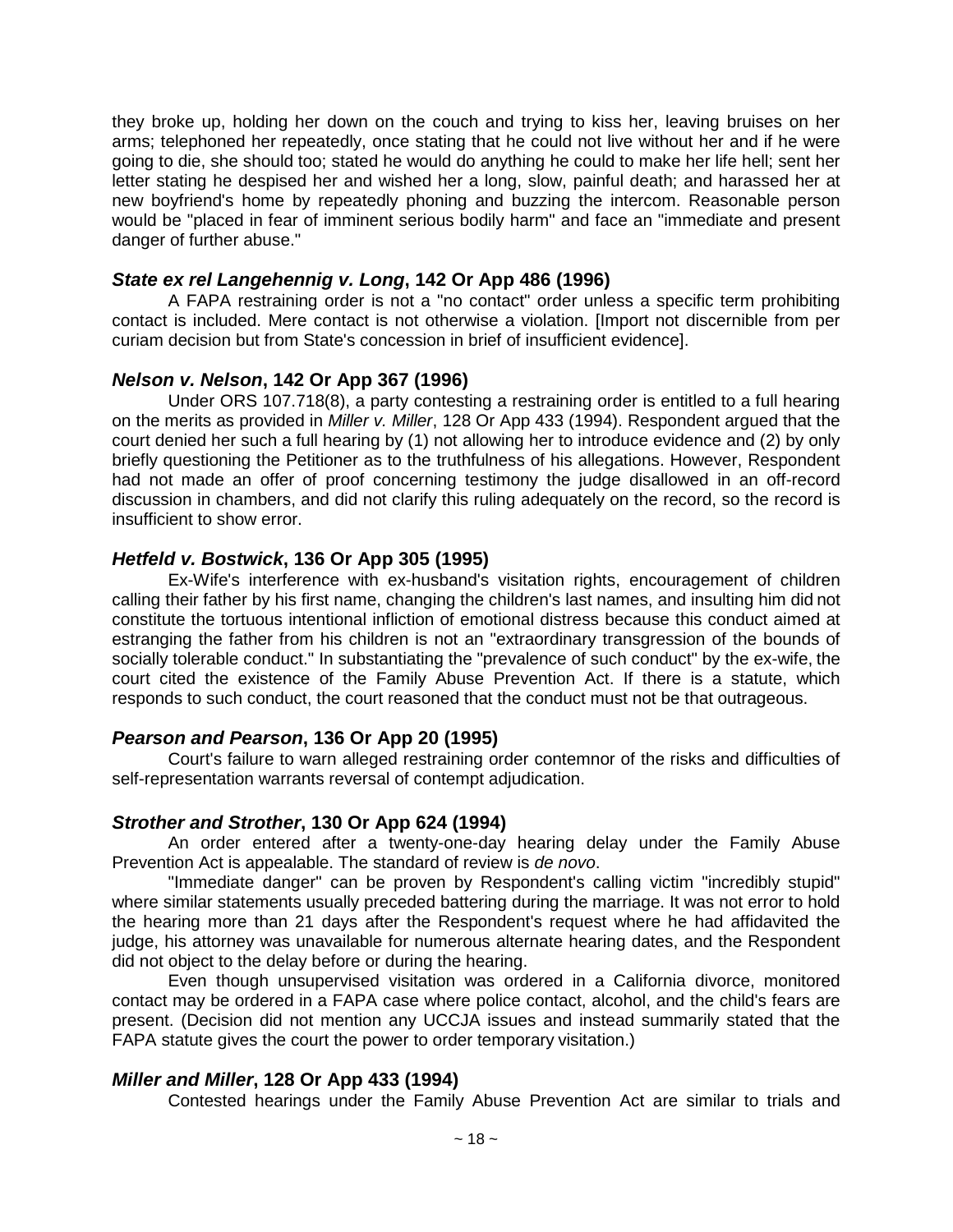parties have the right to be heard and have legal and factual issues determined. A respondent must be allowed to call witnesses.

(The opinion rejects without discussion two other assignments of error made by Respondent, the substance of which are identifiable only from the briefs: (1) abuse occurring before 180 days may not be considered in evaluating current fear and (2) a protective order prohibiting the deposition of the Petitioner was error)

#### *State v. Delker***, 123 Or App 129 (1993)**

Double jeopardy is not implicated after contempt adjudication (for presence at Petitioner's residence) is followed by criminal prosecution for arson. The charges have different elementsand are not part of a continuous, uninterrupted course of conduct.

#### *Pyle and Pyle***, 111 Or App 184 (1992)**

Under former contempt statutes, a defendant in Family Abuse Prevention Act contempt waives objections to imprecise allegations in the show cause affidavit when he neither demurs under ORS 135.610 nor moves to make them more definite and certain.

If a court of equity has subject-matter jurisdiction and personal jurisdiction over the parties, it may mandate or prohibit actions inside or outside the state. Thus telephonic harassment initiated when both the Petitioner and Respondent were out of state was properly enjoinable and thus properly contemptible.

#### *Pefley v. Pefley***, 107 Or App 243 (1991)**

Under the former contempt statutes, contempt orders entered in Family Abuse Prevention Act cases must be vacated when the trial court failed to make findings of the defendant's bad faith.

## *State v. Stolz***, 106 Or App 144 (1991)**

The violation of a restraining order (for failure to leave premises) and resisting arrest are not the "same criminal episode" within the meaning of ORS 131.515(2), which bar two prosecutions the "same act or transaction."

## *State ex rel Emery v. Andisha***, 105 Or App 473 (1991)**

A father who telephones his 14-year-old step-son to tell him the mother/petitioner is sick and needs mental help and that the father wants to meet with the boy has acted in violation of a restraining order prohibiting him from molesting, interfering, or menacing the mother and her children. The prohibited conduct is not so vague that a reasonable person could not understand. The plain and ordinary meanings of "molest," "interfere," and "menace" apply.

#### *State ex rel Delisser v. Hardy***, 89 Or App 508 (1988)**

A contempt judgment under Family Abuse Prevention Act must include the statutory basis for it. Former ORS 33.020 does not preclude enhanced penalties for violating a FAPA restraining order when the conduct, which constitutes the contempt, occurred before the show cause hearing. To support an enhanced penalty, however, a contempt judgment under the Family Abuse Prevention Act must contain the court's findings of fact respecting defendant's contemptuous conduct that defeated or prejudiced plaintiff's right or remedy.

## *State v. Steinke***, 88 Or App 626 (1987)**

Police officer, who received report of a FAPA restraining order violation and saw a car matching the description in the report near the scene of the reported violation shortly after receiving the report, was justified in making an investigative stop of that vehicle.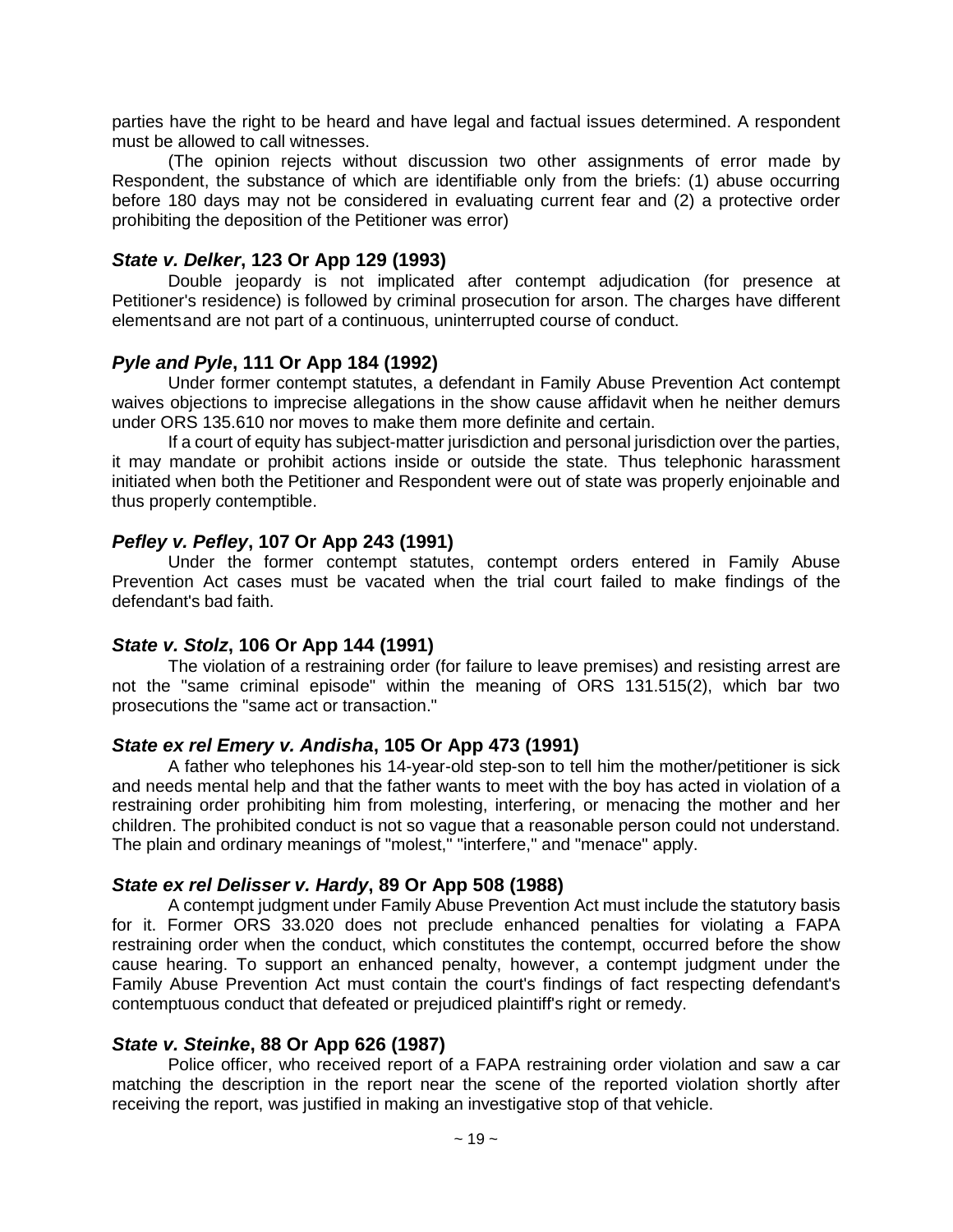If a police officer has probable cause to believe that a person has violated an abuse prevention restraining order, that officer is implicitly authorized under ORS 133.31(3) to stop that person, even it's later shown that the restraining order is invalid.

# *State ex rel Streit v. Streit***, 72 Or App 403 (1985)**

A defendant cannot legally have been in contempt of court unless his violation of a FAPA restraining order was willful. Evidence that Defendant was very depressed and anxious about overwhelming personal problems and did not remember contacting his former wife is not sufficient to support a finding that his violation was willful or with bad intent.

# *Burks v. Lane County***, 72 Or App 257 (1985)**

This case involved the question of whether state law requires a county to appropriate a particular funding level for the sheriff's performance of law enforcement duties. Plaintiff - sheriff cited *Nearing v. Weaver*, *supra*, for his position that a "reasonable" level of funding was required by statute. The appellate court found that *Nearing* was not on point because the specific question in the case at hand did not involve the county's potential liability if its funding decision resulted in injuries attributable to the sheriff's inability to perform his duties.

# *State v. Smith***, 71 Or App 205 (1984)**

This case involved an appeal from a civil commitment hearing in which the appellant argued that his acute and chronic alcoholism did not constitute a mental disorder within the meaning of civil commitment statutes. The Family Abuse Prevention Act was cited in the opinion's discussion of the factual record below. The Appellant's father had filed for a restraining order under FAPA, which put the appellant out of the home because Appellant repeatedly fought with, hit, and knocked down his elderly father.

# **UNREPORTED DECISIONS**

# *State ex rel. Evans v. Phillips***, Supreme Court No. S50947, ordered 12/17/03. Linn County**

Alternative writ of mandamus issued compelling compliance with mandatory ex parte custody provision of FAPA, or show cause for not doing so. Petitioner Danielle Rae Evans had filed a FAPA action alleging that respondent R. C. Phillips, the father of the couple's two minor children, had abused her. Shortly before initiating her action, Petitioner had sent the children to live with Respondent. Under the statute, upon a showing that a petitioner has been abused by a respondent within 180 days of instigating a FAPA complaint, a court must, if requested by the petitioner, grant the petitioner temporary custody of the parties' children. In this case, although the circuit court found that respondent had abused petitioner, it nevertheless declined petitioner's child custody request.

# *State ex rel. Wardell v. Abram***, Supreme Court #S36430, ordered 9/7/89. Klamath County.**

Alternative writ of mandamus issued compelling amendment of ex parte restraining order to award custody of minor child to Petitioner, or show cause with 14 days why such amendment was not made. Defendant judge complied by amending order.